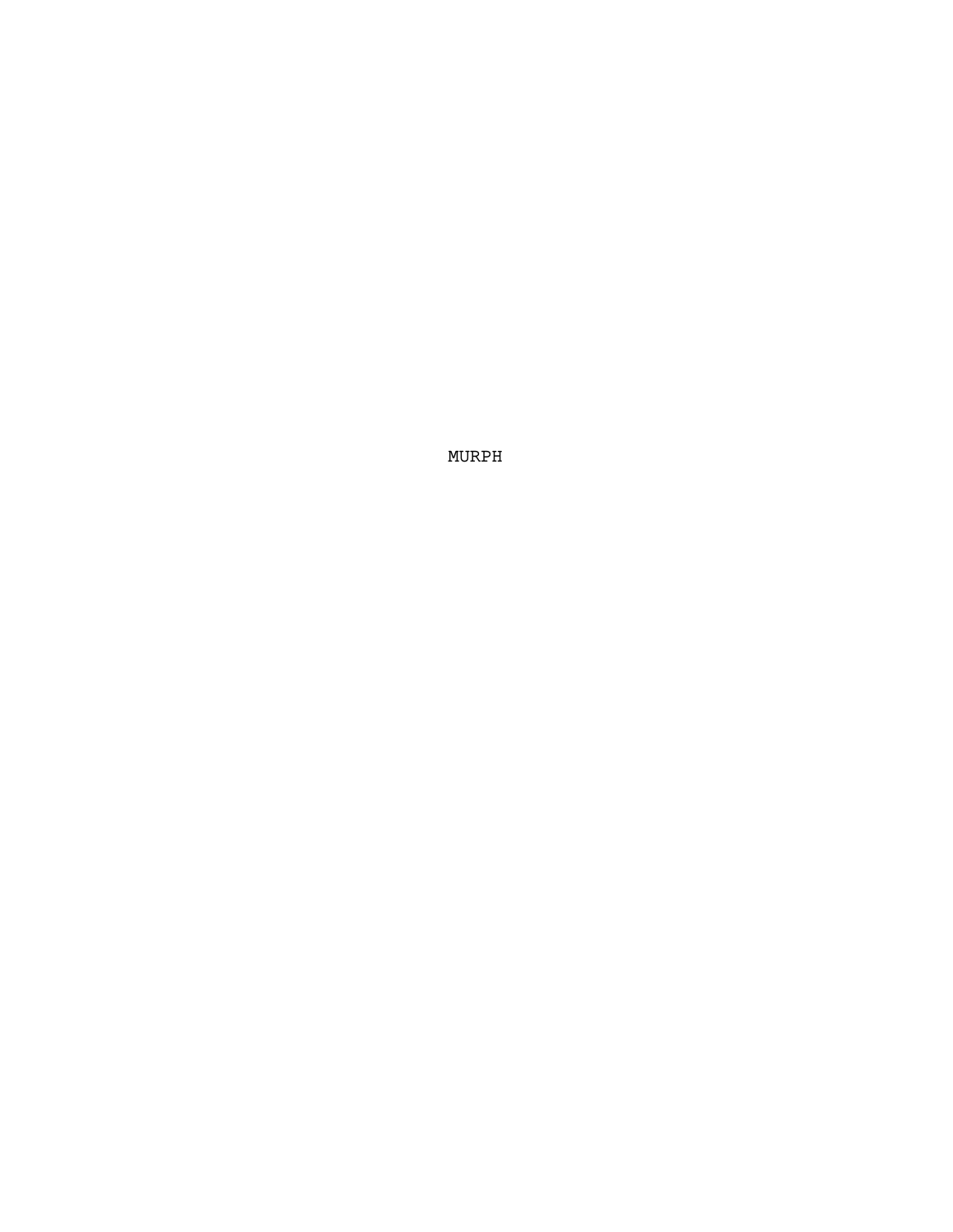## EXT. ATLANTA SKYLINE - DAY

A NEWS HELICOPTER flies over the twisted highways of Atlanta.

RADIO ANNOUNCER (FILTERED) Atlanta Police believe the recent deaths of two local teenagers are connected with the deaths of as many as fifteen others due to a supply of cocaine laced with Fentanyl, a potent narcotic...

INT./EXT. MURPH'S CAR - DAY

MARLENE "MURPH" MURPHY (late 30s, sarcastic) swerves her beater sedan across two lanes to exit the highway. She's wearing a BEDAZZLED NECK BRACE with a classic Buckhead Betty outfit: big sunglasses, fitted top, pants, high heels.

EXT. ATLANTA PAIN CLINIC - DAY

Murph locks the car. She picks a wedgie, heads toward your average pain clinic nestled in the urban sprawl of Atlanta. She pauses, sizes up the building.

INT. PAIN CLINIC EXAM ROOM - DAY

Nondescript doctor's office. Murph hobbles like she's in pain, eases onto an exam table and talks to a FEMALE DOCTOR.

> MURPH (country club accent) My mother keeps trying to get me to take her Valium...

FEMALE DOCTOR Uh, tell me about your injury, Ms. Bower.

## BEGIN CHARACTER SERIES:

We see Murph wearing different disguises. Intercut with DOCTORS staring and listening in various phases of disbelief.

Murph now wears a tight t-shirt and jean shorts.

MURPH (redneck accent) I had a little pellet in my mouth. Think they said it was my ovary?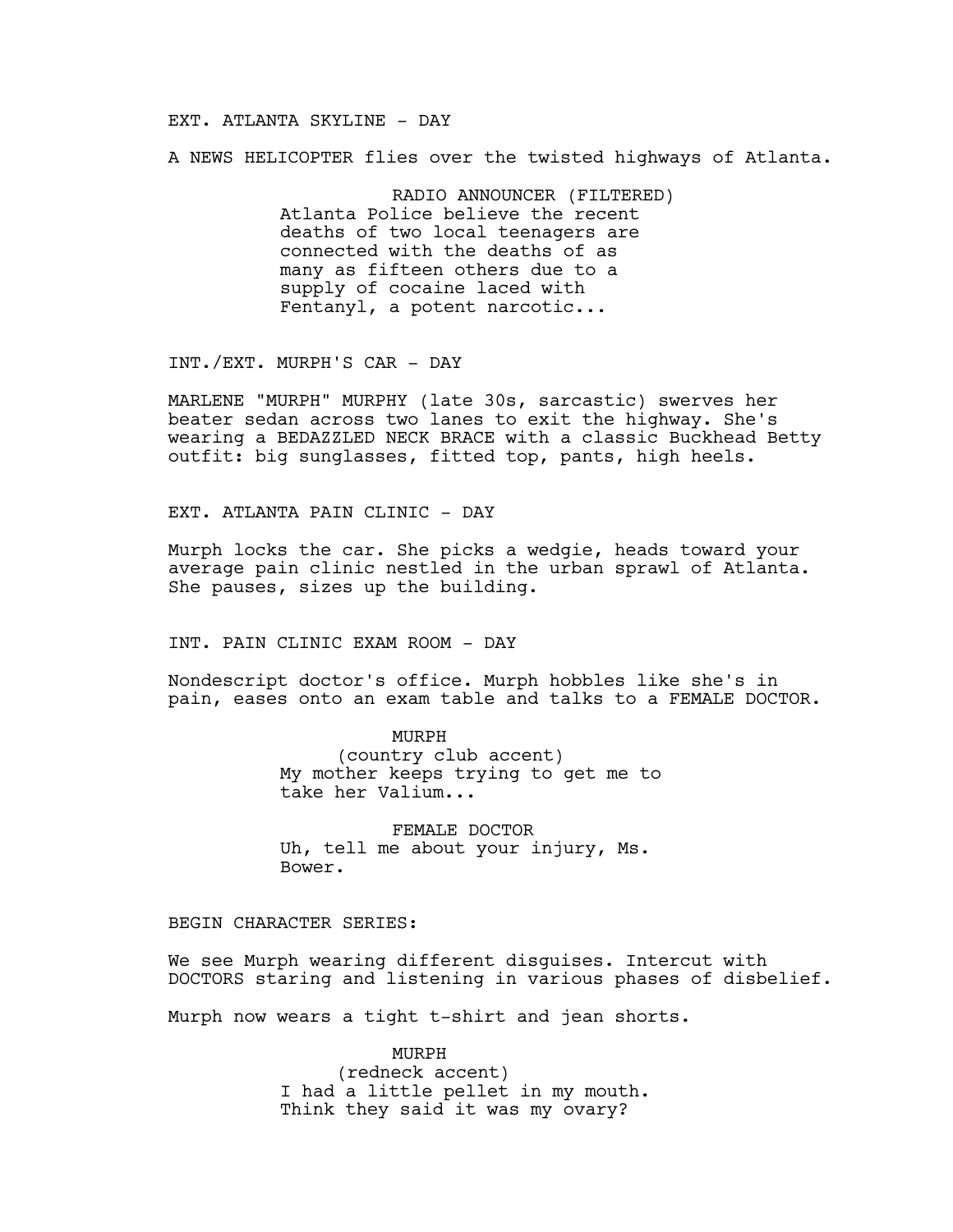We see DOCTOR TWO staring at Murph.

Murph now wears a long cardigan over natural, flowy layers.

MURPH (CONT'D) (ethereal hippy voice) I tried chamomile oil for the inflammation and the fish smell?

DOCTOR THREE Did that work?

MURPH (country club) No. And I told her, look, I'm shallow and I'm okay with it.

DOCTOR FOUR nods.

Murph has cornrows like Taryn Manning from "Hustle & Flow" and long colorful fingernails.

> MURPH (CONT'D) (wannabe thug accent) He's a world renowned specialist in Los Angeles, Dr. Howser? You know him?

Female Doctor shakes her head, 'no.'

Murph, dressed as a redneck, hands over a stack of PAPERS.

MURPH (CONT'D) (redneck) Here. Write down-my eyes are tired and my sweat tastes like puddin'.

DOCTOR TWO

Pudding...

MURPH (ethereal hippy) Clary sage for my joints? Eucalyptus for the rage?

Doctor Three nods.

MURPH (CONT'D) (wannabe thug) Now I got a rat in my hootiecat, keepin' me from doing the natural.

Doctor Two looks up in shock.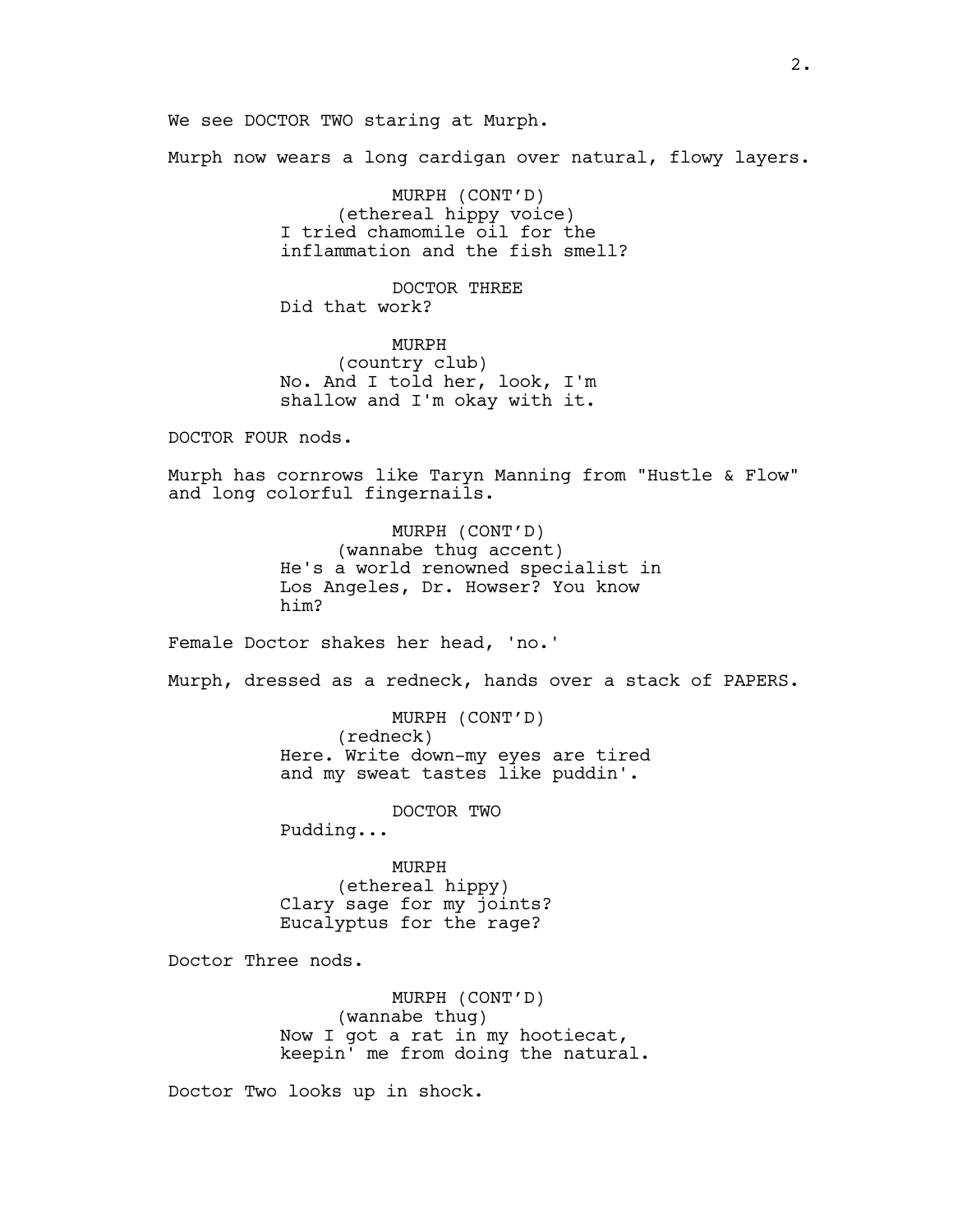MURPH (CONT'D) (country club) -remember she's the one they caught with the science teacher, not the glue-sniffer.

Doctor Four nods wide-eyed.

MURPH (CONT'D) (redneck) And the tip of my tongue has been burning for three years. Oh, and if I take Tylenol or Advil I swell up like a hippo with hives.

Doctor Two SIGHS.

DOCTOR TWO I can't prescribe you that many Oxycontin, Ms. Benetar.

MURPH (wannabe thug) Cause I'm white?

Doctor Five quickly writes Murph a prescription.

INT. ATLANTA PAIN CLINIC - MINUTES LATER

Wannabe Thug Murph exits, holding her script, sees a door marked FILE ROOM, slips inside.

INT. FILE ROOM - CONTINUOUS

Murph rummages through files, taking pictures. She hears someone opening the door, dives onto the floor.

Time passes and Murph sits in a hidden corner, stuck.

MURPH (V.O.) My name is Marlene Murphy. I'm a freelance reporter for several Atlanta publications. I write under the byline "Julia Sugarbaker." Don't ask.

EXT. ATLANTA PAIN CLINIC - HOURS LATER, NIGHT

Exhausted and looking around, Murph exits. She starts undoing her cornrows, scratches her head vigorously.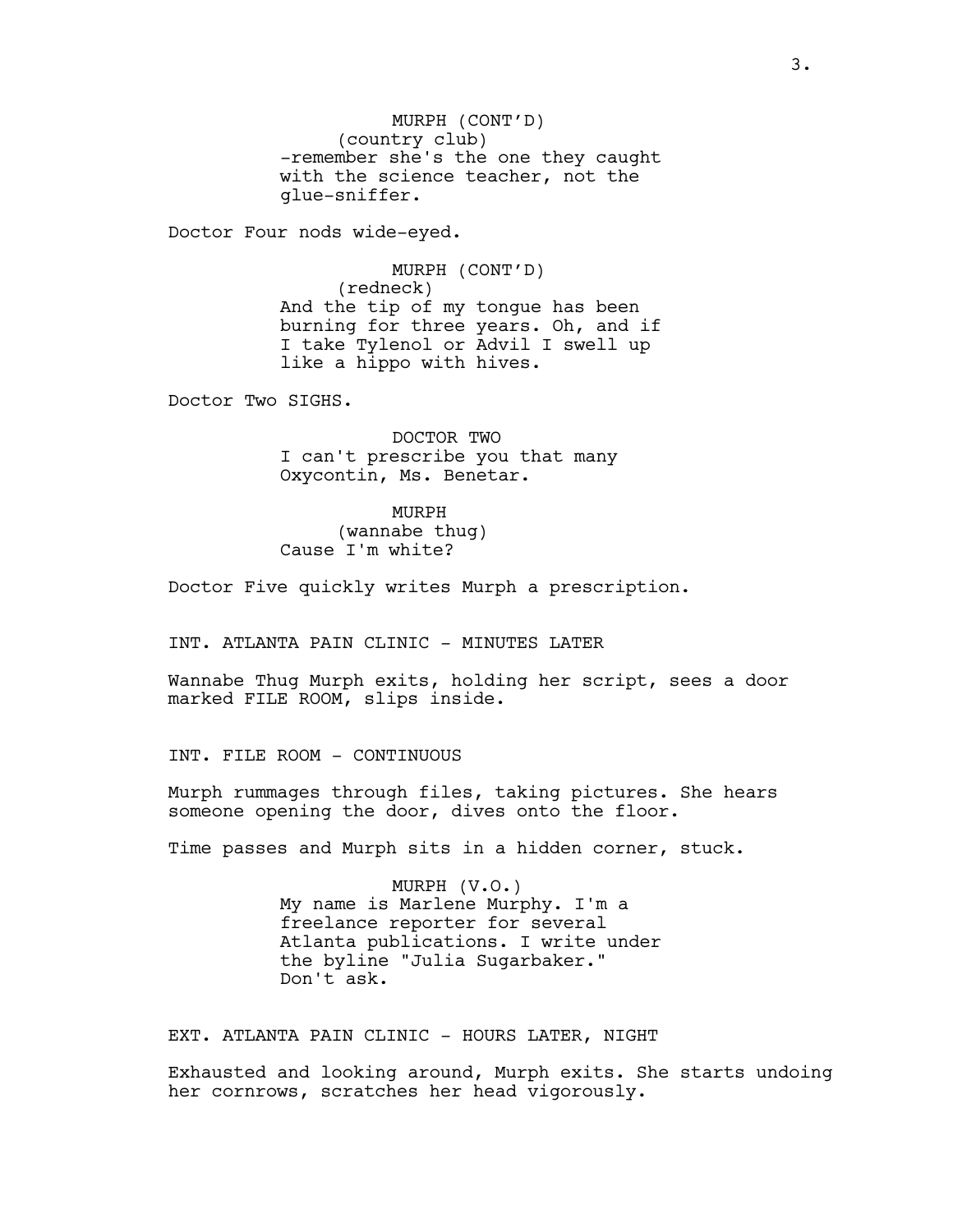## MURPH (V.O.)

Recently, I've been undercover at pain clinics around the city to show how easy it is to get prescriptions for opioids like Oxycontin, Vicodin, Hydrocodone, plenty of others that are highly addictive. It's part of a series I'm doing for the Atlanta Times, but I've got bigger fish to fry.

INT. NEWSPAPER OFFICE CONFERENCE ROOM - NEXT DAY

Murph, dressed as herself in a hoodie, female band T-shirt, jeans and sneakers, pitches a story to newspaper head, KAREN KEANE (40s, African American) and SAM 'SPANKY' SPANKO (20s, female), the office researcher/social media guru/coffee addict, who wears FAKE EYEGLASSES. PAPERS sit on the table.

> MURPH All these pill-peddling doctors attended a summit called 'New Day Pain Management' in Thailand. I bet you money --

Karen holds up a hand.

KAREN How'd you get these?

MURPH I spent three hours in their records room.

KAREN That's illegal.

MURPH

*Ish.*

KAREN

No.

Karen stands up. Spanky smirks, typing away on her laptop.

MURPH You haven't heard my angle.

KAREN Do you have your thirty prescriptions yet?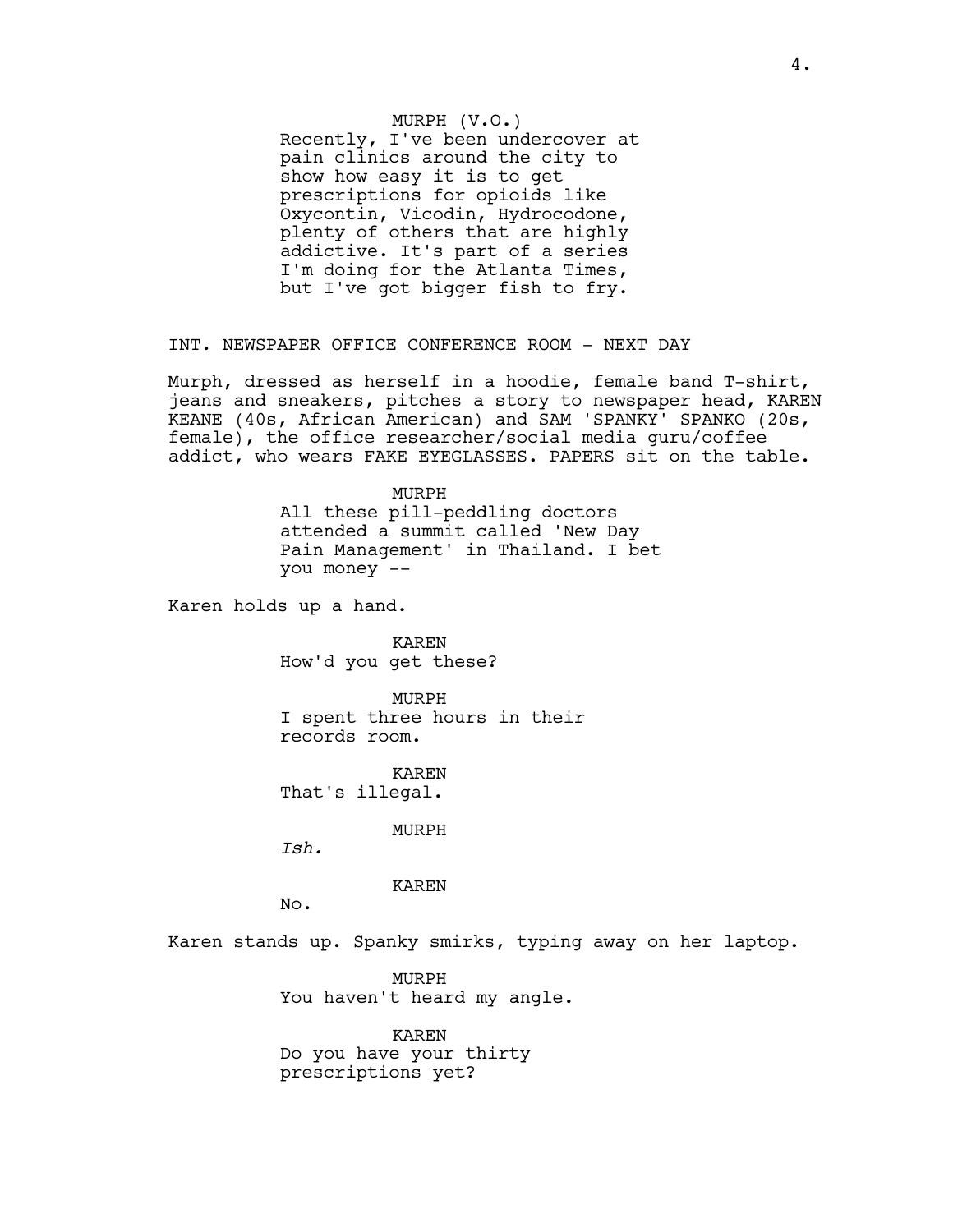MURPH

Almost. (then) Guess who the summit sponsor was?

#### KAREN

I said no.

SPANKY (not looking up) Corbel Pharmaceuticals.

Beat. Karen sits. Murph pushes a document toward Karen.

MURPH They're making "new formula" opioids that are super potent.

KAREN Stick with the doctors.

MURPH They're telling docs these pills are safe and even "prevent addiction." Sound familiar?

SPANKY (looking at her laptop) We ran a similar story on Corbel in  $2016 - -$ 

Karen gets up again.

KAREN (to Murph) We sure did.

MURPH Not like this --

SPANKY And six months ago.

KAREN

And both times we lost advertisers. No way our publisher goes for this.

MURPH They're doing it again - they never stopped!

KAREN They were indicted and paid out --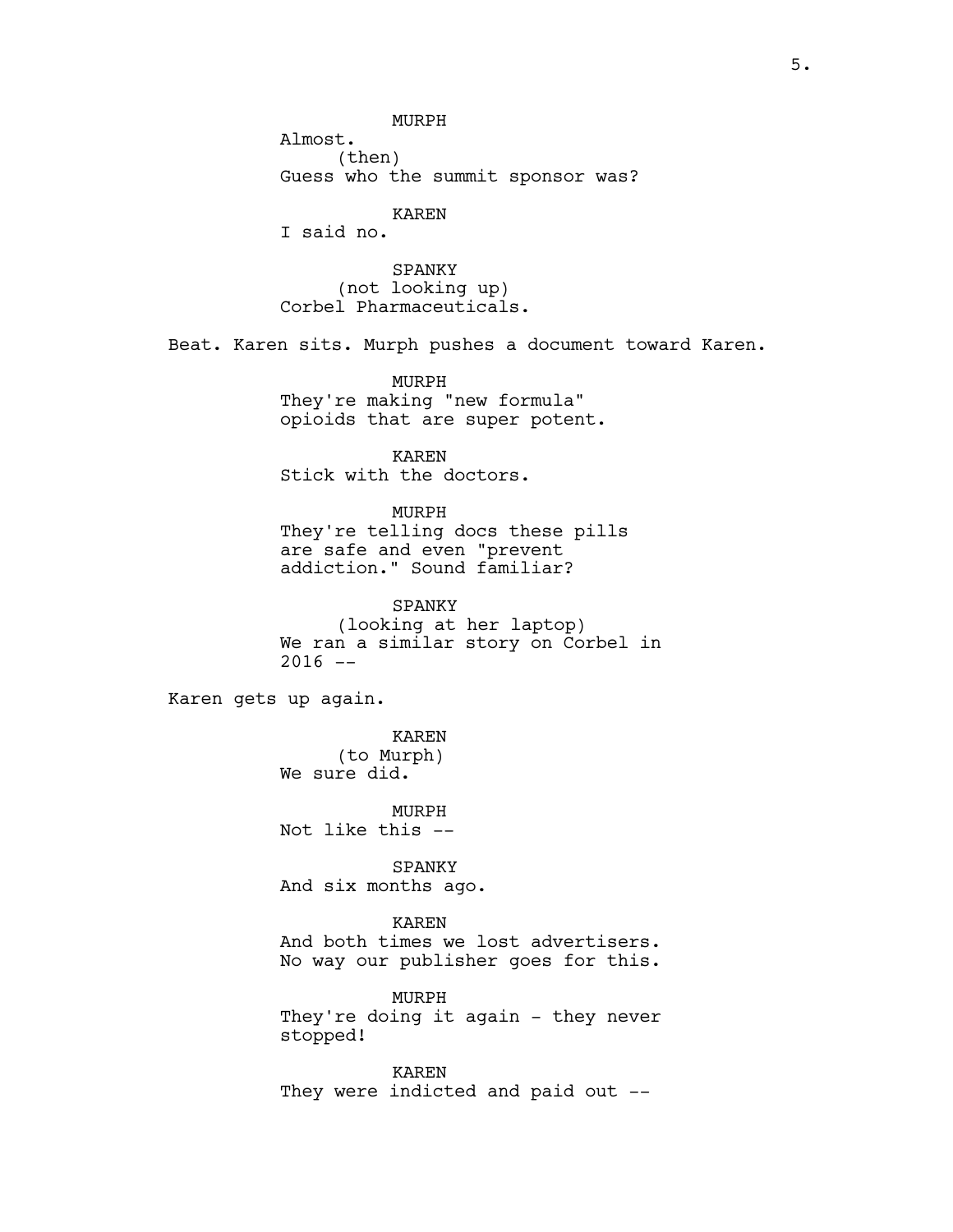MURPH Thirty million's a slap on the

wrist. They're murderers!

KAREN Then go to law school, file suits against them all day long. I'm running a business here --

MURPH People need to know --

KAREN -- And we're barely staying afloat.

MURPH So that's it? They just keep screwing people over?

KAREN You are on borrowed time, Murph. We fight the battles we can win.

Karen starts to exit.

KAREN (CONT'D) You want some kind of revenge for what happened to Ben, but I'm here to tell you - get over it.

MURPH (to Spanky) That felt personal.

Karen exits, not looking back.

KAREN I want my story this week. You write about Corbel, put it on your blog. And don't ask me for another job.

MURPH (to Spanky) Got 34 views on my last post. So...

INT. PAIN CLINIC WAITING ROOM - NEW DAY

Murph, still dressed like herself, crosses a packed waiting room and exits, holding another PRESCRIPTION.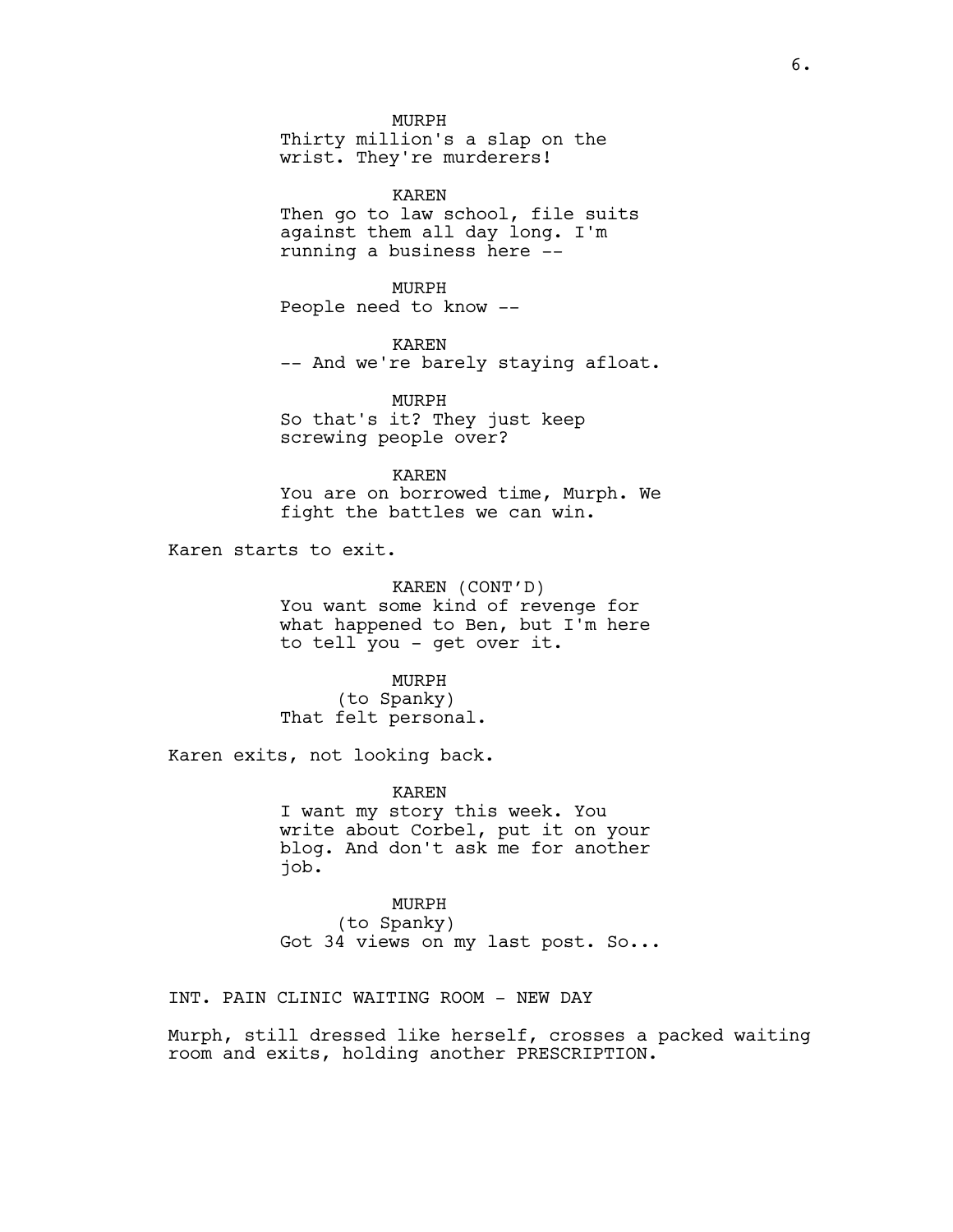MURPH (V.O.) America has about five percent of the world's population and prescribes eighty percent of the opioids.

#### EXT. PAIN CLINIC - CONTINUOUS

Murph walks outside and joins another pain patient, MARIA (20s, hispanic), sitting behind a trashcan, talking to RONNIE (20s, Caucasian, scrawny) clearly into Maria.

> MURPH (V.O.) You go to enough pain clinics, you get to know the frequent fliers.

RONNIE Man, she didn't give me shit.

Maria shakes her head, she struck out, too.

Murph hands Maria a COFFEE.

RONNIE (CONT'D) (to Murph) Who you s'pose to be today?

MURPH Marla Maples.

RONNIE Man bump it, I'mma get some junk. (to Maria) You comin?

MARIA You know I don't do no needles.

RONNIE Alright. Peace.

Ronnie exits.

MARIA

Well?

MURPH Got some stuff.

Maria swears in rapid fire Spanish. Murph sits.

MURPH (CONT'D) Gazuntight.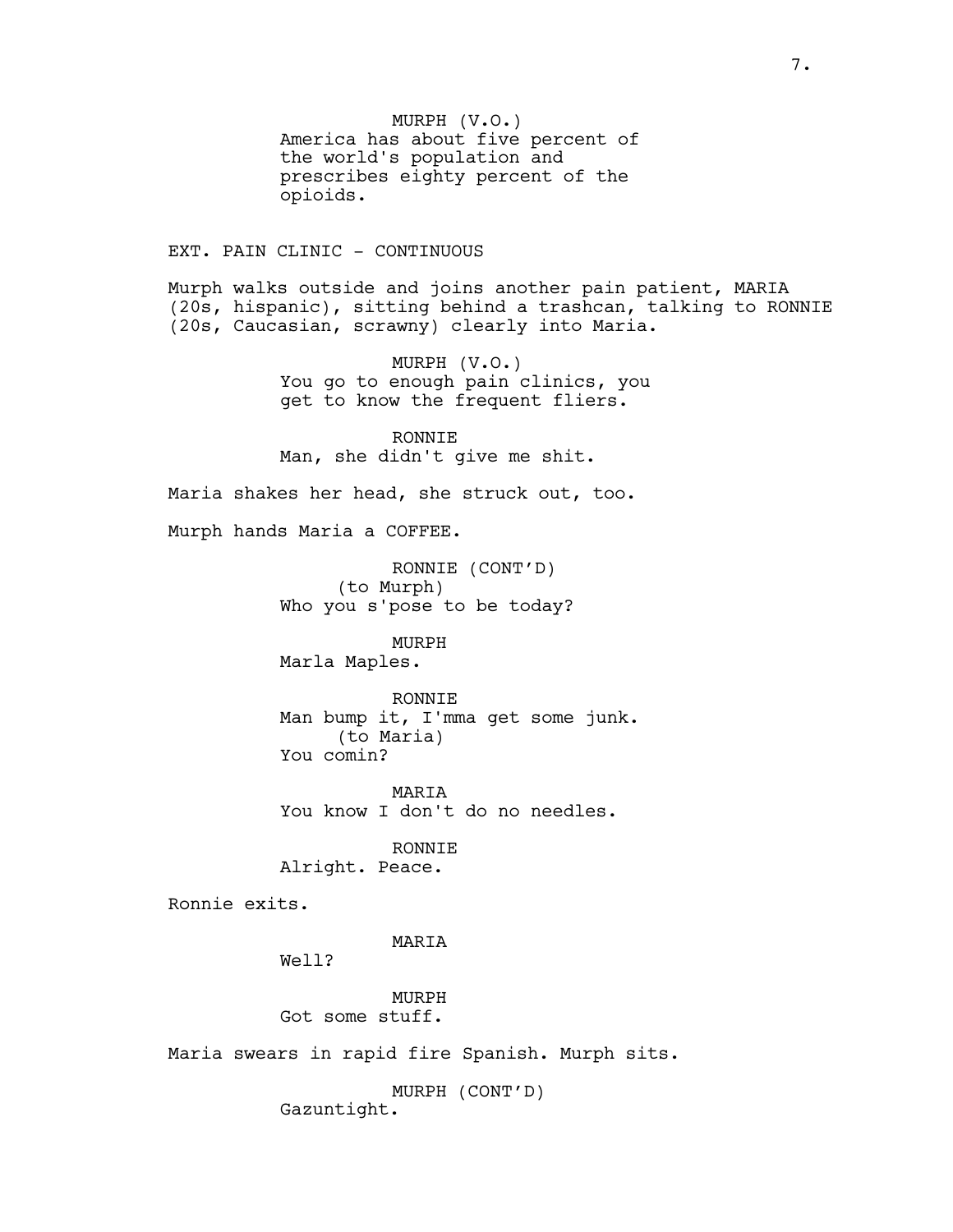**MARTA** Your white privilege ass needs to sell me some. MURPH They're all for my Uncle Wilford. He's got the diabit-is. Maria pulls out a cigarette, offers one to Murph. MURPH (CONT'D) I only smoke dope. (then) You about twenty, Maria? MARIA Twenty three. MURPH You could take a little better care of yourself. MARIA Yeah, well, I not locked in some hotel turning tricks...Yet. Maria stands, Murph follows. MURPH Good point. (then) I'm gonna go check out a meeting in Avondale next week -- MARIA You and your Oxys? MURPH Mercury must be in Gatorade. You wanna come? They part ways, Maria laughs. MARIA I'll never understand you. I gotta get my bus. I heard Dr. Rosen-berg or Rosen-somethin' in the Chamblee ER gives out pills like Pez, so I'mma go see what's up with him.

> MURPH Roseberg. Got it. Call me if you change your mind.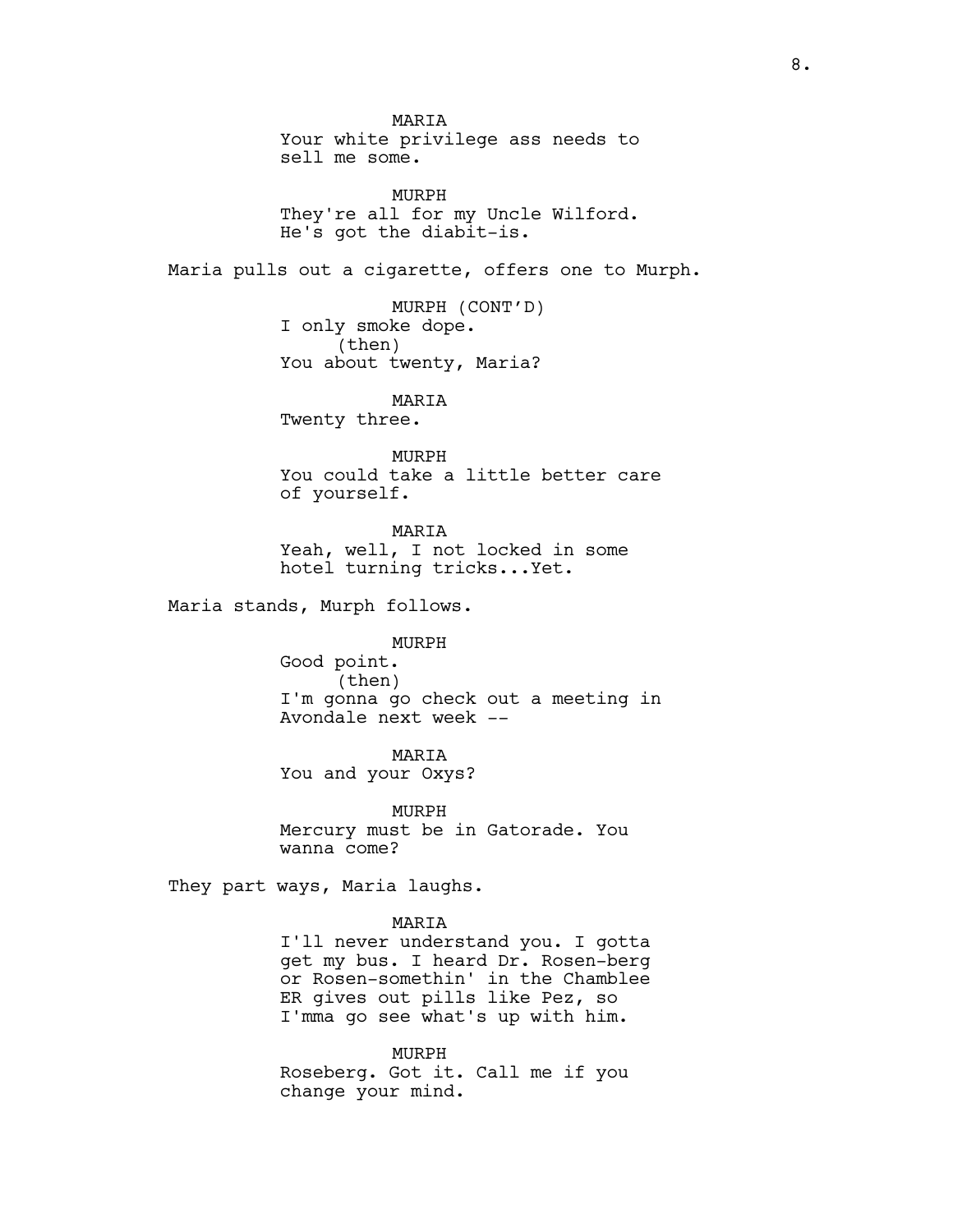## **MARTA**

Yeah.

EXT. ATLANTA STREETS - LATER SAME DAY

Murph drives from the burbs into the city. We watch as she passes nice houses with manicured lawns and then cruises into the city past big buildings and BUSINESS TYPES.

INT. APARTMENT BUILDING HALLWAY - LATER SAME DAY

Murph walks down the hallway with a brown bag of groceries. She peeks around the corner and sees the back of a LARGE MAN. She turns around and bumps into her LANDLORD (40's, brawny).

LANDLORD

Gimme. Now.

Landlord starts backing Murph up toward her apartment.

MURPH Carl, don't you know stalking a gal's rude? I have rights.

CARL You got rights, but I got Jimmy. Now give me my twelve hundred twenty five dollars.

MURPH

I paid my half --

CARL The late fee for last month is a hundred and you were short two hundred.

Murph backs all the way into JIMMY, a large man who looks like the scarier twin version of Carl.

> MURPH We both know my ex owes you that money.

CARL It's your name on the lease so it's you who's gonna pay me.

Now both men stand uncomfortably close to her.

MURPH You're in luck. Payday came early.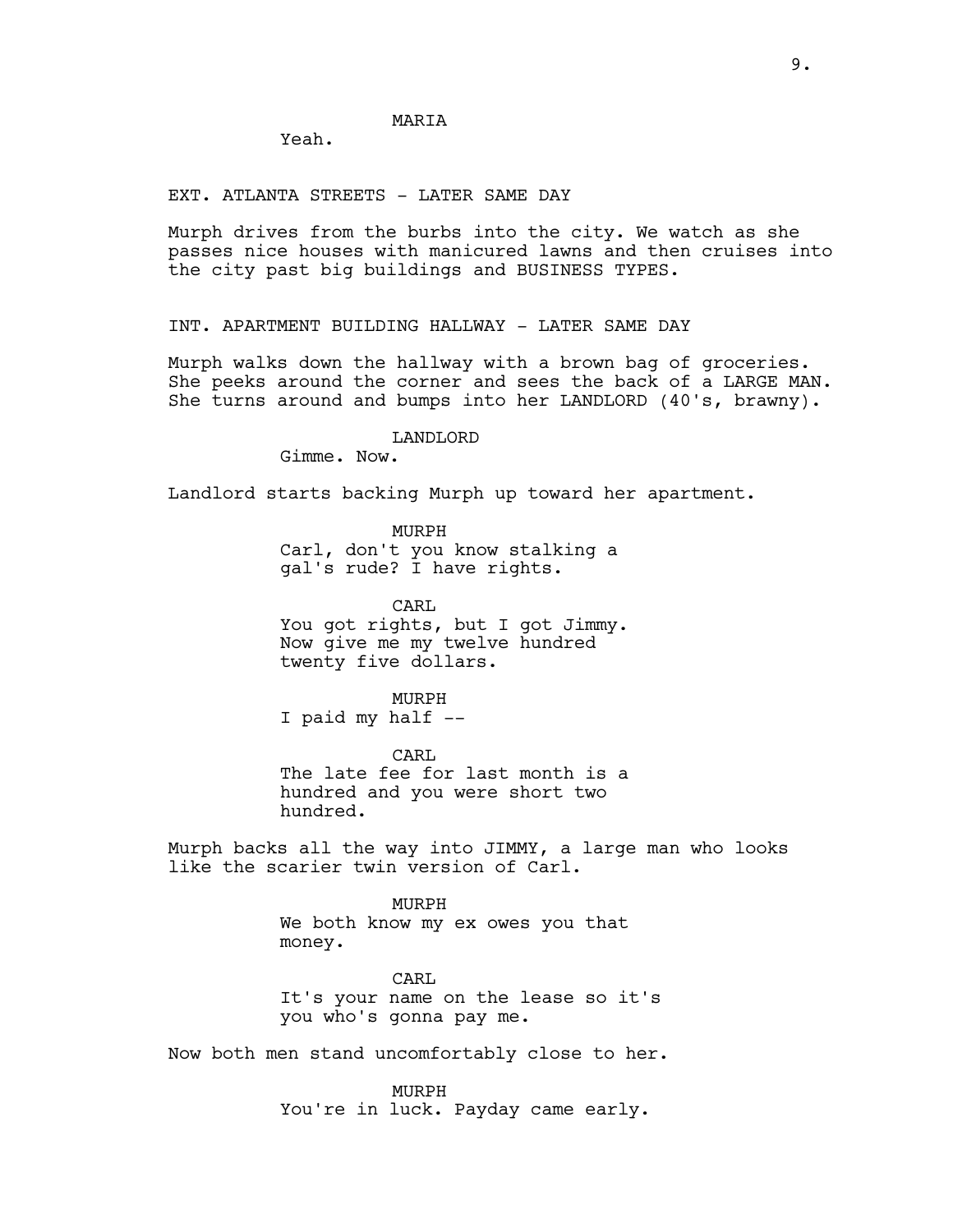Murph pulls out a folded CHECK.

MURPH (CONT'D) (mocking Carl) Fifteen hund-did. CARL Venmo me right now. MURPH You know I don't do kinky stuff. JIMMY (to Carl) I'm sick of her mouth. MURPH Okay! Simmer down. Murph pulls out a pen, looks for something to write on. MURPH (CONT'D) (to Jimmy) Can I use your arm there, Drago? Jimmy extends his arm to Murph. Murph signs the check. MURPH (CONT'D) (to Jimmy) Those steroids'll shrink your pee pee. And what would Brigitte Nielsen think of that? Murph hands the check to Carl. MURPH (CONT'D) Put the rest toward next month. They leave. MURPH (CONT'D) (mocking Carl again) And take out a ten-er and buy yourselves some matching bowties and little hats. Dress for the job you want, fellas! EXT. CHAMBLEE HOSPITAL - NEXT DAY

Murph pulls into the large parking lot of a city hospital.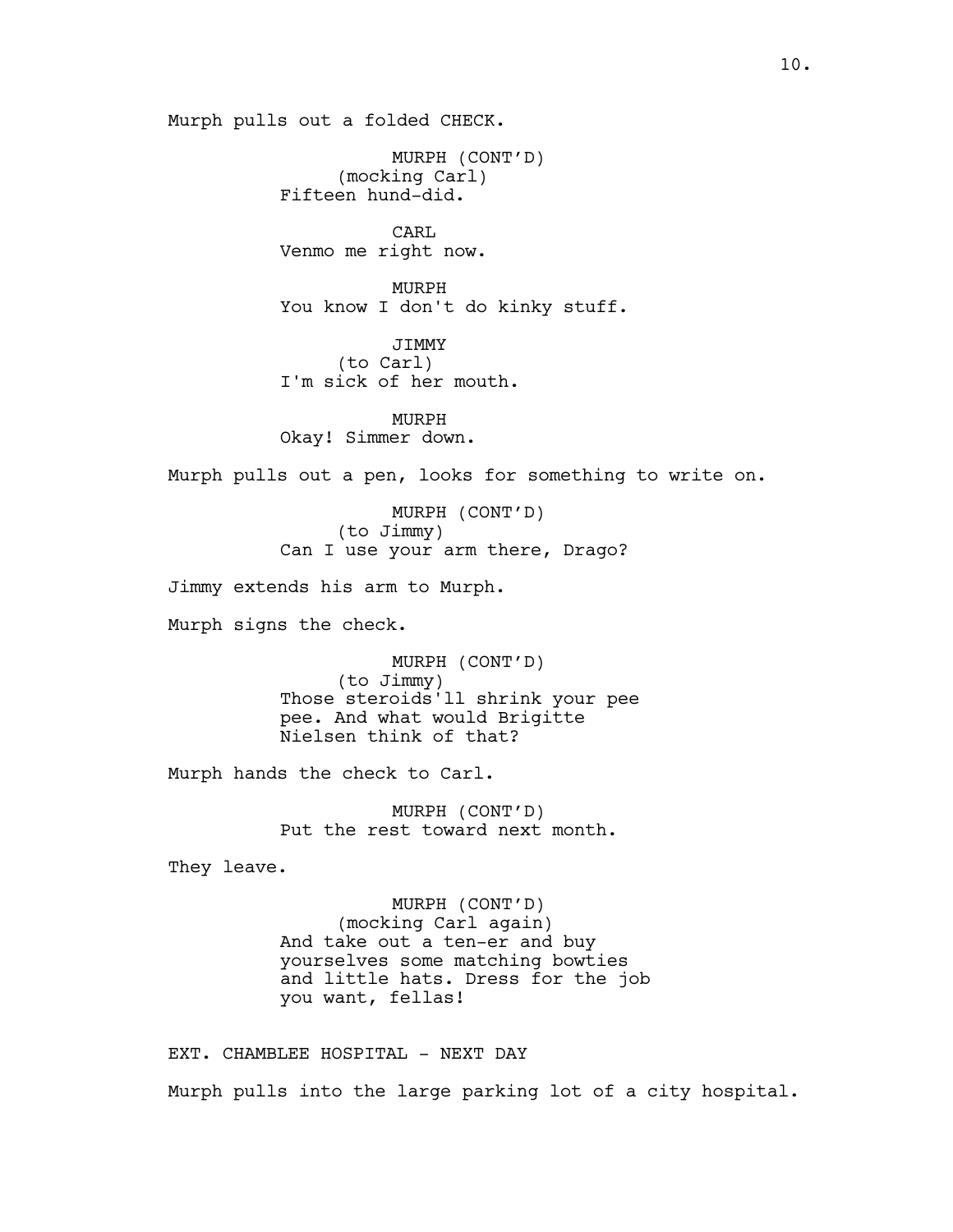MURPH (V.O.) I'd been sticking with the pain clinics in the suburbs, but I figured a prescription from a city hospital couldn't hurt my story.

INT. CHAMBLEE ER WAITING ROOM - LATER SAME DAY

Murph, in a band T-shirt, shorts and sneakers, signs in, sits next to a rough-looking homeless man, FRANK (40s), who drinks from a hospital-issue CUP.

> MURPH How long you been in?

FRANK You a NARC?

MURPH That obvious?

Frank closes his eyes.

MURPH (CONT'D)

Good talk.

Time passes and Murph eventually closes her eyes, too.

NURSE (O.S.) Jessica Fletcher?

Murph follows the NURSE.

INT. ER - EXAM ROOM - HOURS LATER

Murph sits in a hospital gown poking HEART MONITOR BUTTONS.

MURPH (V.O.) In the ER, you gotta list an "emergency," so I went with the truth, figured I'd kill two birds with one stone.

Just then DR. RAJ PATEL (late 30s, East Indian, Bollywood hot) and a nervous female resident, DR. VANOY (mid 20s), enter. Dr. Patel retrieves HAND SANITIZER and turns to Murph.

> DR. PATEL Hello Ms. Fletcher, I'm Dr. Patel. You met my resident, Dr. Vanoy.

Murph recognizes Dr. Patel.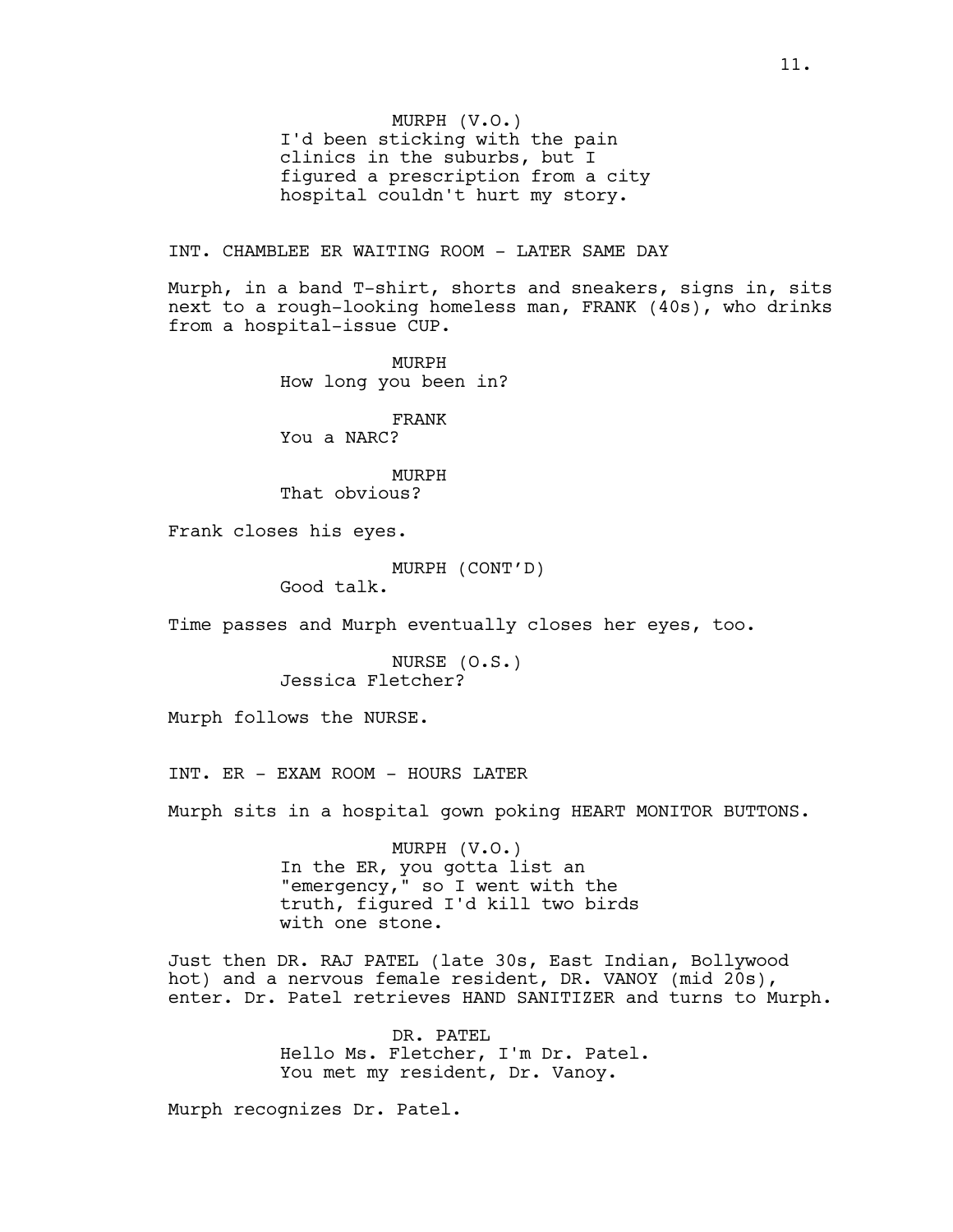INT. EMORY UNIVERSITY DORM STUDY HALL - DAY

YOUNG MURPH sits across a table from YOUNG RAJ PATEL.

YOUNG RAJ PATEL Okay. When two ionic compounds are dissolved in water, a double replacement reaction can...

Young Murph stares with blank eyes.

MURPH ...not occur.

YOUNG RAJ PATEL No...did you study at all?

MURPH Why would I? You're my tutor.

YOUNG RAJ PATEL I can't teach you if you don't read the material.

MURPH What am I even paying you for?

Young Murph slides a large open CHIP BAG his way.

YOUNG RAJ PATEL You haven't paid me for the last two sessions.

Young Raj pops a chip in his mouth.

YOUNG MURPH

Oh, sorry.

YOUNG RAJ PATEL Ma'am? Ma'am?

YOUNG MURPH

What?

END FLASHBACK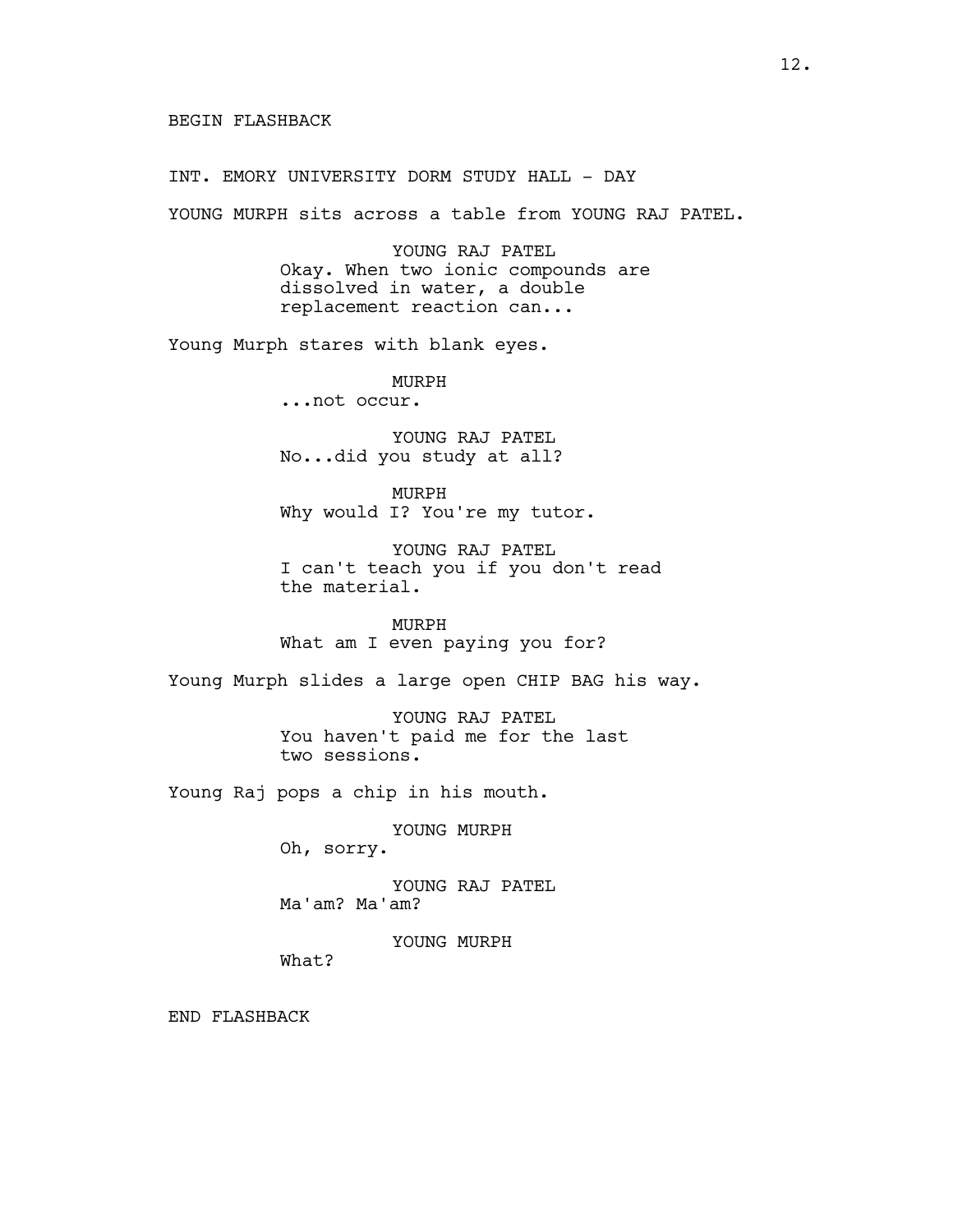Murph sits covering her face and eyes with one hand. She pulls her hand down, leaving only her eyes uncovered.

DR. PATEL

Are you okay? (off her nod) Dr. Vanoy tells me you're having some significant issues with hemorrhoids today and you'd like quite a large amount of Oxycontin to help with the pain.

MURPH

Uh huh.

Beat. Dr. Patel recognizes Murph, continues his exam.

DR. PATEL And you believe there may be some external swelling or thrombosis?

Dr. Patel sits on a stool in front of Murph's bed.

MUPRH

Yeah.

DR. PATEL How long have you been in pain, *Ms. Fletcher?*

MURPH Oh... years.

DR. PATEL I see... I assure you, this is quite common in women your age and nothing to be embarrassed about.

Murph shakes her head, rolls her eyes.

He pulls on GLOVES, SNAPS them and smirks when Murph jumps.

DR. PATEL (CONT'D) Let's take a peek.

MURPH Oh, that's okay. I just need something for the pain --

DR. PATEL If you'll lie on your side.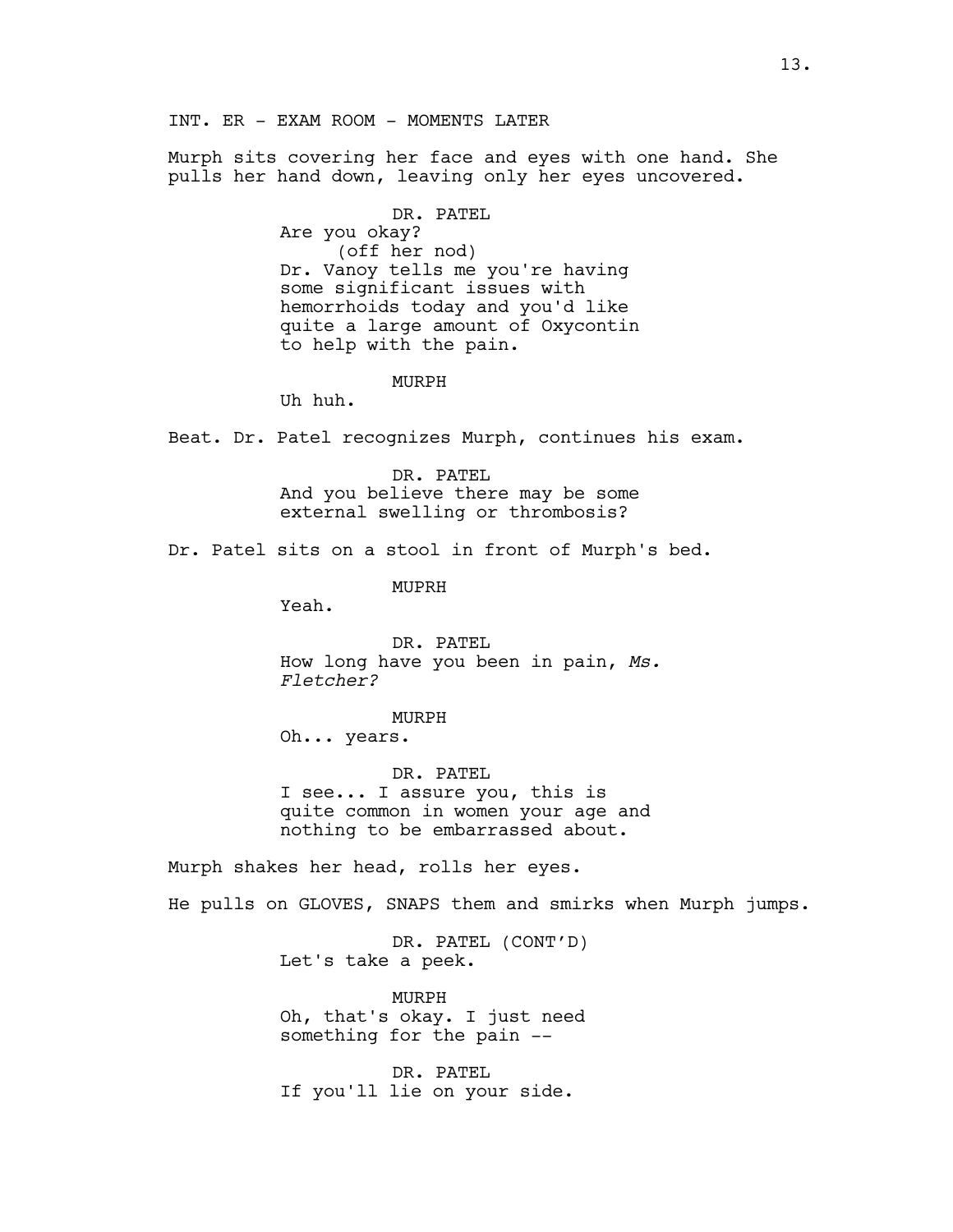Beat. Is this happening? *Oh yes it is.* He guides her down. MURPH Careful doc, I'm a virgin back there. DR. PATEL Just relax. This shouldn't hurt a bit. Dr. Patel begins his exam - this is karma. DR. PATEL (CONT'D) On a scale of one to ten what would you rate your hemorrhoid pain today? MURPH A full nine-er. DR. PATEL Uh huh. I see the little guy. (to Dr. Vanoy) One centimeter hemorrhoid at three o'clock. (to Murph) Your hemorrhoid doesn't appear to be thrombosed or even inflamed. He pulls the sheet back over her, walks around to face her. MURPH Yeah, it's like when you take your car to the shop and it stops making that bad sound? DR. PATEL It's not usually like that. MURPH I requested to see doctor Rosensen. Is he in today? Dr. Patel and Dr. Vanoy glance at each other. Dr. Patel takes off his gloves, sits back down on the stool. DR. PATEL (to Dr. Vanoy) Mind grabbing a protein bar? (to Murph) Doctor *Lindsey* Rosenblatt... is no longer a physician at this hospital.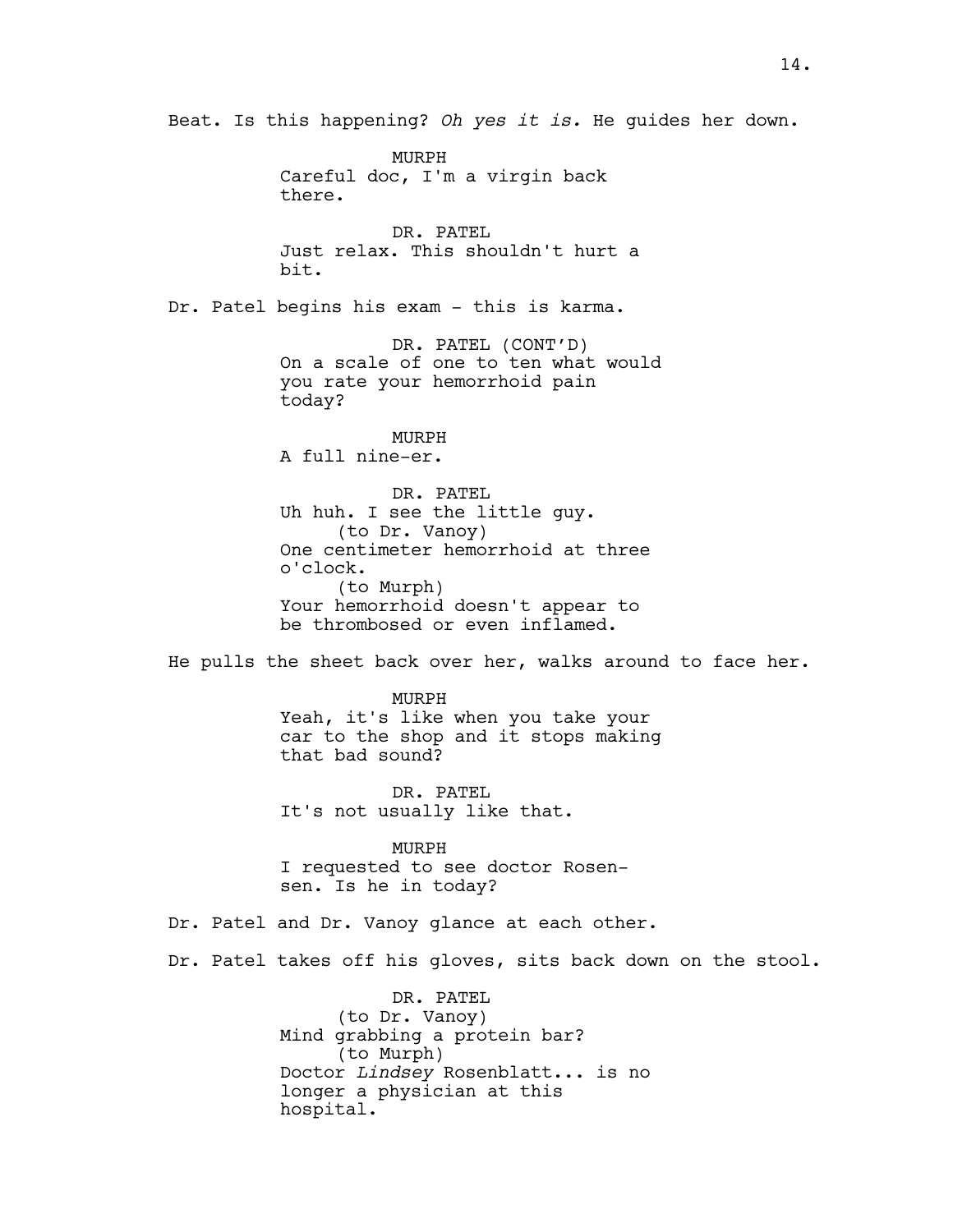Dr. Vanoy exits. Dr. Patel smiles, puts down the CHART.

DR. PATEL (CONT'D) Still causing trouble, huh, Murph?

MURPH Well my ex gambled our life savings away, so girl's gotta eat.

DR. PATEL Wow. Your taste in men hasn't changed.

MURPH What about you? Marry one of those freshmen that used to follow you around?

DR. PATEL

Yeah.

MURPH (laughing) Yeah? That's... great.

He shrugs, checks his WATCH, stands up.

DR. PATEL We're divorced. (then) Uh, why are you trying to get pain pills?

MURPH Doing a series on doctor involvement in the opioid epidemic. Got any thoughts on the matter?

He smiles.

DR. PATEL

A few.

MURPH Can you talk to me about that, on or off the record?

He checks the door, no Dr. Vanoy yet.

DR. PATEL No, uh, not here.

MURPH

Okay...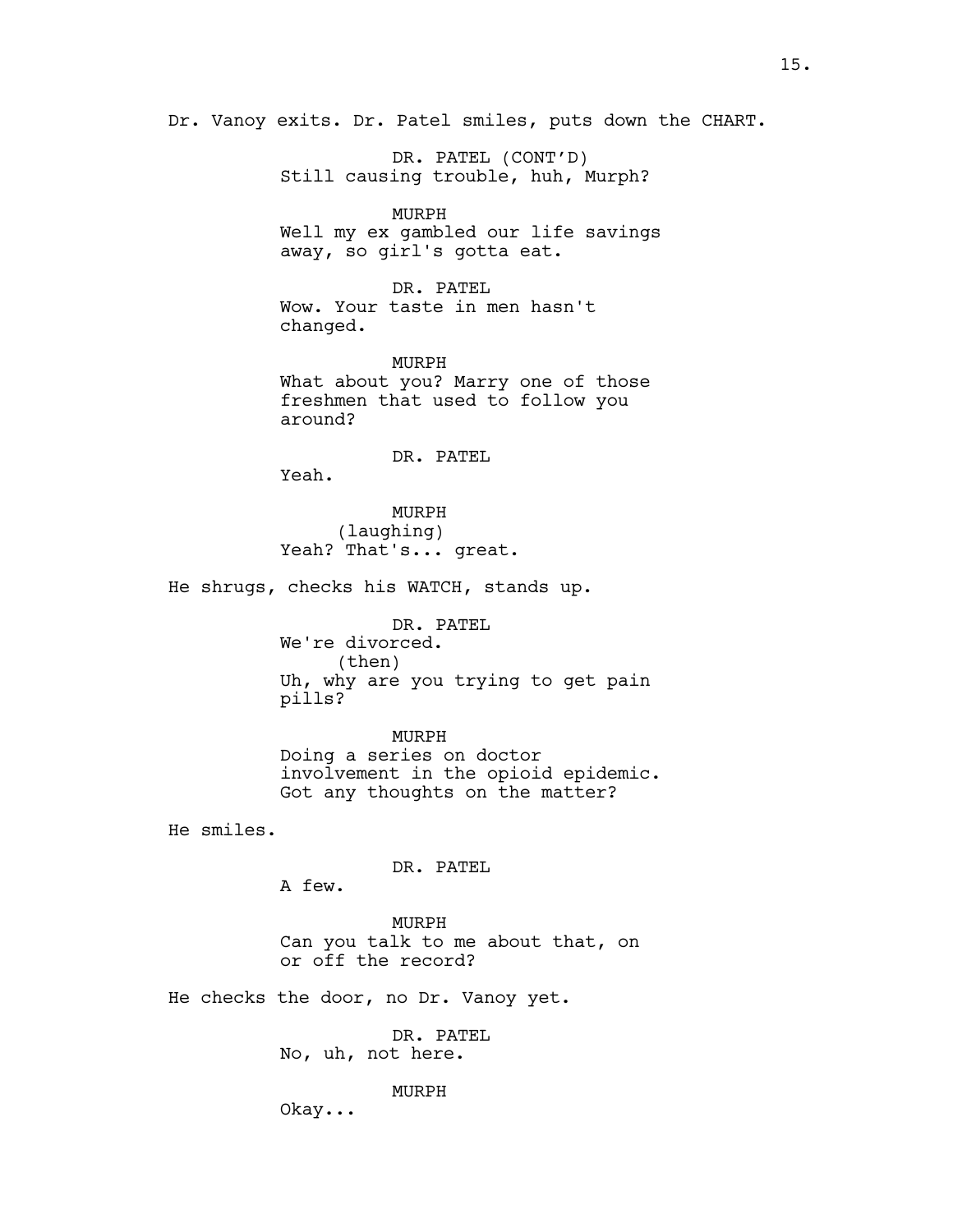DR. PATEL Meet me at Watershed at five? Murph nods as Dr. Vanoy enters, hands a bar to Murph. DR. VANOY (to Murph) Here you go. MURPH That'll be sixty five dollars, right? DR. VANOY Uh, no  $--$ DR. PATEL On the house. MURPH Thanks, doc, but I'm gonna need something a little stronger than this. DR. PATEL (to Dr. Vanoy) I'll finish up here. Let's take fifteen. Dr. Vanoy nods, exits, as Patel hands Murph an INFO FLYER. DR. PATEL (CONT'D) You need to eat better and probably take some fiber supplements. Dr. Patel shakes his head, starts to leave, turns back. DR. PATEL (CONT'D) It's good to see you, Murph. Then, smiling, he exits. EXT. CHAMBLEE HOSPITAL - MINUTES LATER Murph interviews homeless man, Frank from the waiting room. FRANK It's like there's a whole buncha people keeping this shit going. He entwines his fingers for dramatic effect.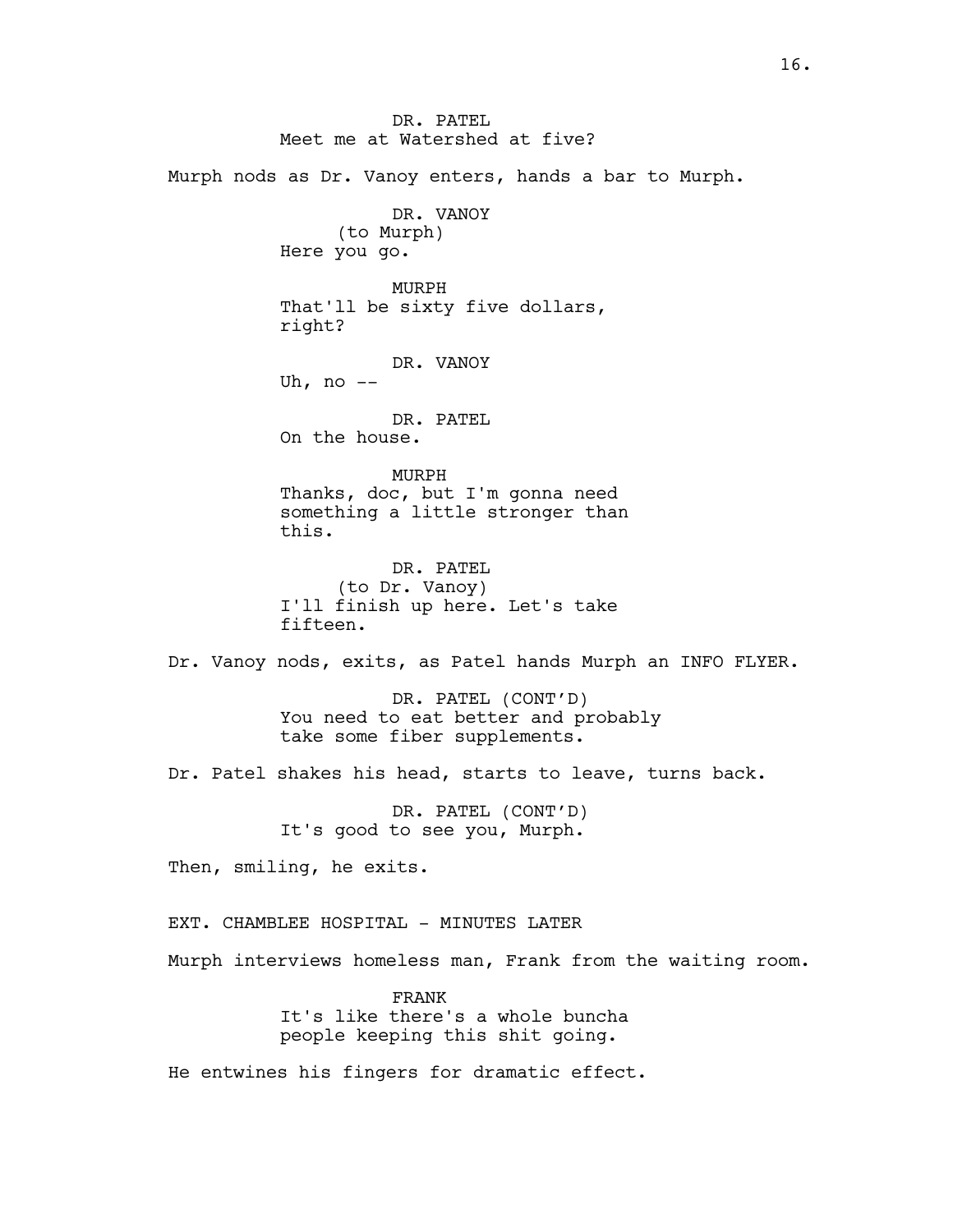FRANK (CONT'D) Like a whole institution... It's like, like a huge jigsaw puzzle, okay? We just gotta take away the key pieces, you know what I mean?

MURPH Can I quote you on that, Frank?

FRANK No way, they got files on me thick as your thighs.

MURPH I don't think that's an expression.

Just then POLICE OFFICER DOYLE (30s, Caucasian) drags Maria around the corner.

> MARIA (Swears in Spanish) Get your hands off me! I ain't done nothin' wrong. I was just sittin' there --

POLICE OFFICER DOYLE Save it for the judge.

MURPH

Hey - easy!

Frank slinks away.

POLICE OFFICER DOYLE (to Murph) Back up!

MARIA Oh my god, Murph! I ain't done nothing wrong! I swear --

Just then there is a BLOOD-CURDLING SCREAM around the corner.

Officer Doyle shoves Maria into the back of his SQUAD CAR as Murph continues to approach.

> MURPH What'd she do?

POLICE OFFICER DOYLE Stay back unless you want to join her!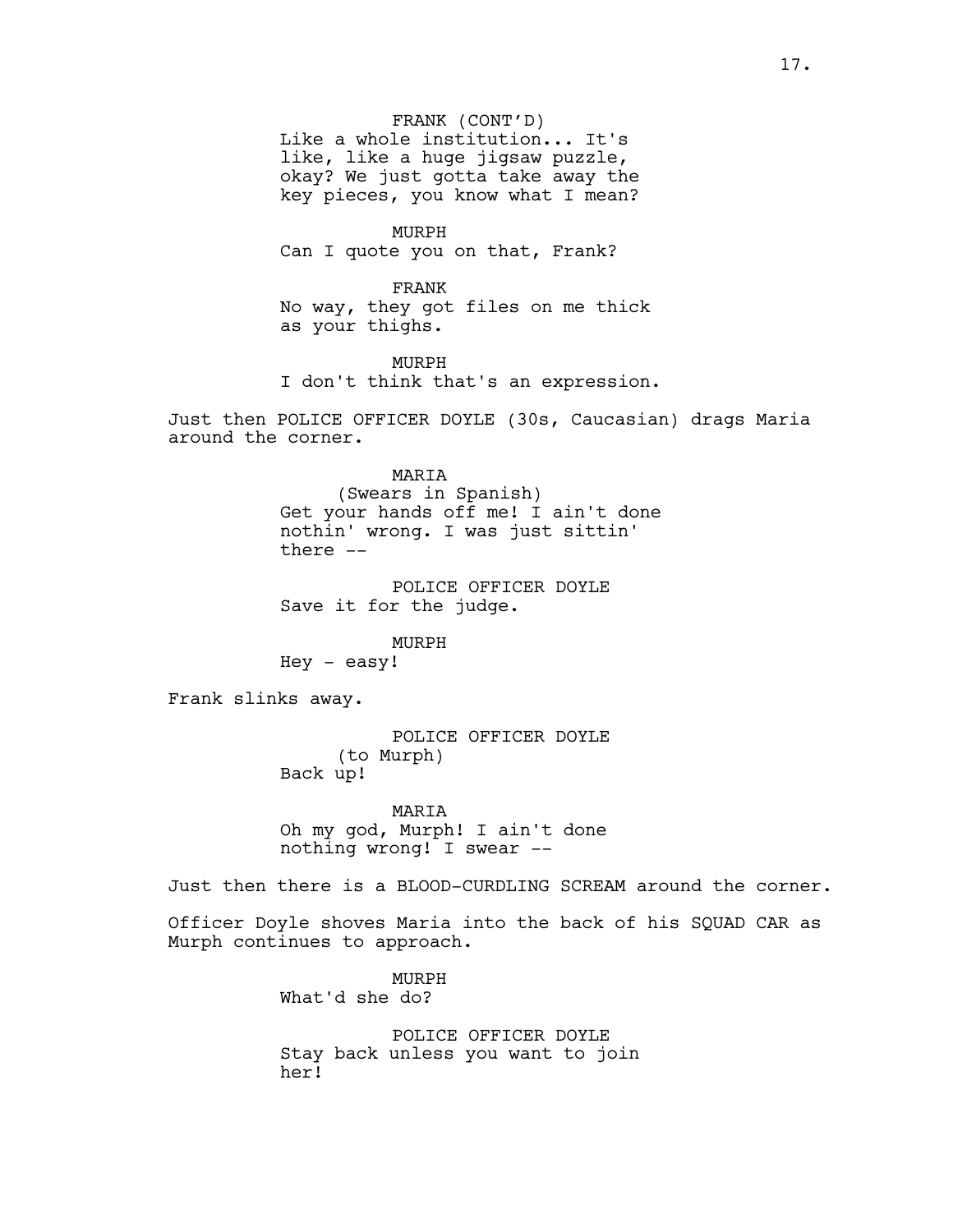Screaming continues and Murph watches as Officer Doyle trots around the corner. We see Maria pleading to Murph behind the glass.

## MURPH (to Maria) It's okay.

Murph follows Officer Doyle.

EXT. HOSPITAL ENTRANCE - CONTINUOUS

There, Murph sees what happened - Dr. Raj Patel lies face down, dead on the ground in a pool of his own blood. It's clear he fell from very high. NURSE DEANNA CANNON (early 30s, Caucasian, country accent, lots of makeup) stands shrieking for help as OTHER MEDICAL PERSONNEL run toward the body.

Officer Doyle radios for backup.

Murph stands close by, stunned.

| MURPH          | POLICE OFFICER DOYLE      |
|----------------|---------------------------|
| $No$ my god no | Unit six to dispatch code |
|                | eight, possible dead body |
|                | outside the Chamblee ER.  |

A small CROWD starts to form outside the hospital entrance.

POLICE OFFICER DOYLE (CONT'D) I repeat: code eight, possible dead body outside Chamblee ER. (to crowd) Stay back. (to Murph) Move back! (to Deanna) Just calm down, ma'am.

Murph continues toward the body in shock.

DISPATCH (ON RADIO) Copy that unit six, code eight, outside Chamblee ER, calling cars.

Distant sirens sound.

MURPH (to Officer Doyle) I just saw him. He was fine...

Murph starts looking at the hospital roof.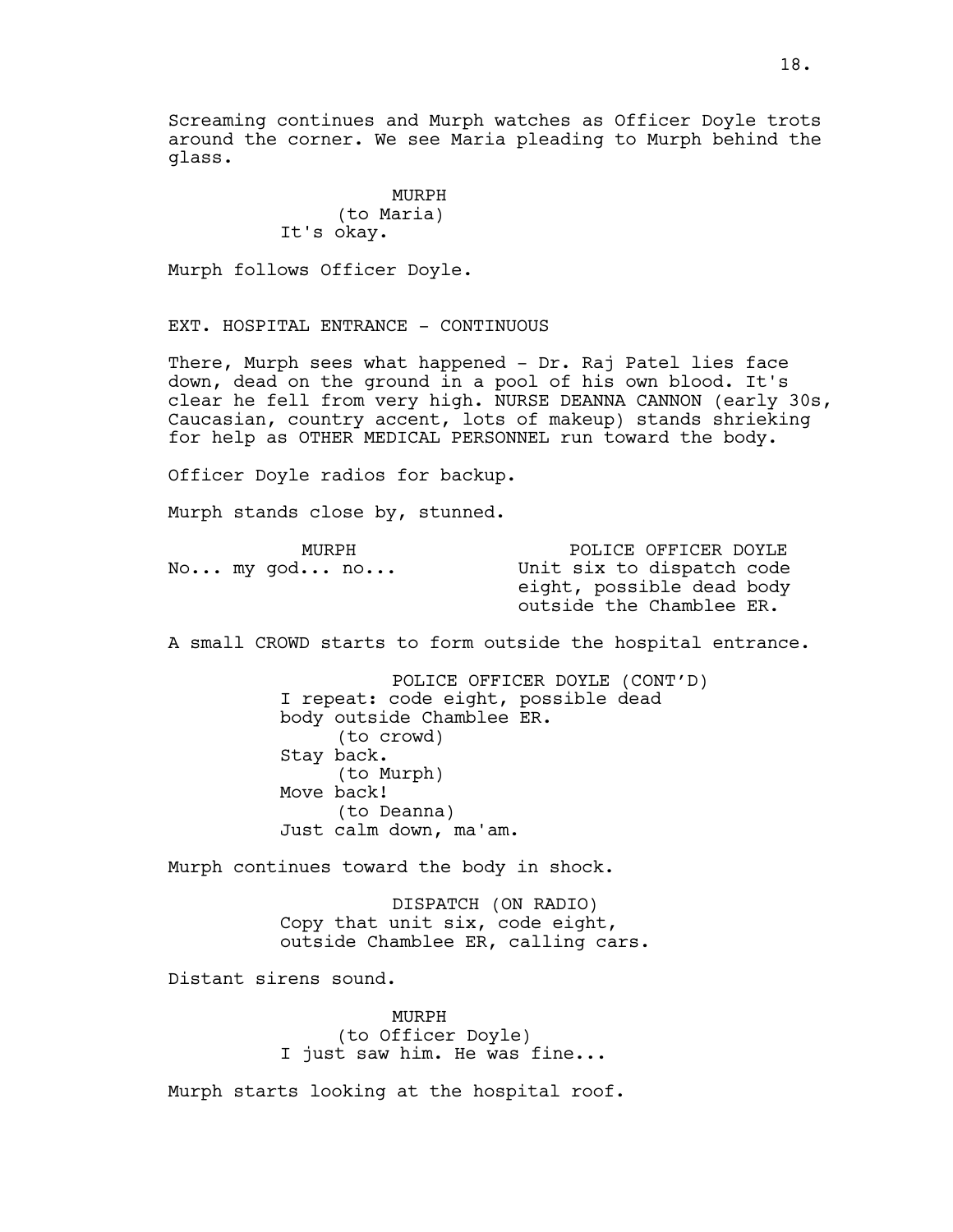POLICE OFFICER DOYLE (on radio) Unit six to unit seven, code eight Chamblee ER, over.

MURPH (to Deanna) Did he fall from the top?

OFFICER NISHIMURA (ON RADIO) Unit seven, copy that, on my way.

Deanna continues to cry in shock.

MURPH Someone pushed him.

Deanna's shrieking continues.

POLICE OFFICER DOYLE (to Murph) Step back!

MURPH Can you radio someone to get up there?

POLICE OFFICER DOYLE (to Murph) What're you doing here?

MURPH Turning tricks. What do you think --

Murph sees HOSPITAL PERSONNEL touch the body.

MURPH (CONT'D) They're tampering with the crime scene! Jesus Christ!

POLICE OFFICER DOYLE That's it!

Officer Doyle cuffs Murph as POLICE OFFICER NISHIMURA (30s, East Asian) arrives.

> MURPH What? Hey -- Ow!

POLICE OFFICER DOYLE Get her outta here. And start blocking off the area.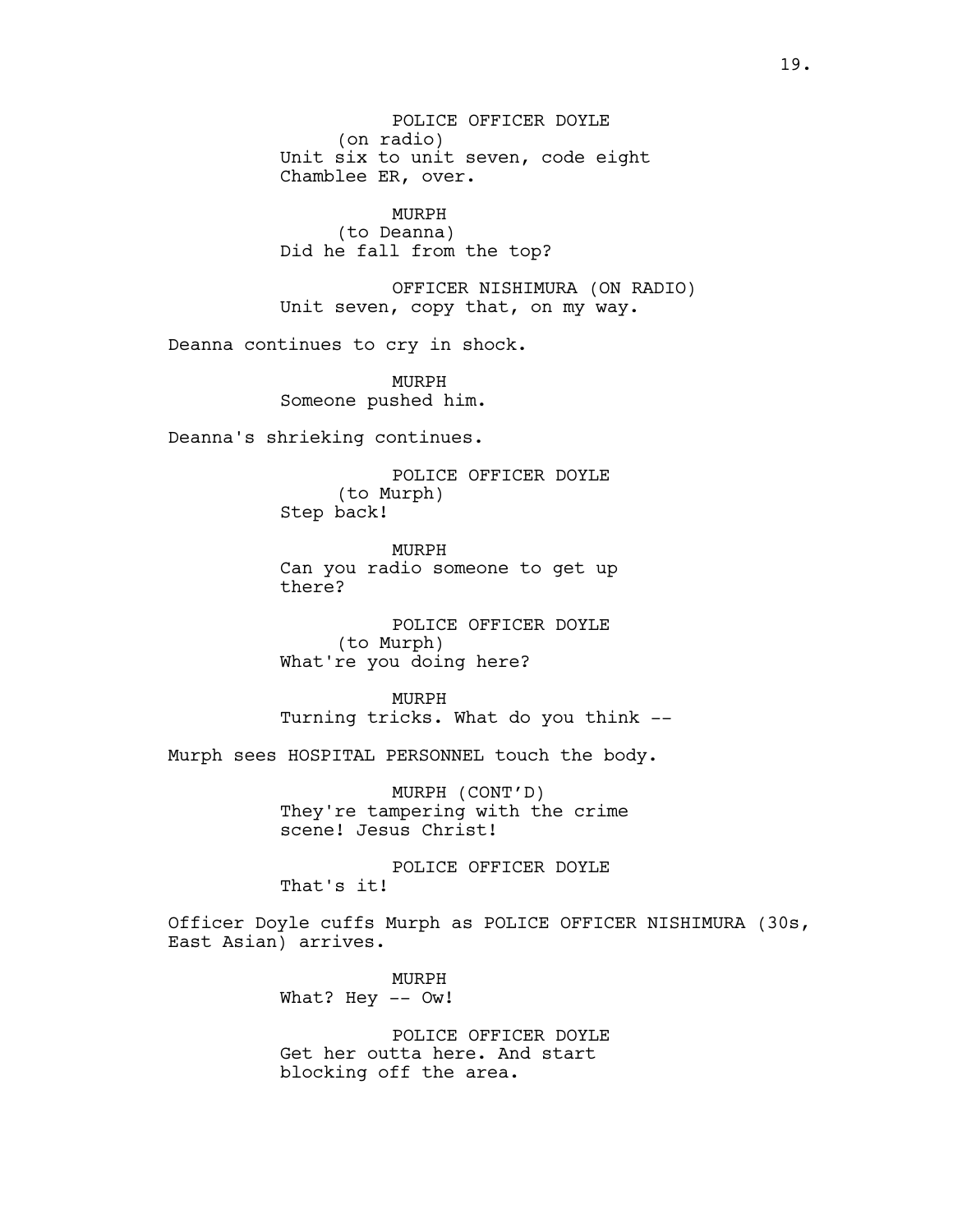Officer Nishimura complies with his partner's request, takes Murph by the arms and herds her to his cruiser.

> MURPH (to Officer Doyle) What'd I do?

POLICE OFFICER DOYLE (without looking her way) Prostitution. Book her.

MURPH

What?!

Okay --

Nishimura hauls her to his car.

INT. POLICE CAR - LATER SAME DAY

Lights whir as Officer Nishimura gets in the driver seat.

MURPH Are you kidding? I couldn't get paid for a blowjob in my twenties.

NISHIMURA I believe that. (then, almost apologetic) Time to head in - you, uh, hungry  $-$ 

MURPH Officer, I know that man. He just examined me.

OFFICER NISHIMURA

MURPH He was a friend. I knew him. And nobody's looking for who did this.

OFFICER NISHIMURA This isn't our first hoedown, okay? And word to the wise, don't *ever* talk back to a cop when there's a dead body lying around - that's just the fastest way to get locked up. (softer) I mean, even if I wanted to let you off - and I don't - I won't, cause I gotta back up my partner.

Murph slams her head back on the seat, she's going downtown.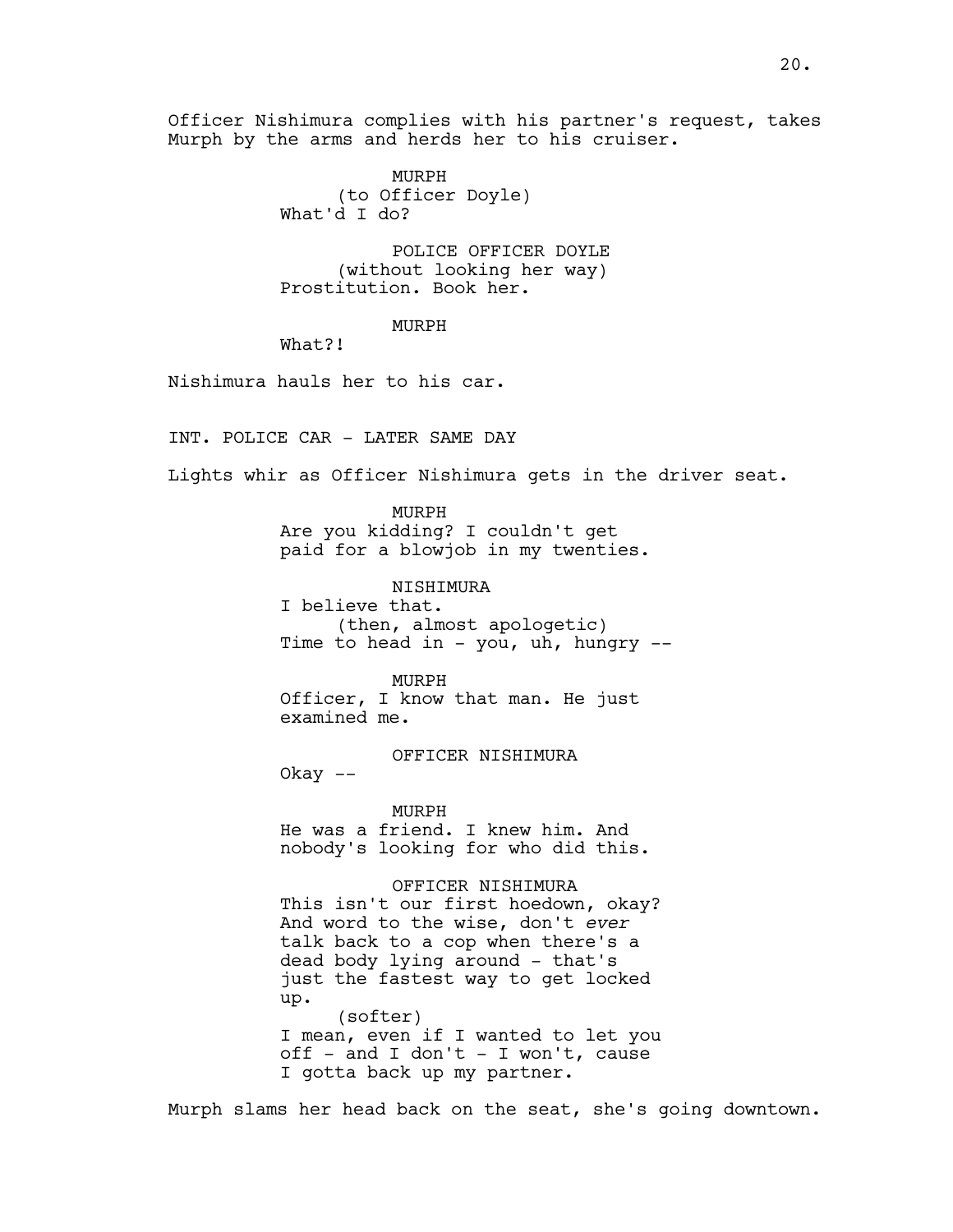INT. JAIL CELL - NIGHT

We see Murph standing on the metal bed in the holding cell, her hair now in two buns like a poor man's Princess Leia, holding an imaginary microphone, singing "Mouse Love Rice" in MANDARIN. TWO ROUGH-LOOKING WOMEN sit by watching.

The jail doors slide open.

Murph jumps off the bed, hunkers down into a defensive squat.

JAILER Marlene Murphy?

Murph loses the act, stands, looks around.

MURPH My mom here?

JAILER Bail got posted.

MURPH

By who?

INT. NEWSPAPER OFFICE - NEXT DAY

Murph passes the office of boss Karen on a landline phone.

Karen spots Murph.

KAREN

Hey!

Murph continues on, greeted ad-lib by several people as she walks through the small, nearly vacant City Room.

> OFFICE WORKER 1 Murphy Brown, looking good!

OFFICE WORKER 2 I got a hundy and ten minutes, what'll that get me, sugar?

MURPH Best wet willie of your life. (then) Hey, Spanky.

Spanky bounds over to Murph.

SPANKY

21.

Yo!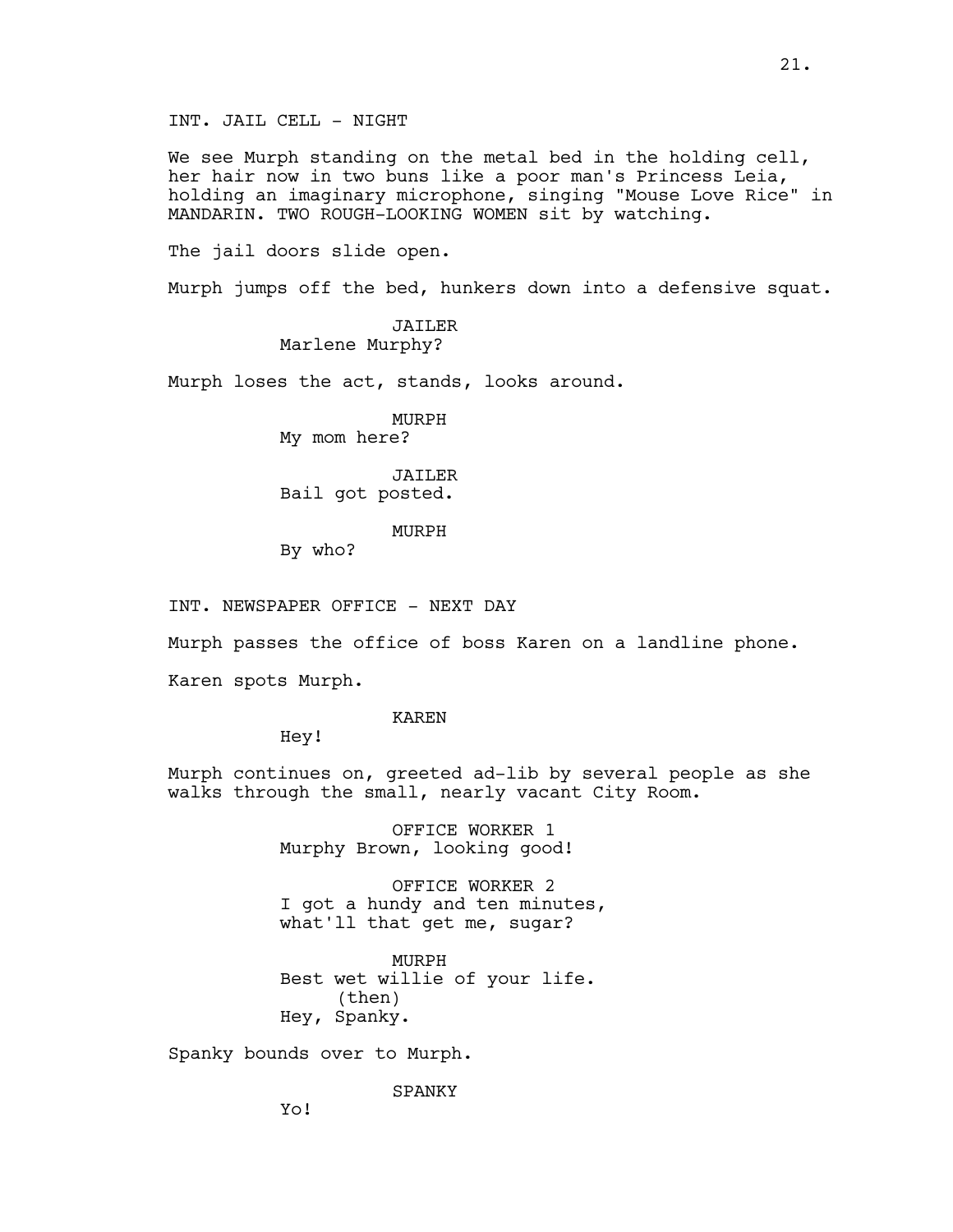MURPH Can I borrow you for a minute?

SPANKY Only if you promise to bust me outta here. The wife's already on break.

#### MURPH

Deal.

SPANKY Got you for prostitution, huh?

MURPH Heroin and handies only. Hey, I need a favor.

#### SPANKY

Shoot.

KAREN (O.S.)

Murph!

Murph and Spanky continue to walk as Karen follows them.

MURPH Did you hear something?

SPANKY Some kind of weird bleating.

MURPH Like a dying animal. (then) I need info on a doctor Raj Patel.

SPANKY (sarcastic) I'll just cross reference that with John Smith.

KAREN (to Murph) I take your presence here to mean the story's finished.

Murph continues walking.

KAREN (CONT'D) You don't have an office here anymore. Remember? Or have you been sampling some of those drugs?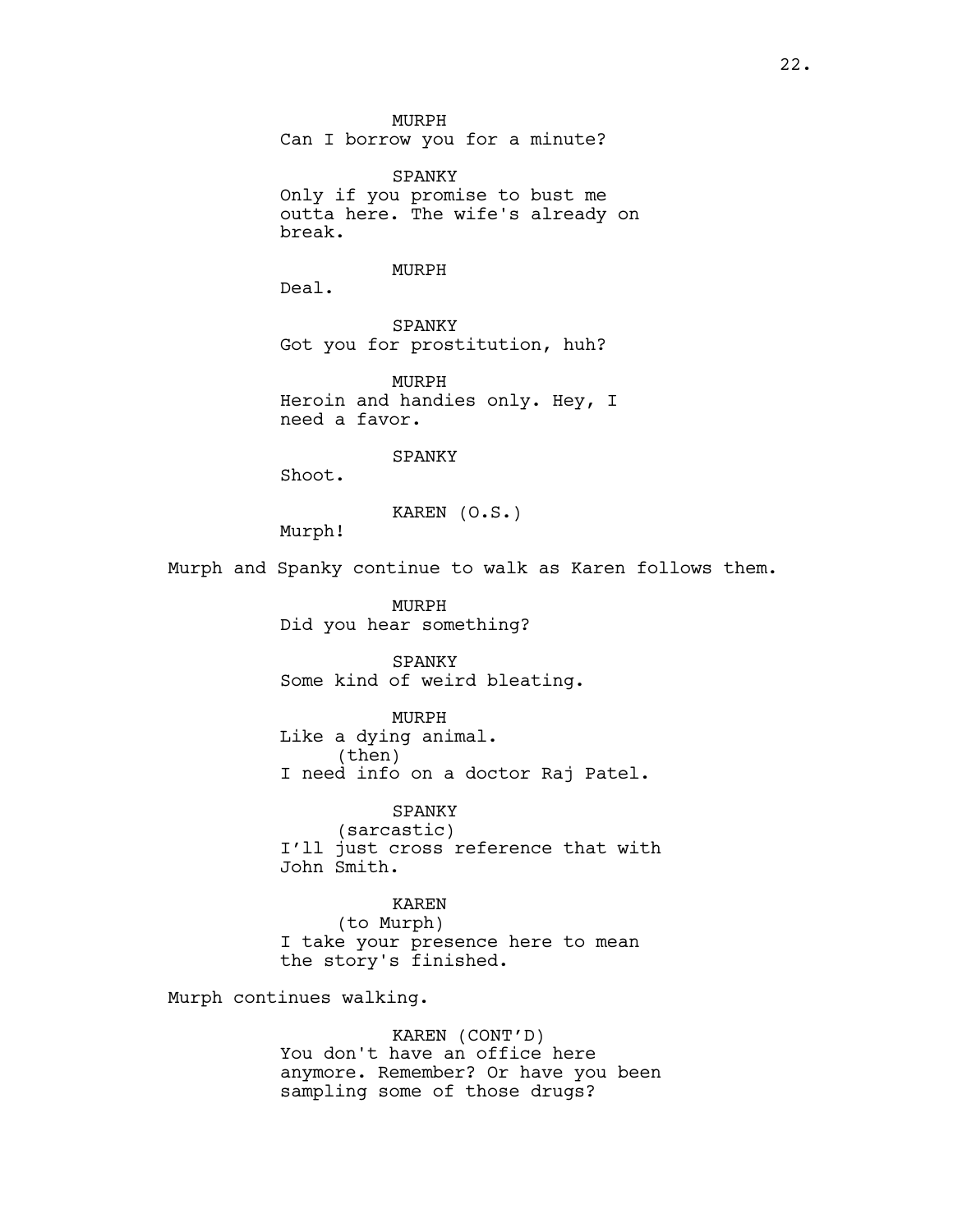That's wrong.

Karen shoots her a butt-out look.

# MURPH

(to Spanky) He's head of the Chamblee ER. Died yesterday afternoon. From Tampa.

SPANKY

On it.

Spanky exits.

#### KAREN

No.

Murph ignores Karen without breaking stride.

KAREN (CONT'D) I'm serious - stay away from whatever that is. I'm not bailing you outta jail again.

Murph pauses, checks Karen out.

MURPH Karen, you go to a funeral today?

KAREN

No, why?

MURPH When'd you start shopping at J. Jill? Is this because I left?

Murph continues to the Copy Room.

KAREN I want my story. Tell me it's finished.

INT. COPY ROOM - CONTINUOUS

It's a bare room with piles of paper and office accessories lying around. On the walls are a couple blow-ups of Murph's column, written under the byline 'Julia Sugarbaker.'

Murph types on a dilapidated laptop.

KAREN

Murph --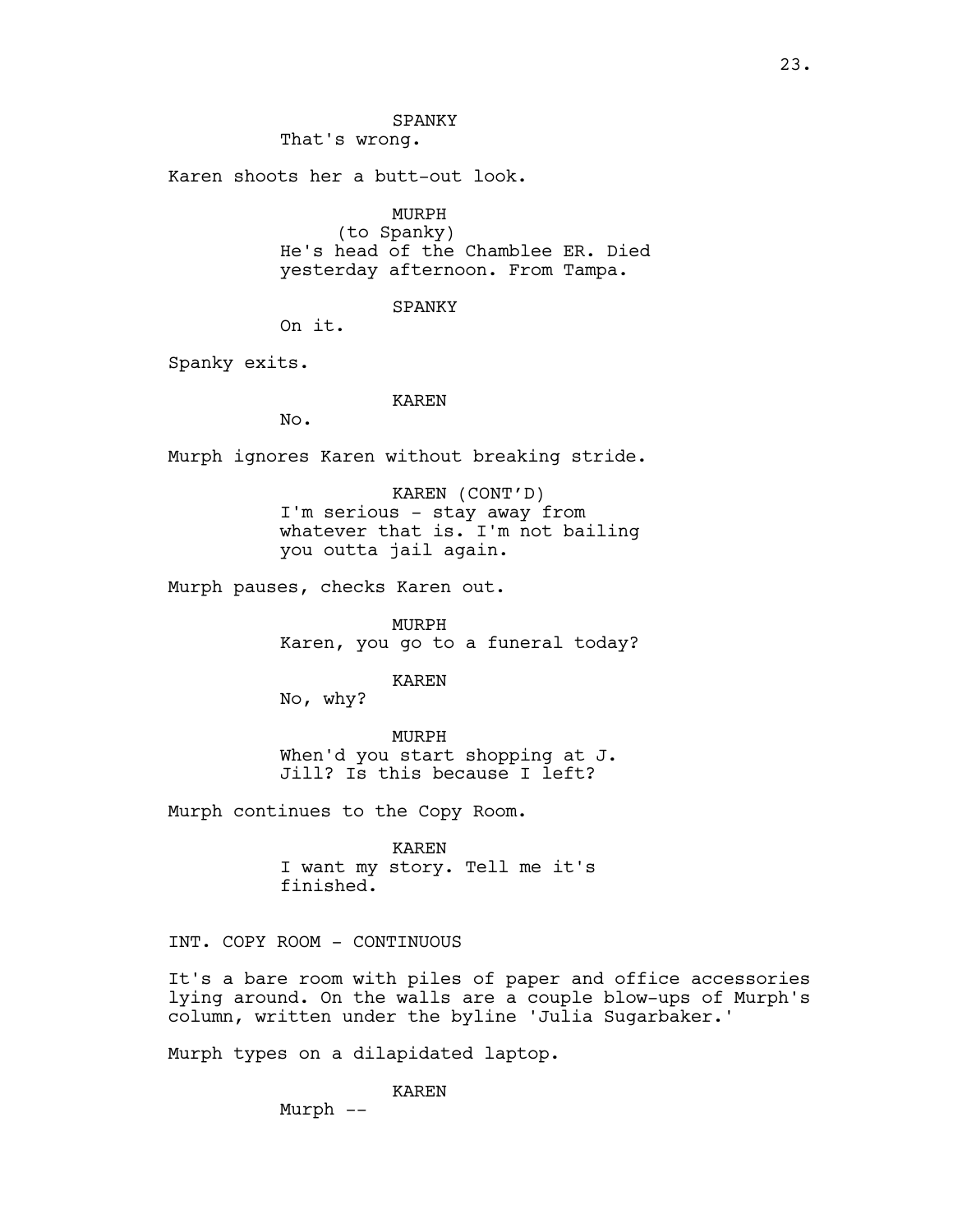MURPH

Is the snack machine still broken? I could use some of that vintage popcorn.

### KAREN

Marlene!

Murph looks around.

MURPH

Toit? (then) Hey, can you pay me today?

KAREN When you send me your piece --

Murph hits a send button hard several times for affect.

MURPH You've got mail, KK.

KAREN Don't call me that. I need you to check out another Fentanyl leak, cut with cocaine - Spanky's working on the source address.

Murph starts to pack up, putting office supplies in her bag.

MURPH I will. But first I gotta look into something.

Karen stops her from taking a STAPLER, slams it down.

KAREN I know you don't mean some dead guy you barely knew. I know you don't because that's not your beat.

MURPH Crime's not my beat?

KAREN No, you're on a grant to spotlight the opioid epidemic. Period.

Murph starts to leave.

MURPH You know I can't resist a corpse.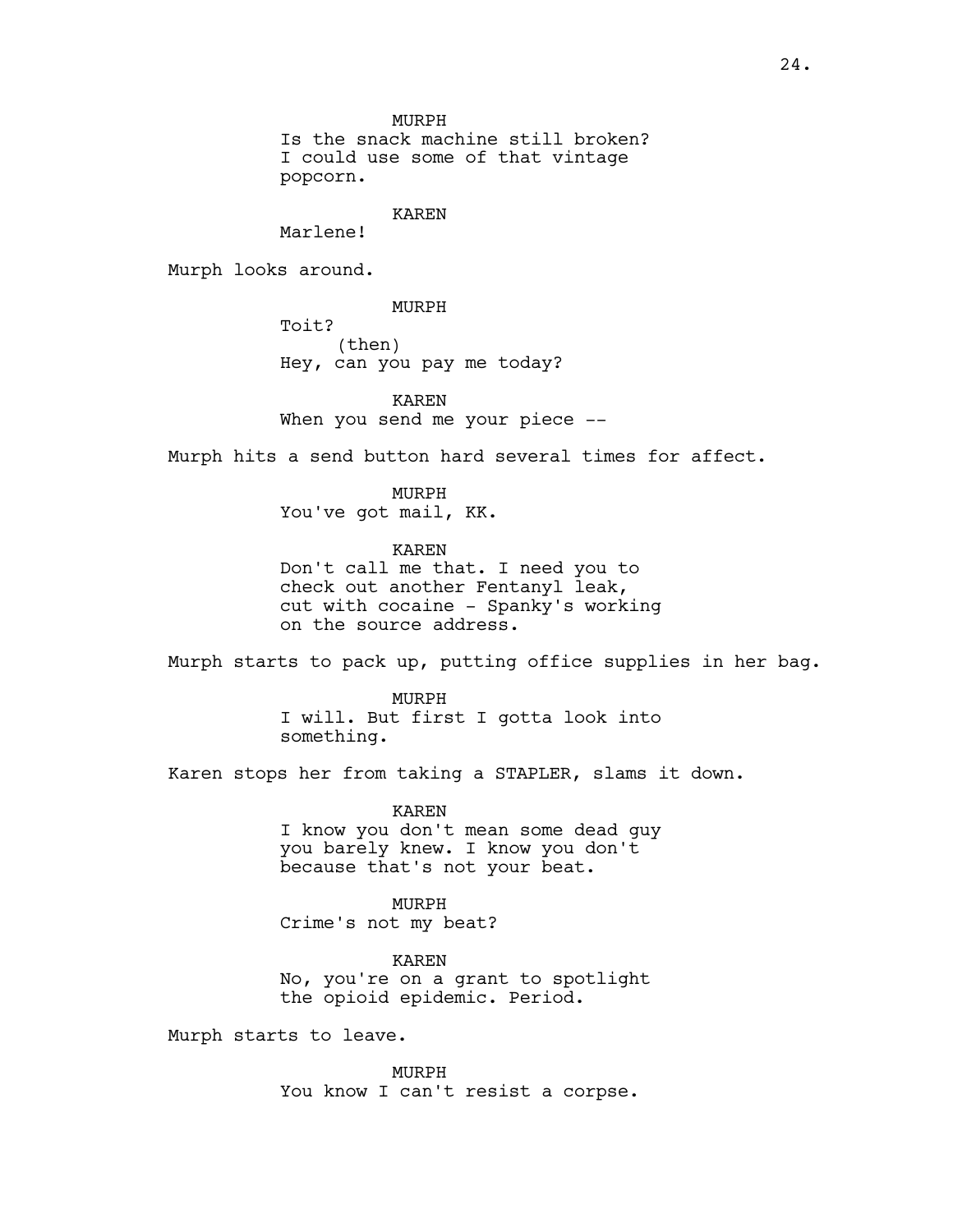KAREN That leak killed *seventeen* people.

MURPH I can do two things at once you know. You've seen me drink gin and dance.

Murph does a sexy dance toward her that's anything but sexy.

KAREN Stop that. I'm serious. And here - I want you to go see Sheila Downs. She's a therapist who --

Karen hands Murph a card, Murph recoils, doesn't take it.

MURPH

I'm good.

Murph starts to exit.

KAREN Don't make me regret helping you. I want progress notes by Tuesday.

MURPH Right. C U Next Tuesday.

Beat. Karen points a threatening finger at her, she knows what Murph did there.

EXT. ATLANTA STREET - DAY

Murph parks in a neighborhood street, gets out of her car.

MURPH (V.O.) You want to know where to get drugs? Start with the addicts.

EXT. PIEDMONT PARK - DAY

Murph finds Ronnie on his favorite bench, still high.

MURPH How bout those Hawks?

RONNIE Breaking my heart.

MURPH Speaking of, where's Maria?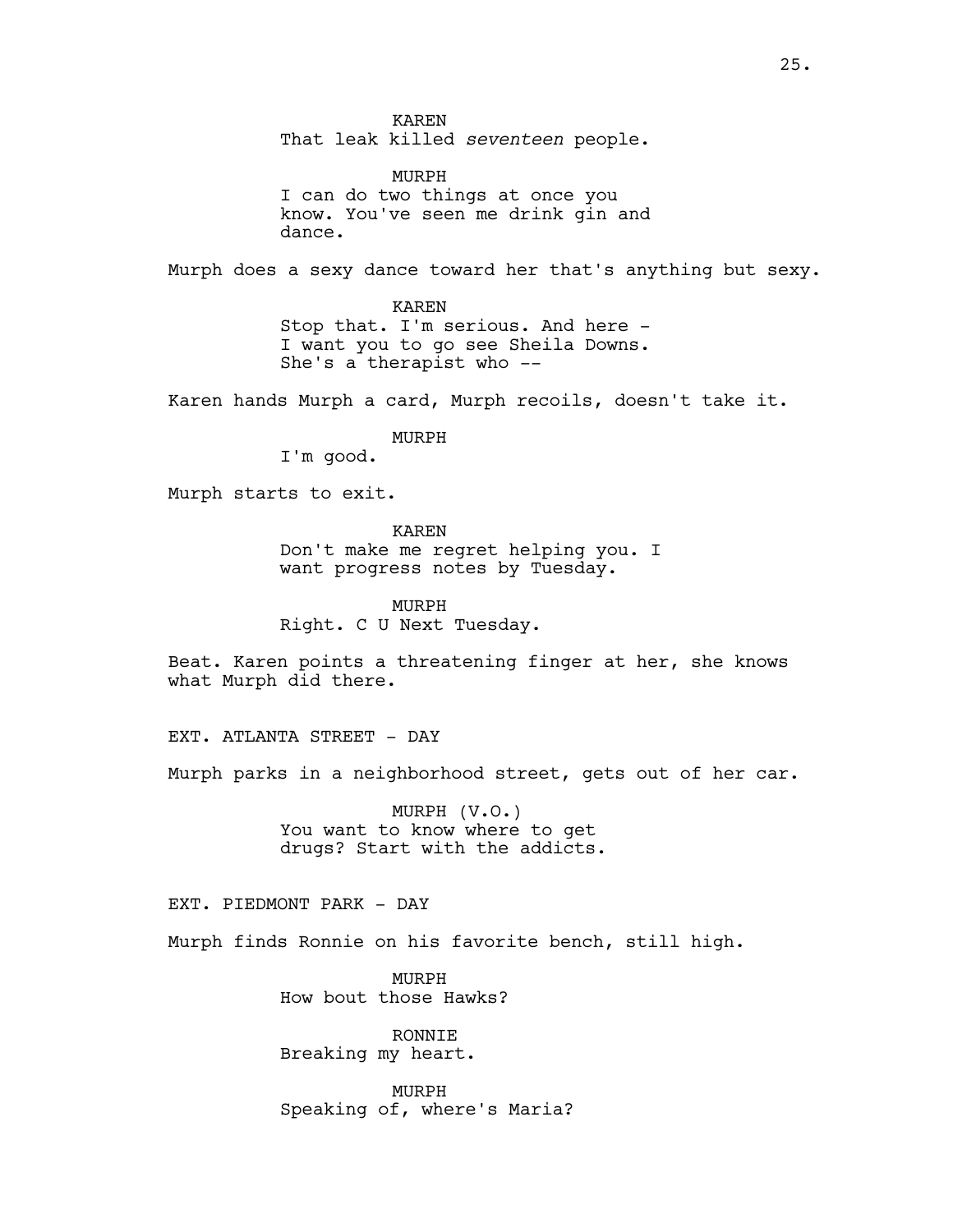Ronnie shrugs.

MURPH (CONT'D) You got something for me?

RONNIE You got something for *me*?

Murph pulls out a package of TWIZZLERS.

RONNIE (CONT'D) Tsk. Man, get outta here.

Beat. This is some bullshit, but he does love sugar.

Ronnie snatches the Twizzlers.

RONNIE (CONT'D) People are saying it's coming from corporate America yo.

MURPH

Okay...

RONNIE Like Bruce Wayne is dropping it off his private jet all free and clear.

Ronnie does a hand gesture/mouth sound like a BOMB DROPPING.

MURPH

I don't speak dubstep.

RONNIE

Like it's a pharmaceutical company or something selling it for a eight hundred percent mark-up on the streets.

MURPH A company's dealing?

RONNIE I seen their white van, corporate legit and shit.

MURPH See a logo?

RONNIE You need to like hypnotize me or something for me to remember.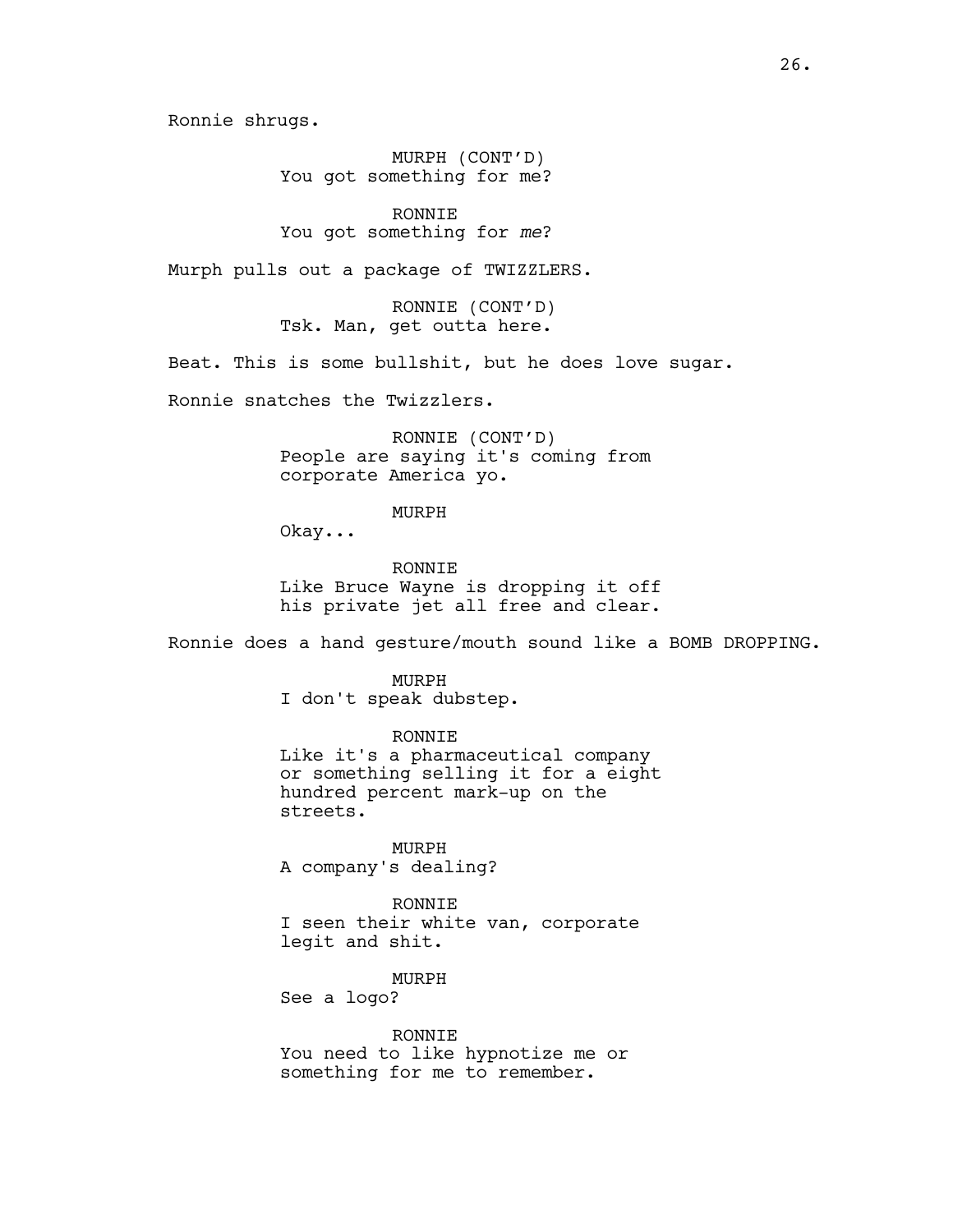MURPH

Where?

RONNIE Gurl, I don't know. I was trippin'.

MURPH

There's no way they can make more money on the streets than in a clinic.

RONNIE

World's gone crazy, gurl.

INT. SPANKY'S OFFICE - DAY

INSERT - ONLINE ARTICLE: RAJ PATEL ELECTED PRESIDENT AMERICAN COLLEGE OF EMERGENCY PHYSICIANS

A photo of Dr. Raj Patel; a headshot. Hands pull up another article. Next article: a social page spread on the wedding of Raj and Sarika Patel. ("RAJESH PATEL WED TO SARIKA LEW.")

> SPANKY (V.O.) He and the ex moved here from Chicago when he finished residency. Got two kids... Stop that!

We see Spanky and Murph crammed into Spanky's cubicle, looking at her laptop, Murph eats CHICKEN WINGS while Spanky drinks a BIG GREEN JUICE. A DRONE sits on the desk. Murph flicks the propellers, Spanky swats her.

> SPANKY You doing a story on this guy?

MURPH (shrugs) Dig up anything juicy? Chat room transcripts? Dick pics?

SPANKY They're pretty boring.

MURPH Can we find out if he was being treated for depression?

SPANKY (sarcastic) I'll just order up a toxicology report from the Atlanta PD.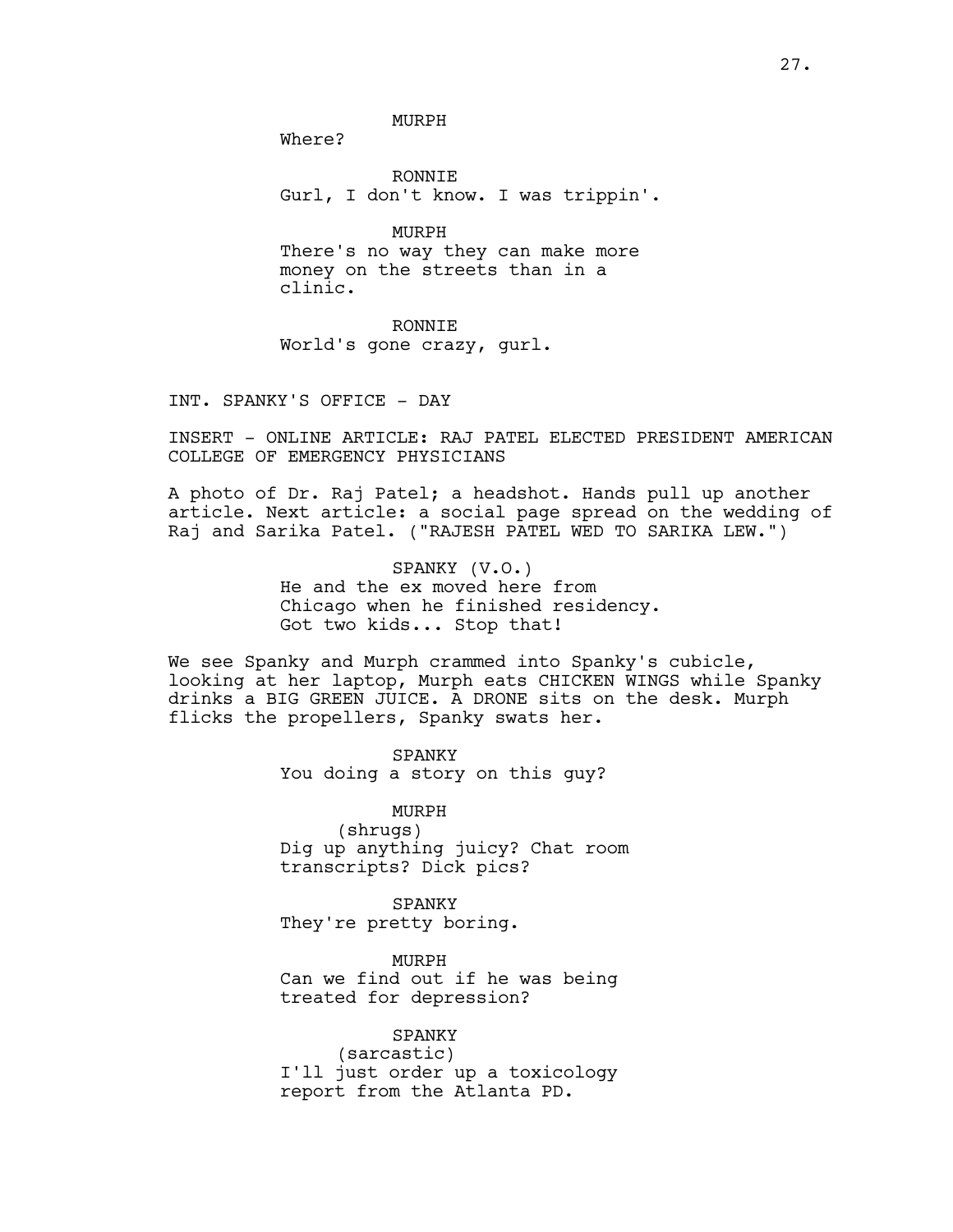MURPH So, that's a 'no'?

SPANKY Here's his obituary. Hey - "Dr. Patel's mother will be receiving mourners Friday afternoon." Think she knows who wanted him dead?

MURPH Only one way to find out.

INT. KITCHEN OF HETAL PATEL - NEXT DAY

A small gathering of MOURNERS, dressed in typical funeral attire, mill about over dozens of casseroles, jugs of sweet tea and mountains of bread. SARIKA PATEL (Mixed race, 30s) speaks to Raj's Mother, HETAL PATEL (60s, Indian).

> MURPH (V.O.) Maybe Raj had a death wish I didn't know about. While I waited for Spanky to get me the Fentanyl leak address, I figured I'd see what his ex had to say on the matter.

Murph, dressed as a suburban mom with capris and a neat bob, walks into the kitchen, notices a display of photos where we see a framed WEDDING PHOTO of Raj and Sarika among others.

Murph gets a plate and begins loading it with food. TWO TEEN MOURNERS gossip nearby.

> MURPH Where's the beef?

A TEEN MOURNER gives Murph side eye.

Murph walks her plate around the room, eating as she goes.

Murph passes by nurse Deanna Cannon who has clearly been crying and TOM MILFORD (30s, Caucasian, burly) whispering.

> TOM MILFORD Alright. Let's go.

> > DEANNA

Not yet.

A NOSY MOURNER stops Murph.

NOSY MOURNER How did you know Raj?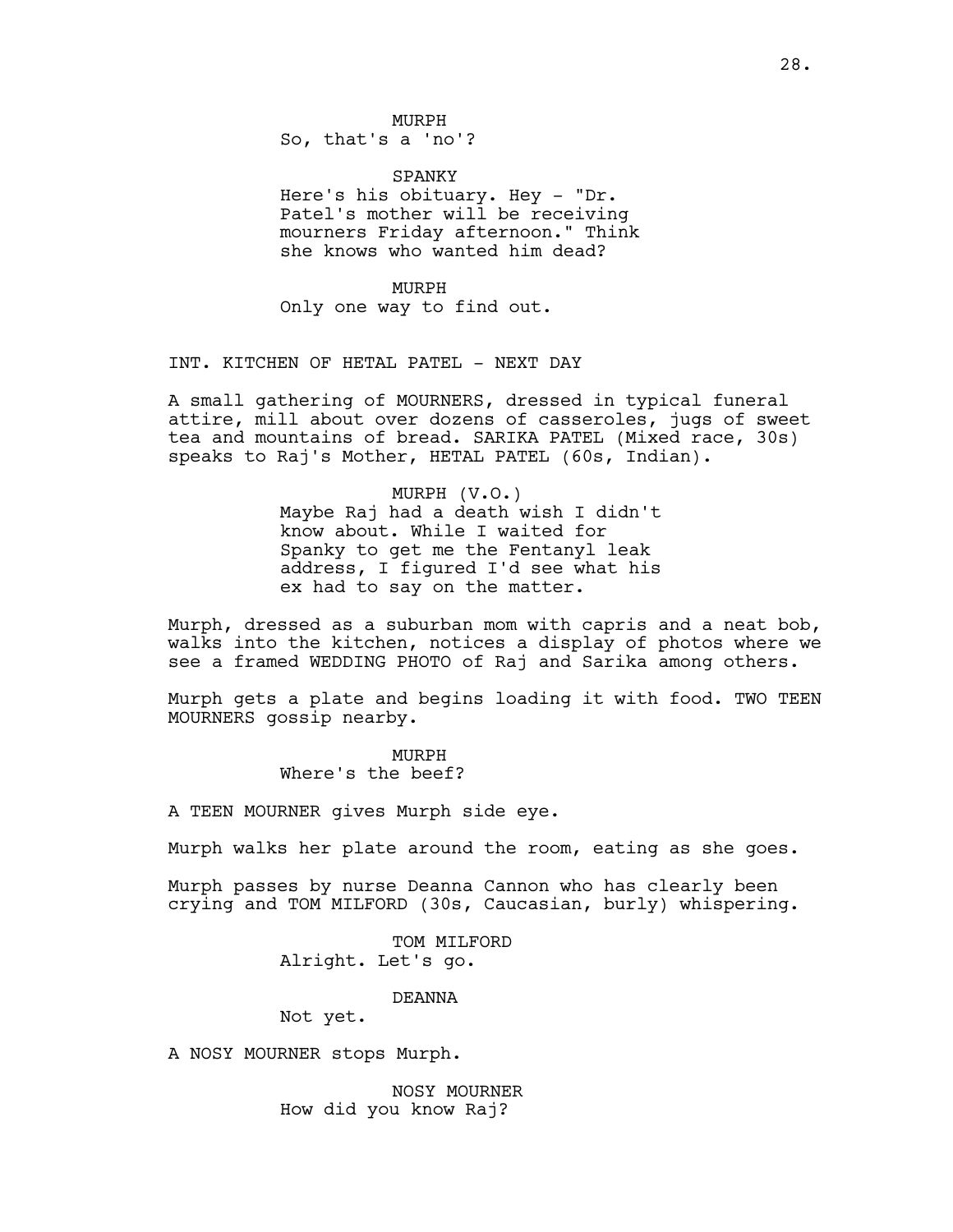MURPH (bad Norwegian accent) Yas! Is good!

Murph smiles at her, bites a biscuit and toddles off.

Murph spots Sarika chatting with a FEMALE FRIEND. Murph plants herself just around the corner and listens to them.

> SARIKA (extremely upset) If she tries to give me one more thing to eat, I'm gonna...

FEMALE FRIEND I'll try to keep her away.

SARIKA His meetings keep popping up on my phone - how the hell do I turn that off?

Sarika starts to cry.

FEMALE FRIEND

Oh, honey.

Sarika laughs/cries fighting back tears. Murph spots a PURSE on a wet bar and walks toward it.

Murph casually fingers through the purse, finds the PHONE, clicks and sees a screensaver of Sarika and her kids. She pockets the phone, eases away, making sure no one saw her.

INT. BEDROOM - CONTINUOUS

Murph slides into a guest bedroom and starts scrolling.

Murph opens the phone's CALENDAR and sees "RAJ WORK MEETING" written in a red box on their synced calendar and "DISNEY" highlighted in green underneath.

Murph takes photos of the calendar with her phone.

Hetal Patel walks in on Murph.

Murph hides the phones behind her back.

HETAL PATEL What are you doing?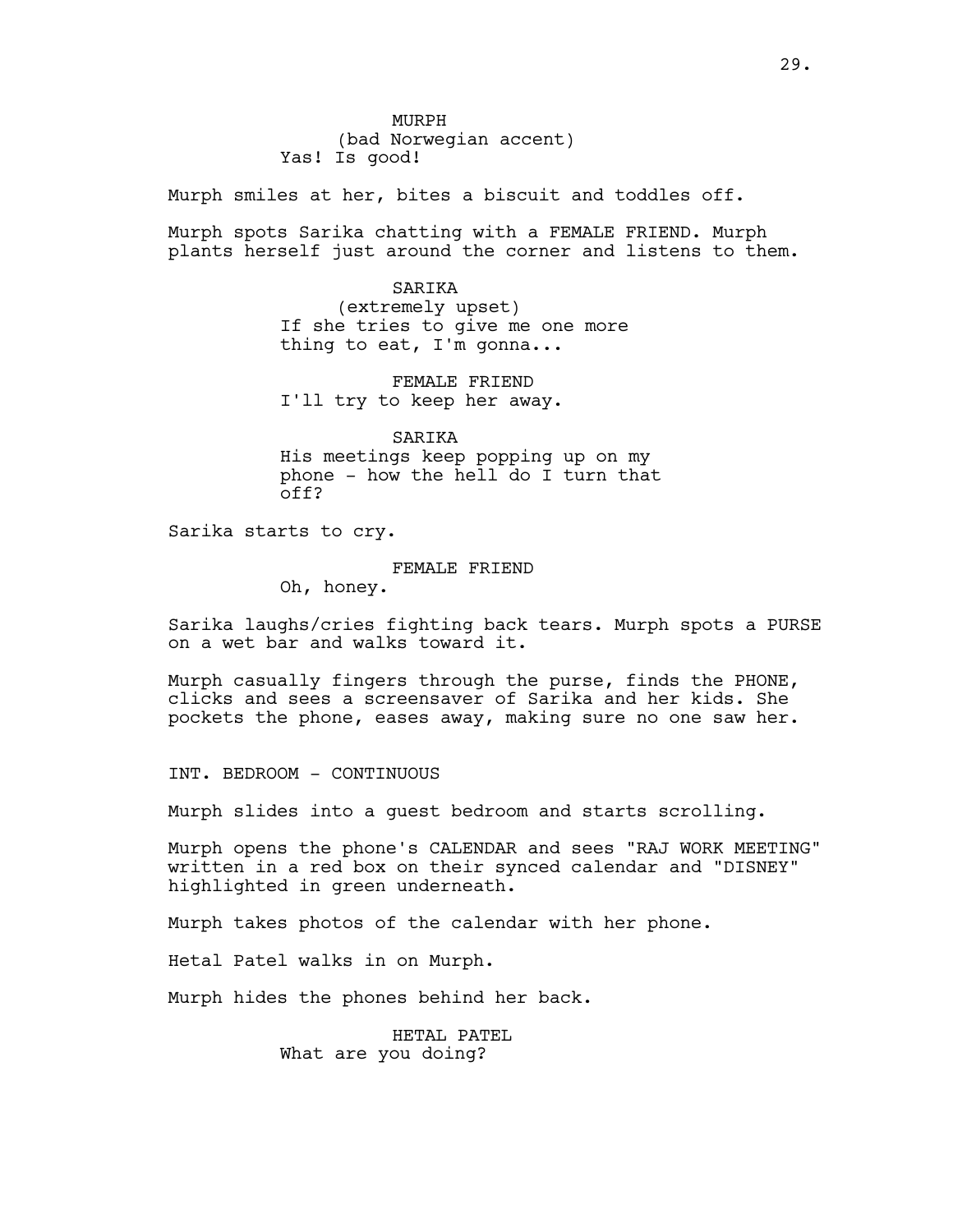MURPH

Oh! So embarrassing. The kids just FaceTimed to ask me where I hid the Thin Mints.

Murph fake laughs.

MURPH (CONT'D) Can't a mom get a minute alone?

HETAL PATEL You have Sarika's phone!

Murph holds out the two phones.

MURPH (sotto) Oh this? No no no no. I was just using it to call my phone --

HETAL PATEL No! Someone call the police!

Murph runs, unlocks the bedroom window, and rolls out, but not before Hetal grabs onto her shirt, ripping it.

INT. MURPH'S CAR - MINUTES LATER

Murph drives home through a low-rent area of Atlanta.

INT. MURPH'S APARTMENT - LATER

Murph enters her shabby apartment. There's not much on the walls in the messy studio. It's a post divorce apartment full of takeout boxes and missing furniture. She grabs a nearly empty wine bottle from the fridge and, after a sniff check, pours the contents into a SOLO CUP.

> MURPH (V.O.) I knew I should get out to where the Fentanyl hit the streets, but I needed a new shirt and a drink.

Murph sucks down some of the wine. She finally opens a DRAWER, shuffles through some OLD PHOTOS until she finds one of RAJ and her from college, arms around each other, wearing silly COSTUME GLASSES looking young and happy.

Murph lays the photo on her coffee table.

She slumps down on the couch, plucks a nearby UKULELE to the tune of Queen's "Under Pressure."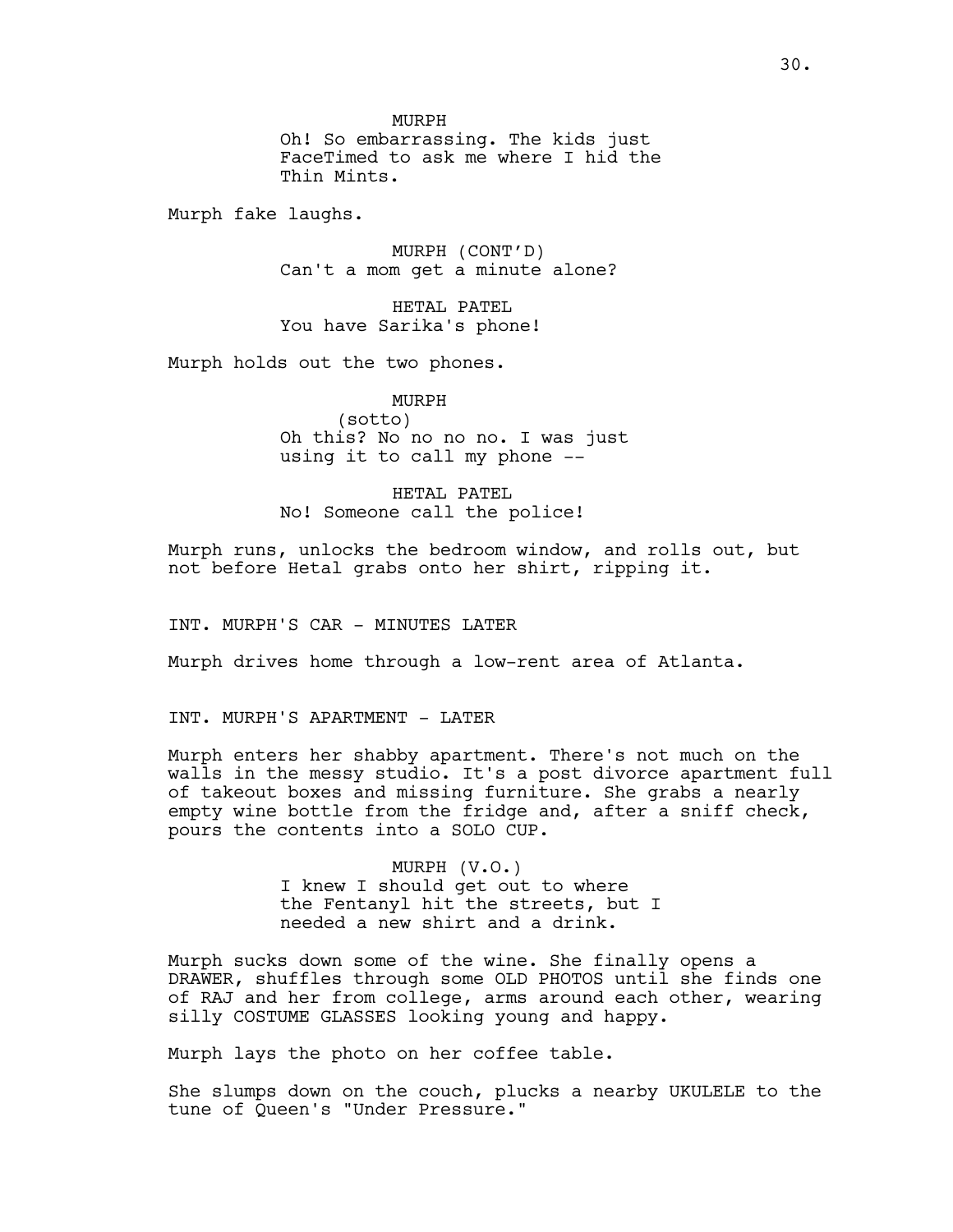BEGIN FLASHBACK

INT. DARK GRUNGY BAR - NIGHT

Halloween 2002. A karaoke version of "Under Pressure" plays and we see a female silhouette on a dark stage, we see FLASHES of Young Murph, starting with her big shit-kicker BOOTS and moving up her body and then we hear her caterwauling the lyrics.

We see Young Murph's face, looking like Joan Jett with badass black hair, heavy makeup. Murph finishes singing and we see no one in the thin crowd paying much attention.

> DJ (O.S.) Give Joan Jett some love, Emoroids!

A couple people clap halfheartedly.

DJ (O.S.) (CONT'D) Next up we got Waldo bout to do some "Rapper's Delight" on y'all!

Murph leaves stage, looking around, searching for someone.

EXT. DARK GRUNGY BAR - CONTINUOUS

She walks outside and sees her BOYFRIEND dressed like Marty McFly, making out with a SEXY WITCH against a brick wall.

> MURPH (sotto) The hell? Tommy?

Murph spots his WALLET sticking out of his jeans.

Murph bumps Boyfriend hard.

BOYFRIEND (very drunk) Oh, hey, hey, what's up --

Murph storms back in the bar, splays open the wallet she stole from him - we see his LICENSE and CASH. Murph orders and slams shots, gets two beers, leaves all the cash.

Murph drops the wallet on the ground as she walks to the dart board, drunker now. She grabs darts off the board when Young Raj Patel, dressed as Wayne from "Wayne's World," walks up.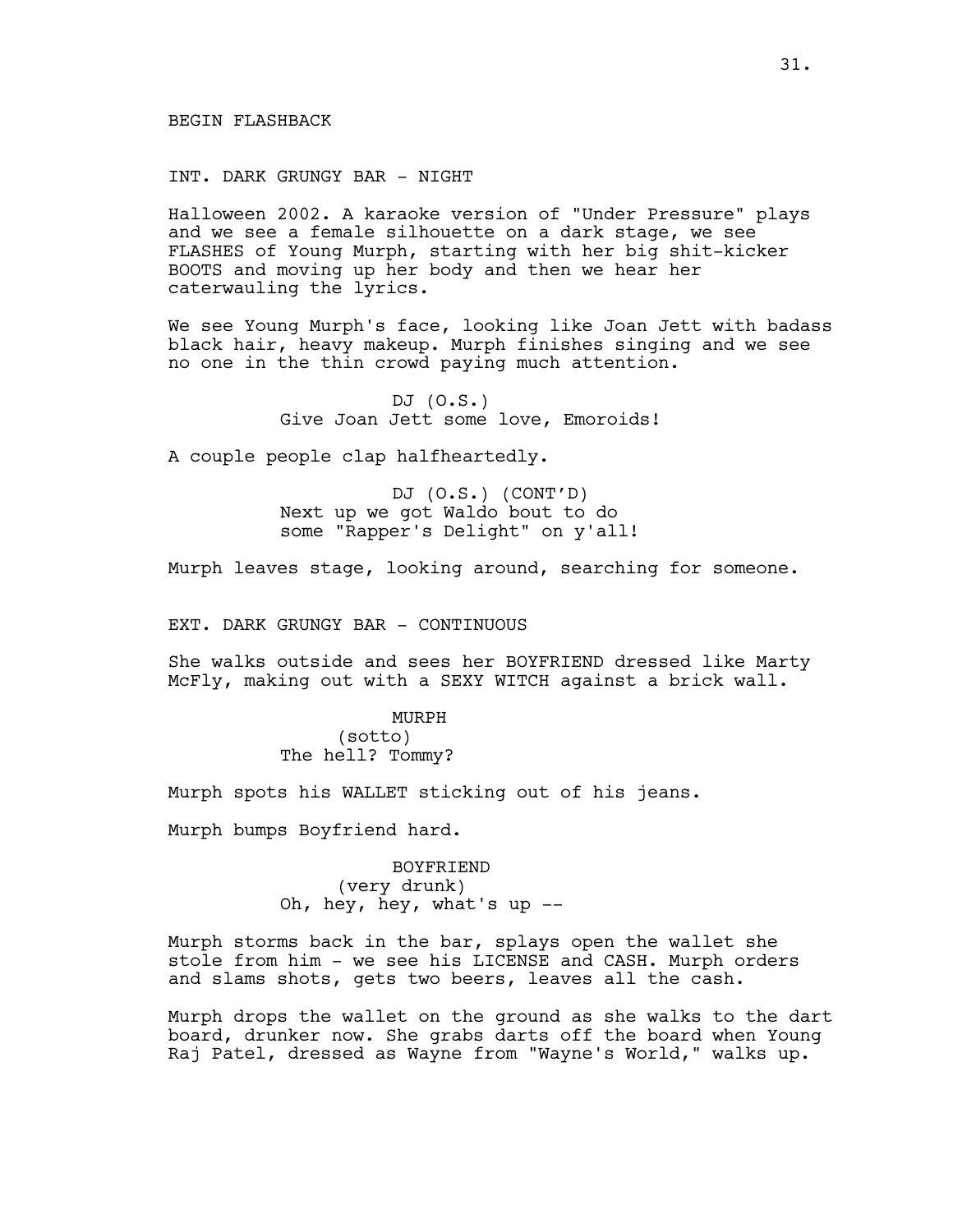YOUNG RAJ PATEL Kiss called - they want their style back.

Murph sticks her tongue out at him like Gene Simmons.

YOUNG MURPH Hey, it's the guy who got me a C in Chemistry.

She leans in for a hug, lingers a beat too long.

YOUNG MURPH (CONT'D) Where're your little groupies?

YOUNG RAJ PATEL Going to some club. You good?

YOUNG MURPH

Grrrreat.

Murph hands him one of her beers.

YOUNG RAJ PATEL Want me to call you a cab?

MURPH How about...a *bullseye* for a bullseye?

Murph holds up a dart.

Just then a SEXY BLONDE GARTH runs up, tugs Raj's hand.

SEXY BLONDE GARTH Everybody's leaving.

YOUNG RAJ PATEL (to Sexy Blonde) Okay.

Sexy Blonde Garth trots off.

Murph throws a dart and it hits the bullseye.

YOUNG RAJ PATEL (CONT'D) Man, your timing sucks.

YOUNG MURPH It also swallows.

She does a big unsexy WINK, rocking on her feet. He exits, smiling and shaking his head.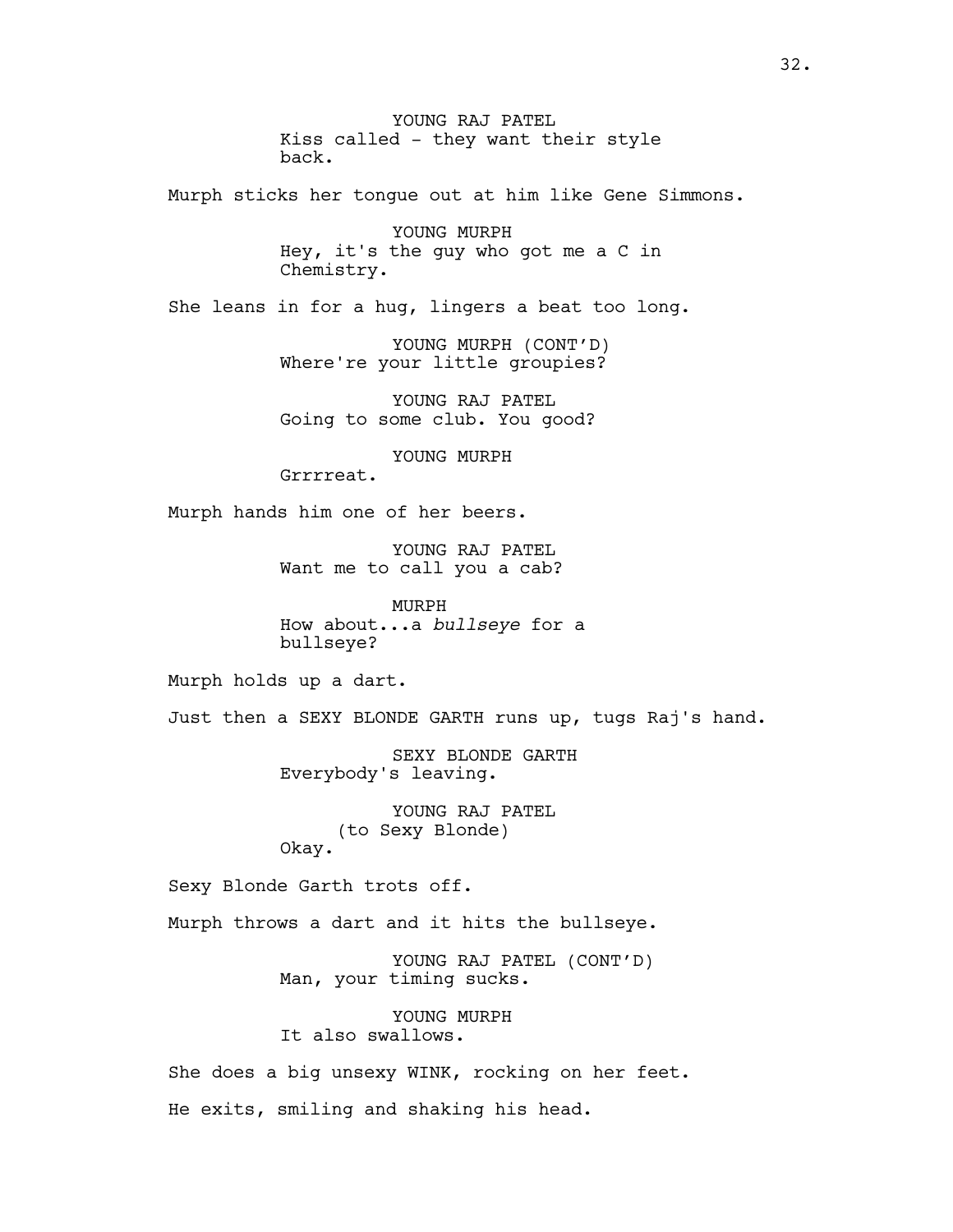EXT. BUDDY'S CONVENIENCE STORE - NEXT DAY

Wheels screech as Murph pulls into a convenience store parking lot, talking on the PHONE.

> MURPH Spanky, you sure this is the place? It's just a crappy convenience store. Okay, hey, you got a hazmat suit I can borrow?

INT. MURPH'S CAR - CONTINUOUS

Murph stops the car, spots two POLICE CRUISERS parked by the side of the store. She hunkers down and watches as Police Officers Doyle and Nishimura talk in their cars.

> MURPH Can you look into two cops for me license plates Bugle Uncle Groot thirteen seventy five and Bugle Uncle Zed thirty three fifty four.

Officer Doyle drives off. Officer Nishimura starts toward the store, checking his notes, as Murph gets out of her car and crosses toward him.

> MURPH (CONT'D) (transatlantic accent) Of all the smack joints in all the world, he had to walk into mine.

Beat. He recognizes her, smiles and shakes his head.

OFFICER NISHIMURA (flirting) Ingrid Bergman, you like to go where the trouble is, huh?

MURPH (flirting back) Can't blame a girl for looking for a little action now can you?

Beat. There's chemistry between these two, but he's a pro.

OFFICER NISHIMURA I'm busy, so if you need a ride downtown, call a Lyft.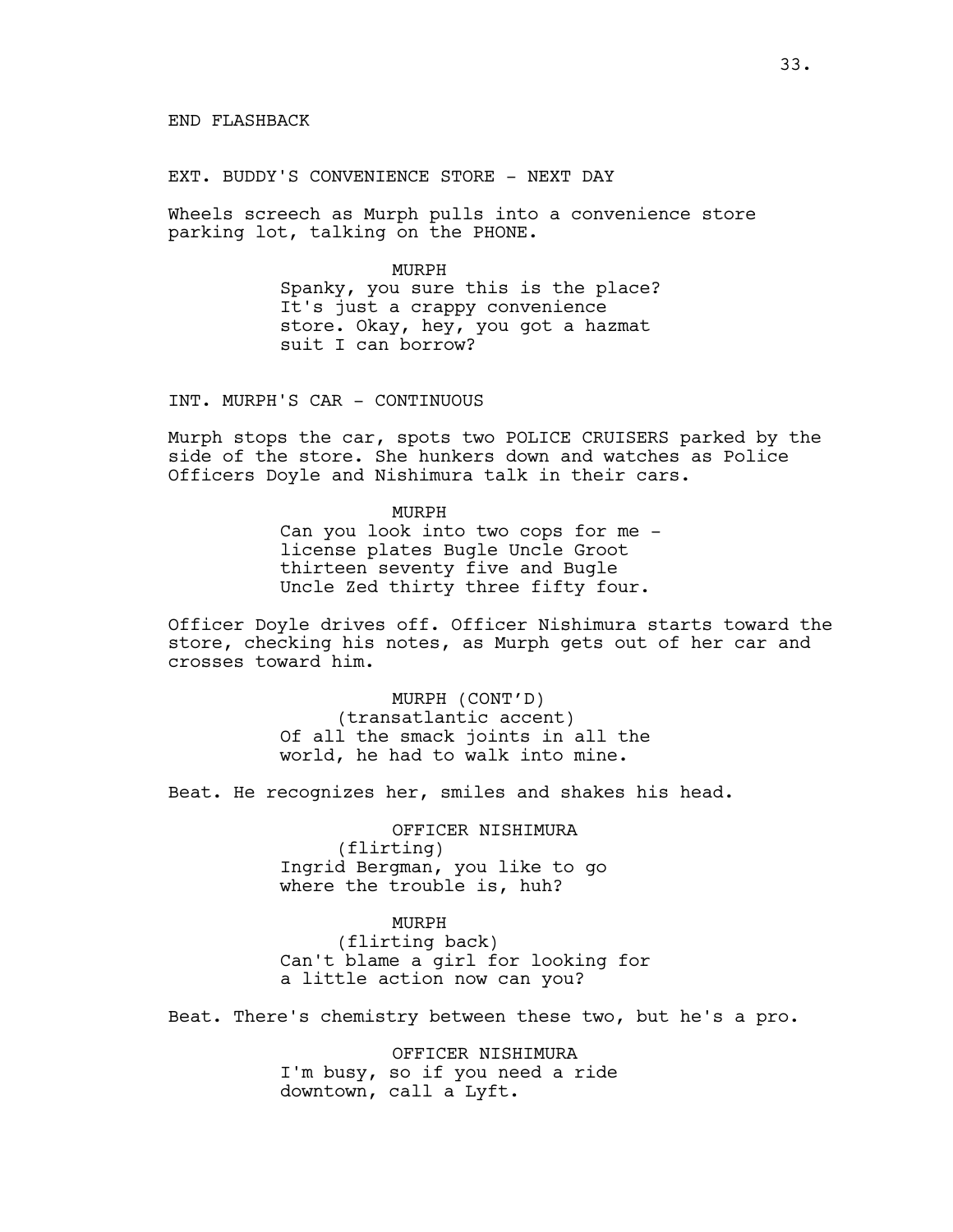He enters the store, she follows.

INT. BUDDY'S CONVENIENCE STORE - CONTINUOUS

A STORE CLERK works behind the register.

MURPH Had a friend who got some bad drugs that came outta here --

OFFICER NISHIMURA So you're a private dick now?

MURPH Public Dick. It's also my band name. (to clerk) Two scratchers. Surprise me. And this.

Murph puts a pack of CERTS on the counter.

OFFICER NISHIMURA (to clerk) What's the word on Nasser?

STORE CLERK Never woke up. Died two days ago.

MURPH (to Nishimura) Nasser the owner?

Nishimura exits as Murph pays and scrambles to follow, pulling out her NOTEBOOK to write Nasser's name down.

EXT. BUDDY'S CONVENIENCE STORE - CONTINUOUS

OFFICER NISHIMURA No, nosey. Just worked the graveyard shift. He was in a coma, OD'ed not long after we got a tip this place was the source.

## MURPH

Convenient.

OFFICER NISHIMURA

Yeah.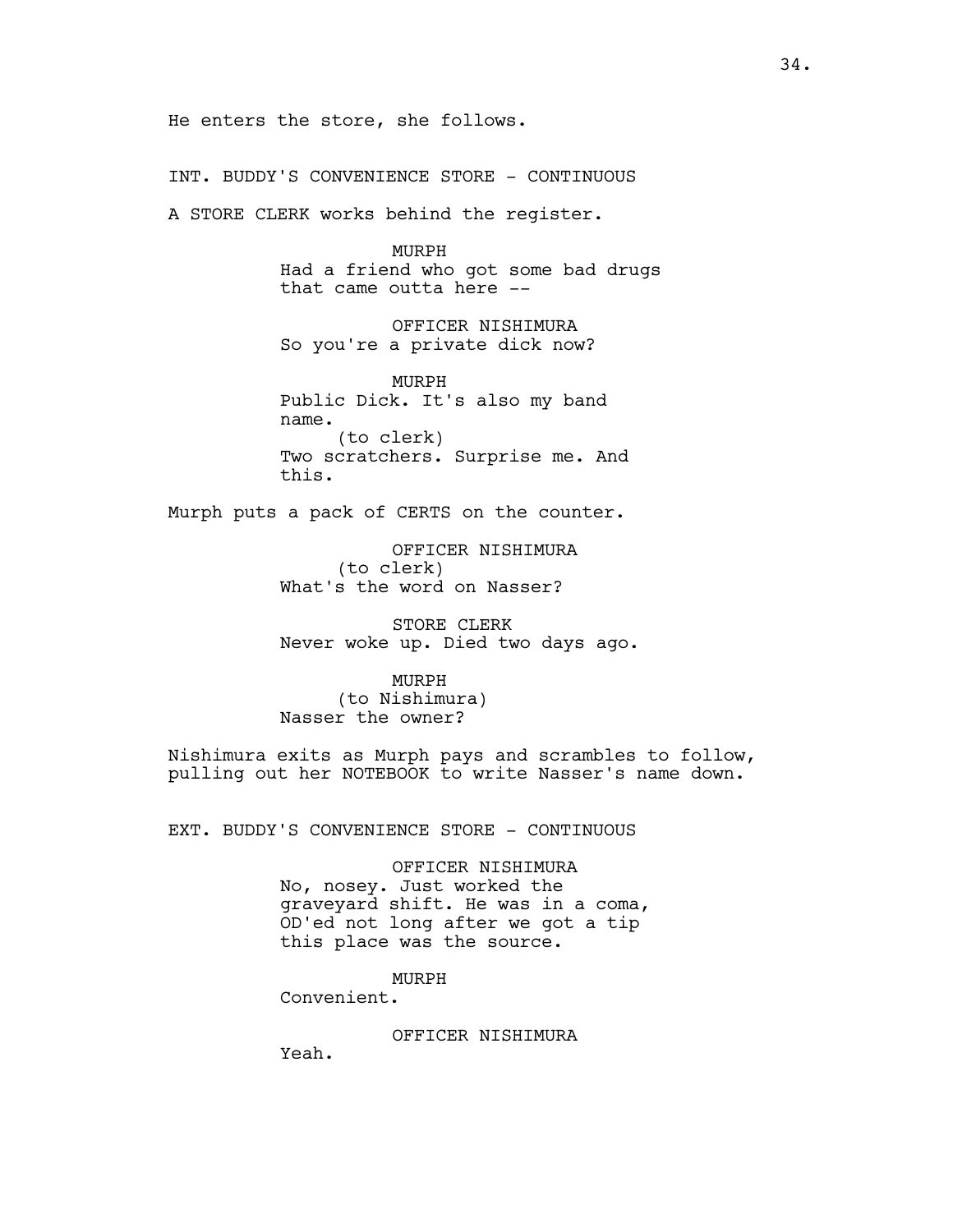MURPH It's hard to get good shit these days.

Nishimura wheels around to face her, this is serious.

OFFICER NISHIMURA Stay away from this junk. It's ten times as strong as heroin and it's all over the place right now.

MURPH Why you think?

OFFICER NISHIMURA (shrugs) Some cartel smuggles it in? It comes and goes, but lately it's everywhere. Like...

MURPH

Like...

OFFICER NISHIMURA It's too easy.

Nishimura puts on his sunglasses, crosses to his car.

OFFICER NISHIMURA (CONT'D) Stay clean, Ingrid.

INT. CHAMBLEE HOSPITAL ER RECEPTION - LATER SAME DAY

Murph, wearing a hard hat, hazmat-type jumpsuit, gloves and a paper mask under her chin, carries a pesticide CANISTER and large WORK BAG as she walks by reception to the back offices.

> MURPH (V.O.) There was something that kept bugging me about Raj's death. Since he was head of the ER, I figured he had an office.

A receptionist, DONNA (60s) stops her.

DONNA Excuse me, can I help you?

MURPH Not unless you got a can of ten eighty two or a gas mask on you.

Murph laughs.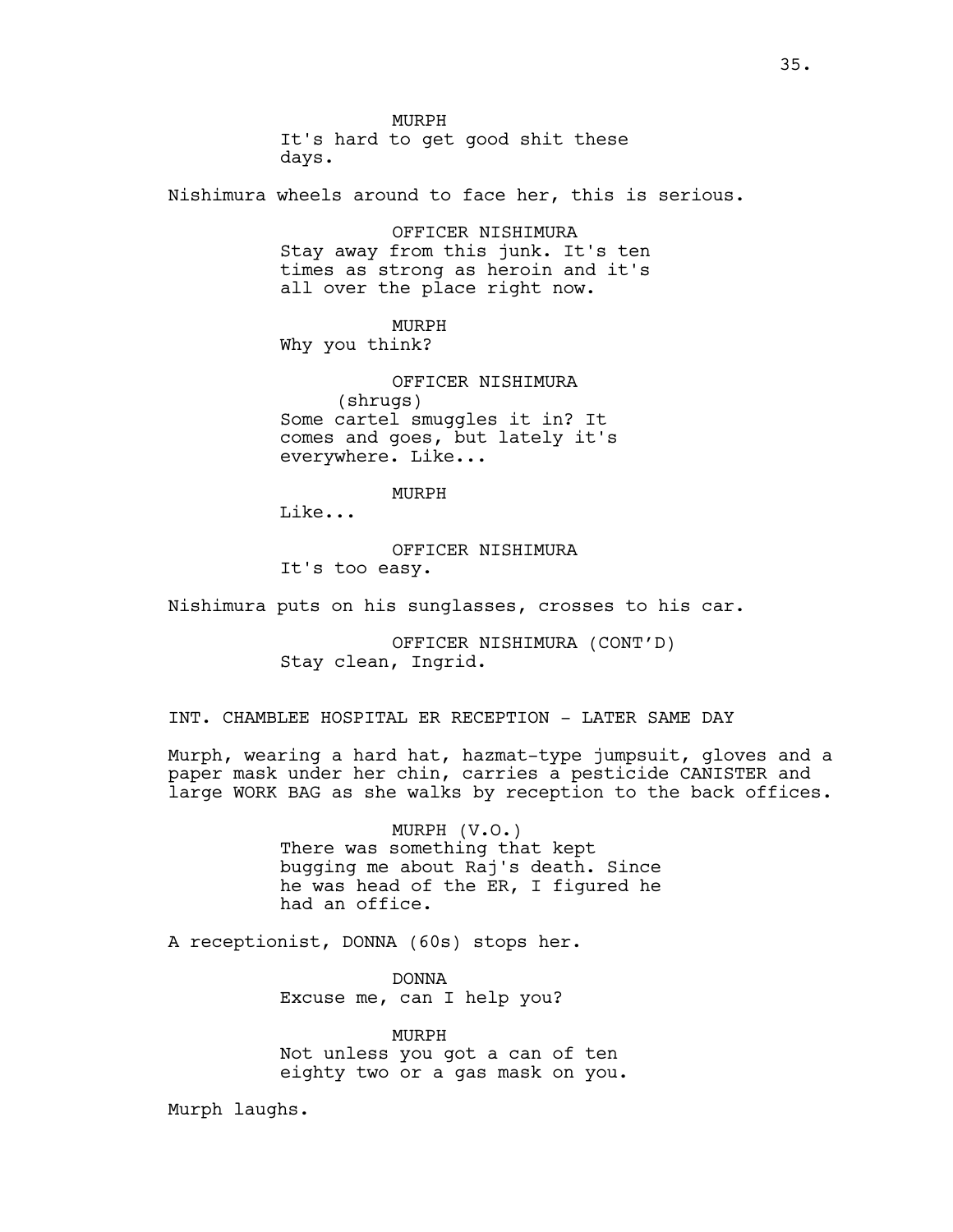DONNA

I'm sorry?

MURPH Shieldbugs. They're all over the Southeast.

Donna shakes her head, confused.

MURPH (CONT'D) Got a call from upper admin saying the VP requested an immediate back office fumigation for shieldbugs.

DONNA Nobody called me--

MURPH 'Parently some staffer travelled to an exotic such and so recently?

DONNA Two girls just got back from Cancun --

Murph continues to the offices.

MURPH Well, they may have brought back some nasty little friends with them. Ei carumba! It'll take me 'bout five minutes per office to wipe 'em out.

DONNA I'm sorry but our department head's at lunch --

MURPH

Look, uh...

DONNA

Donna.

MURPH Truth is, if I gotta wait ten minutes, my day's shot. You seen the traffic out there?

Murph, looks at her clipboard, starts to exit.

(MORE) MURPH (CONT'D) Tell 'em I can't be back over this way for another week.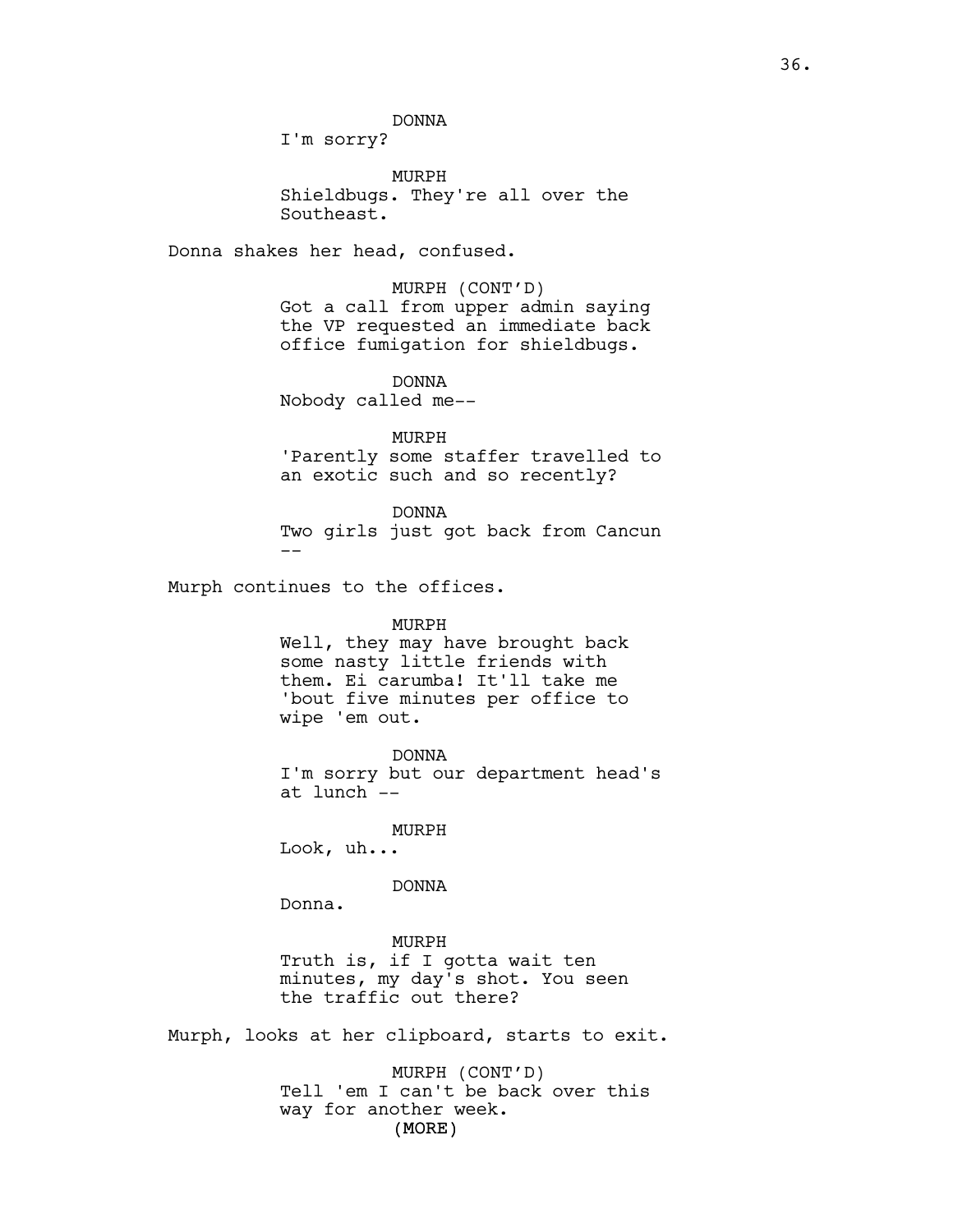# MURPH (CONT'D)

But make sure you put plastic over everything in the offices they touched, bag up any cloth items, and don't touch anything 'til I get back here. And get those admin on a strict regimen of Selsun Blue scalp lotion to kill the mites and eggs 'til they can get to a tropical disease specialist --

#### DONNA

Okay, wait, wait, just go ahead and get started. I'll send Dr. Jacobs back to see you when he gets here.

MURPH

Great. Tell him to glove up first... Oh, about when will he be here? He's gotta fill out some paperwork before I can scoot.

DONNA Just about fifteen minutes or so.

MURPH Perfect. Thanks, Donna.

INT. CHAMBLEE HALLWAY - CONTINUOUS

Murph heads back into the ER offices walking slowly at first then racing for time. She spots Dr. Patel's placard and enters his office.

INT. DR. PATEL'S OFFICE - CONTINUOUS

Murph drops her canister and bag, pulls off her mask and quickly searches his desk, picks up loose cords on the desk, but there's no computer.

She rifles through his files, pockets a SMALL NOTEBOOK.

She sits in his chair. Opens his desk drawers, nothing.

Murph pauses, leans back in his chair, looks around like Patel might have. She spots a row of BOOKS on a file cabinet.

Murph crosses, examines the books - they're fake and contain several notebooks, a calendar, etc.

Murph flips in the calendar and sees the date - two days before Patel died.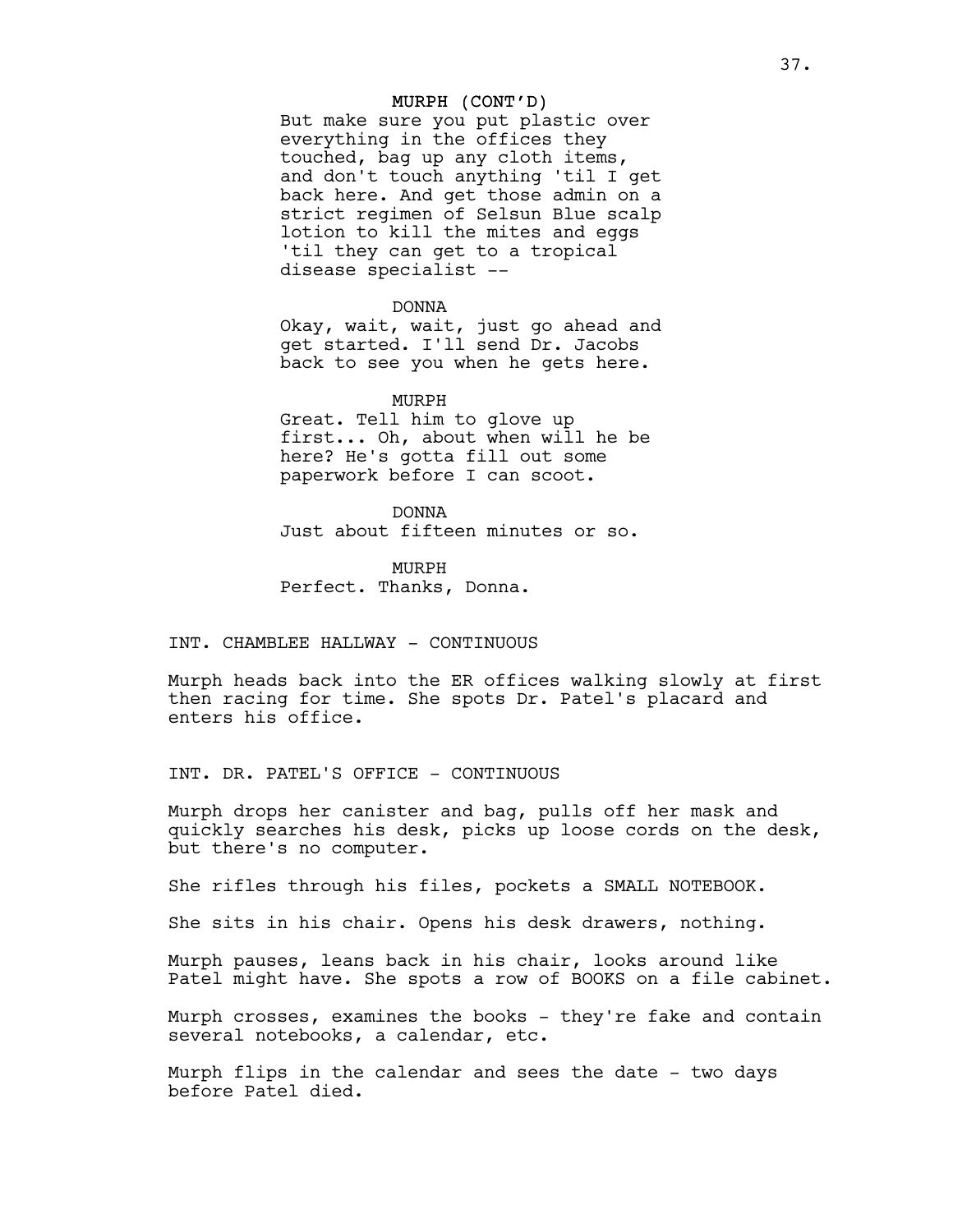MURPH

(reading) Ran out of anesthesia during cardiac arrest. Consult ordering nurse before leaving town. Crossreference pharmacy orders...

Murph takes a picture when a FEMALE ADMIN (60s) enters.

ADMINISTRATOR What's going on?

Beat - what will Murph say now?

ADMINISTRATOR (CONT'D) No one's supposed to be in here --

Murph holds up a gloved hand for 'stop.'

MURPH Don't touch anything! I'm Agent Starling from the Georgia Better Bureau of Investigations.

Murph snaps the calendar she was reading shut.

ADMINISTRATOR

GBI?

Murph flashes an insurance card from her wallet, continues poking items on Patel's desk during this next part.

MURPH

GB*B*I. We're an offshoot of the bureau. We investigate medical fraud specifically.

## ADMINISTRATOR

 $Oh$   $--$ 

MURPH Are Donna or Dr. Jacobs here yet?

ADMINISTRATOR

 $No$   $--$ 

Murph SIGHS, shakes her head, and guides the Administrator out into the hallway.

> MURPH What's taking them so long?! I've got to get back to the capital.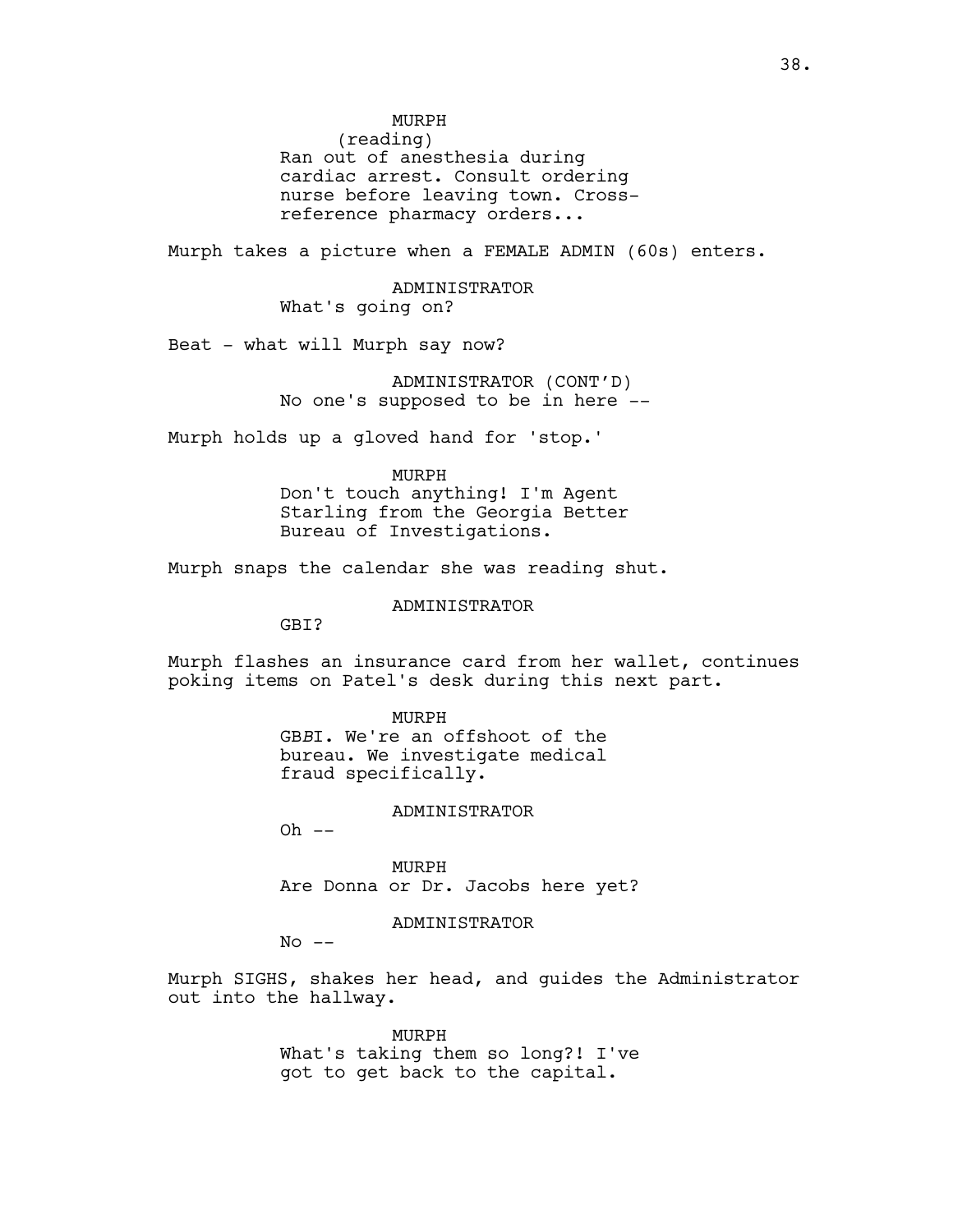INT. HOSPITAL HALLWAY - CONTINUOUS

Murph looks around as they walk out into the hallway.

MURPH (conspiratorial) Look, you didn't touch anything, right?

Administrator shakes her head 'no.'

MURPH (CONT'D) So you're fine. This is a highly sensitive matter. We've just learned that Dr. Patel may have been aiding Dr. Lecter in his investigation of Buffalo Bill - and I honestly can't say any more.

Murph gives her a knowing look until the woman starts to nod. Murph nods vigorously in response.

ADMINISTRATOR

Sure...

MUPRH Discretion is of the utmost importance during this critical time.

Murph nods again and the Administrator finally nods in response, completely confused.

> MURPH Oh, where's the hospital pharmacy?

ADMINISTRATOR Outside Building Two, around the corner.

Murph salutes in dismissal.

The administrator gives a weak wave and exits down the hall.

INT. DR. PATEL'S OFFICE - CONTINUOUS

Murph darts back into the office, grabs her canister and bag.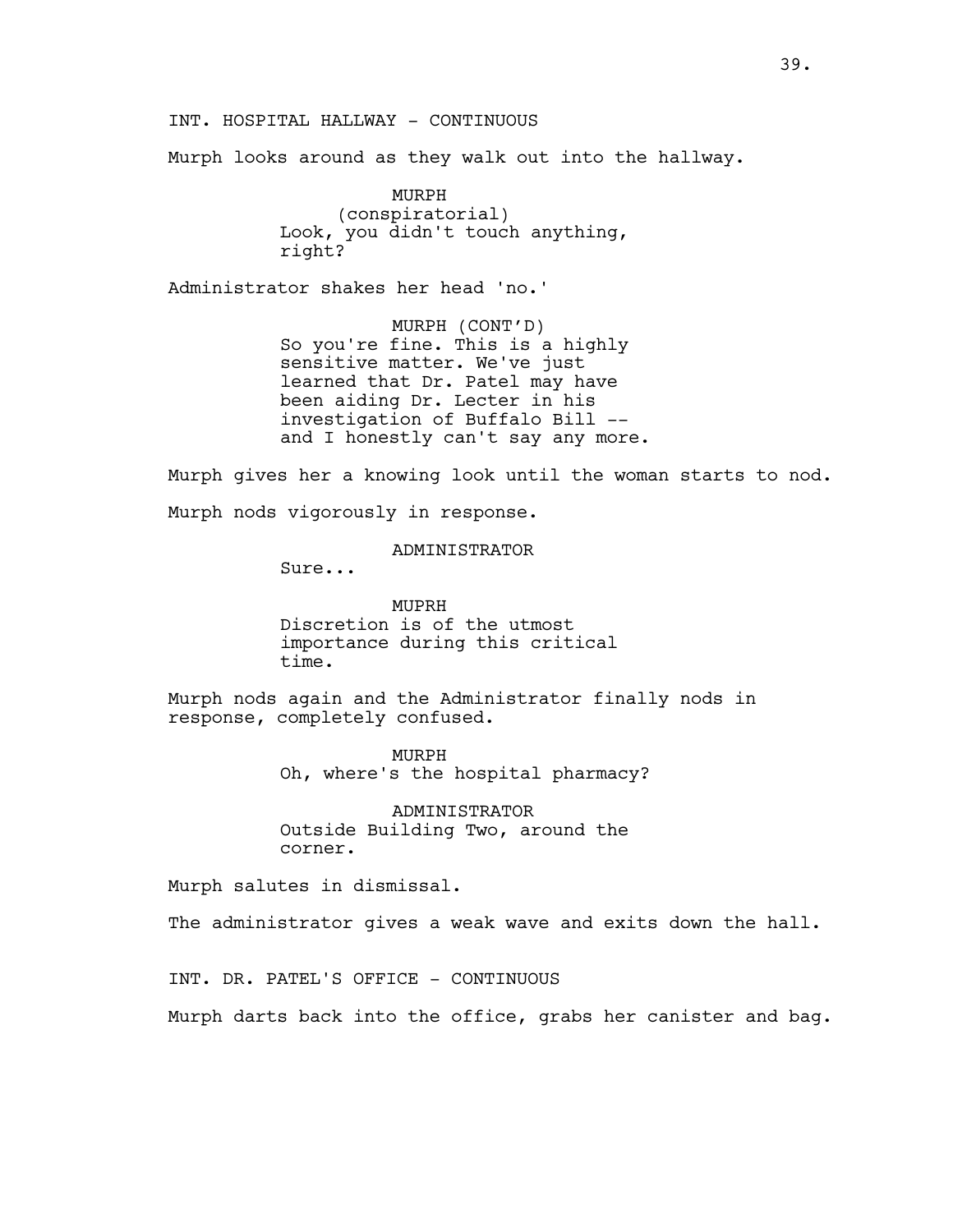Murph sheds her hazmat suit and gloves, stuffs them and the canister in a LARGE TRASHCAN. Murph puts on a LABCOAT as she hustles down the hallway. She spots a lone CRUTCH propped on a chair and grabs it and then heads into the stairwell.

# INT. HOSPITAL STAIRWELL - CONTINUOUS

Murph opens her WORK BAG and pulls out a WIG CAP and a short RED WIG.

INT. PHARMACY - MINUTES LATER

Murph limps into the pharmacy leaning on her new crutch. A PHARMACIST (late 20s, purple hair) works behind the counter.

> MURPH (German accent) Hi there. I'm Dr. Kerry Veaver.

Beat.

PHARMACIST (unimpressed) Yeah?

MURPH I'm on furlough doing some streamlining of ze emergency room department's ordering.

Beat.

MURPH (CONT'D) I've got to get zis place systematized, you know, especially now zat Dr. Patel is... gone.

Beat.

PHARMACIST

Okay.

MURPH Yah, so I know he talked to you about some issues with a shortage?

Beat.

A PATIENT enters.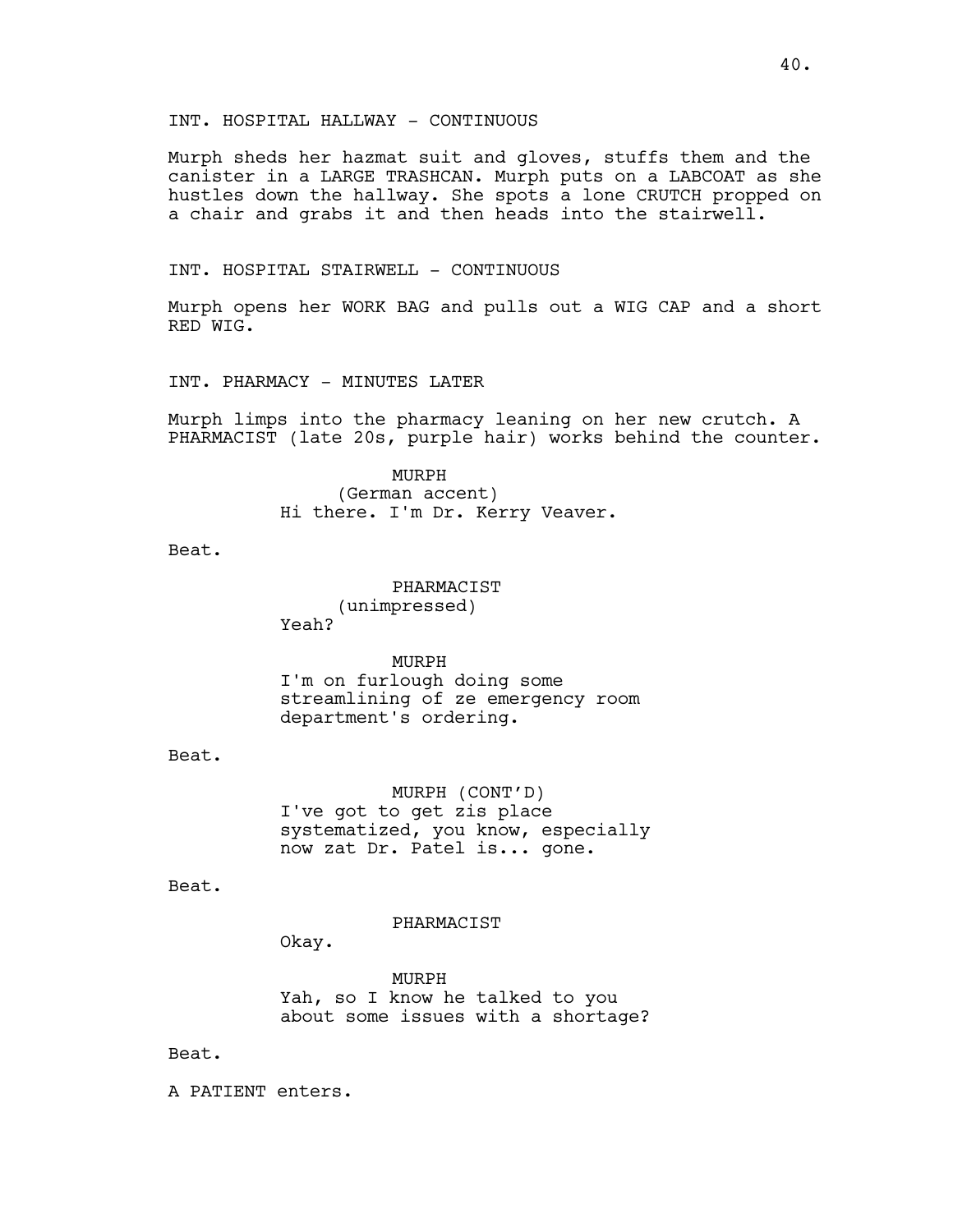MURPH (CONT'D) And I'm going to need you to give me ze same information zat you gave him... About ze... anesthesia?

The Pharmacist walks over to a nearby counter, picks up a package and hands it to the patient.

## PATIENT

Thanks.

# PHARMACIST

Look, I told him, hey, sorry you ran out. Your nurse ordered the same amount she always does - so talk to her.

MURPH And she did order more, of course.

Pharmacist clicks away on her computer, looking up the order.

PHARMACIST Yeah, she put in a couple bigger orders, due same time this week. Looks like - wow - yeah she ordered about four times as much. So you probably won't run out again.

MURPH Vhen vill zos orders arrive... before or after ze lunch?

The Pharmacist looks at her computer.

PHARMACIST Wednesday and Friday, two o'clock.

## MURPH

Right. So before my lunch. I eat very very late. It's a German thing, intermittent fasting. And ze orders will come here?

# PHARMACIST

(annoyed) No, through the warehouse. We don't touch 'em.

Another PATIENT walks in.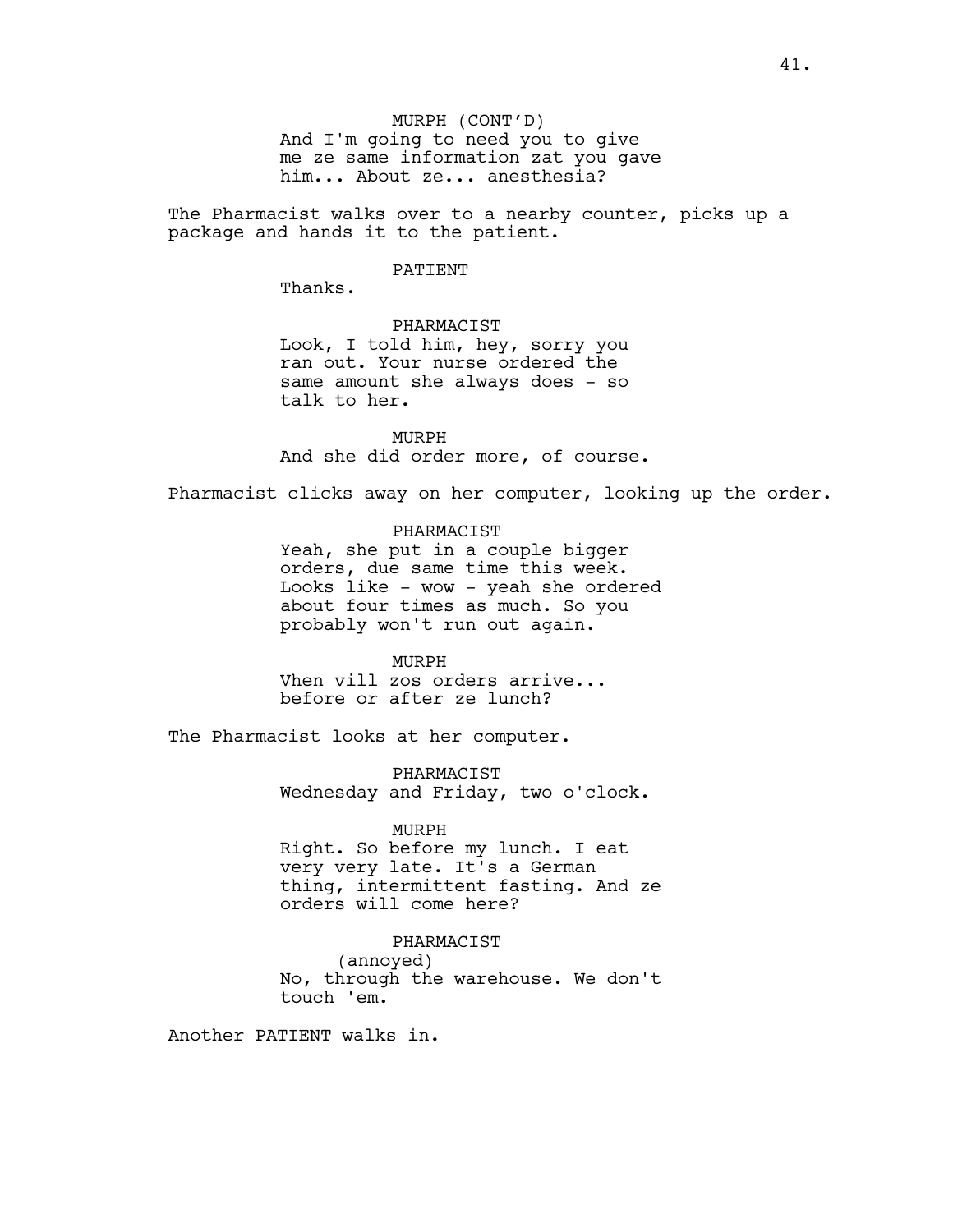MURPH Do you guys check on ze amounts of medications used every week by ze ER?

PHARMACIST (over it) No. Look, you need to ask her about all this. That's her job.

MURPH Right. Of course. Thank you for ze help. (starts to exit) Oh god! I hate to ask zis because I met her once and it's super awkward

now, but I never know how to pronounce her name...Ze ordering nurse... It's uh pronounce... Bbuu--

Murph mimes a woman's body awkwardly.

PHARMACIST

Deanna.

MURPH Right. It's Dee-anna. Not Die-ana. So close. Okay.

The pharmacist stares, she doesn't give a crap.

MURPH (CONT'D)

Danka!

Murph exits.

EXT. PHARMACY - CONTINUOUS

Murph speed walks and makes a phone call.

MURPH Spank - I need an ID and plates on an ER nurse - Deanna something.

EXT./INT. MURPH'S CAR - LATER SAME DAY

Murph sits in her car, watching a nearby older-model WHITE FORD SEDAN when Deanna Cannon, who we saw by Dr. Patel's dead body, walks toward the car, talking on her CELLPHONE.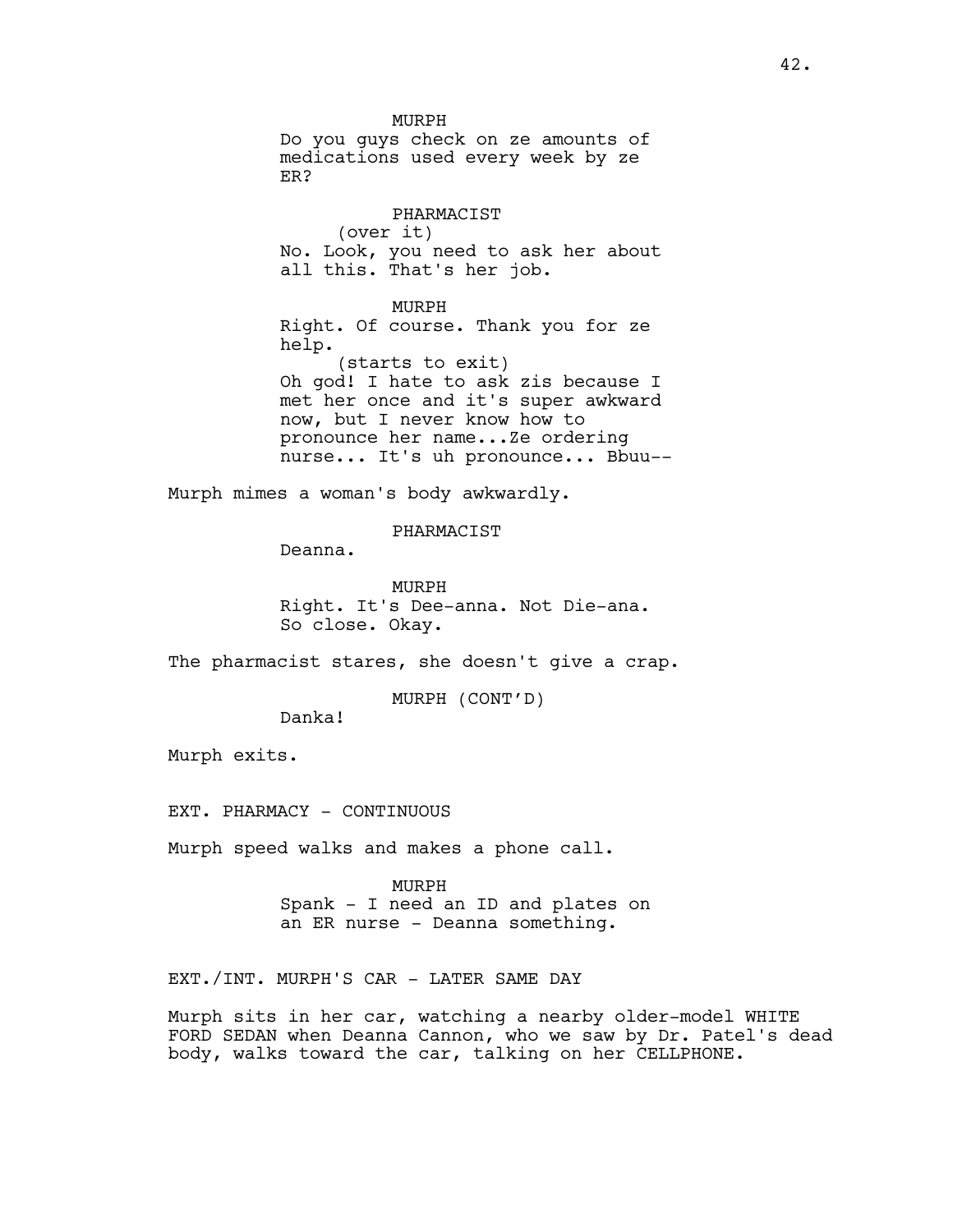DEANNA

(thick southern accent) Naw girl I ain't lying, he was swinging from the rafters. Took three guys to hold his ass down.

INSERT - NURSING HEADSHOT OF DEANNA CANNON

A picture of Deanna on Murph's phone.

Deanna, in the car now, drives out of the lot.

Murph drives, following her car, talking on speaker phone.

MURPH Yup, same woman who was outside by Raj's body right after he fell.

SPANKY (V.O.)

Sus!

MURPH She was right there screaming her head off.

SPANKY (V.O.) It couldn't be her that killed him.

MURPH

(thinking it though) But it's convenient, right? He was looking into her anesthesia ordering - she made some mistake he scheduled a meeting with her on his off day, and then she's right there wailing when he dies? (then) See what else you can find on her.

SPANKY (V.O.)

K.

INT./EXT. MURPH'S CAR - CONTINUOUS In the car, Murph follows Deanna to a ritzy neighborhood. Deanna parks her car in front of a townhouse and enters.

> (MORE) MURPH Damn - I can't afford gas stations around here. I'm gonna sit on her for a bit.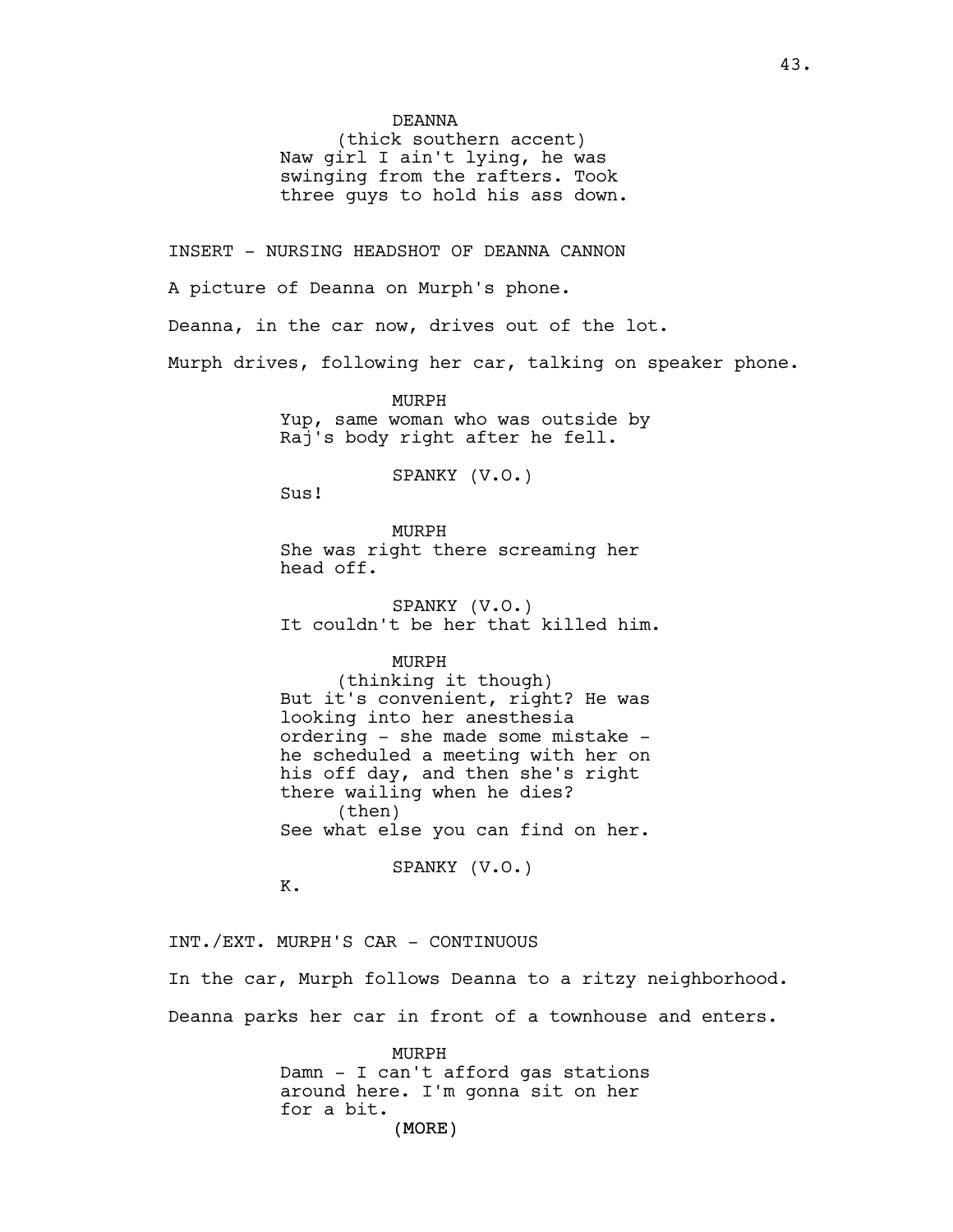# MURPH (CONT'D) See what else you can find. And bring me a Jimmy Johns and a Sprite.

SPANKY (V.O.) Yeah... no.

EXT./INT. MURPH'S CAR - NIGHT

About to doze off, Murph sees the garage of Deanna's townhouse open and a BRIGHT PINK CONVERTIBLE MASERATI rolls backward down her driveway, past the faded white sedan she drove away from the hospital.

Murph starts her car, follows.

EXT. FANCY RESTAURANT - LATER SAME NIGHT

Deanna exits her Maserati, in a short, too-tight, cocktail dress, and enters an upscale restaurant.

Murph takes pictures with her cell phone.

MURPH Nurse Barbie got herself a dream car. What...

Murph watches as Deanna meets Tom Milford.

MURPH (PRE-LAP) (CONT'D) ...in the H E double hockey sticks?!

INT. STRIP CLUB/GAME BAR - LATER SAME NIGHT

Murph, on the edge of her stool, eats a huge slice of pizza as Spanky plays MS PAC-MAN.

> MURPH (mouth full of food) Go go goooo!

Spanky wins her game, karate chops the air.

SPANKY

Hiiiii-ya!

She blows the tops of her karate hands as if they're candles.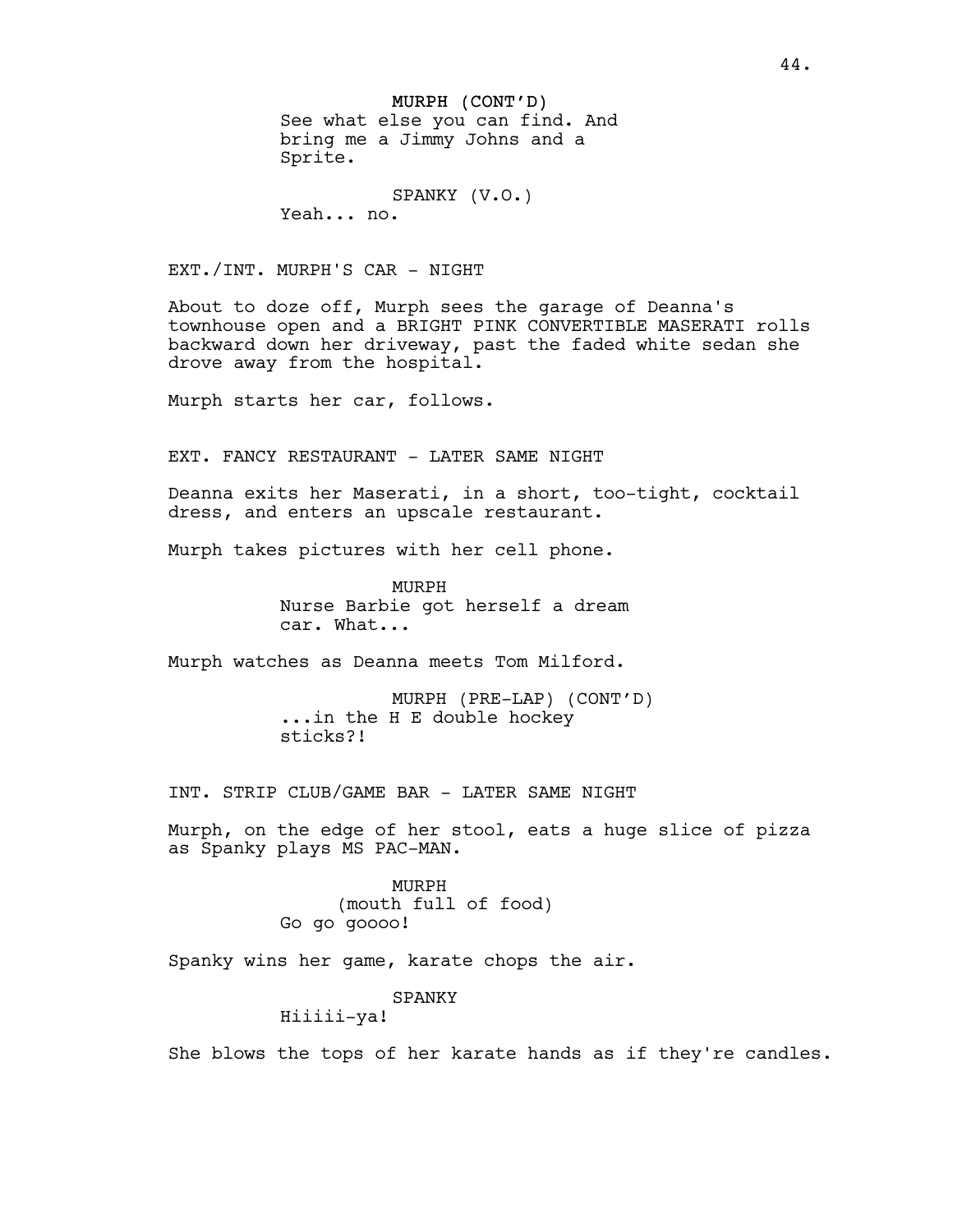MURPH Think you got into the wrong line of work.

Spanky leans against the game, sips her beer.

SPANKY She made about forty grand last year. Files as single.

MURPH Who's the big guy? Sugar daddy?

Spanky pulls a GIANT CELLPHONE out of her pocket and scrolls.

MURPH (CONT'D) She doesn't seem like she came from money.

SPANKY Nah. She grew up in Immokalee, Florida.

MURPH Now you're just making stuff up.

Spanky offers Murph a DART. Murph takes it, doesn't throw.

MURPH (CONT'D) I'm trying to quit.

We see a CURVY NUN with smeared makeup enter the nearby STAGE and start burlesque dancing, shedding clothing. We see her performing from here on.

> SPANKY (off the Nun) Maybe she's an escort!

MURPH She's not that cute.

SPANKY I don't think the looks part gets you that cheddar.

Spanky points toward her crotch.

MURPH Snatchly Judd isn't bringing in that kind of dough.

Spanky clinks Murph's BEER with her own. They take a sip.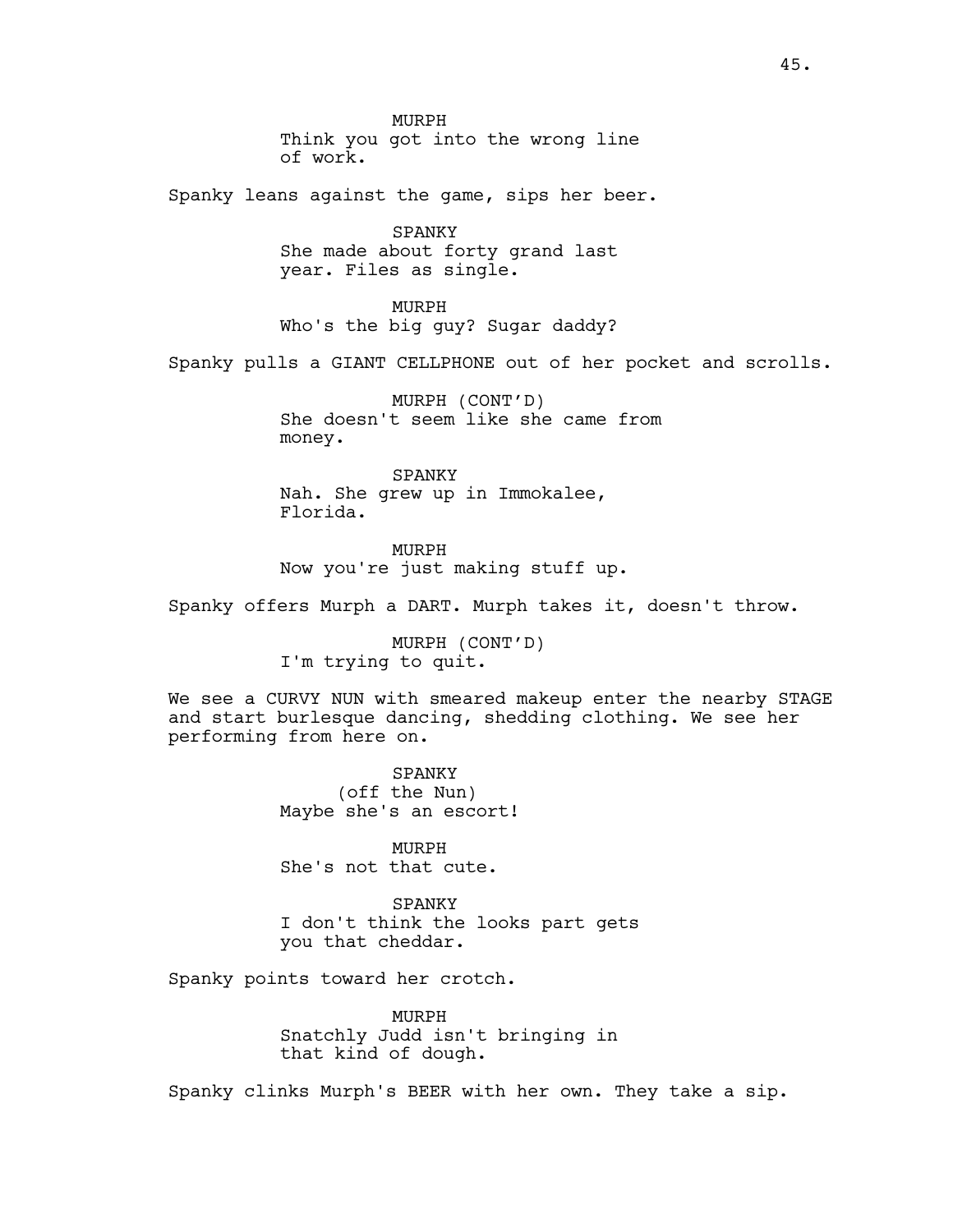SPANKY

I gotta ask - why don't you write under your own byline anymore?

MURPH You been looking me up?

Spanky shrugs, puts her phone away.

SPANKY

I read some stuff.

MURPH Right after my ex OD-ed the first time, I went to one of Corbel Pharmaceuticals' conferences. One of those where they tell doctors how great the latest opioid is and ply them full of booze...

BEGIN FLASHBACK

INT. HOTEL BAR - NIGHT

Murph dressed upscale with GLASSES and a CONFERENCE BADGE, like a physician, sits drinking liquor, chatting up a PHARMA REP DOCTOR (cheesy fast-talker).

> SPANKY (V.O.) Back when you were doing that exposé on them?

MURPH (V.O.) Yeah. I shouldn't have gone.

PHARMA REP DOCTOR Just what the doctor ordered.

Pharma Rep Doctor laughs, hands Murph a SHOT, they down them.

MURPH So Laprocet is *less* addictive because --

PHARMA REP DOCTOR Oh no, it's *not* addictive because our slow release coating prevents addiction and allows for pain management that's unparalleled.

Murph hiccups, seems visibly drunk by now. The Pharma Rep Doctor signs the check and looks at his watch.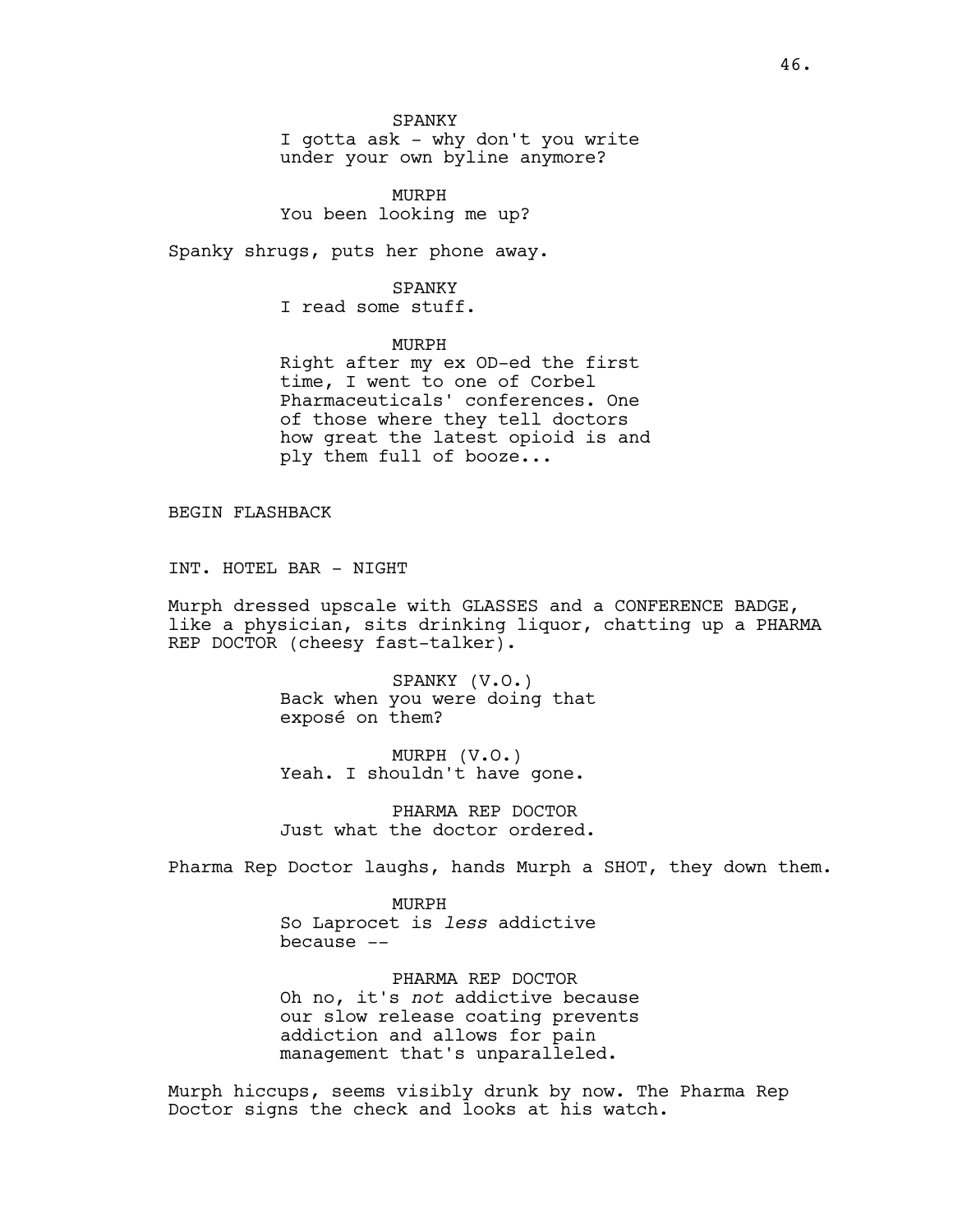MURPH

What if the patient scratches the coating off the pill? Then they have a hundred twenty milligrams of an opioid, right?

PHARMA REP DOCTOR (laughs this off) Great question - come to my talk, see what our researchers found. Blow your mind. Starts in five.

INT. HOTEL HALLWAY - MINUTES LATER

We see Murph stumble alongside the Pharma Rep Doctor.

INT. CONFERENCE ROOM - CONTINUOUS

Murph sits in a small conference room full of PHYSICIANS.

The Pharma Rep Doctor from the bar speaks as charts and graphs on his new opioid LAPROCET run on a screen behind him.

Murph sits sweating, looking around the room, angry.

She stands in a haze, starts toward the front of the room.

It's clear she's had too much to drink at this point.

Murph grabs the mic and begins to rant at the physicians in the room until we see her VOMIT in SLOW MOTION toward the front row.

END FLASHBACK

Spanky stares at Murph a beat.

MURPH After I got out of jail, we'd lost a couple advertisers so Karen and I agreed a pen name was probably for the best.

SPANKY Why does she put up with all your... I mean if I pulled any of your crap I'd be jobless and the wife would kill me.

MURPH I think we've done enough sharing.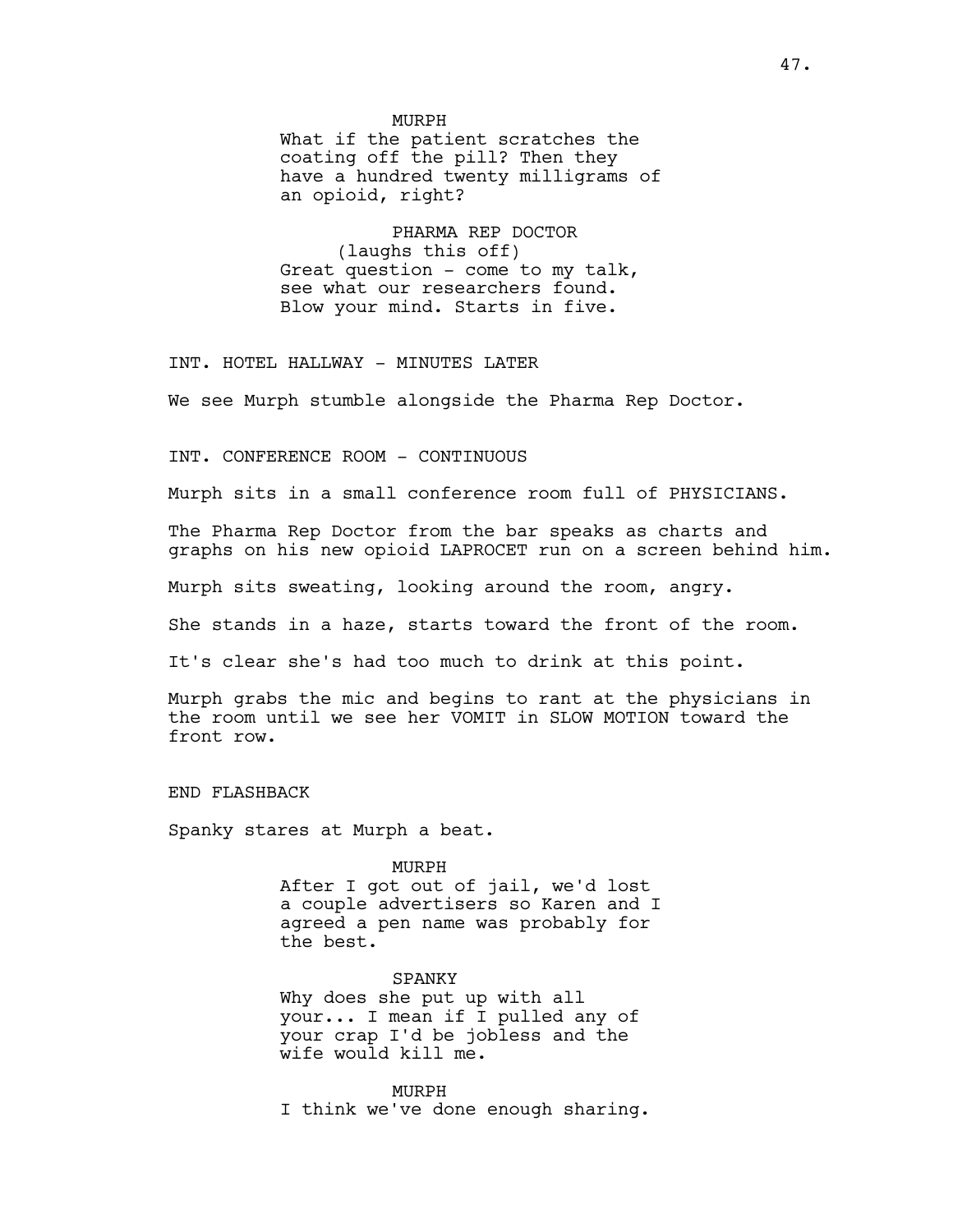Murph puts her nearly full beer glass down, lays some cash on the wooden table, sticks the dart into the money.

> SPANKY Hey - maybe the dealership lets Deanna lease?

MURPH Maybe they'll give me a deal.

SPANKY If you ask *real* nice.

MURPH How do really rich people act?

Spanky picks up a GIANT SLICE OF PIZZA, brings up it toward her mouth.

> SPANKY They never let people finish their--

> > MURPH

Food. Got it.

INT. MASERATI DEALER - NEXT DAY

A CAR SALESMAN opens his mouth to bite a GIANT HOAGIE when we hear a loud, obnoxious woman.

> MURPH (O.S.) (Jersey accent) Oh my god! You don't have any? Where are they?!

We see Murph, dressed to the nines, big earrings and a headscarf, stomping around the showroom in high heels like Fran, The Nanny, inspecting the cars from this point on.

> CAR SALESMAN Well, miss --

MURPH Litman, Janice.

CAR SALESMAN Ms. Litman. What are you looking --

MURPH Where are the pink ones?

CAR SALESMAN

Pink?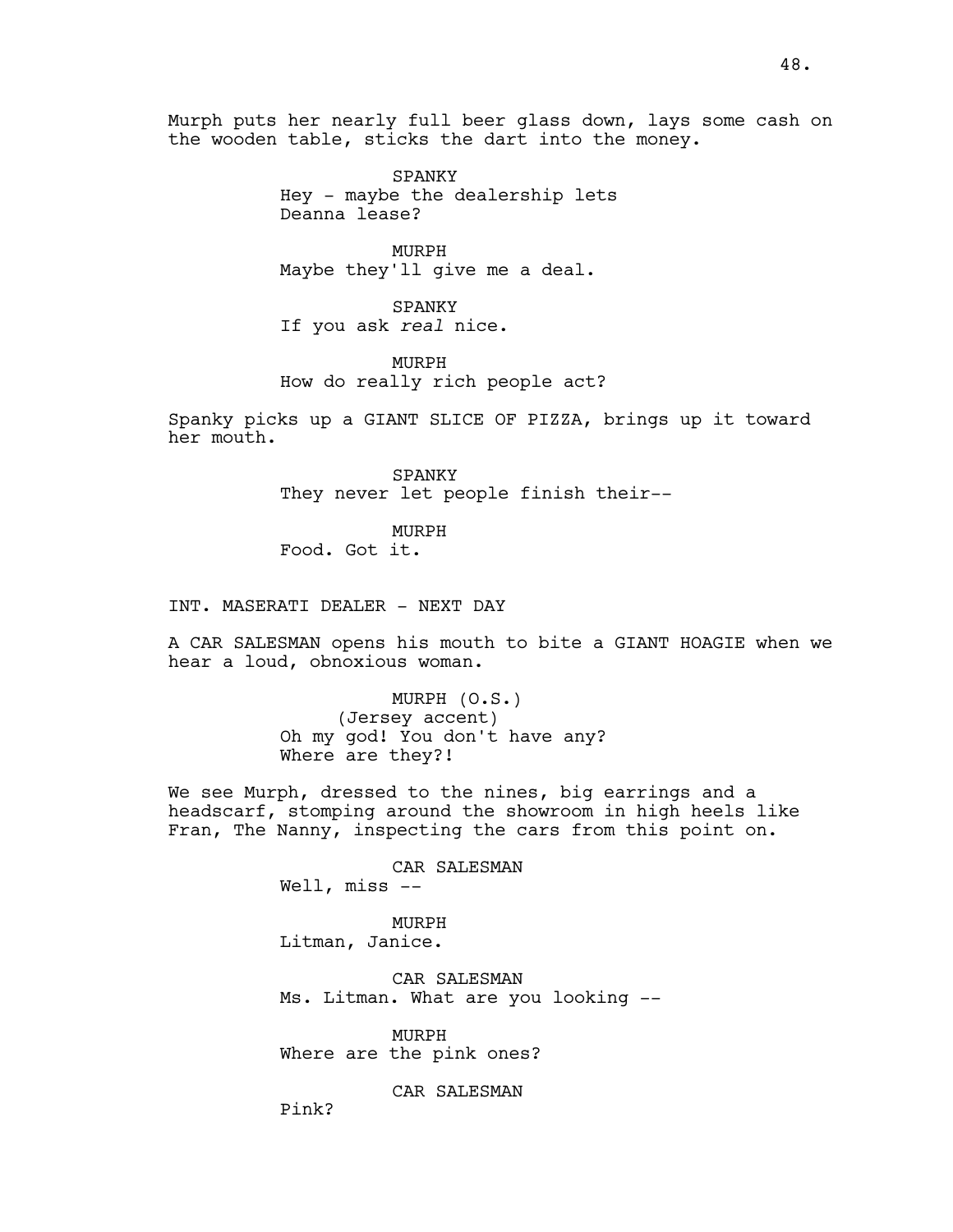MURPH Hot pink SS niner three series?

CAR SALESMAN What was that  $--$ 

MURPH

My girl, Deanna Cannon - she got one - so-hot hot pink and now I gotta get one just like her. But better.

CAR SALESMAN

Deanna --

MURPH

Cannon. Cutest thing I ever saw. My father said I could get one just like her. And I want mine with gold everything accents.

CAR SALESMAN

Gold --

MURPH Everything accents.

Beat.

MURPH (CONT'D) Like Deanna's. But better.

CAR SALESMAN

Uh, okay. Will you be paying in cash as well?

MURPH

Yeah. Of course. My dad's a VP at Coke so it's whatever. (beat) But I mean not today. I probably didn't bring enough? Stupid. Stupid. Stupid. Of course she paid cash. Was her boyfriend with her too, tall, looks like Hulk Hogan?

CAR SALESMAN

Oh, I --

MURPH

I'll take this one for a spin, hon.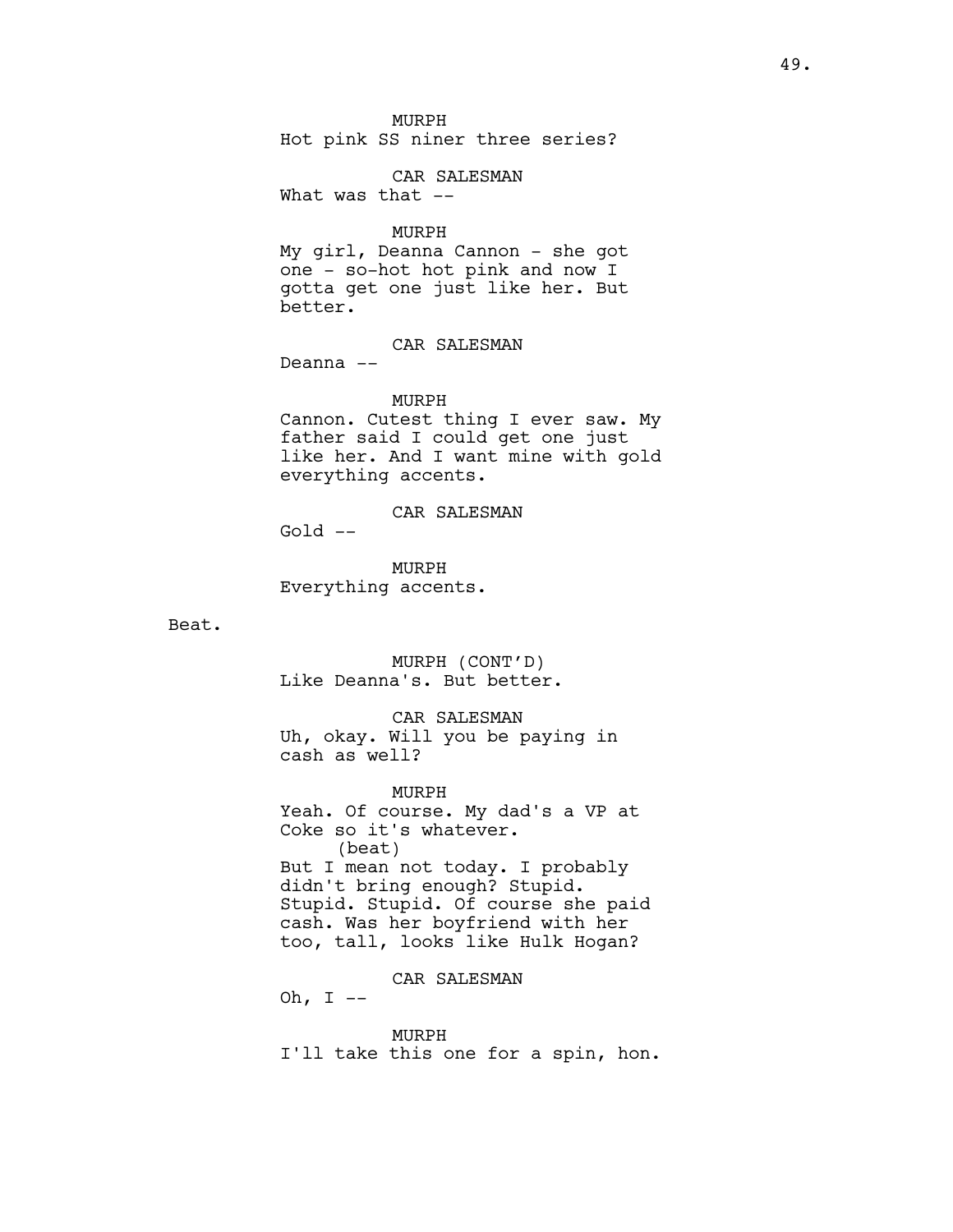Murph starts the car, puts her sunglasses on, checking her makeup in the rearview, begins driving terribly and pokes various buttons from here on.

> CAR SALESMAN Have you driven a --

> > MURPH

Oh yeah, like all the time, once a month or so I drive my Benz, but mostly I take a car if I'm bein' honest 'cause ew.

CAR SALESMAN You can take Dekalb Industrial to eighty five --

MURPH Oh no, I prefer the lot.

We REVEAL Murph driving fast and jerky around the car lot.

MURPH (CONT'D) Is a Mazzy more impressive than a Lambo though? I'm just not sure...

CAR SALESMAN Absolutely it is, if you look --

Murph nearly whacks a nearby car.

CAR SALESMAN (CONT'D)

Whoa!

Murph slams brakes and begins backing up.

MURPH

So, anyway, you were saying Deanna was here with her boyfriend. And he like approved of *this* model.

CAR SALESMAN Uh, yes, Mr. Milford was a huge fan of the --

MURPH Mister? Eww.

Murph nearly sideswipes a car.

CAR SALESMAN Watch out!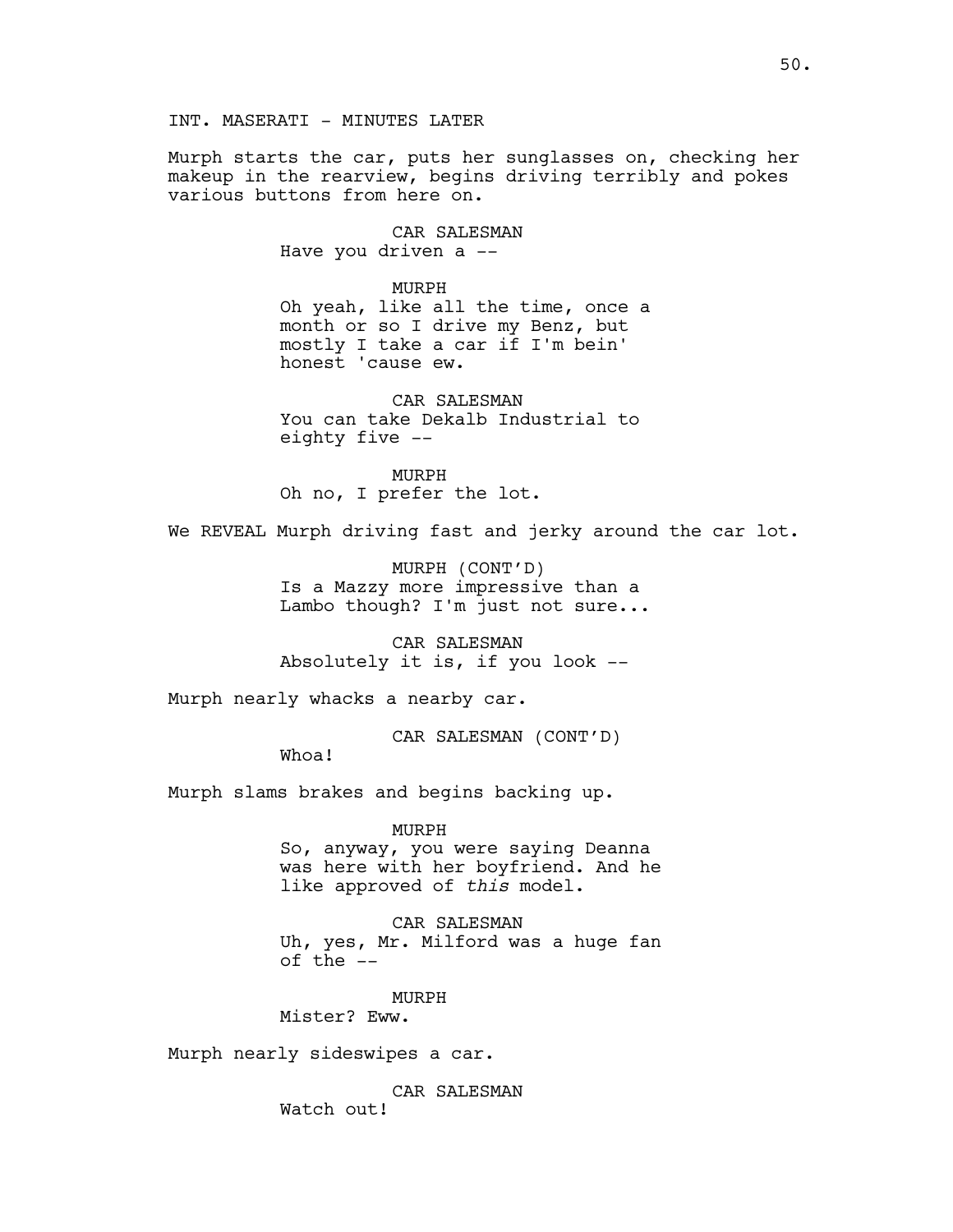MURPH Oh girl, no, mistake! I only date doctors 'cause job security.

Murph's gotten the info she needs, acts like she got a text.

CAR SALESMAN Miss, you can't be --

Murph speeds back to the dealership building with the stealth of a race car driver now. Car salesman grips the dash.

> MURPH Oh my god! I gotta get my poor doggie from daycare. Hercules hang on, mommy's coming! (then) I'll be back for my car next week like Friday. And I want pink like Deanna's!

Murph starts to exit the car.

CAR SALESMAN But better.

MURPH I like you. And I want you to like rush order it overnight or whatever for me. K? Byeee!

Murph runs off in her heels, nearly falling over.

EXT. LAUGHING SKULL LOUNGE - SAME DAY

The Laughing Skull Comedy Club sits in the heart of Atlanta with a giant red and white skull door. Murph enters.

# MURPH (V.O.)

I wanted to keep looking into Raj's death, but I needed to get back on the Fentanyl. In 2017, seventy two thousand people died in the US from opioid overdoses. This stuff doesn't care what color you are or what your daddy does. And it hits the whit-ies particularly hard. I should know, my ex OD-ed twice.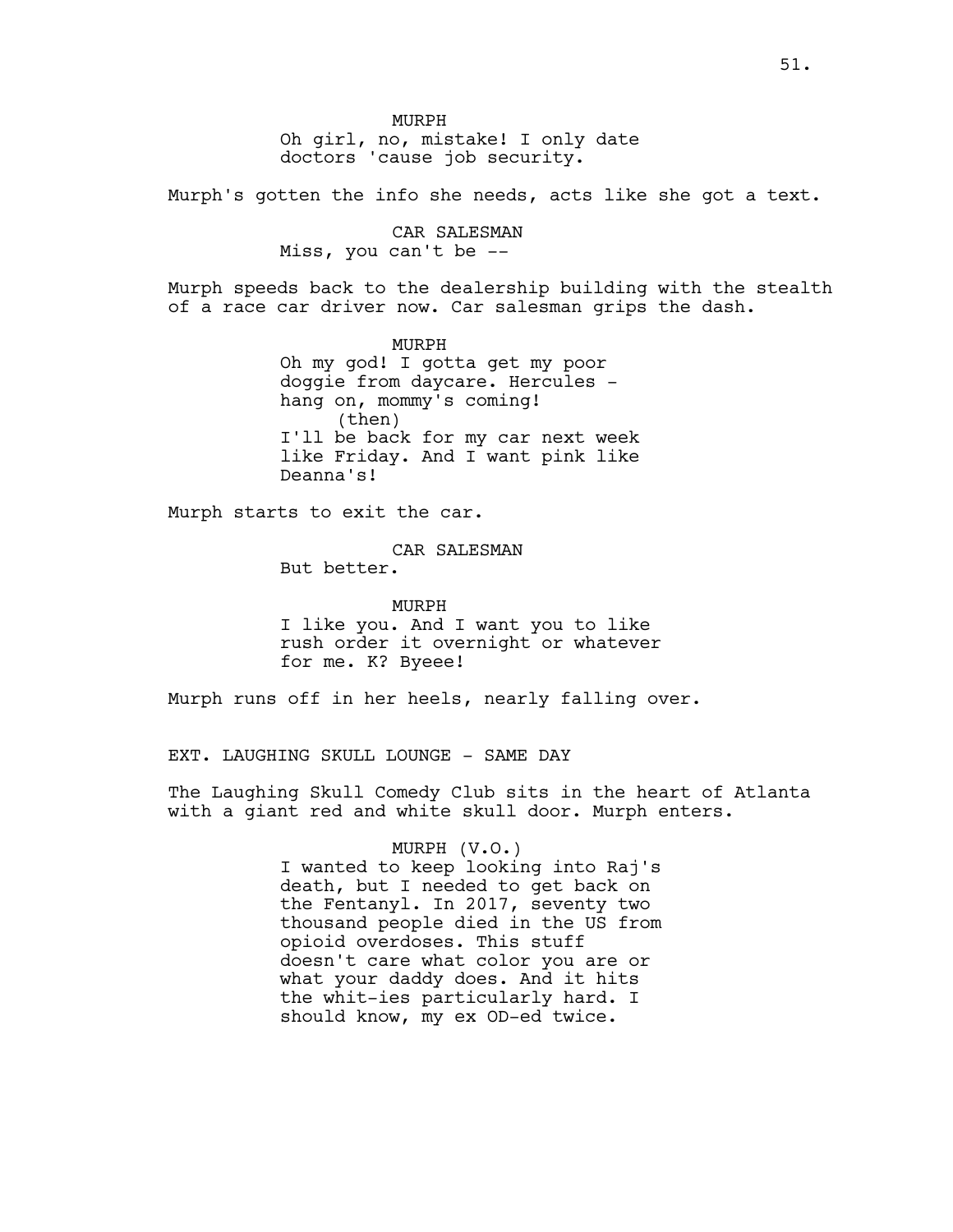INT. LAUGHING SKULL COMEDY CLUB - CONTINUOUS

Murph walks into a dark club. Black cocktail tables and chairs fill the room. One of the owners, TAD, a sassy gay man (50s) and the other owner, Murph's handsome-but-rode-hard ex, BEN (late 30s) sit at a table drinking. ALLIE (late 20s), dressed in skimpy shorts and tank top, stands nearby.

> TAD Look what the cat dragged in.

> MURPH (re: Allie) Think she already hacked up a hairball in here.

Tad paws the air.

| TAD         |  |  | ALLIE |  |  |                      |
|-------------|--|--|-------|--|--|----------------------|
| Ew! Hissss. |  |  |       |  |  | I'll cut you, bitch! |

Allie starts toward Murph, Ben jumps up to stop her.

Ben WHISPERS in Allie's ear, squeezes her arm gently.

Allie doesn't want to hear it, stares daggers at Murph.

ALLIE (CONT'D) (to Ben) Fine.

Allie plants a kiss on Ben and storms out, bumping Murph's shoulder hard on the way.

> MURPH She looks fat, she retaining water?

Tad laughs, Ben takes a puff on his e-cigarette.

BEN (amused) No, pregnant.

This stuns Murph. For the first time, she doesn't speak.

BEN (CONT'D) I'm kidding. Lay off her.

MURPH As I recall, we were man and wife when you starting laying *on* her.

Tad stands up.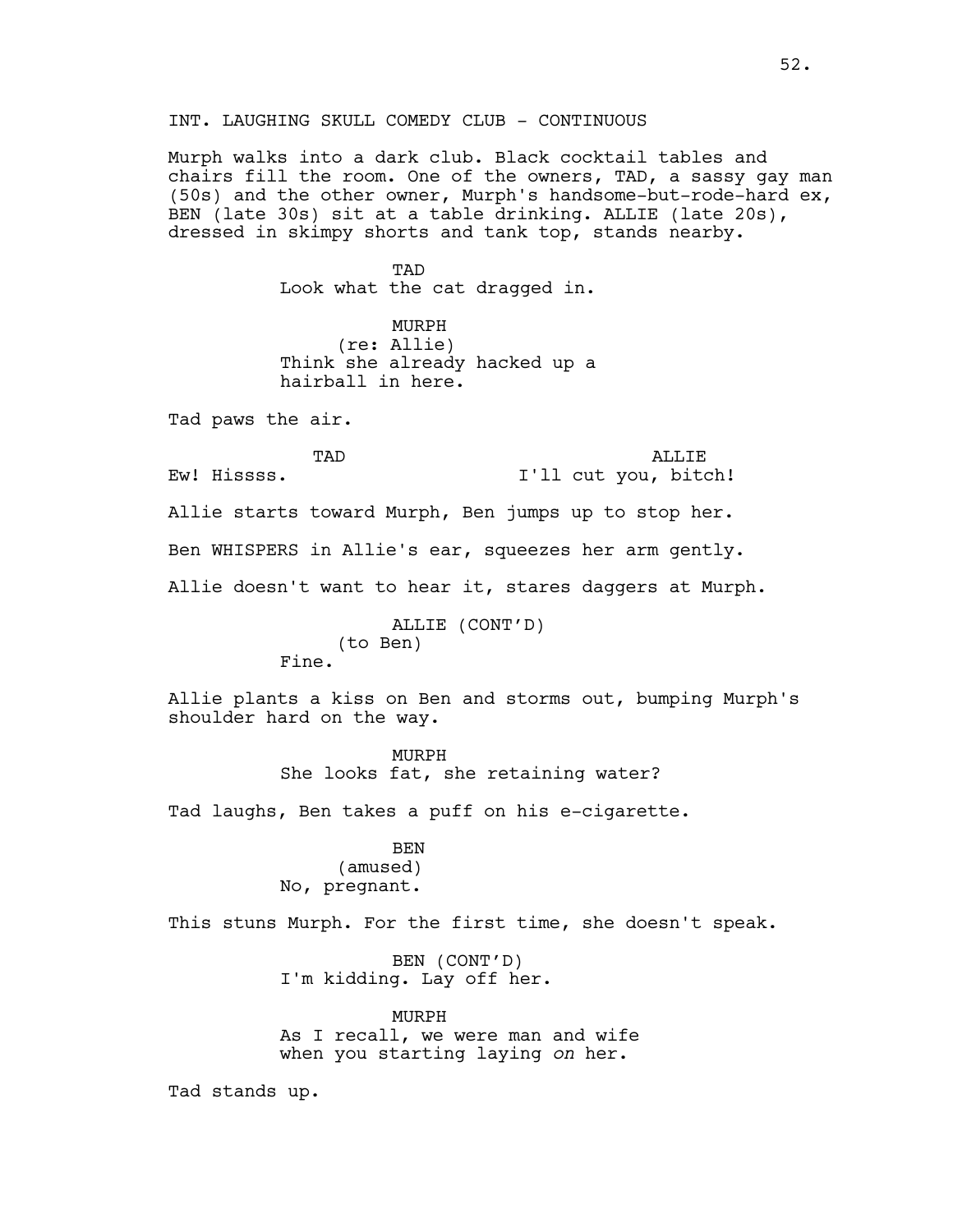**TAD** And with that, he excused himself from the awkward conversation...

**BEN** Grab us two jack and cokes?

MURPH I'm not staying.

Tad checks his watch.

TAD Ten minutes til doors. (then) Oh! I need to go put my wig hat on!

Tad kisses Murph's cheek, starts to exit. Murph squeezes his butt before he gets away. Tad SQUEALS with delight.

> MURPH Still got it.

TAD Oh stop that! No - keep going, you bad girl!

Tad waves at Murph and saunters out.

Murph sits by Ben. The attraction between them palpable.

MURPH

Pregnant?

Ben finishes his drink.

BEN I got the snip so...

MURPH How'd you pay for that?

He takes another puff on his e-cig, stands up and starts toward the sound booth. She's hit a nerve.

> BEN What do you want, Marlene?

Murph sips Tad's leftover drink, gets up to follow Ben.

MURPH I'm looking for information on the latest Fentanyl leak. Cut with coke this time.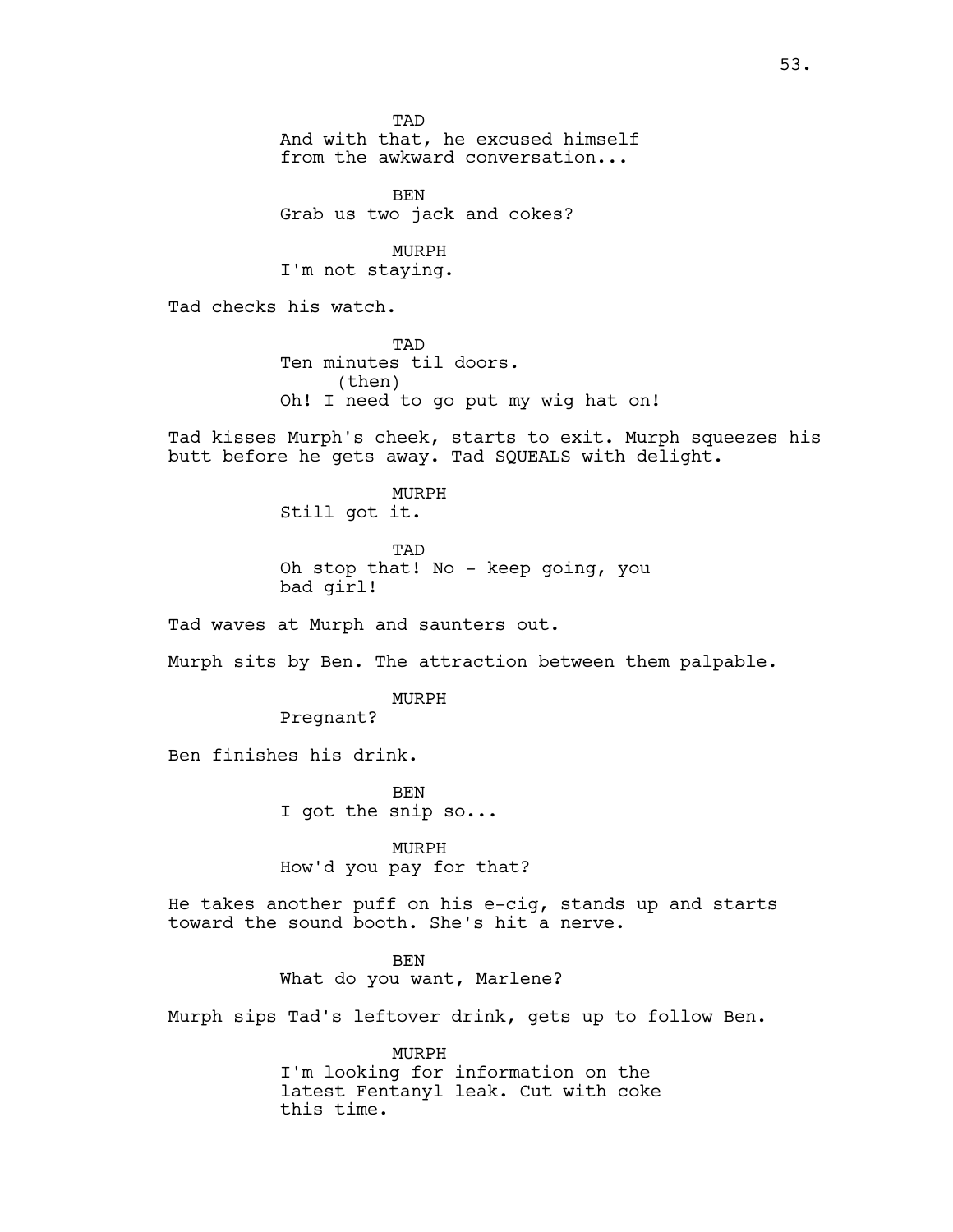And...

MURPH Thought you mighta heard something.

Ben runs a test on the sound booth, avoiding Murph.

BEN It's good to see you're working hard as ever.

Now he's hit a nerve.

MURPH I always know when you're using. Those late night texts... pervy stuff.

Then he steps toward her, up close and personal.

BEN Say the word and I'm back. (then) And I'm done with all that. Been on methadone maintenance five months.

Murph backs up, slow CLAPPING.

MURPH

I'm convinced.

BEN

You should go before Allie gets back. I enjoy a good cat fight, but this is still my club.

MURPH Right, and you owe me. But I'll take a name for now.

Beat. Ben shrugs.

BEN Guy comes here saying he's getting junk regular, easy money. Sometimes they throw in hard stuff.

MURPH

Where?

BEN I don't know. Name's... uh, Masters. No. Um, Nasser. I think.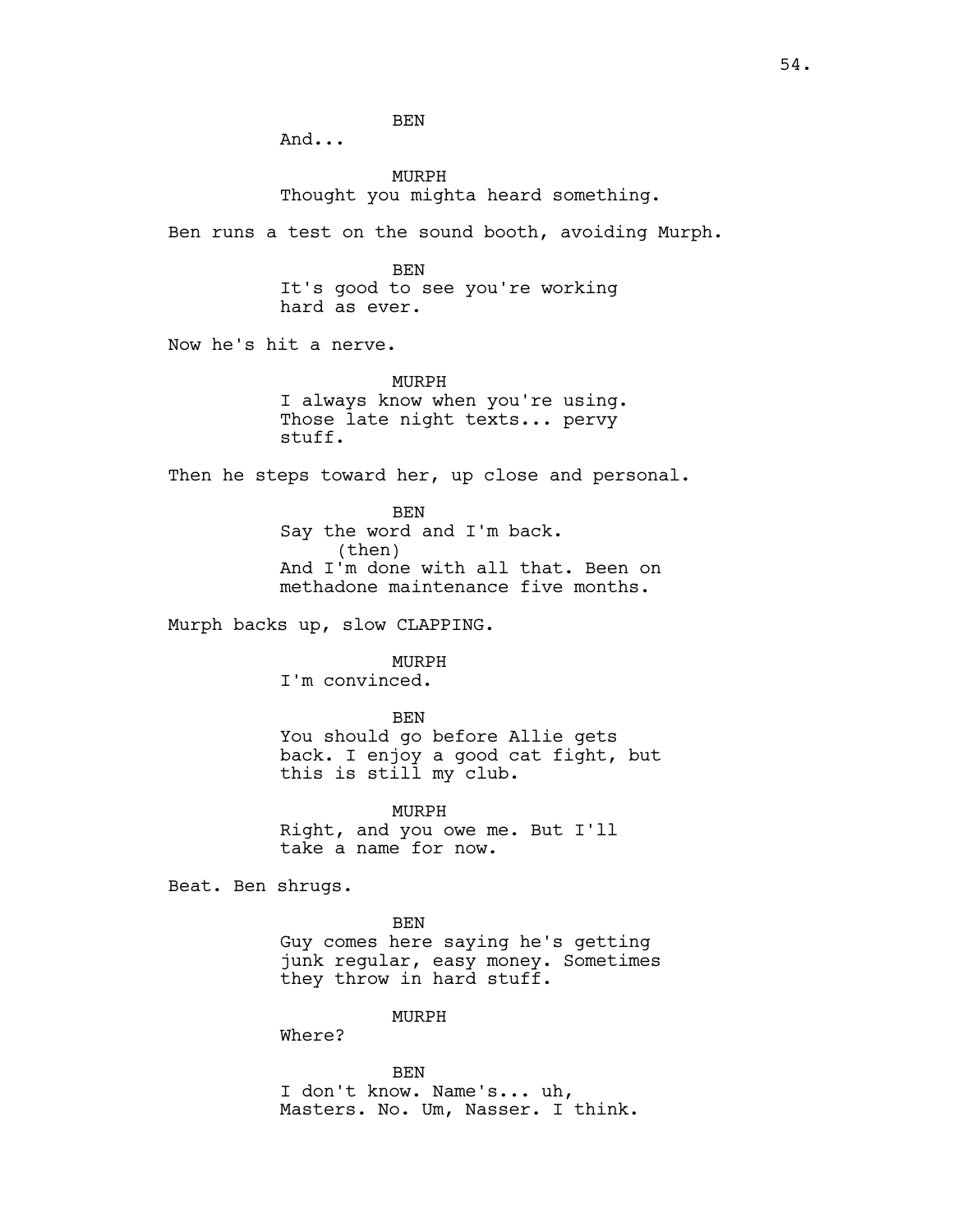MURPH (remembering) Nasser -- Murph pulls out her notepad, thumbs through. MURPH (CONT'D) Works at a mini mart? **BEN** (shrugs) He just pushes the stuff. But he's a talker, sometimes he brings leftovers... Ben avoids her look, she knows he means he's used some. MURPH Anything else? **BEN** He said there's a doctor involved -- MURPH Patel? Raj Patel? BEN No, uh, Rose-something. Jewish. MURPH A woman? Ben nods. Murph finds her name in her notepad. MURPH (CONT'D) Lindsey Rosenblatt? BEN Yeah maybe. Somehow she gets the stuff clean. He was bragging about how it was almost legal. Murph closes her notebook. MURPH Too bad he's dead now. BEN What?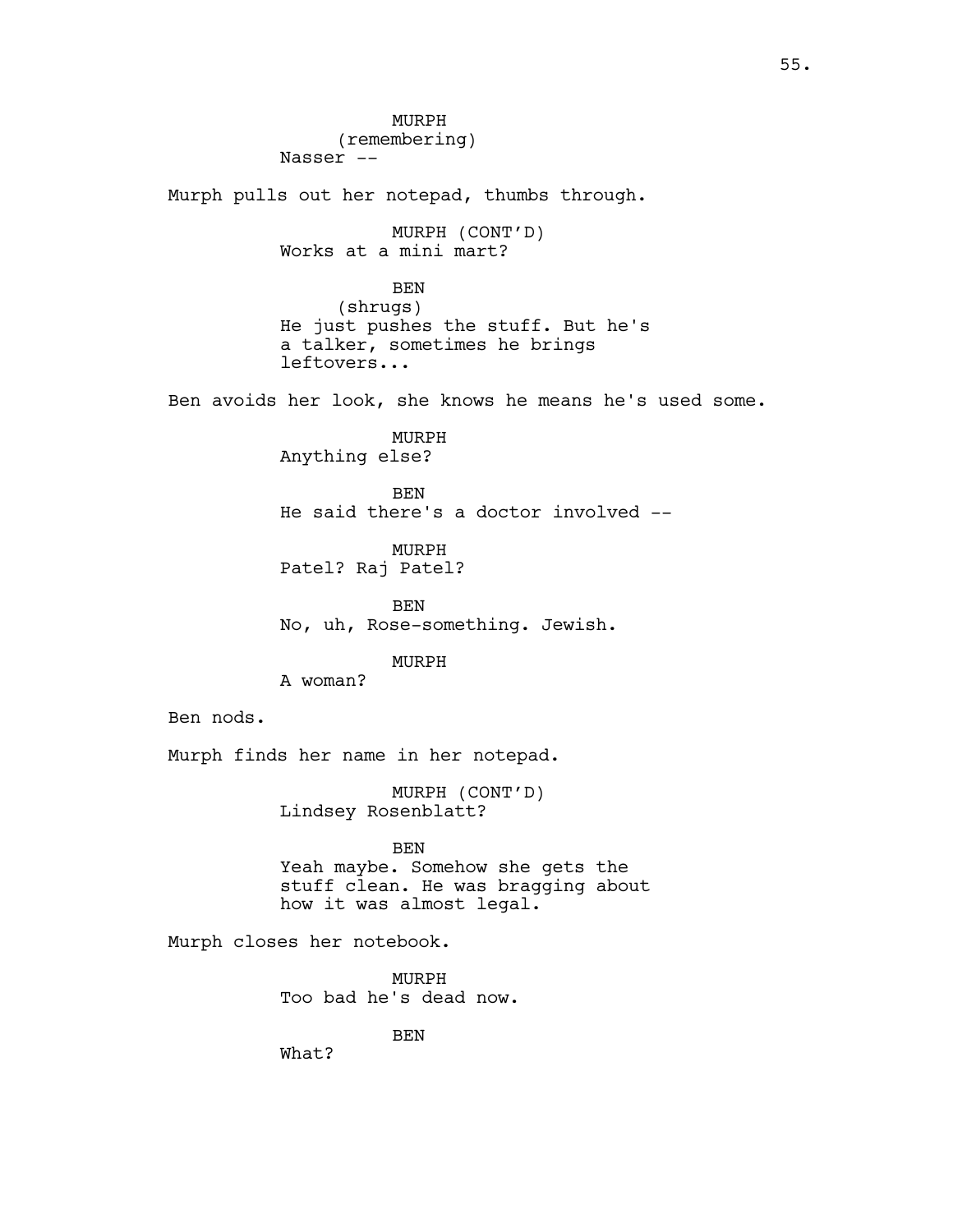MURPH OD-ed a few days ago. (then) Keep, uh, doing what you're doing. I mean it. I'm... happy for you.

Murph touches Ben's cheek and exits.

EXT. FANCY HOUSE - NIGHT

A large fancy house sits completely dark.

MURPH (V.O.) Spanky got me Dr. Lindsey Rosenblatt's address. So, I decided to make a house call and invested in twelve dollars worth of silicon that would make Octomom proud.

Murph gets out of her car wearing a dress over a large PREGNANT BELLY, carrying a BABY GIFT BAG.

Murph knocks on the door, waits, rings the doorbell repeatedly. She listens at the door, no one answers.

Murph looks around, sees no one, walks around the house.

Murph walks to the back door, tries the handle. Locked.

She pulls out a LOCK KIT, pops the lock, slips inside.

INT. FANCY HOUSE - CONTINUOUS

Murph snoops around, opens the fridge, it's empty. She bumps into a lamp at one point and steps on a CAT TOY that SQUEAKS.

> MURPH Here kitty kitty kitty.

# INT. MASTER BEDROOM - CONTINUOUS

Murph enters the bedroom, she sees boxes packed up and labelled. She peeks in her bathroom and sees a similar scene it looks like someone's moving in or moving out.

INT. HOME OFFICE - MINUTES LATER

Murph finds her home office and starts rummaging in her desk.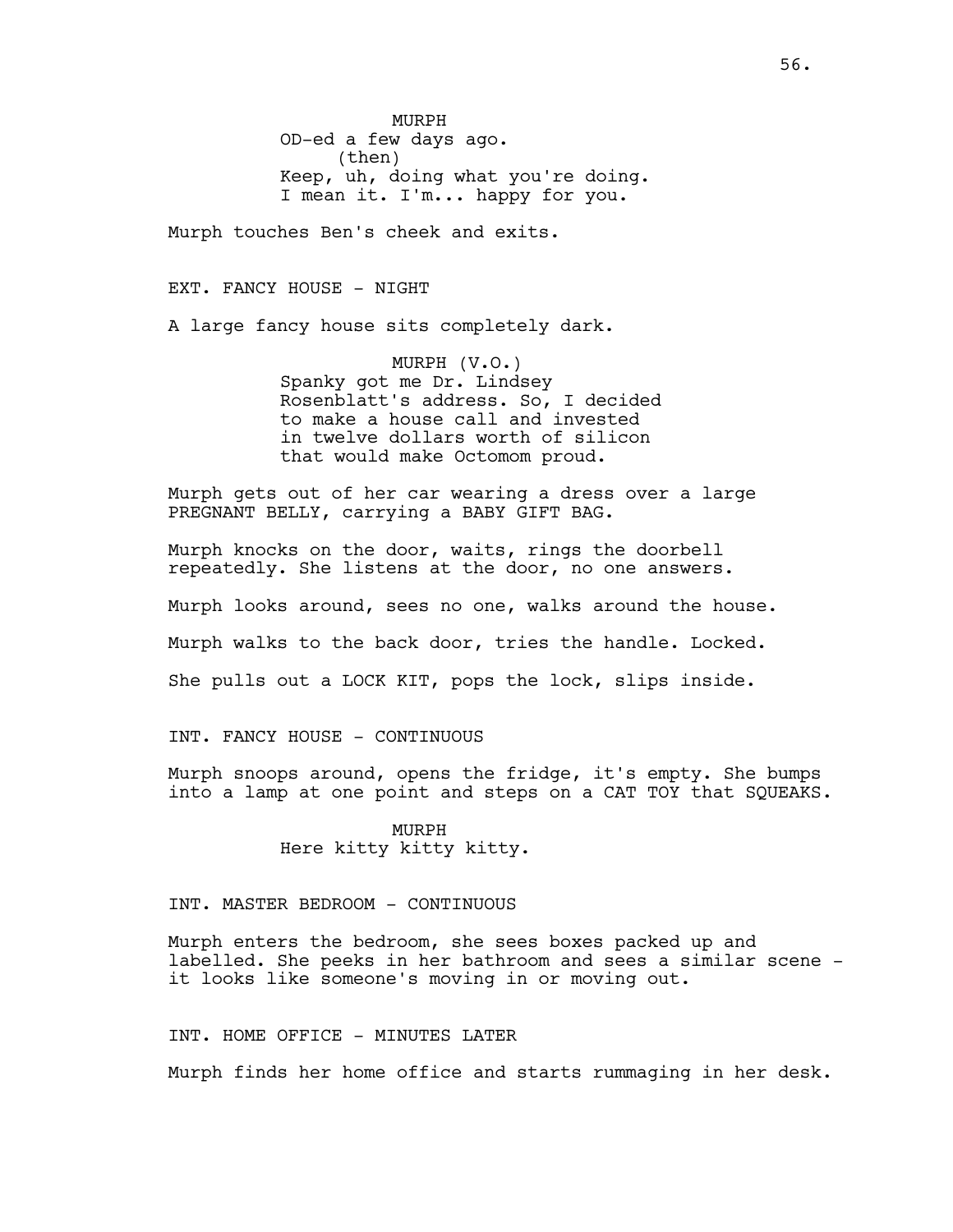Murph opens a drawer and sees photos of Lindsey Rosenblatt with various OLDER MEN, one standing by a small plane.

Murph finds a manilla envelope and opens it. There she finds long-range shots of Raj Patel. Murph takes pictures of them with her phone when she hears a NOISE.

Murph puts the photos back and searches for a way out.

INT. HALLWAY - CONTINUOUS

Murph hears a DOOR CREAK and slides into a bathroom.

INT. BATHROOM - CONTINUOUS

Murph splashes water on her face then grabs a wad of toilet paper.

INT. STAIRWELL - MOMENTS LATER

Murph descends, blowing her nose and sees an OLDER MAN (60s) carrying a FLASHLIGHT.

> OLDER MAN (thick southern accent) Stop right there - I already called the cops.

Murph stops in her tracks and SHRIEKS when she sees he's holding a GUN. She slides down so she's sitting on her bottom and boohoos loudly while rubbing her belly.

> OLDER MAN (CONT'D) What the -- uh, what are you doin' in here?

MURPH They're having an affair!

Murph boohoos some more.

OLDER MAN You shouldn't be in here!

Murph lumbers to get up, hands in the air. Murph sees the man stands near an open LINEN CLOSET.

> MURPH He said he was just going to work conferences, but I know he's been coming here to see her!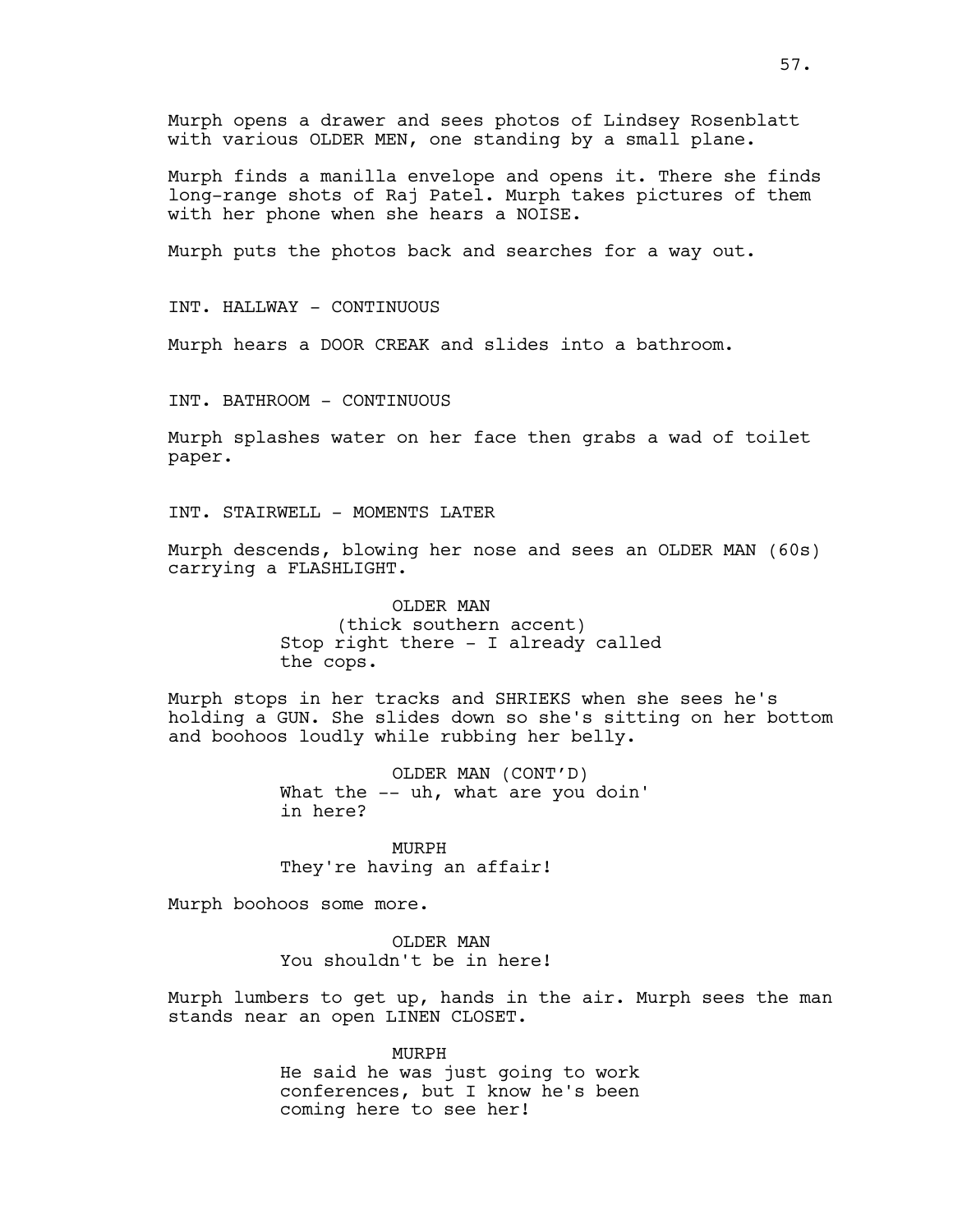OLDER MAN What in the heck --

MURPH I'll kill her! I will!

Beat.

OLDER MAN Doubt that.

MURPH

What?

OLDER MAN Lady who owned this place is dead. (then) And I know all about you gypsies making up a bunch a bull, trying to rob folks blind.

Closer to the man, Murph takes the chance to slam the linen closet door, shutting him inside. She locks the door just before a GUNSHOT blasts by the knob.

EXT. FANCY HOUSE - CONTINUOUS

Murph hauls ass to her car, baby belly bouncing.

INT. MURPH'S CAR - MOMENTS LATER

Murph talks to Spanky on speaker phone. Struggles to pull her prop belly out from under her dress as she drives.

> MURPH See if you can find her death certificate --

Murph hears a GUNSHOT and her REAR WINDSHIELD shatters.

SPANKY (V.O.) What was that?

MURPH UH...FLASH MOB!?!

Murph floors it.

INT. MURPH'S CAR - LATER SAME NIGHT

Murph finds Patel's notebook.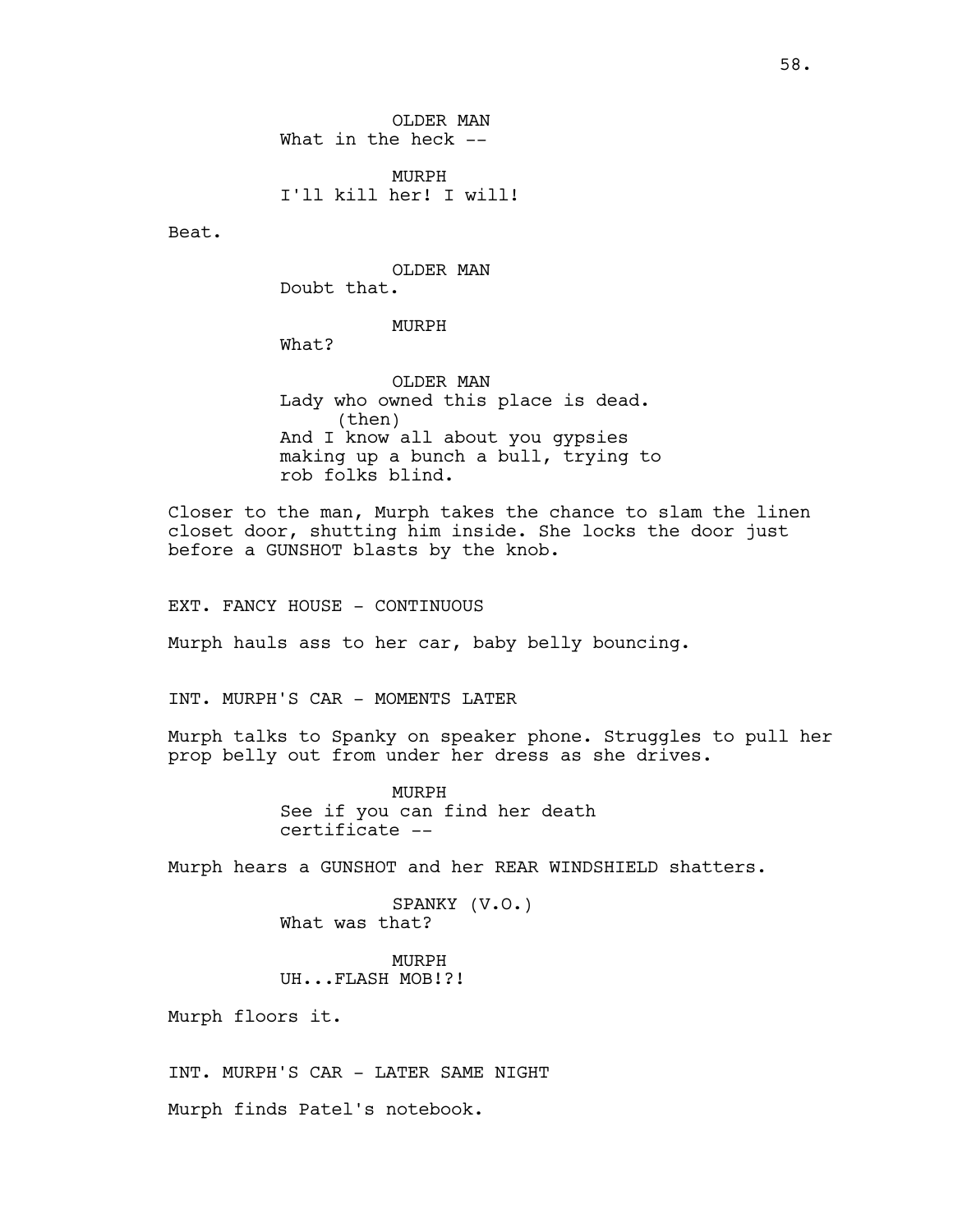meeting... LR meeting, her place re: ACEP trip. SPANKY (V.O.) What's that mean? MURPH I'll call you back. EXT. DOCTOR PATEL'S EX-WIFE'S HOUSE - NEXT DAY Sarika Patel gardening. We see Murph wearing a business suit and Clark Kent glasses. Sarika stops what she's doing. MURPH Mrs. Patel -- SARIKA It's Leon now. MURPH (nods) I'm Betty Friedan. SARIKA Like the activist? MURPH Freedan with an "ee" but yeah, my mom was a big fan of The Feminine Mystique... (then) I work for the hospital and I just need to ask you few questions. SARIKA You a doctor? MURPH Internal Affairs. Sarika pulls her gloves off, leads Murph to the porch. SARIKA Somebody came by a couple days ago. MURPH Oh yeah? Was it, uh, Johnson?

MURPH (READING)

Okay - LR meeting, another LR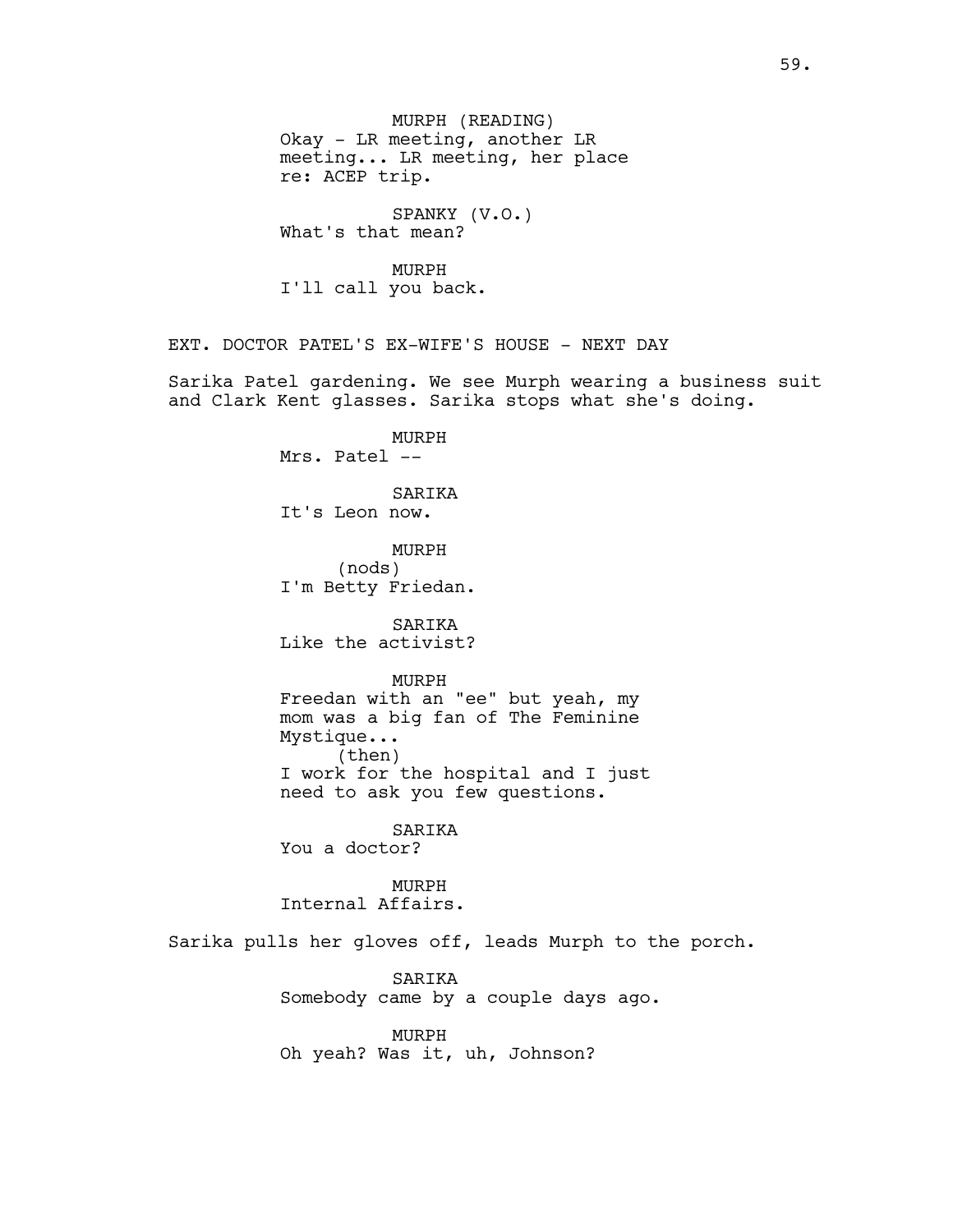**SARTKA** 

No, Sean from security? He was looking for Raj's laptop and phone. I told him, his mother got all that, so...

Murph jots this down.

#### MURPH

(thinking it through) He was collecting anything that might have sensitive hospital information... and we noticed Raj's phone is still connected to yours.

SARIKA We're on the same plan. It's just easier with the kids.

MURPH Has anyone else been by?

SARIKA Police. They closed the case.

Sarika throws her gloves down on a small table.

SARIKA (CONT'D) Said it was suicide, which is just great for our insurance.

Sarika chokes up, Murph awkwardly pats her.

MURPH Ms. Leon, you and Raj got along...

SARIKA

Yes.

MURPH Was he seeing anyone, romantically?

SARIKA A friend of mine said he was on some dating sites.

MURPH Did he ever date Dr. Lindsey Rosenblatt? Former head of the ER?

SARIKA Oh God no. I mean I doubt it. They didn't really get along.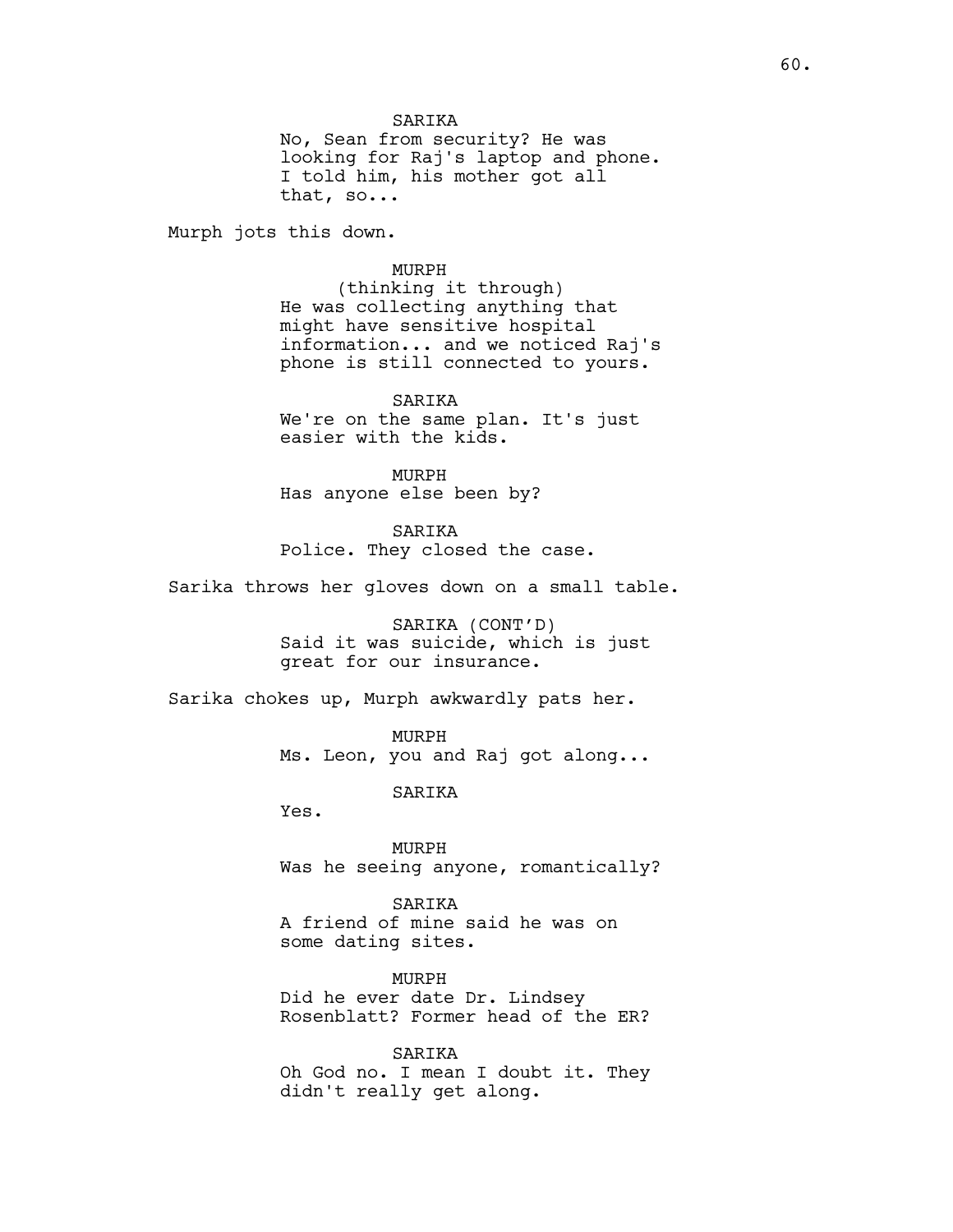MURPH

Why not?

SARIKA He said she was cutthroat, you know, all about the bottom line.

# MURPH

Did Raj ever mention Deanna Cannon to you? That's who he was supposed to meet with last Friday.

SARIKA That name's not familiar.

Murph gets up to leave.

SARIKA (CONT'D) So what's next?

#### MURPH

Can you get Raj's text transcripts from your phone company? It will take our department much longer --

## SARIKA

Sure.

Murph crosses to leave.

MURPH Sean from the hospital - he's a big burly blonde guy, right?

SARIKA No, uh, brown hair, pretty lean guy, average height.

MURPH Oh! That Sean. Right.

EXT. SARIKA'S HOUSE - CONTINUOUS

Murph exits Sarika's porch and hustles to her car, texting.

INSERT - HEADSHOT OF SEAN LEVITT

SEAN LEVITT (30s, Caucasian) wears his Python Security uniform on Murph's phone.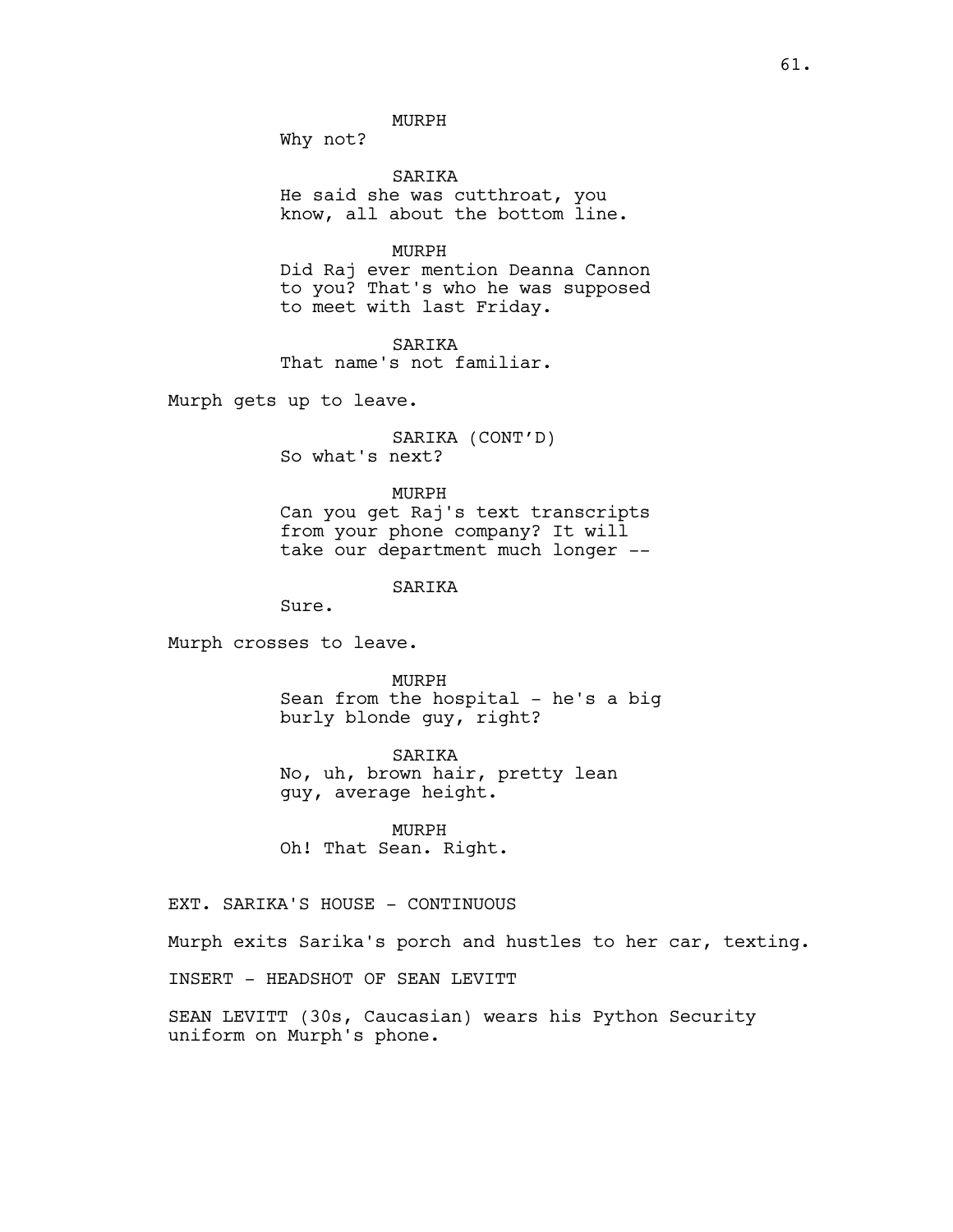Sean Levitt stands on the back dock of the hospital, surveying the area when a large WHITE VAN arrives, driven by Tom Milford, the same burly blonde guy Deanna was with at the funeral visitation and the restaurant.

Murph sits on top of her car with her BACKPACK open beside her, eating an APPLE, watching the dock.

Tom unloads boxes onto the dock.

MURPH (to Spanky on phone) Yup - same big-ass white guy I saw with Deanna is driving an Apati supply van.

SPANKY (SPEAKER) License?

MURPH

Hang on...

Murph tosses the apple in her backpack, takes pictures with her phone.

Murph jumps in the driver's seat of her car and follows when the van exits the hospital loading dock.

> MURPH (CONT'D) Okay, he's leaving.

INT./EXT. MURPH'S CAR - CONTINUOUS

SPANKY (SPEAKER) Where's he headed?

MURPH Don't know yet. We're going toward West Midtown --

Murph looks around.

MURPH (CONT'D) It's the same place! I gotta go.

SPANKY (SPEAKER)

Where?

Murph hangs up on Spanky, pulls into the convenience store parking lot.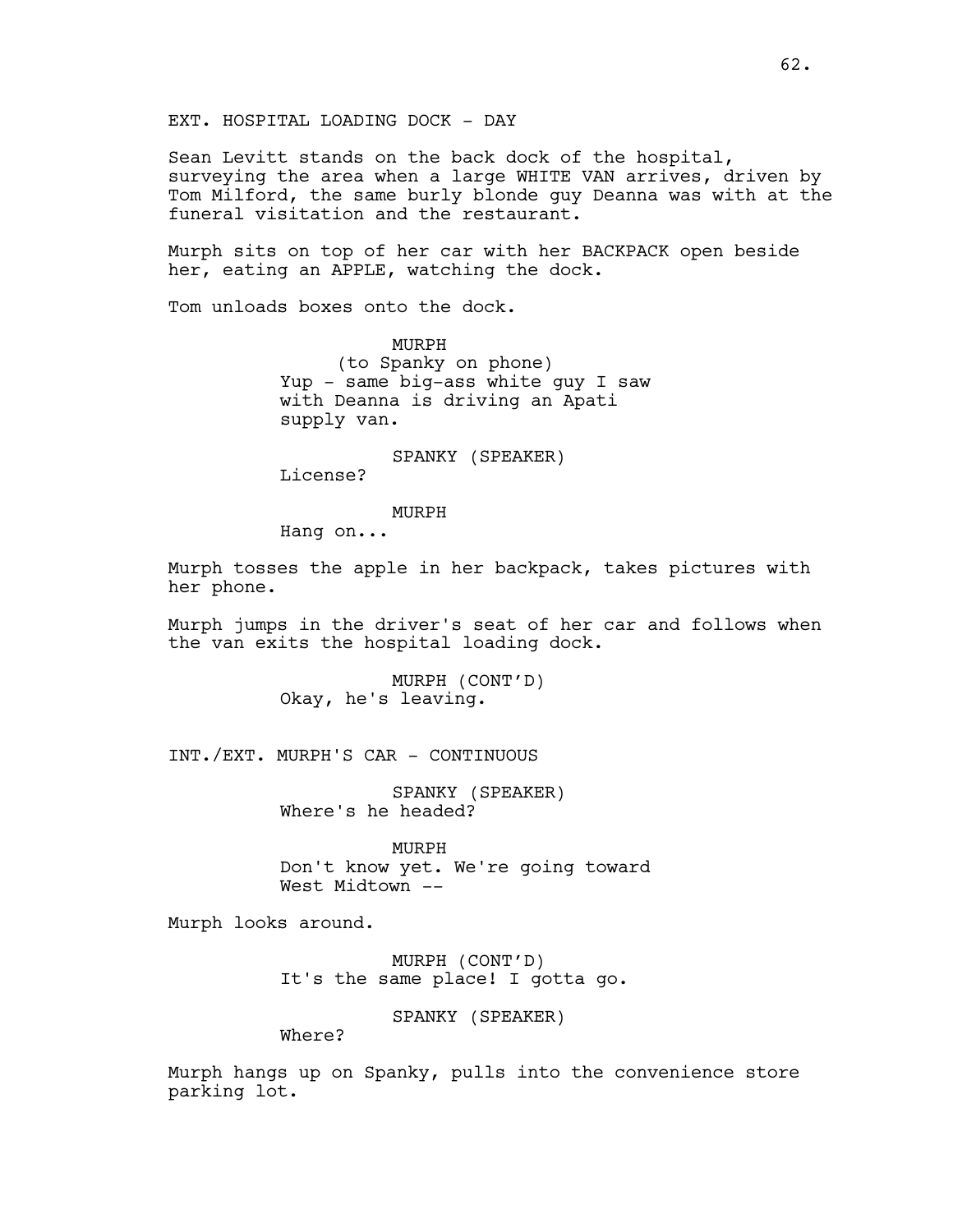Murph hunkers down in her seat, takes pictures as low as she can while still getting the shot.

> POLICE OFFICER DOYLE (O.S.) You a parking lot attendant now?

Murph looks up to see Officer Doyle standing by her window, his walkie crackling with POLICE CHATTER, big friendly smile.

> MURPH Don't worry, no more hookin' for me. Just selfies on Instagram. Got three followers.

She holds up her phone for emphasis.

WHITE VAN, starts unloading a large box.

Officer Doyle takes her phone.

MURPH (CONT'D)

Hey!

POLICE OFFICER DOYLE You'll get it back. I deal with junkies all day long.

He opens her door, motions for her to get out.

MURPH I'm not on drugs --

EXT. MURPH'S CAR - CONTINUOUS

POLICE OFFICER DOYLE Come on out. It's illegal to loiter on private property --

MURPH

I wasn't loitering.

She gets out.

POLICE OFFICER DOYLE

She hands him her license.

License.

POLICE OFFICER DOYLE (CONT'D) I'm gonna have to run this, Miss Murphy, five-oh-eight North Avenue.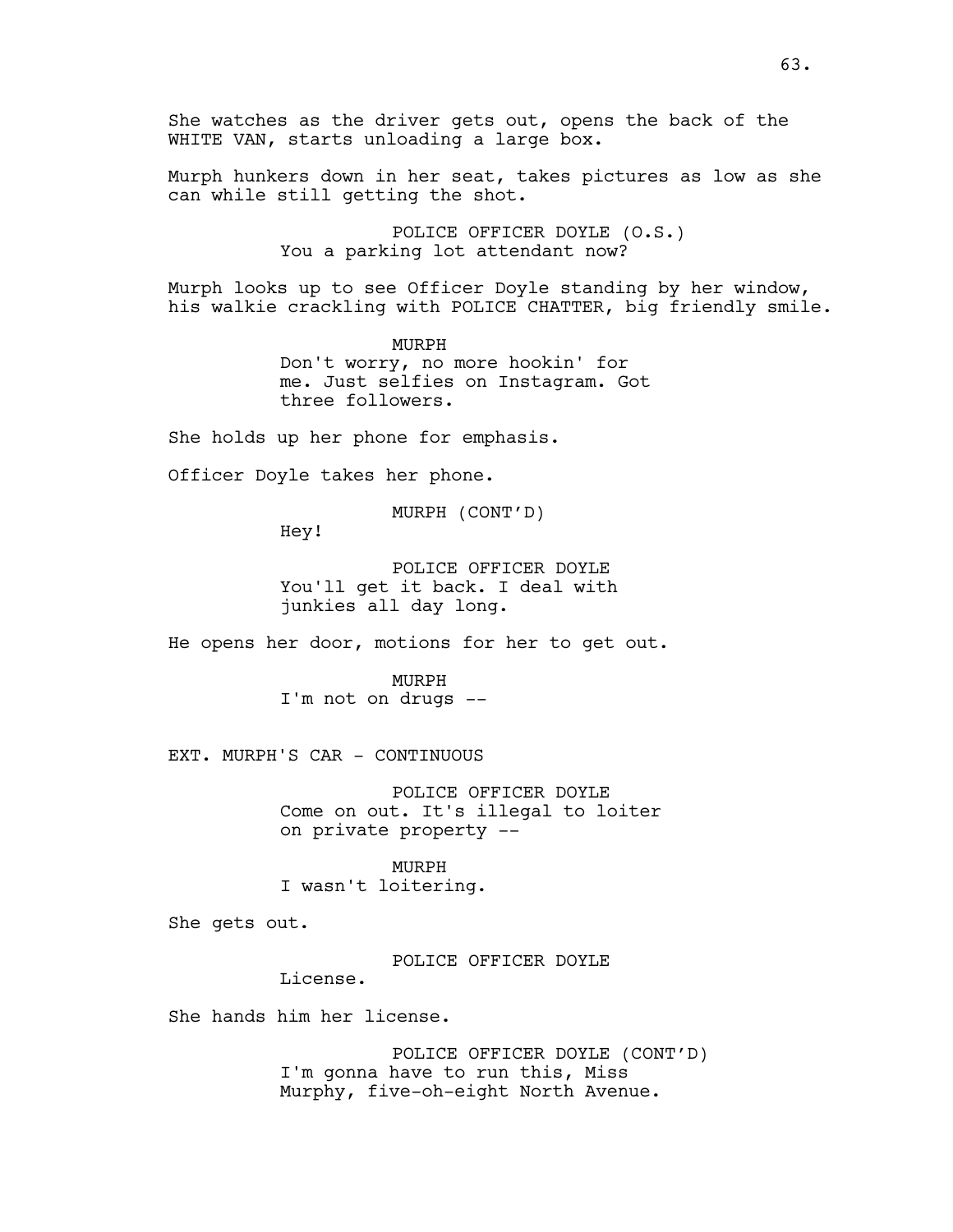He pockets the license.

MURPH Go for it Officer *Doyle*, badge number one one two nine eight.

He gets up in her face.

POLICE OFFICER DOYLE You should be real careful you don't OD, you know that?

MURPH I'm not on anything!

Just then he slams her arm with a needle and injects a drug into her as Murph struggles to pull away.

> POLICE OFFICER DOYLE Wow. That's strong stuff. Could put an elephant down.

Officer Doyle shoves her on the ground, reaches in her car and grabs her keys from the ignition.

He hurls her keys far away and exits toward his cruiser. Looking around, he trots to his car and drives off. Murph sees the white van driving away.

INT. MURPH'S CAR - CONTINUOUS

Murph searches through trash in her car and finds a pen.

She writes the license plate number on her leg.

Starting to sweat, Murph looks at the place where the cop injected her, rubs it.

Now Murph, having trouble focusing, dashes out of her car.

EXT. MURPH'S CAR - CONTINUOUS

Murph runs across the parking lot to a WOMAN pumping gas. Murph drops to her knees.

MURPH

Drugs --

Murph hits the ground.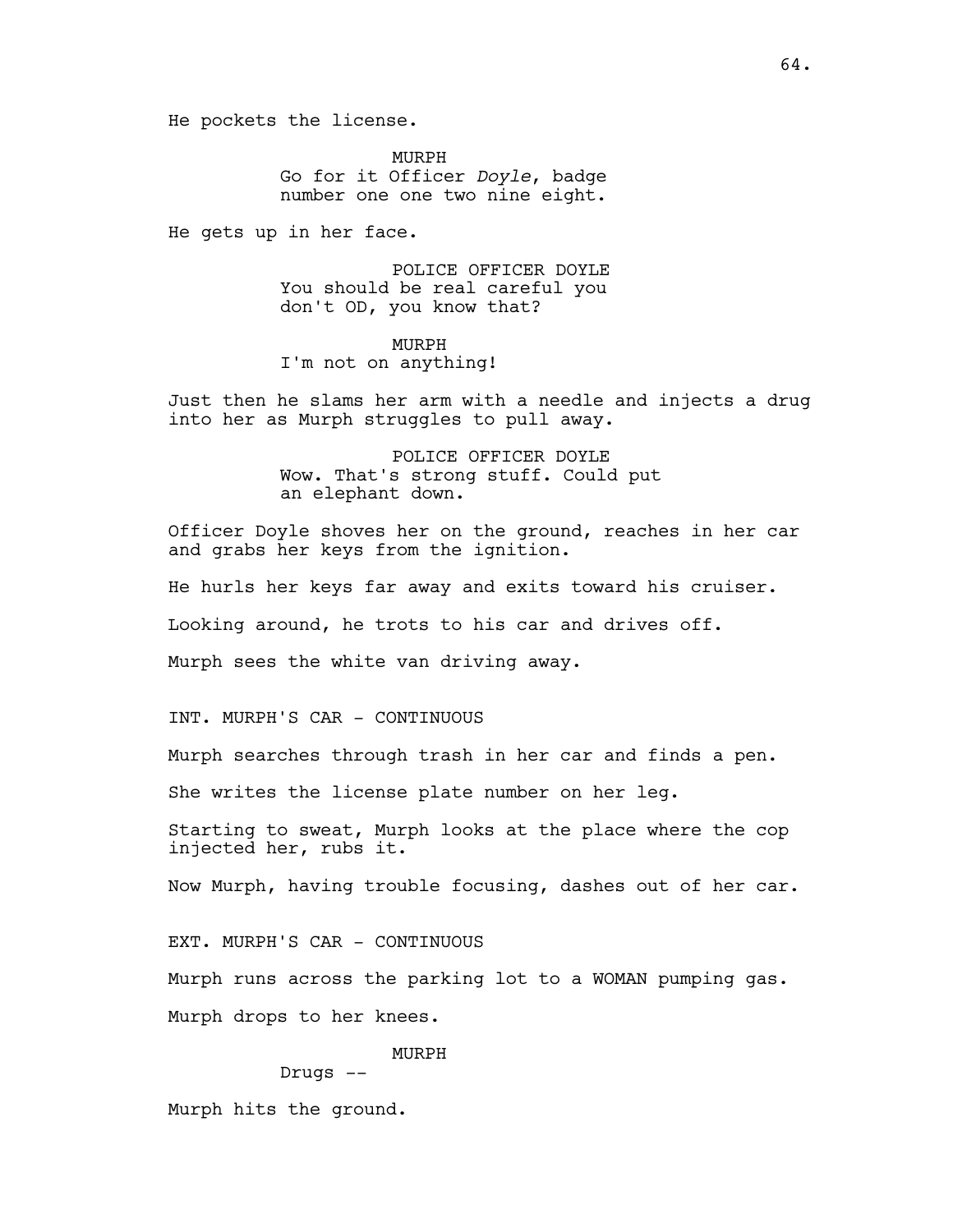WOMAN Help! There's a woman here... I think she's overdosing --

We see a hand shove a NARCAN NASAL SPRAY into Murph's nose.

INT. EMERGENCY ROOM - LATER SAME DAY

Murph, with tubes in her nose, wakes up suddenly on a gurney and sees an ER DOCTOR and an ER NURSE standing over her. Murph wears a gown and a wire runs into her arm.

> ER DOCTOR Ma'am - you're okay. You're at the hospital. You overdosed.

> > MURPH

What?

ER DOCTOR EMTs had to give you multiple Narcan doses to reverse the overdose.

It all starts coming back to Murph.

MURPH

My arm.

ER DOCTOR Yes, you injected Fentanyl in your arm. Your heart stopped for a short time. Can you tell me your name?

MURPH Rose... Nylund.

ER DOCTOR You're very lucky, Rose.

MURPH That's what they used to tell me in St. Olaf.

ER DOCTOR

What?

MURPH (shakes her head) Can I leave now?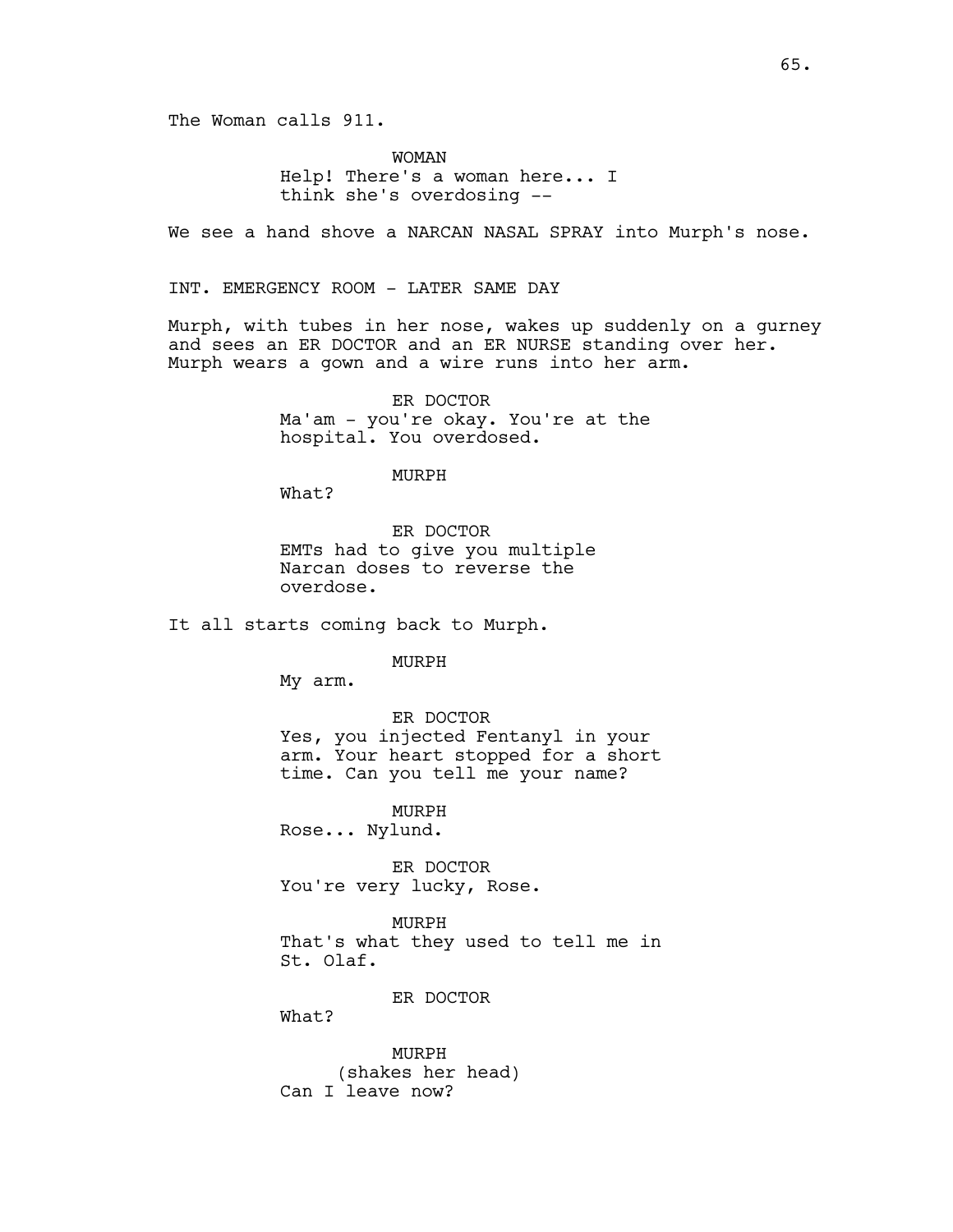ER DOCTOR Afraid not. We need to monitor you for several hours and then we can sign you out.

ER NURSE Just relax, you have a friend waiting to check on you. And I'll bring you some water, okay?

When the ER Doctor and Nurse exit, Murph sees the homeless man, Frank from earlier, slip into the room.

> MURPH I've got some rough looking friends.

FRANK (like he didn't hear her) You came in here with your clothes cut off. Wires running into your arms... Just like Maria.

MURPH

Maria?

FRANK She OD-ed last week.

Beat.

MURPH

Shit.

FRANK System got her, you know what I mean?

MURPH I need to get outta here.

FRANK I'd pull out that IV first. And watch your six. There's eyes everywhere.

Frank nods to a security camera before exiting. Murph pulls out her IV, finds her BACKPACK in a CLEAR BAG.

INT. HOSPITAL HALLWAYS - MINUTES LATER

Murph creeps down the hallway in her gown and socks.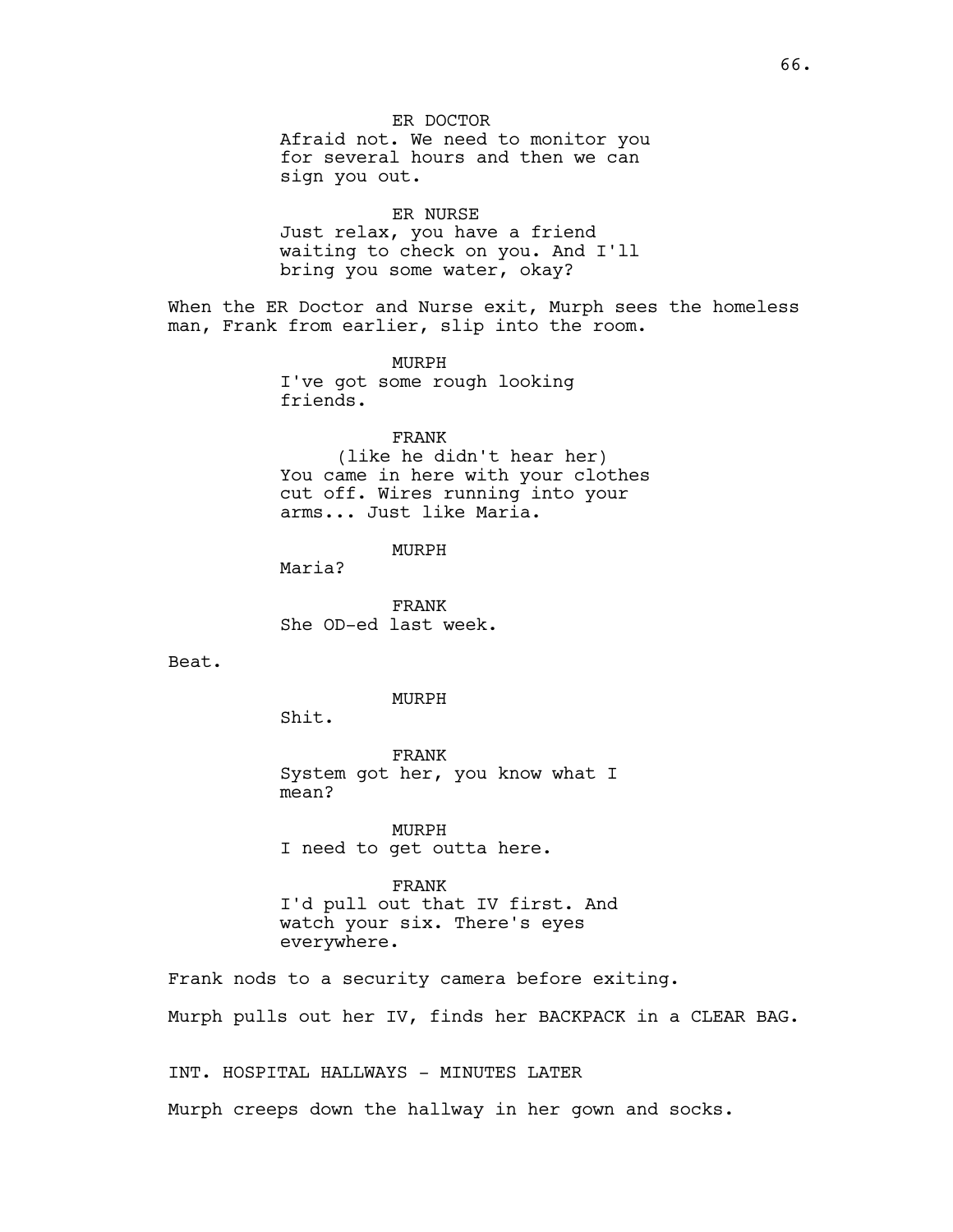She grabs a BAG OF CLOTHING while a PATIENT sleeps.

## INT. HOSPITAL BATHROOM - CONTINUOUS

Murph looks in the bag at the clothes she's found and holds up a tiny DRESS. It looks like something a hooker would wear and it STINKS. She then finds a black bob WIG and a bag of makeup, a BALL GAG, and some ridiculously high spiked HEELS.

Murph stares at her haggard face in the mirror.

MURPH

Damnit.

## INT. HOSPITAL HALLWAY - MINUTES LATER

Now wearing the wig, tiny dress and hot pink lipstick, Murph awkwardly waddles through the hospital in the too-big-for-herfeet heels, looking for the morgue. She grabs a SHORT LAB COAT off a chair along the way and covers up.

INT. MORGUE - MINUTES LATER

Murph slips into the small morgue, checking the files as she goes, looking for Maria's drawer.

> AUTOPSY ATTENDANT(O.S.) (British accent) You lost?

Murph spins around, caught.

MURPH (matching his British accent with a bad one) No...

The Autopsy Attendant (30s, slovenly) eats pasta takeout.

He smiles, drops his food on his file-covered desk.

AUTOPSY ATTENDANT That dildo sent you?

Murph spots BALLOONS, a BIRTHDAY CARD and plate of CUPCAKES.

MURPH 'Course he did. Who's a good birfday boy?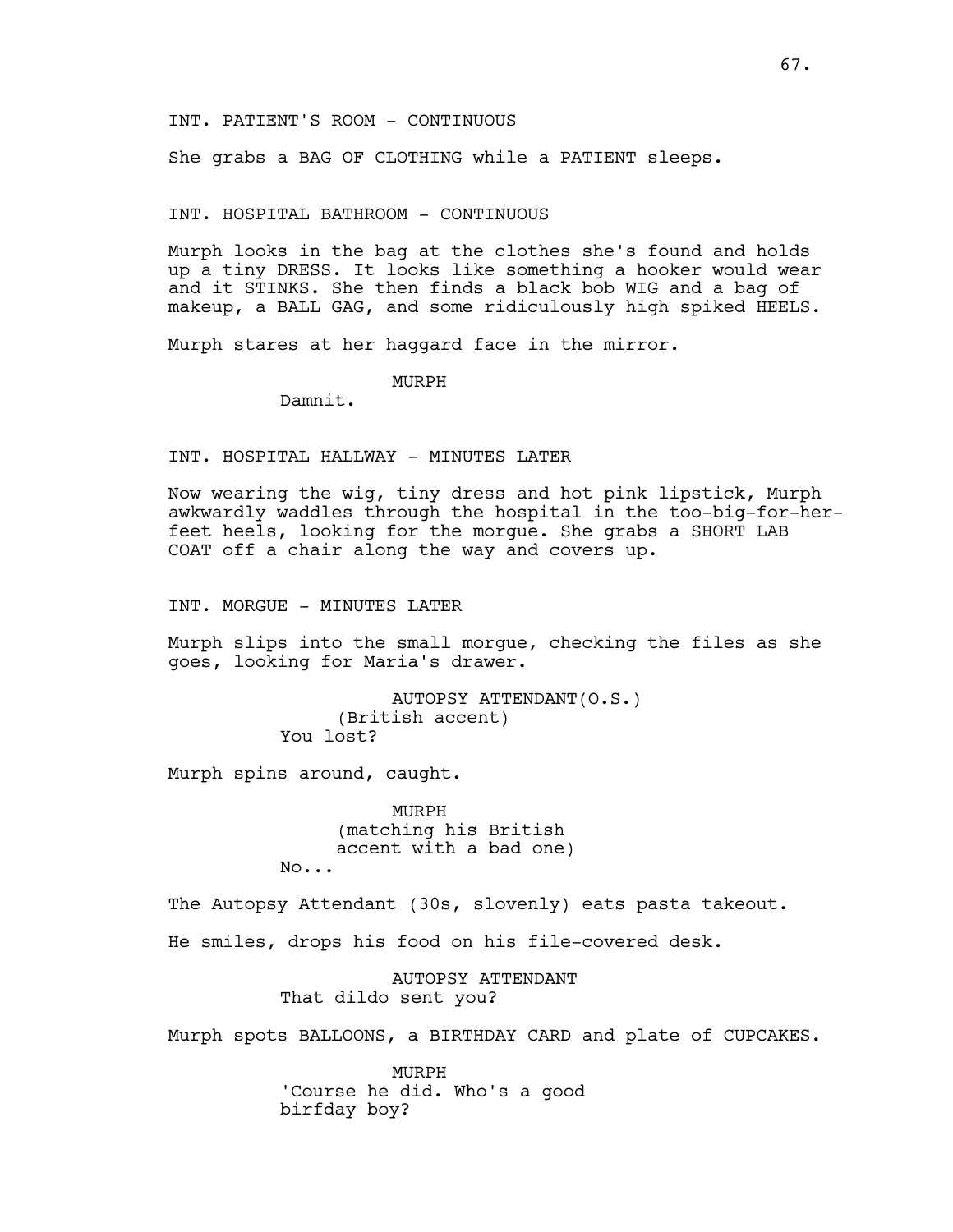He sits on a stool, smiles.

AUTOPSY ATTENDANT Alright. Let's do this. What you got for me?

He does the "come here" motion with his fingertips.

MURPH

What have you got for *me*?

He's intrigued - where is she going with this?

AUTOPSY ATTENDANT Alright. Turning forty, but I can still shake my bon bon.

The Autopsy Attendant gets up, begins to dance slowly, erotically, it's gag-worthy and Murph nearly laughs out loud.

> MURPH Yeah - that's what I like to see. Put your back into it. Now, show me your... work.

> > AUTOPSY ATTENDANT

What?

MURPH Where's my whip when I need it? I swear to God, I'm going to put my heel in your neck if you don't open one of these goddamn drawers and show me your work, piggy!

Murph picks up a file and slams it down for effect.

He's off guard but excited by this turn of events.

AUTOPSY ATTENDANT Uh, alright... (reading from a CHART) Here's uh, a forty-five-year-old black male, uh, car wreck...

He starts to open the drawer, she pushes it back closed.

MURPH Next! Not into it.

AUTOPSY ATTENDANT Okay, twelve-year-old Caucasian female --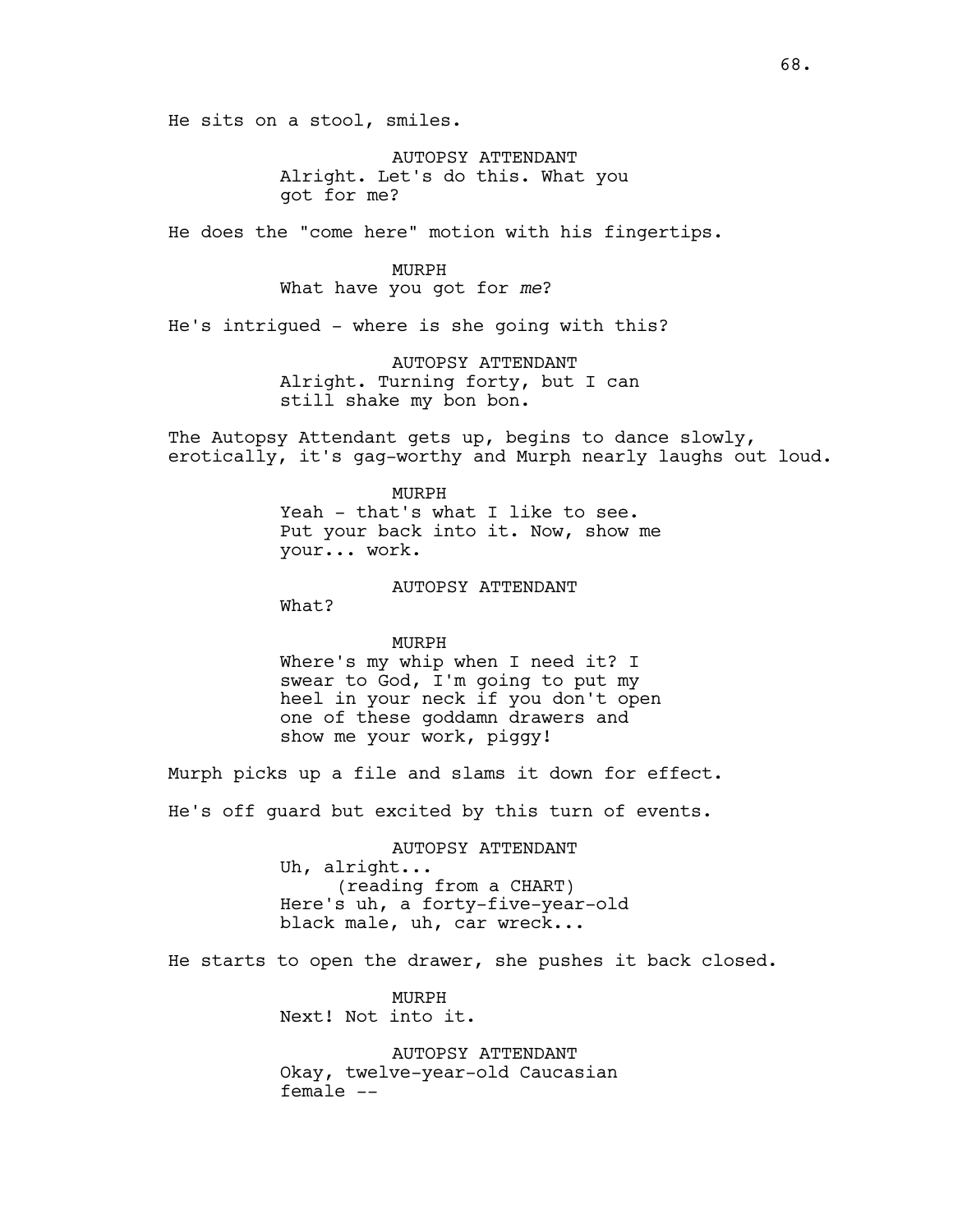Murph stops him again.

MURPH

Jeez!

AUTOPSY ATTENDANT Uh, alright, twenty-three-year-old female --

MURPH There we are. Bring her out.

Murph walks her fingers up his arm seductively.

MURPH (CONT'D)

Yeah...

He pulls open the drawer.

MURPH (CONT'D) Details, darling. Details.

AUTOPSY ATTENDANT Maria Ruiz, died of a... Fentanyl overdose.

Murph gets right up in his face, bites at his mouth.

MURPH

How much?

AUTOPSY ATTENDANT Nine milligrams.

MURPH That's hot. Where'd she inject? (then) Uh, what's your name again lovey?

AUTOPSY ATTENDANT

Mark.

MURPH (mouthing the word) Mark.

Murph slowly unzips the toe bag without looking at the body, her nose almost touching his now.

He looks down nervously, scanning the CHART.

MARK Her upper arm. Umm, right here.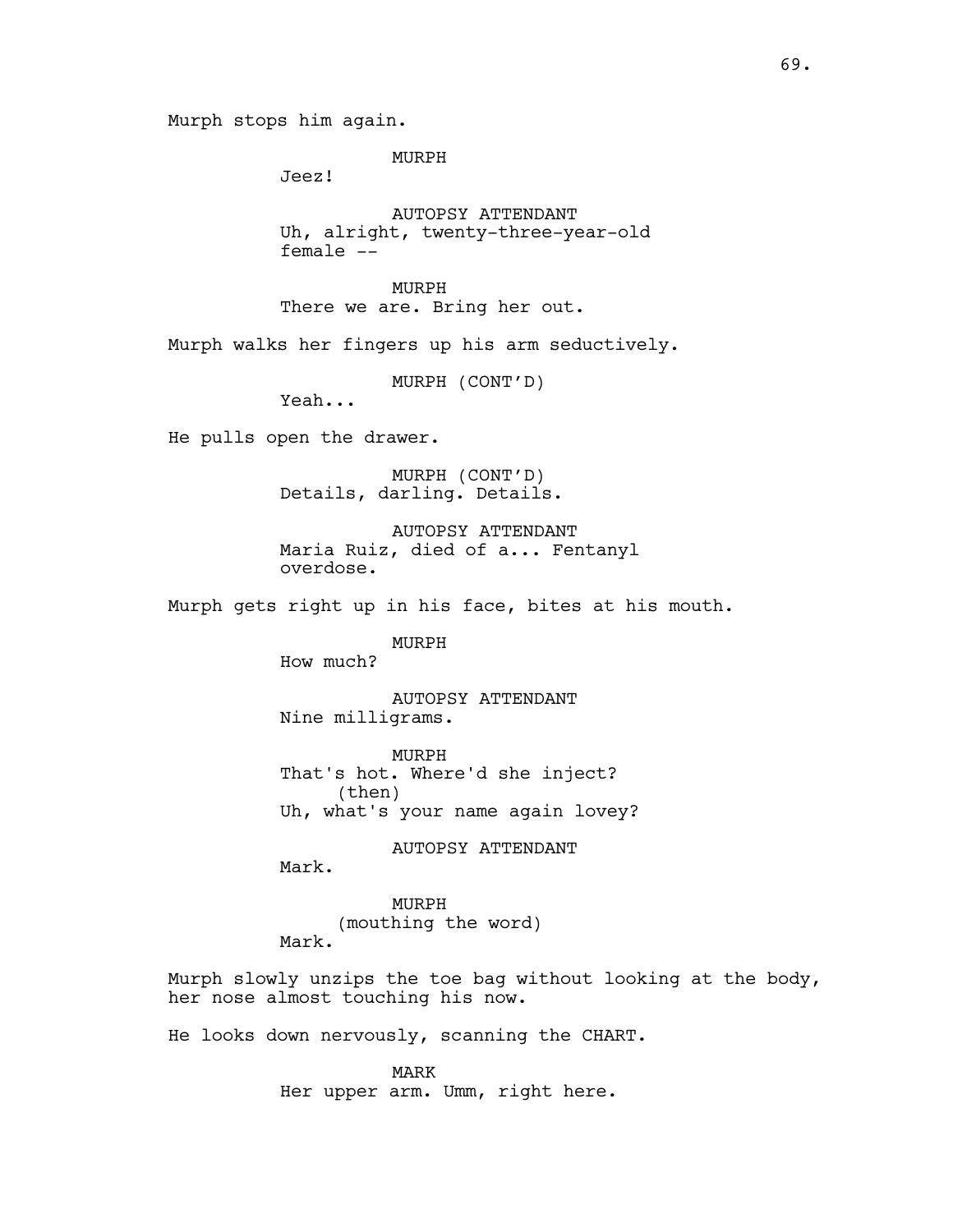He points to the spot. It's the same spot Murph was injected.

MURPH That where they all do it, then? The druggies?

She pushes a finger against his upper arm in the same spot.

MARK Uh, no. Usually right into a vein. Here.

He touches Murph's inner elbow, she swats him away.

She runs her pointer finger around his chest.

MURPH

Why?

She grabs his chart, spins him around, takes him by the hair and points his face at the body.

> MARK It's, uh, not the best way to, uh, get drugs in the system. You'd ingest much slower. Addicts don't want that.

She pulls his pants down, leaving his tighty whities on.

MURPH What else do you see?!

She spanks him hard with the chart.

He stares at the body, totally aroused by this odd experience. Murph grunts/coos, urging him on as he speaks this next bit.

> MARK Looks like she was a first time user. No other needle marks in her arms. Maybe she just dosed the bajeesus out of herself... Or...

Murph spanks him again hard.

MURPH

Or...

MARK Well you know the old saying... You wanna get away with murder, kill a junkie.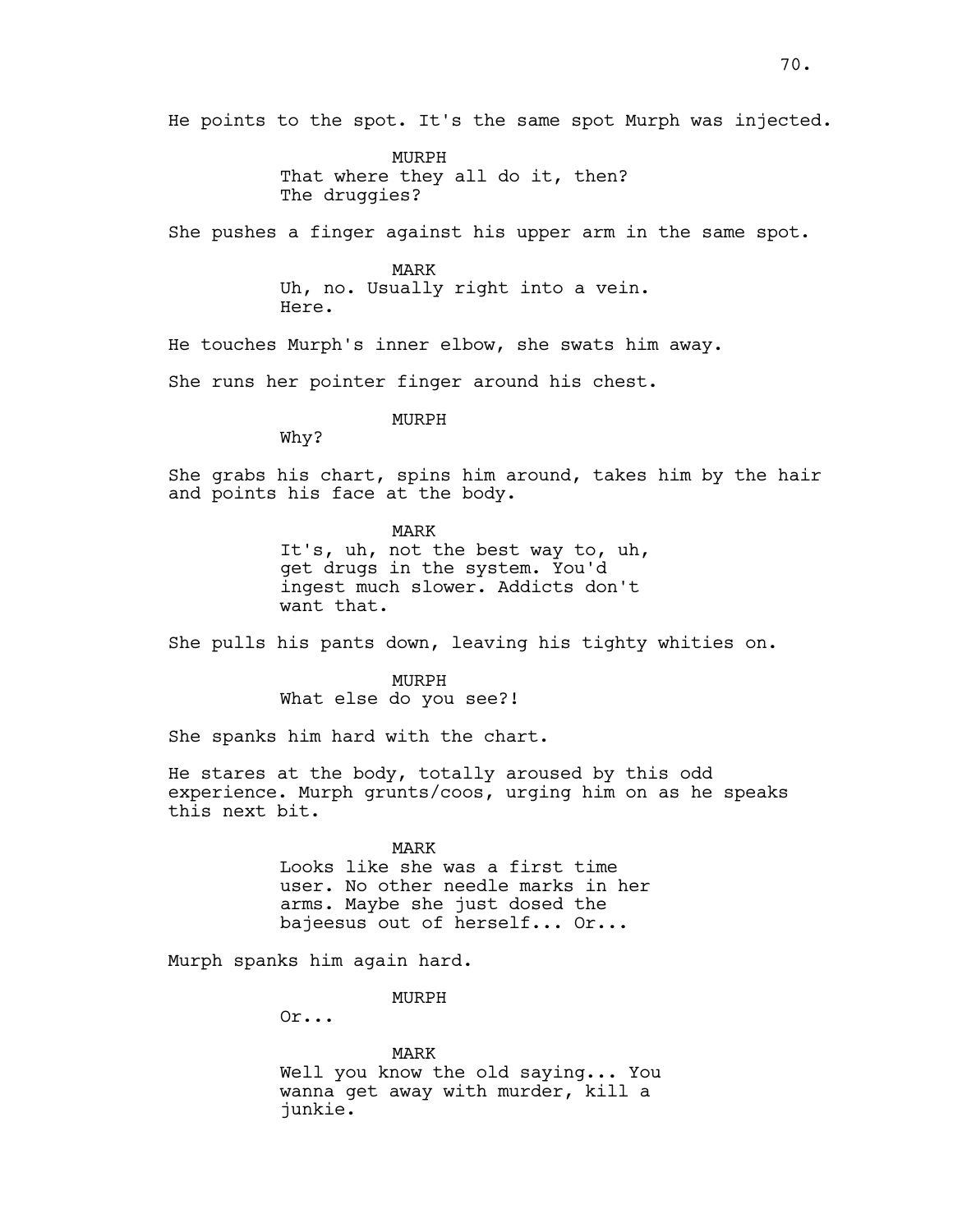Mark chuckles, proud of his deductions.

She whacks him one last time and drops away from him, losing her intensity, she's gotten the information she needed.

> MURPH (amused) Where's that an old saying? Camden?

He laughs, tries to move toward her, impress her again, but his pants are down.

> MARK Should be. Kurt Cobain. El Duce - uh, where you going? What about my birthday song?

She steps back toward him, runs her finger back up his torso.

MURPH Dildo didn't pay for a song or any... particulars. Pity...

MARK Wait, wait, I can pay.

He digs for his wallet in his pants on the floor.

Murph grimaces, this is hard for her to say.

MURPH Not really on call for any appetizers at the moment. Got a bit of an outbreak of herpes. So... (breathy bad Marilyn Monroe voice) Hap-py Bir-th-day, Maa-aark.

Then she pushes him back onto a chair, slips out the door. Mark sits in his tighty whities, dumbfounded, what a day!

INT. SEEDY MOTEL - DAY

Murph, back in her own clothes, sitting on a bed.

MURPH (V.O.) I couldn't go home - Officer Doyle knew my address - and I needed to rest. I also needed to take a dump, but one side effect of opioids is severe constipation.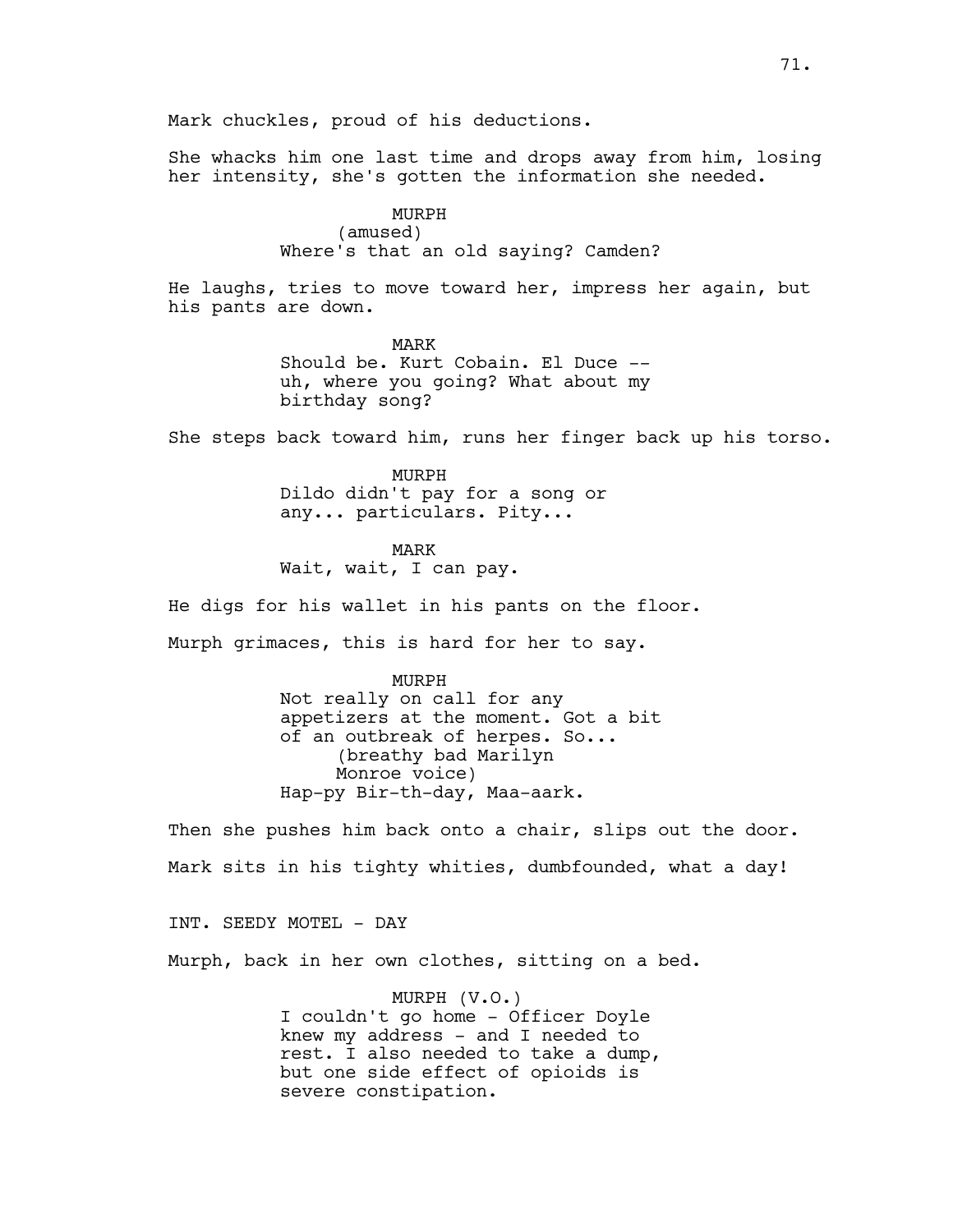72.

Murph drinks an anti-constipation drink from the BOTTLE. She opens her new BURNER PHONE and makes a call.

INTERCUT WITH

INT. NEWSPAPER OFFICE - DAY

Karen talks to Murph on a landline SPEAKER PHONE. KENT (40s) sits by.

> MURPH I'll get notes over to you in a second.

> > KAREN

Uh huh.

MURPH

(sarcasm) Just don't tell the fuzz where I'm hidin' out.

KAREN

Right.

MURPH Oh, will you shoot me Spanky's number? I need her to run a background --

KAREN Spanky works for me, not you. And you're officially off the series.

MURPH What, why?

KAREN Kent's gonna work on it.

## MURPH

Kent couldn't write his way out of a paper bag. They're connected the drugs are coming from a Pharma company --

#### KAREN

No. I'm done. We're even. I'm sorry but you need to take some time and see a damn therapist --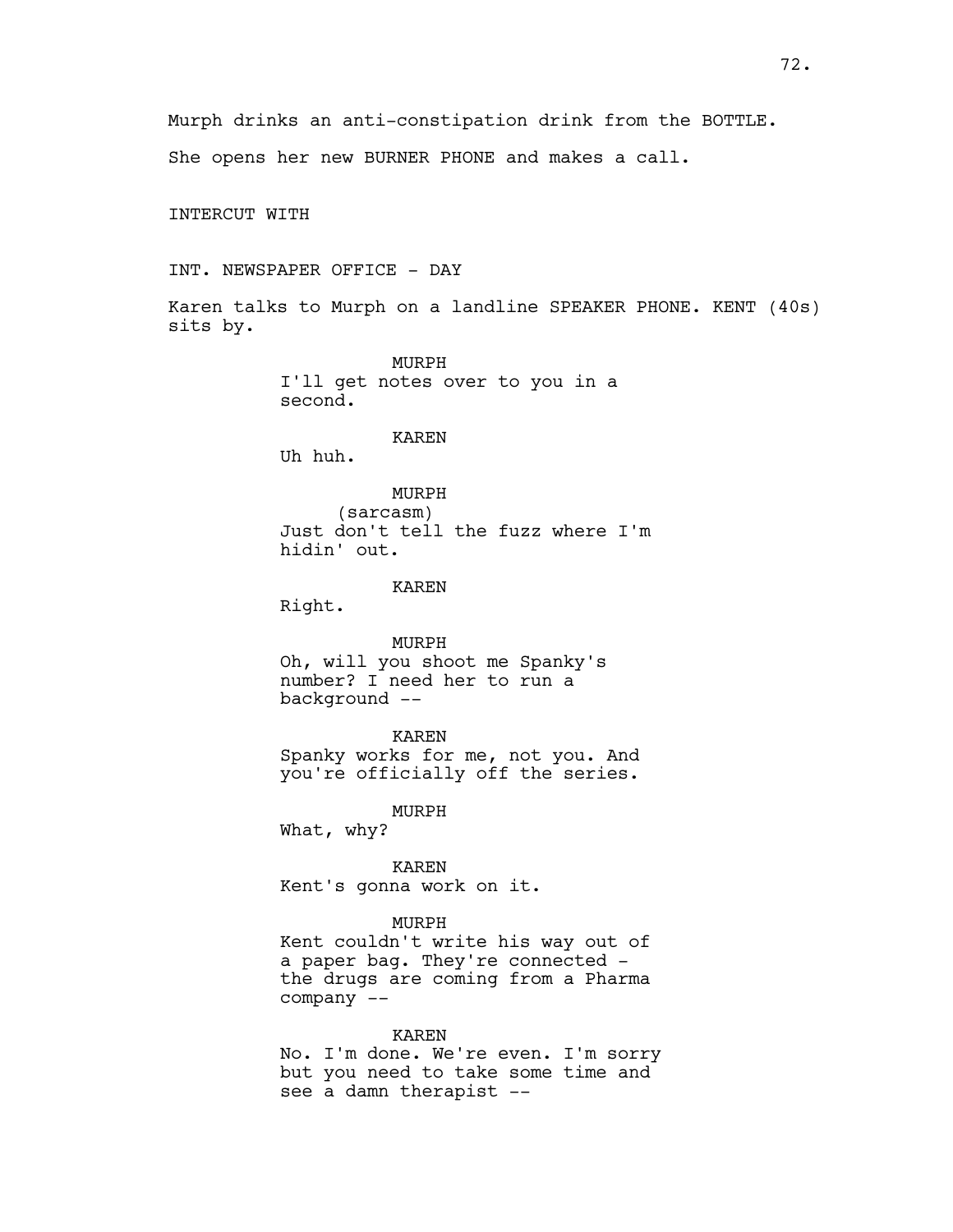MURPH

73.

I don't need freakin' therapy -- They killed him and Maria saw it!

KAREN (extreme sarcasm) Maybe they got Biggie, too.

MURPH

I'm serious right now. This is life or death.

KAREN Then tell it to the police.

MURPH A po-lice-man is after me! I can't even drive my car, what do you want me to do?

KAREN

I want you to check into a rehab. Work on your past trauma and I don't know, start a lifestyle blog, something low stress --

Murph hangs up the phone, tosses it on the bed.

Murph digs into a paper bag of supplies - a tall boy GUINNESS and barbecue corn CHIPS.

She looks out the dingy motel window and hears SCREAMS and SIRENS in the distance.

She tries the TV REMOTE, but the TV doesn't work.

She flops down on the bed.

Frustrated, she rifles through her bag and finds her AUDIO RECORDER, starts playing.

> FRANK (RECORDING) It's like there's a whole buncha people keeping this shit going man. Like a whole institution --

She fast forwards.

MARIA (RECORDING) (Swears) Get ya hands off me! I ain't done nothin' wrong. I was just sittin' there --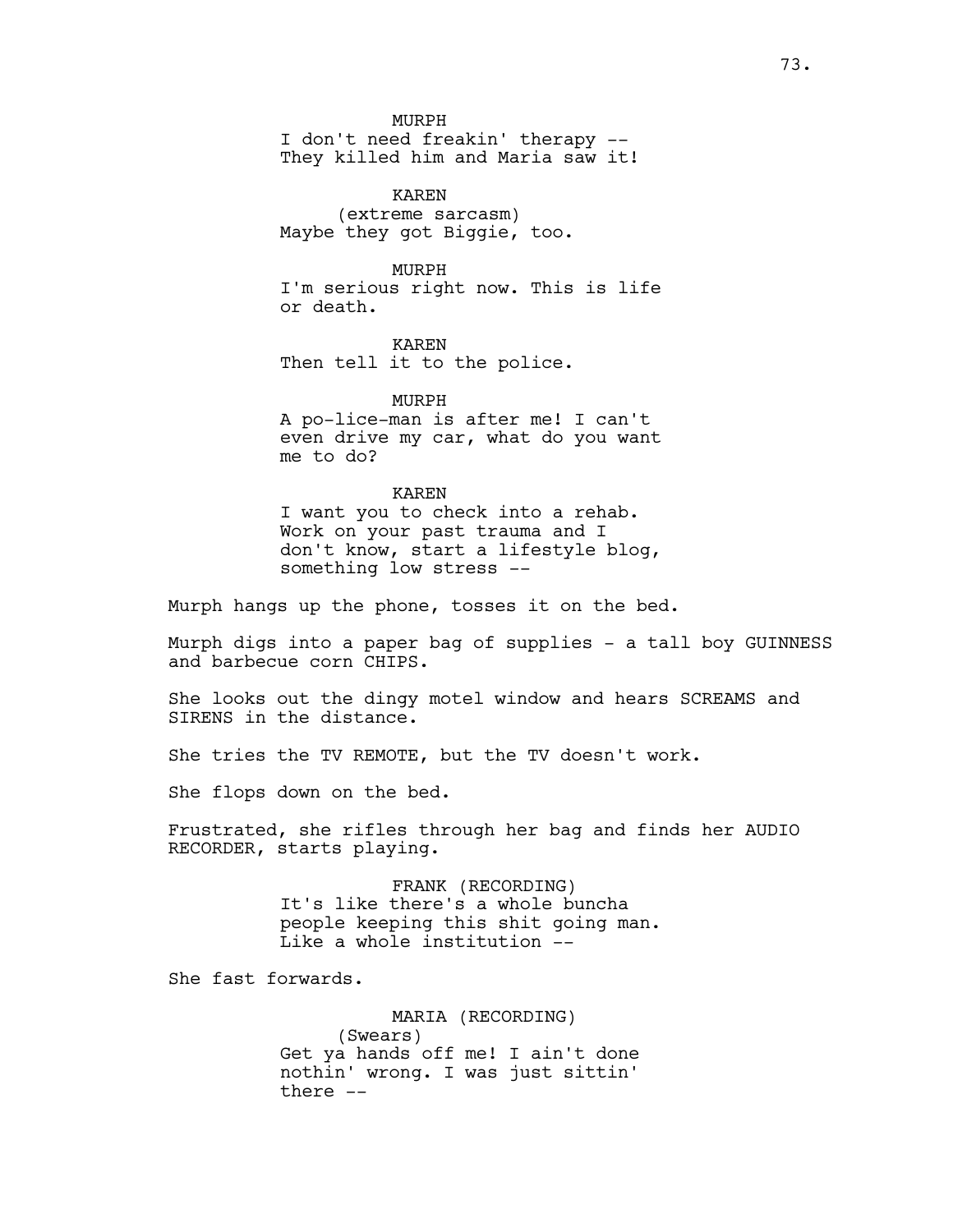Murph throws the recorder, looks at the empty side of the bed. BEGIN FLASHBACK Ben lies on that side of the bed, a bandaged foot propped up. Murph holds out a glass of water and two pills. MURPH Take two of these and don't call me in the morning. BEN I'm good. MURPH Any more bellyaching and I'm going to Sound of Music your ass. (off Ben's look) So long! Farewell! auf Wiedershen, goodbye! Doot doo doo doot doot-- BEN I have my drug of choice. He shakes a highball glass of liquor. MURPH Just take 'em. Beat. Ben sits up, takes the pills, Murph the Nurse pleased. END FLASHBACK Murph sits, replaying her role in Ben's addiction. Suddenly, she gets an idea! She searches through her bag and finds a scrap of paper with Sarika's number.

MURPH Sarika. This is, uh Betty. Did you get those phone transcripts yet? Great. I'll be there in a minute.

Murph hangs up, flips through a disgustingly old PHONE BOOK.

(MORE) MURPH (CONT'D) This is police detective.... DJ Tanner, I need to know the whereabouts of Evelyn Spanko. Yes, it's a matter of great urgency concerning her wife...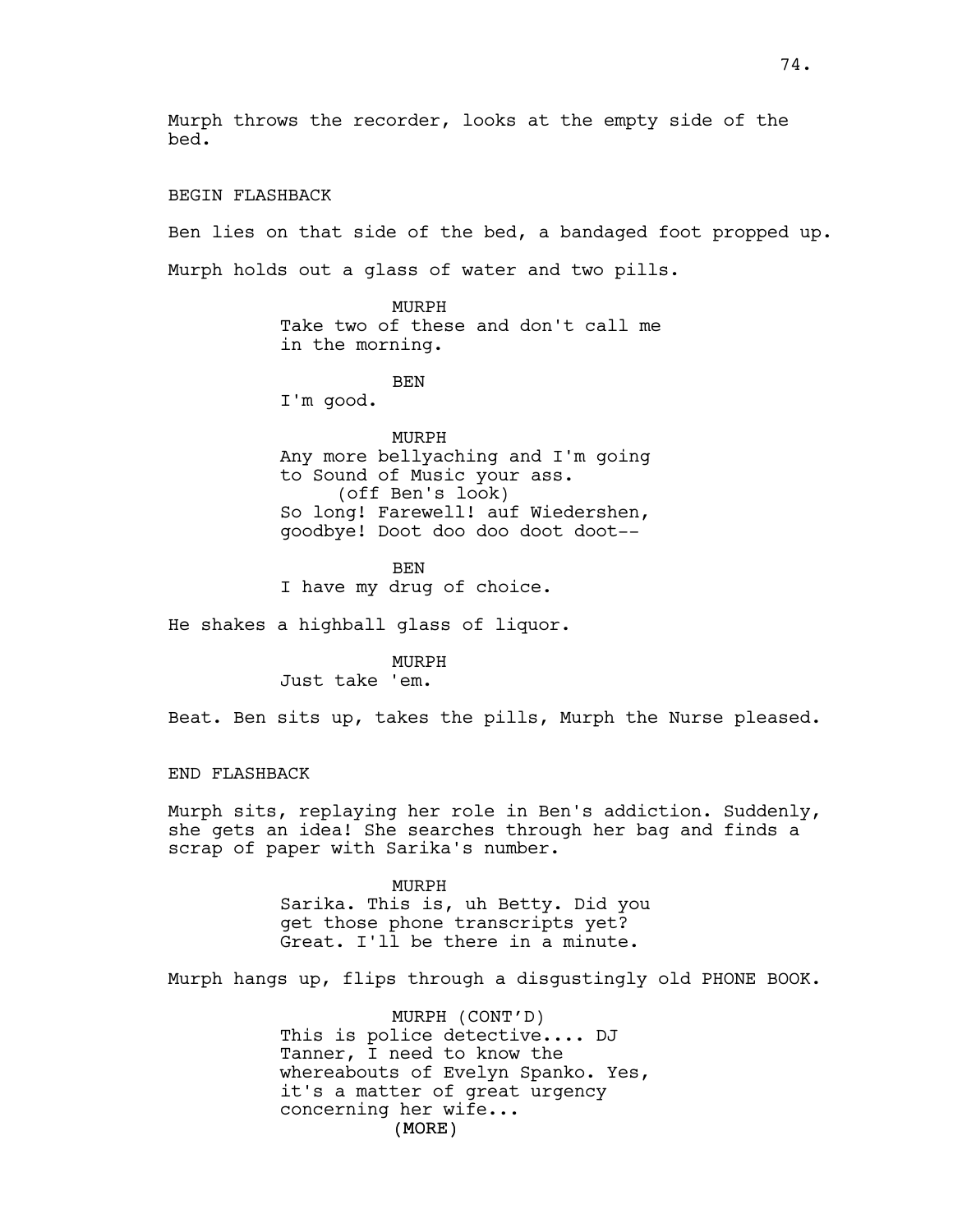# MURPH (CONT'D)

She fainted after crash dieting for Kimmy Gibbler's birthday party... Never mind, go ahead with that address.

INSERT - TEXT TRANSCRIPT

We see a text chain between Raj Patel and ANOTHER DOCTOR.

INT. SPANKY'S APARTMENT - LATER SAME DAY

Murph holds the printed TEXT TRANSCRIPTS she got from Sarika Patel with HIGHLIGHTED TEXTS when Spanky opens the door.

> MURPH He was onto them!

### SPANKY

(furious) Why on Earth would you call Evelyn's school?

MURPH I lost your address.

Spanky stomps around her living room as her wife, EVELYN (late 20s) enters, perches on a nearby chair.

# SPANKY They're a small private school, they could dismiss her for basically nothing.

MURPH I'm sorry, Ev.

EVELYN I could use some time off.

MURPH Hoboken's nice this time of year.

SPANKY Our insurance is through her job!

Murph shakes the TRANSCRIPTS.

# MURPH

The ER ran out of Fentanyl, which is a common *anesthesia* used during cardiac arrest.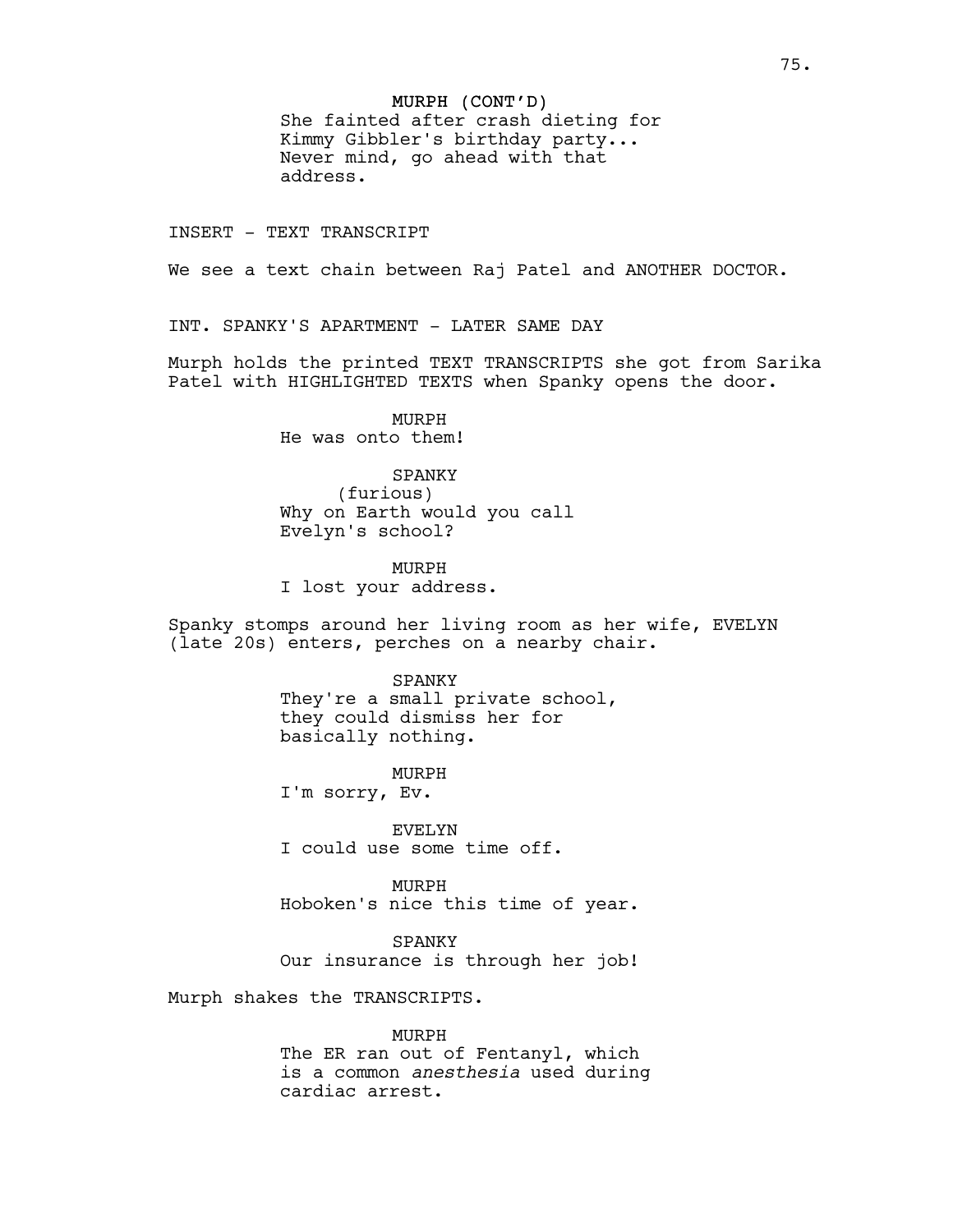SPANKY

 $S_0 \ldots$ 

MURPH

Nurse Deanna's ordering more than she's supposed to, right? Selling part of it on the street. No one oversees her - not the pharmacy or anyone else in the ER. (then)

And Rosenblatt was in on it - as long as she was around, they could get away with it. But Patel was already suspicious - so she had a detective tailing him, getting pics. Then she dies and Patel becomes the head of the ER so when they run out of Fentanyl during a routine cardiac arrest, he starts asking questions and they kill him, which is why Doyle had Fentanyl to use on me and Maria.

SPANKY Okay - check this out.

MURPH

Hit me.

Murph sits by Spanky.

Spanky pops her on the back of the head.

MURPH (CONT'D)

Ow.

INSERT WEBSITE

On Spanky's laptop we see the Python Security banner.

Spanky scrolls down and we see headshots of Sean Levitt and OTHER PYTHON EMPLOYEES. At the bottom we see a headshot of Police Officer Doyle wearing a Python Security Shirt.

## SPANKY

Recognize anyone?

MURPH (READING) "Decorated Atlanta police officer, Randall Doyle, has worked part-time for Python Security for three years..." I don't see officer hotpants on here.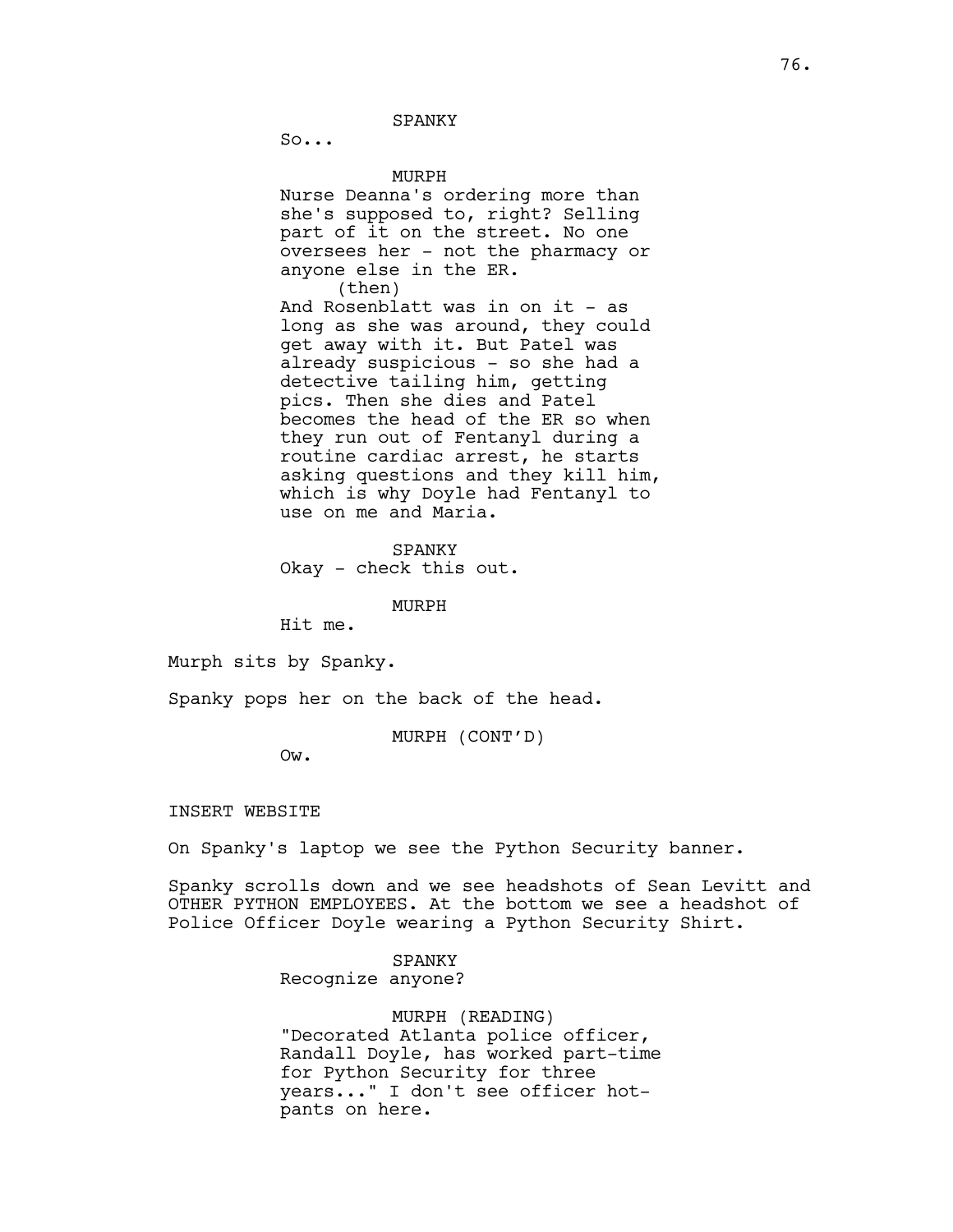77.

SPANKY

Name?

MURPH

Nishimura.

SPANKY

First name?

MURPH

Officer.

Spanky rolls her eyes, types on the computer.

SPANKY

Not on here.

## MURPH

Can you find out where he lives? Use some facial or gait recognition software, toggle into the city cameras like on The Punisher?

Spanky doesn't glance up, whizzes away on the computer.

SPANKY

(sarcastic) I make almost minimum wage and this computer used to be my mom's.

MURPH

I'm sensing that's a 'no.'

Murph paces, picks up Spanky's video gaming GUITAR, plucks it to the beat of "Smoke on the Water."

> MURPH (CONT'D) We know it's Deanna, her boyfriend that drives the van, Officer Doyle, security guy Sean. Maybe that's it--

> > SPANKY

Or there's tons more people involved.

MURPH I don't think so.

SPANKY You need to stay in your lane on this.

MURPH

What?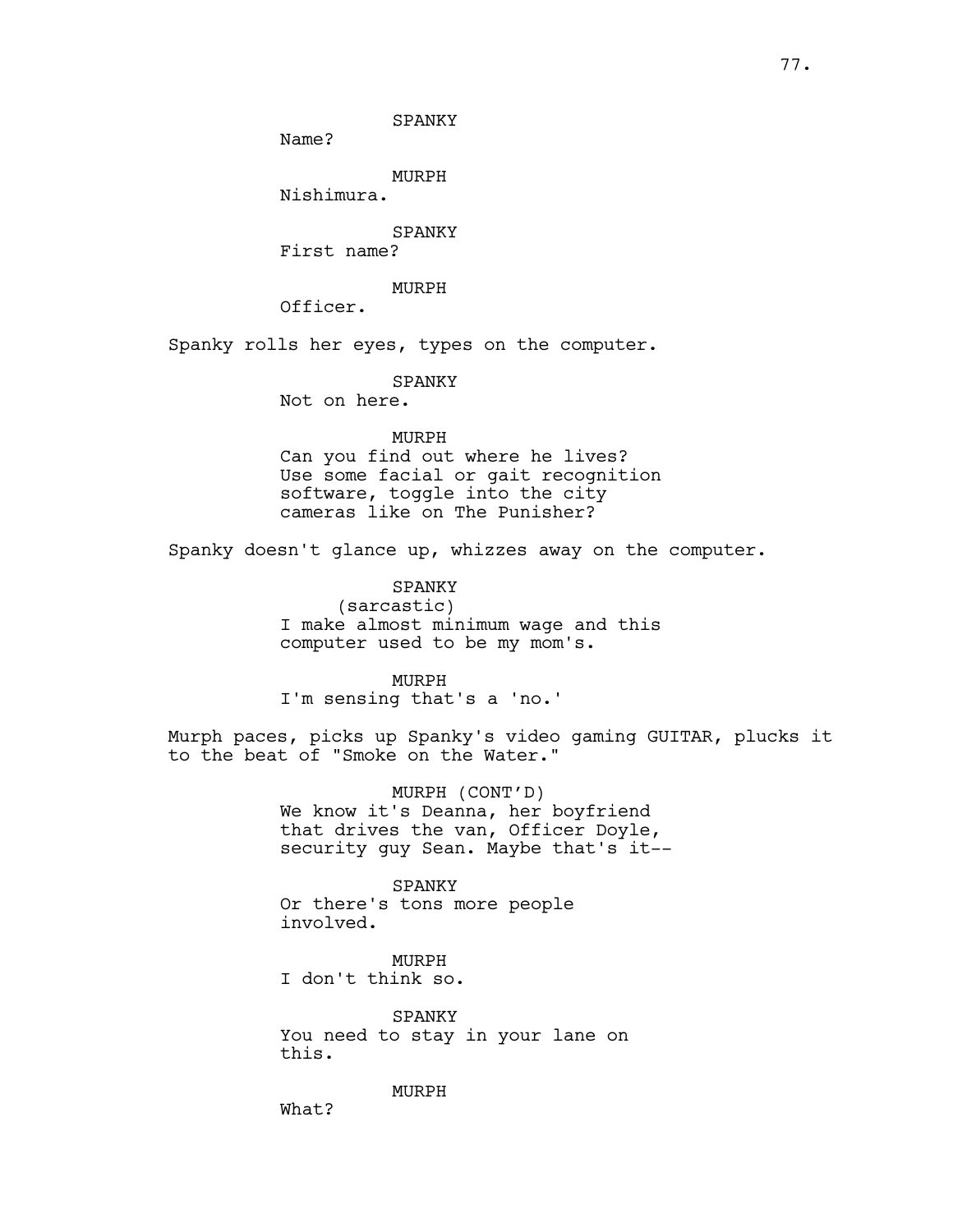SPANKY There's a trail of dead people --

EVELYN The ones we know about.

SPANKY

Thanks, Bae.

MURPH Those drugs are going out right now. I gotta do something --

SPANKY Why? This isn't you getting Big Bad Corbel Pharma.

Beat.

MURPH

Why?

SPANKY

Why?!

MURPH

Because screw them! Screw every one of them that takes advantage of people - good people - who were lost or down on their luck, or hurting after a flag football injury and then their dumbass wife gave them her old pain pills and they got hooked. And it ruined their lives!

Beat.

MURPH (CONT'D) We fight the battles we can win.

SPANKY Okay. Okay. Screw them.

Spanky looks back at her computer, starts working again.

MURPH Thanks, Spank.

(MORE) SPANKY Home address for Officer Takahiro Nishimura. (then to Evelyn)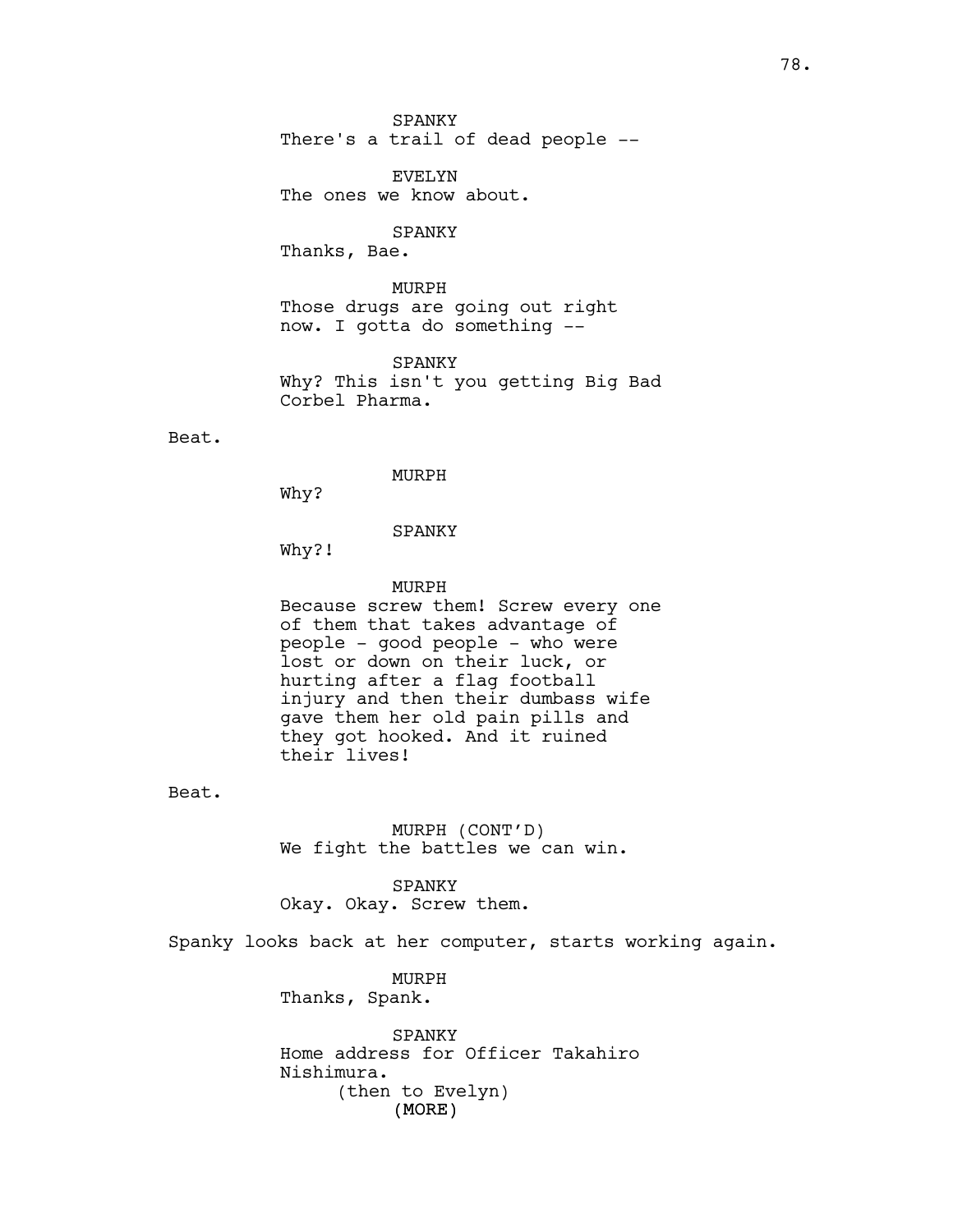### SPANKY (CONT'D)

See - you never allow your geolocation to be used when you post on forums.

MURPH Okay, I need a bungie cord, a hairpin and a box of wine.

SPANKY This can't be good.

EVELYN What's the wine for?

MURPH Haven't had any fruit today.

#### INT. OFFICER NISHIMURA'S APARTMENT - NIGHT

Murph, holds a HANDGUN, paces in the bedroom, wearing a bluetooth EARPIECE. A small TRIPOD with a PHONE aimed at the door rests on the bedside table. She pauses to admire a framed VINTAGE MOVIE POSTER on the wall.

Murph hears a DOOR CREAK.

MURPH (sotto) Spanky - he's here. You ready?

SPANKY (O.S.) Okay, start the video.

Murph presses something on the PHONE. Then holds her gun up, pointing it at the door, confident like Dick Tracy. From here on, her body seems unsure at times, but her face is certain.

> SPANKY (O.S.) (CONT'D) Wait, Murph...

Officer Nishimura enters, unbuttoning his shirt. He doesn't notice Murph at first.

MURPH

Freeze!

Officer Nishimura backs into the wall of the apartment, scrambling for his own gun.

OFFICER NISHIMURA

Jee-sus!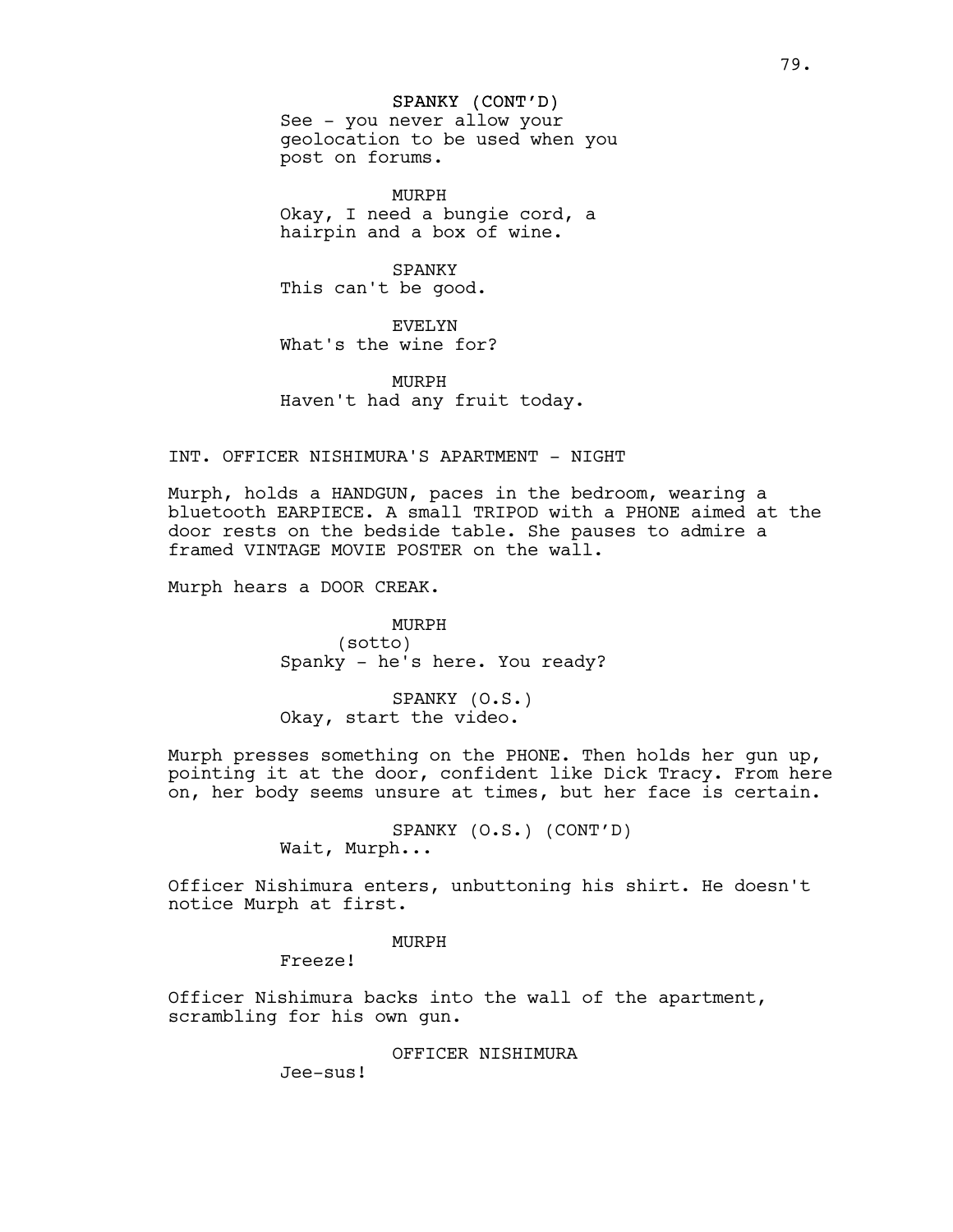MURPH

I'm not going hurt you! I'm a writer for the Atlanta Times and some other papers, a couple blogs --

OFFICER NISHIMURA Are you high?!

He draws his gun.

MURPH

No! Nooo!

SPANKY (O.S.) I knew this was a terrible idea!

MURPH (back in control) Shut up, Spanky!

Nishimura totally confused by what's happening, wants the gun out of his face pronto.

He advances, she retreats, occasionally bumping into things and tripping, stepping onto his bed at one point.

> OFFICER NISHIMURA Put the gun down, now!

> > MURPH

I'm recording this and broad banding it and if I die the world'll know you killed me just for trying to have a conversation.

OFFICER NISHIMURA You're holding a gun on me in my own house!

SPANKY (O.S.) Uh, Murph --

MURPH (to Spanky) Not now! (to Nishimura) I'm gonna tell you something you won't like.

NISHIMURA Put the gun down!

SPANKY (O.S.) Murph!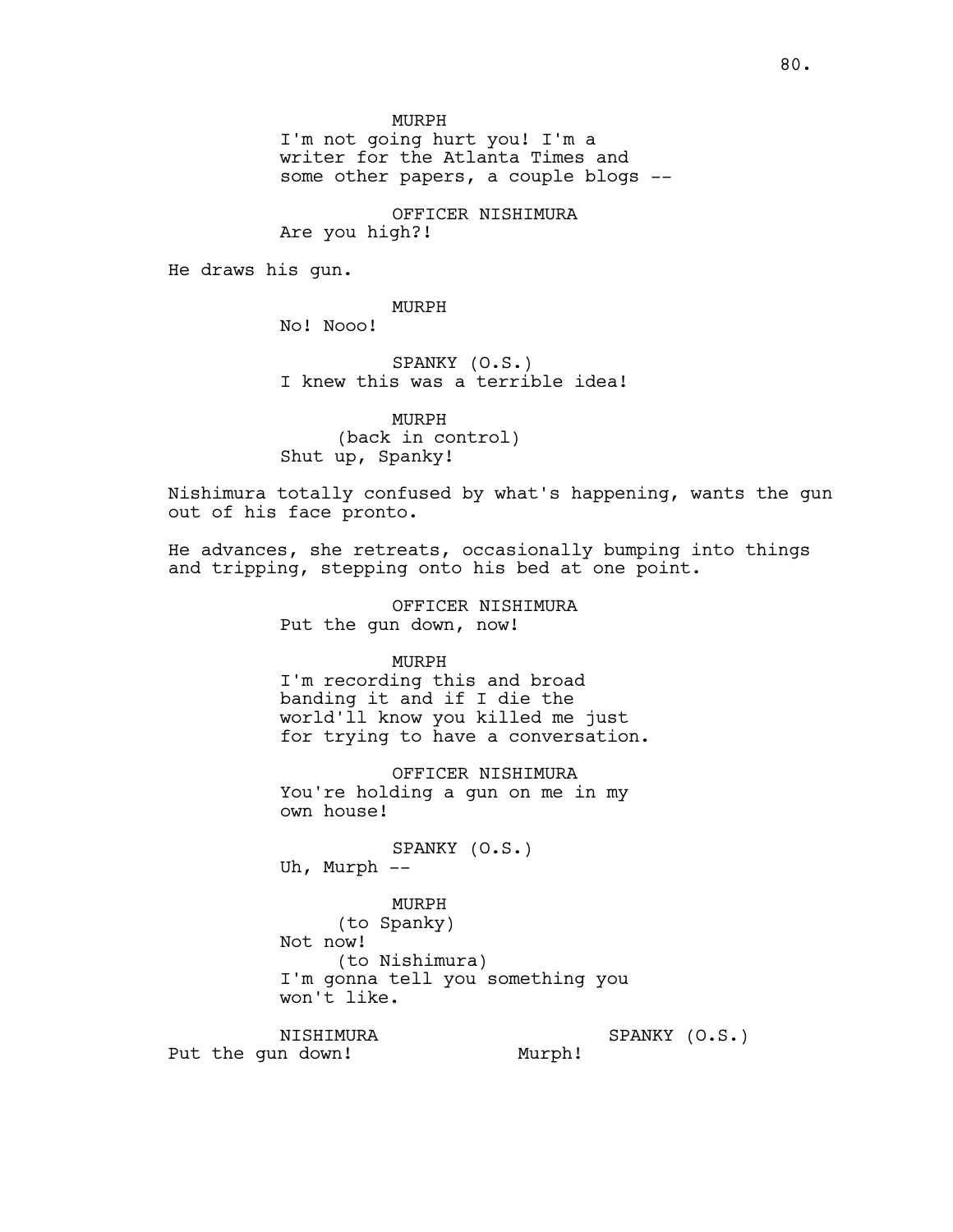MURPH

Do you know Officer Doyle has another job at Python Security?

OFFICER NISHIMURA

Yeah!

Beat.

MURPH So you ARE in on it!

OFFICER NISHIMURA In on what?

MURPH

Do you know the woman Doyle pulled away from the hospital the other week, Maria Ruiz, she died of a drug overdose to the arm?

OFFICER NISHIMURA

So!

MURPH And yesterday he hit me in the arm with the same dose of the same drug. See?

She struggles to pull up her sleeve and point at the bruising while holding the gun on him.

> OFFICER NISHIMURA (feigning agreement) Okay...

MURPH Where did that convenience store worker - Nasser - get hit with that overdose? Do you know?

OFFICER NISHIMURA

Upper arm.

Murph super casual with the gun now.

MURPH See?! I was watching a supply shipment drop at the hospital.

Nishimura disarms her, pushes her onto the bed, cuffs her.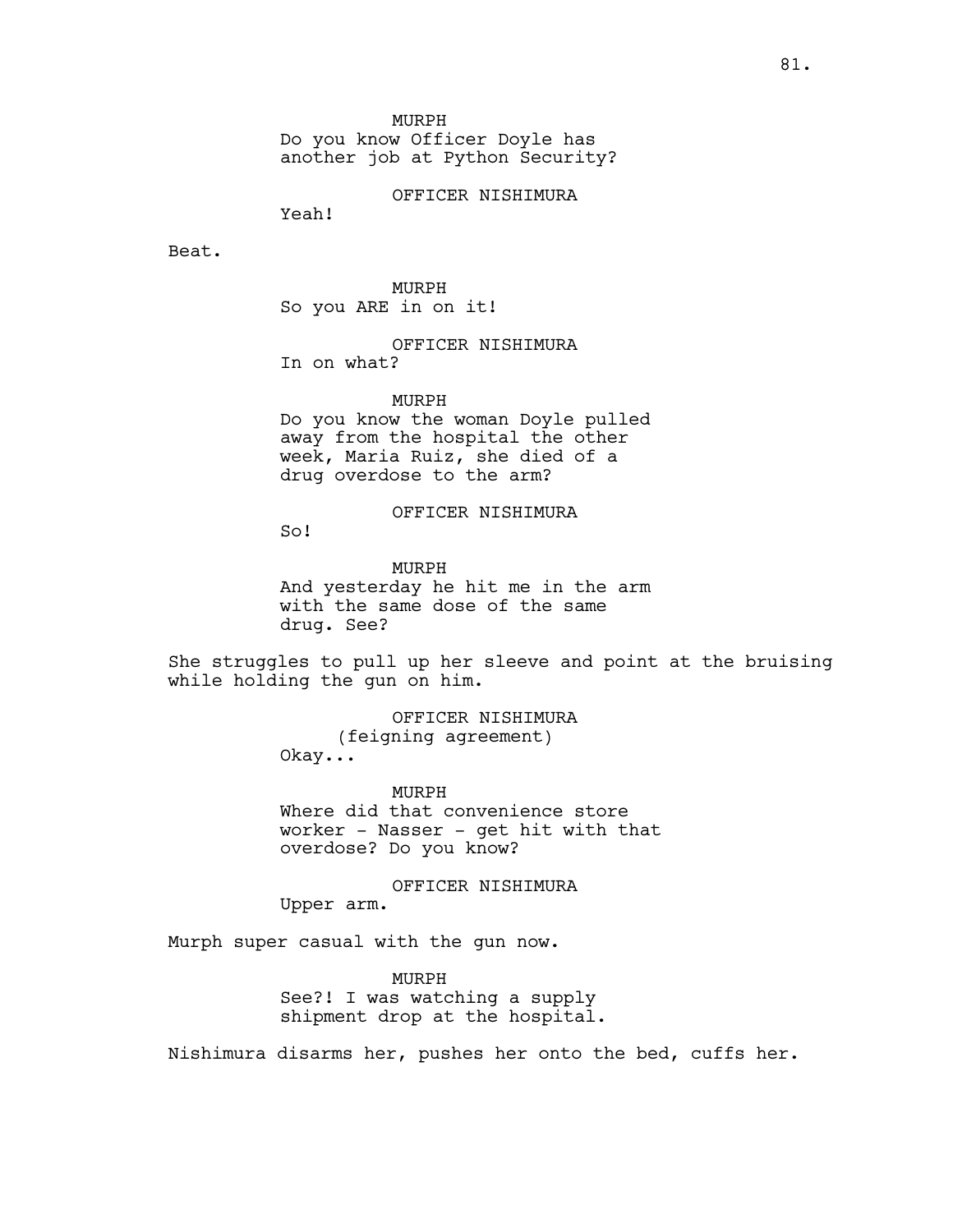And I followed the van and saw the driver drop another shipment off at the same convenience store you were scoping last week. That's when your buddy Doyle got me.

OFFICER NISHIMURA There's no way --

MURPH There's gonna be another Fentanyl leak on the streets tonight.

Nishimura stops in his tracks. Lets her sit up on the bed.

MURPH (CONT'D) People are going to die!

Nishimura holsters his gun.

MURPH (CONT'D)

What?

OFFICER NISHIMURA Four dead so far.

MURPH God damnit! Patel was onto them. That's why they killed him.

OFFICER NISHIMURA You can prove this?

MURPH I... almost. I just need proof.

He uncuffs her.

OFFICER NISHIMURA Yeah - that usually helps.

SPANKY (O.S.) Uh, Murph?

MURPH

Yeah?

SPANKY (O.S.) You never hit the start button on the phone, I didn't get a video of any of this. So --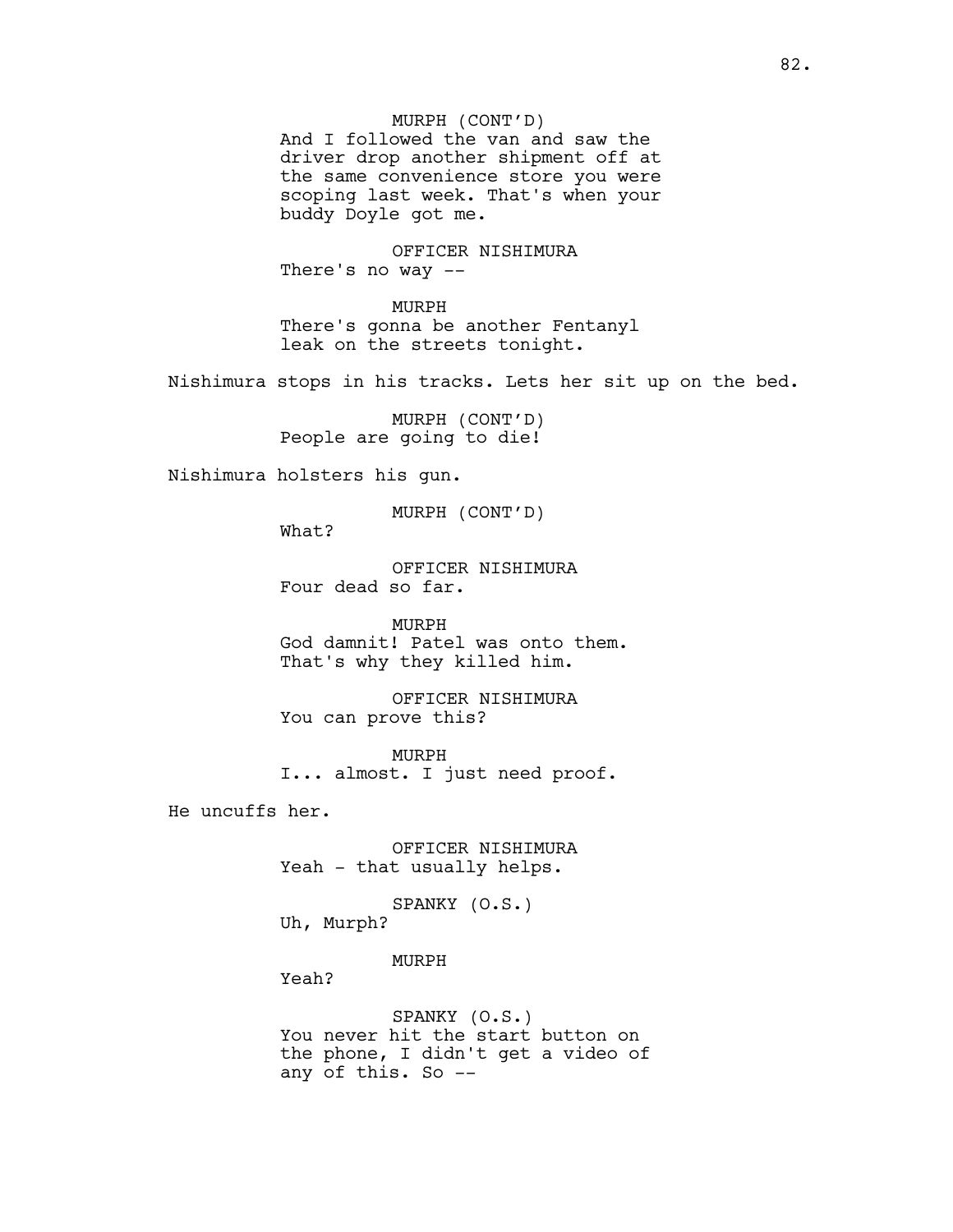MURPH

Copy that.

SPANKY (O.S.) He could whack you right now.

MURPH Ten four. Place is surrounded. Got it.

OFFICER NISHIMURA I can hear her. The volume's really loud.

MURPH (still faking) Uh huh. Yeah, I'll tell him we won't hurt him if he stays calm.

OFFICER NISHIMURA What else you got?

MURPH

The supply van company name, tag number.

OFFICER NISHIMURA They've all gotta be thinking about skipping town.

MURPH

The pharmacist said Deanna put in two more big orders. So there's one more coming tomorrow.

OFFICER NISHIMURA

Okay...

## MURPH

One piece of the puzzle goes missing, they're all screwed.

OFFICER NISHIMURA

So?

SPANKY (O.S.) Whatever you're thinking, I don't like it.

MURPH So we take away the weakest piece.

SPANKY (O.S.) Let's just call the feds.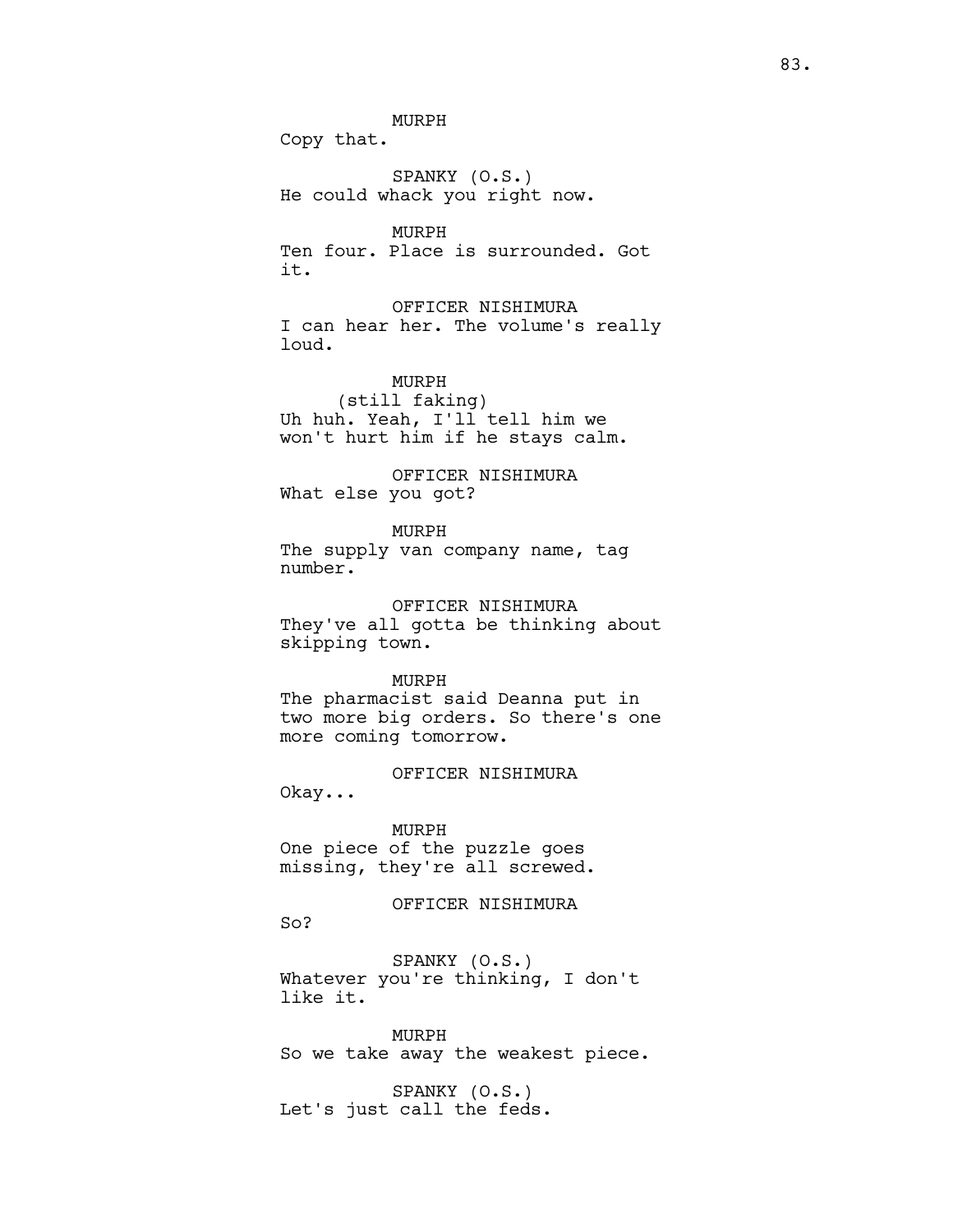No!

EXT. HOSPITAL LOADING DOCK - DAY

Friday, two o'clock. The WHITE SUPPLY VAN turns into the hospital loading dock.

> SPANKY (O.S.) I've got eyes on the van.

MURPH (O.S.) Bogey, how you holding up.

OFFICER NISHIMURA (O.S.) I'm set and I want a new code name.

MURPH (O.S.) How about SexyPig69?

OFFICER NISHIMURA (O.S.) Uh... SPANKY Murph!

Sean stands, waiting as the van pulls up.

Murph gets out of the driver's side carrying a clipboard and wearing a delivery uniform, a man's short wig, a mustache and a Bluetooth. She walks around to open the back of the van.

> SEAN Can I help you?

MURPH (in gruff male voice from here on) Delivering for Tom today.

SEAN

What?

MURPH He's off the route.

Murph starts carrying boxes out of the van with a dolly.

Sean radios to Deanna and Officer Doyle.

SEAN (sotto) Hey - get down here. Tom didn't drive... No, it's his van.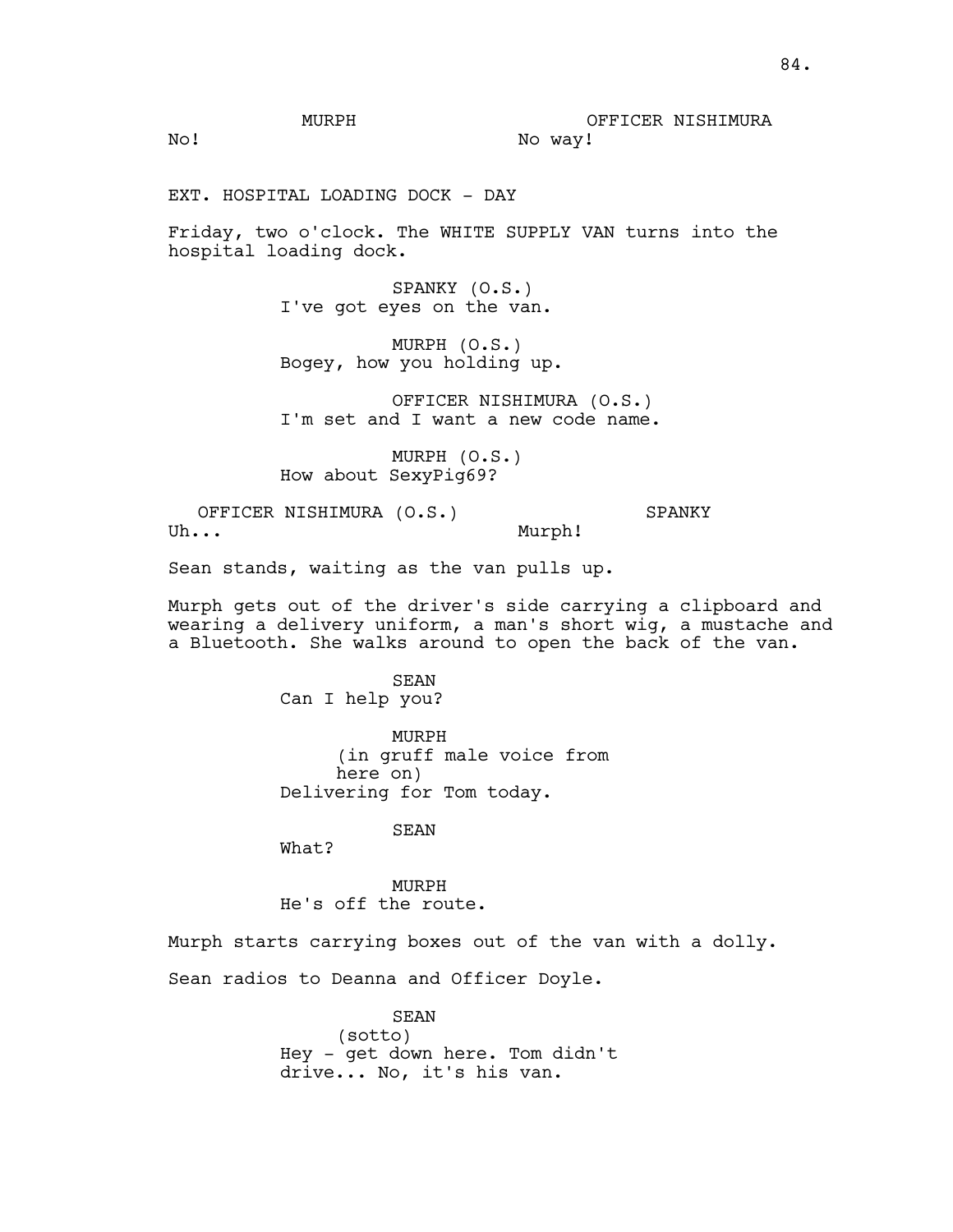Deanna arrives, talks to Sean privately, then approaches Murph.

## DEANNA

Where's Tom?

MURPH Gone to Rio. You believe that?

Deanna starts furiously texting on her phone.

Murph continues to move boxes.

INT. WAREHOUSE - CONTINUOUS

Just inside the loading dock. Boxes abound but no other people. Murph rolls the shipment inside here including a LARGE BOX. Sean and Deanna confer inside the warehouse now.

> SEAN (to Deanna) When's the last time you talked to him?

DEANNA Early this morning.

SEAN You haven't checked in since then?

DEANNA

I'm working.

SEAN Why didn't you tell me?

DEANNA I saw him this morning, everything was fine --

Murph finishes unloading the shipment.

MURPH Alright then, there we are. (to Sean) Sign here.

Murph hands Sean a CLIPBOARD.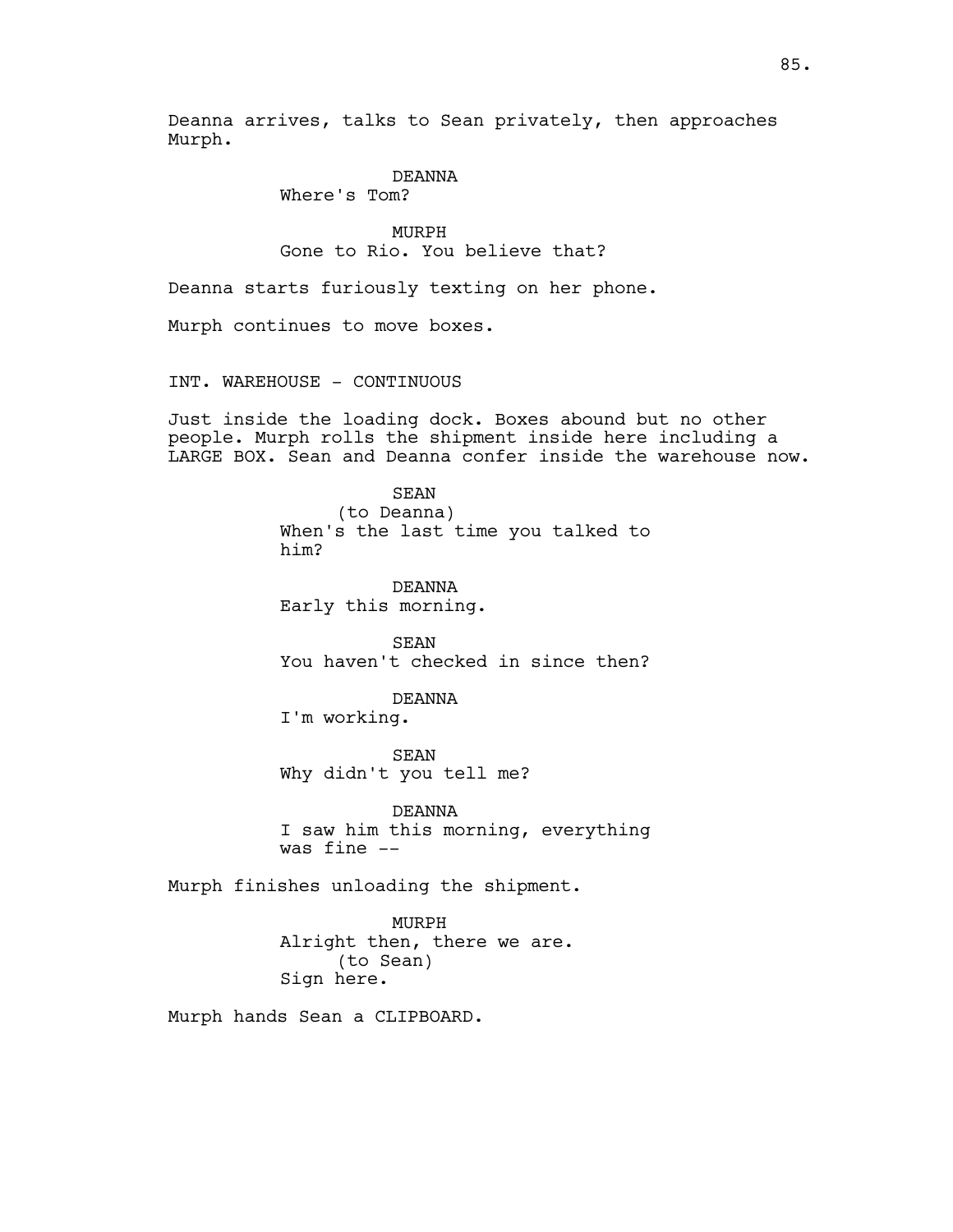(MORE) MURPH (CONT'D) (to Sean) I got some extra boxes that aren't marked for drop off. You know anything about that? They stop in their tracks. Murph said too much too soon. Sean grabs Murph, feels up her back, spikes her Bluetooth. MURPH (CONT'D) Hey! You're gonna pay for that -- SEAN (to Deanna) Clean. DEANNA Where's Tom? MURPH Quit today like there was heat on him. But, uh, he said if I wanted to make a quick buck, I could drop these off over in west midtown -- Sean gets extremely close to Murph. SEAN You better tell us where the hell he is  $-$ Just then Officer Doyle enters the warehouse. POLICE OFFICER DOYLE What's going on? SEAN This guy showed up driving the van. DEANNA Tom told him we was sellin' -- SEAN Shut up! Might have a tail. Officer Doyle looks around then gets in Murph's face. POLICE OFFICER DOYLE What do you want? MURPH Deal me in, I don't say nothin'. (to Deanna)

86.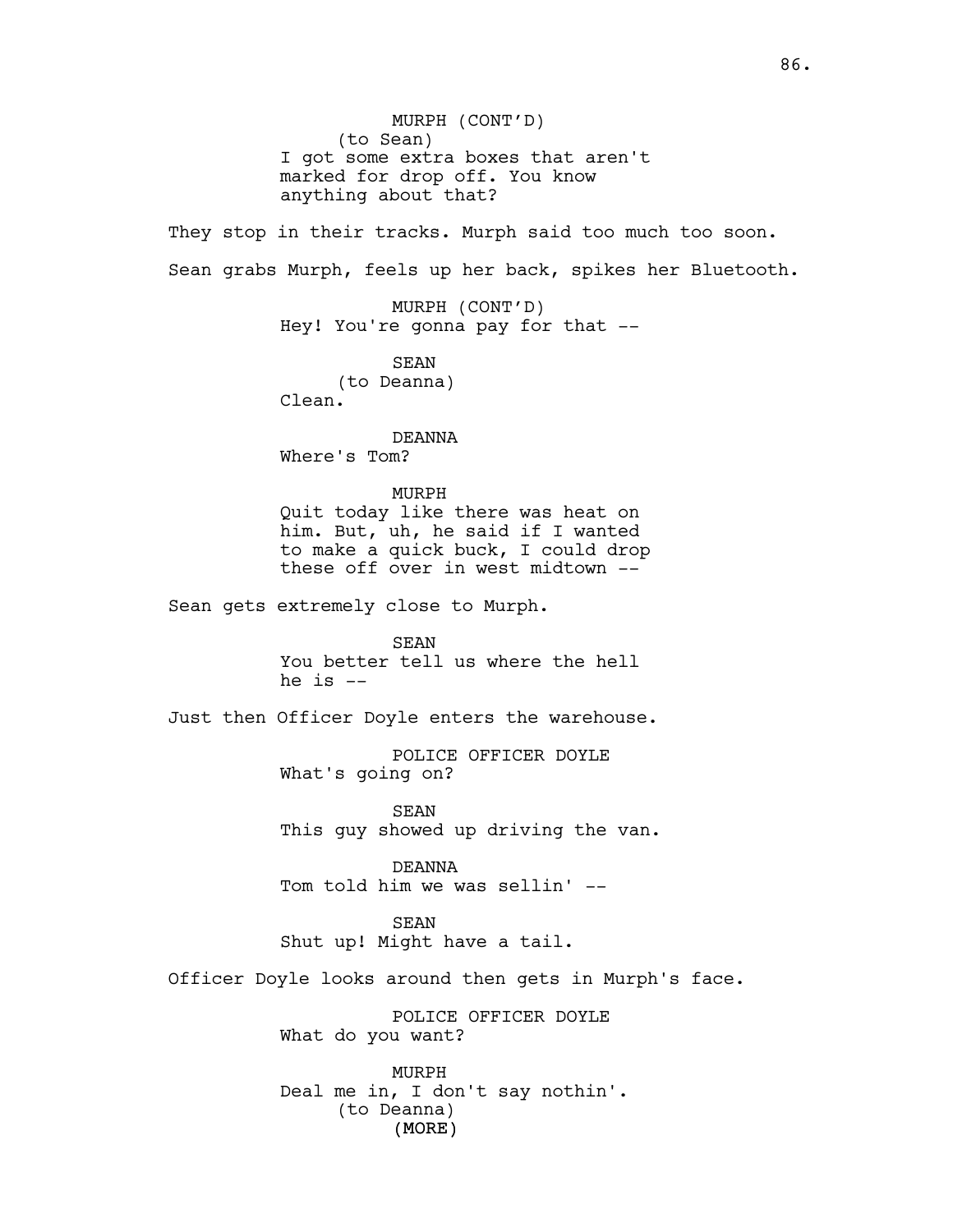# MURPH (CONT'D) Big guy said it's the easiest coin

he ever made.

Officer Doyle grabs Murph by the arm, hauls her into the warehouse office. The three look around for witnesses as they go.

> MURPH (CONT'D) Whoa whoa - watch it!

INT. WAREHOUSE OFFICE - CONTINUOUS

With a partial glass wall and door, the office is cramped and cluttered and can easily be seen into from the warehouse.

Officer Doyle shoves Murph into a seat. They need to act quick.

> SEAN Nobody saw him.

DEANNA You don't know that.

POLICE OFFICER DOYLE (to Sean) You check his truck?

Sean shakes his head 'no.'

POLICE OFFICER DOYLE (CONT'D)

Go!

Sean runs to check the van.

DEANNA There're security cameras everywhere outside.

POLICE OFFICER DOYLE Except the roof.

Deanna nods.

MURPH Hey, I'm good, man. Just ask --

Officer Doyle punches Murph in the face.

Sean returns.

SEAN

Nothing.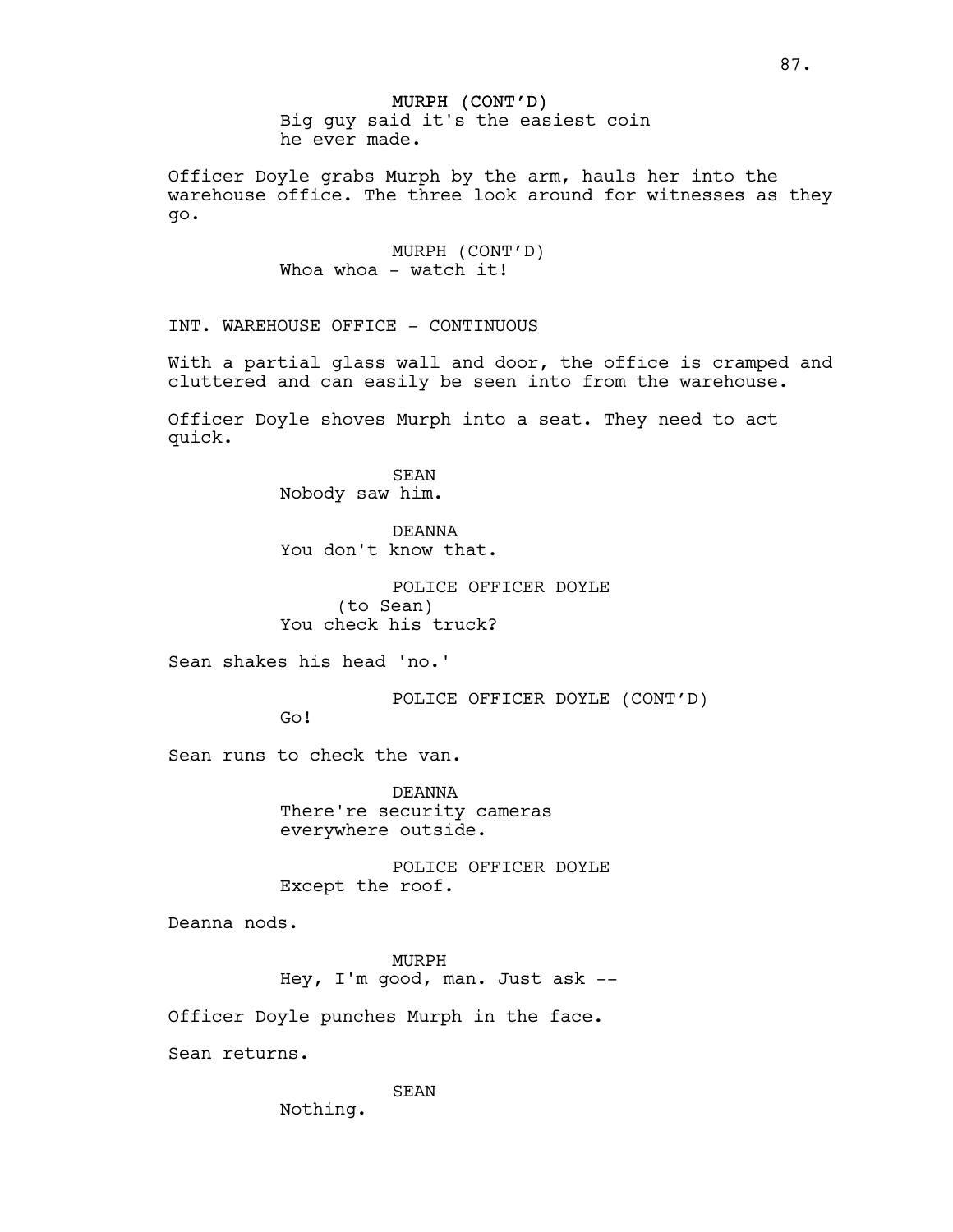POLICE OFFICER DOYLE I say we do him right now. Everybody splits.

Sean nods.

# MURPH

Do what?

Officer Doyle hits Murph again.

SEAN

Pump him full of that shit... dump him in a lake somewhere.

DEANNA How're you gonna get him there?

POLICE OFFICER DOYLE

The van.

MURPH Spanky? Nishi? It's go time.

SEAN Who's he talking to? Shiii...

> DEANNA I told you dumbasses to leave Patel

DOYLE

alone!

Deanna starts to exit. Officer Doyle points his gun at her.

POLICE OFFICER DOYLE (to Deanna) Uh uh. For all we know you and Tom got somethin' going behind our backs.

Officer Doyle pulls out a syringe, starts toward Murph.

POLICE OFFICER DOYLE (CONT'D) Take care of this myself.

MURPH (in her real voice) Not again! I haven't crapped since last time! Help!

Officer Doyle pulls off Murph's wig as Officer Nishimura busts out of THE LARGE BOX in the warehouse that Murph hauled in earlier.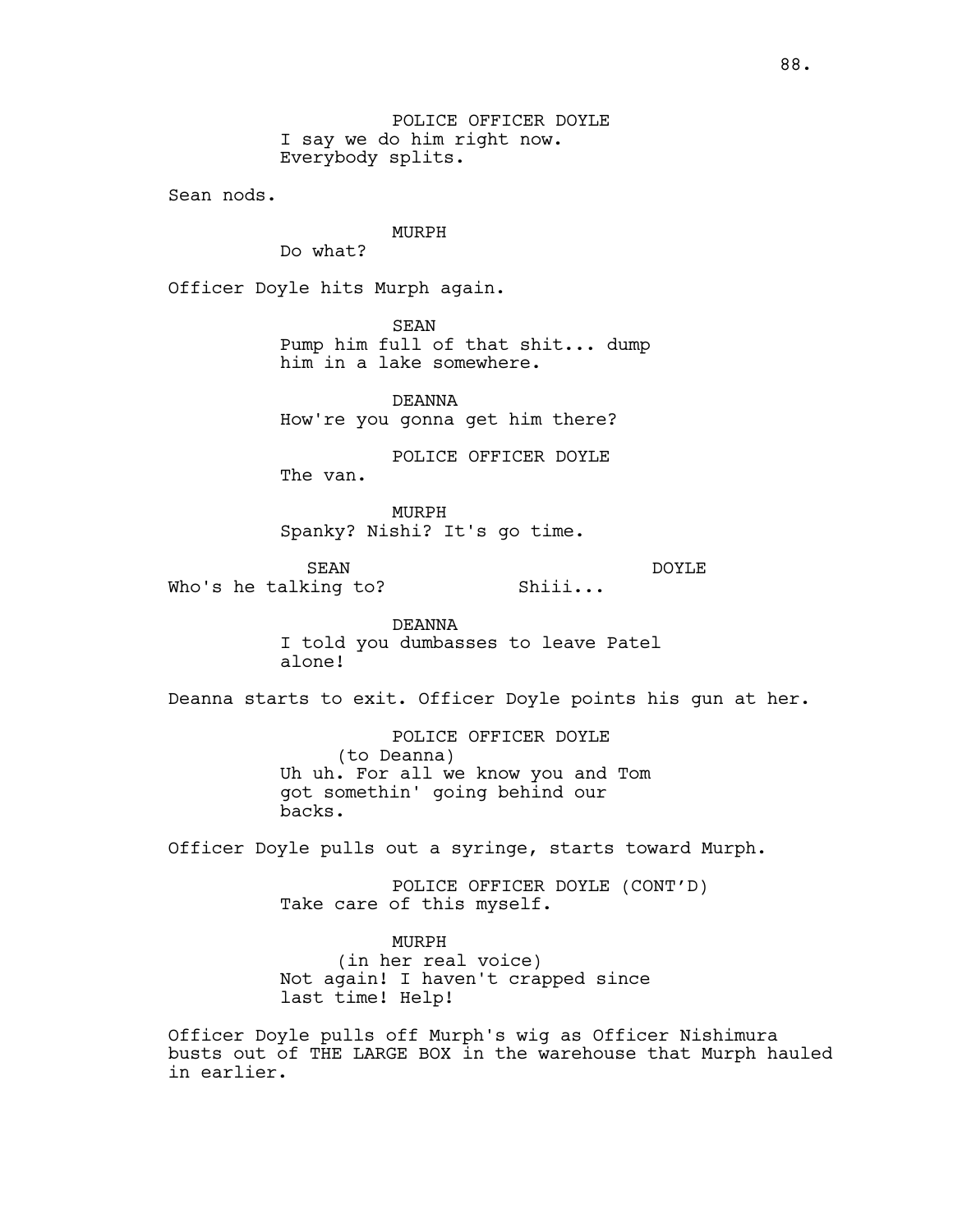Taking cover behind other BOXES, Officer Nishimura draws his weapon, shoots out the glass wall.

> OFFICER NISHIMURA Drop it, Doyle! It's over!

Sean pulls his weapon. It's a stand off.

SEAN Put the gun down!

OFFICER NISHIMURA

Uh oh.

MURPH Uh oh? What's uh oh?! Where's Spanky?

POLICE OFFICER DOYLE (to Nishimura) Don't make me do this, man!

Murph spots SYRINGE outlines in Officer Doyle's pocket.

OFFICER NISHIMURA It's over. Place is surrounded. We got you all on tape and your boy Tom turned states.

SEAN He's lying. It's just him out there. She was clean.

SPANKY (O.S.)

As if!

MURPH

Spanky?

They turn and see Spanky, inside the warehouse, wearing a helmet, goggles, a bullet-proof vest, holding a small drone pointed at them.

MURPH (CONT'D)

 $Wha--?$ 

SPANKY Technical difficulty, babes.

Officer Doyle turns his gun toward Spanky, advances towards her.

> MURPH Get outta here!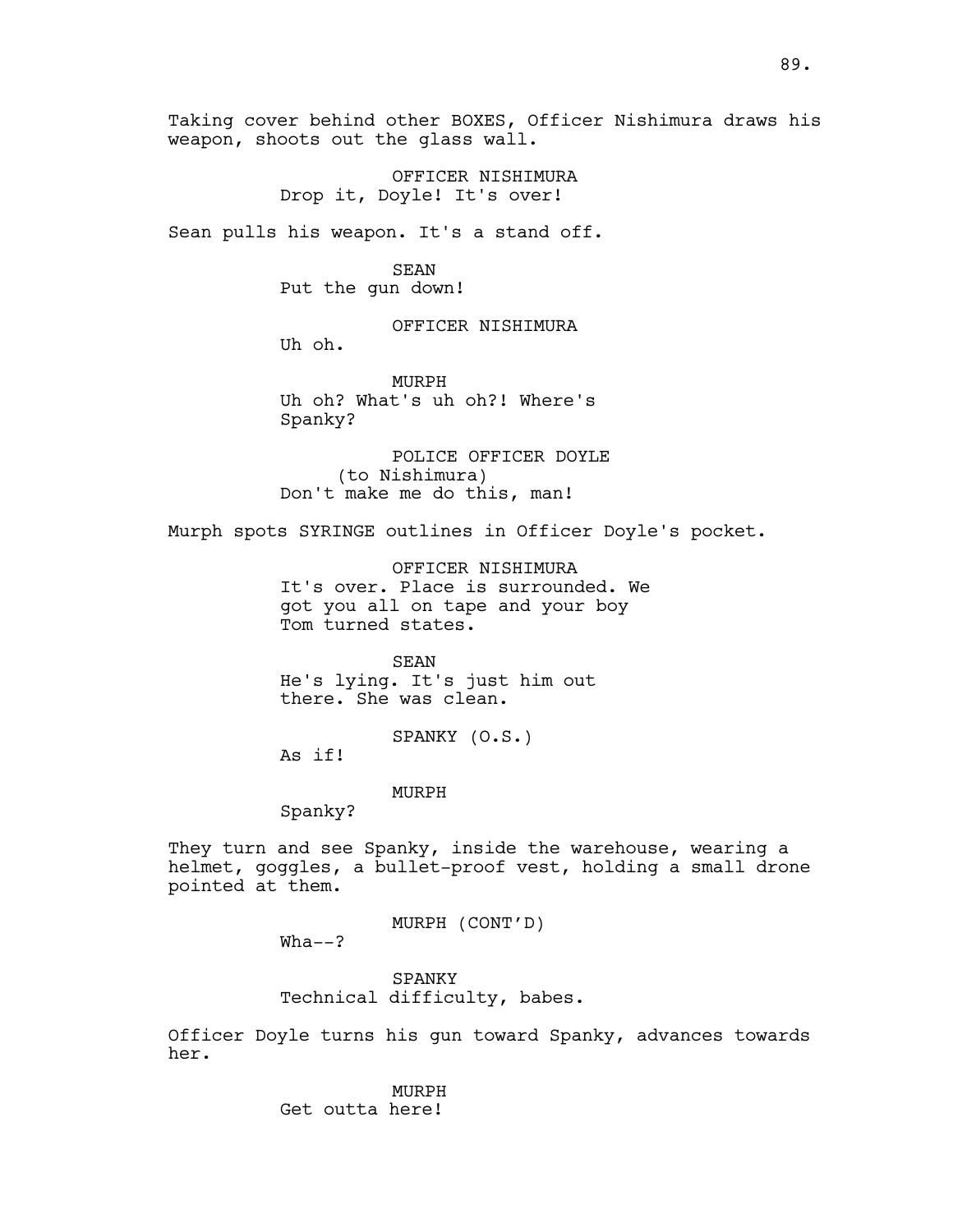## SPANKY Smile for the camera, bruh.

Deanna throws her hands in the air.

# DEANNA

They threatened me - I'm innocent!

Officer Doyle turns his gun on Deanna.

Murph, who has swiped the syringes by now, takes the chance, throws one syringe at Sean and the other at Officer Doyle, hits them both in the neck, bullseye!

SEAN

What the--

In a moment of confusion, Sean and Officer Doyle fire on each other.

Deanna runs out of the office toward Nishimura.

DEANNA

I'll tell you everything!

Murph runs and tackles her from behind.

MURPH

You have the right to remain silent! You have the right to an attorney. You have the right to rot in a jail cell next to a woman named Big Martha who smells like corn chips and despair.

THREE SWAT COPS run past them into the office.

OFFICER NISHIMURA (to Murph) What're you doing?

MURPH (singing) Bustin' makes me feel good! (then) Uh, bucket list.

Murph stands as Nishimura cuffs Deanna.

Murph pulls her WIG CAP and mustache off. It's just her standing in front of him, no disguise, no sarcasm. She looks rough but at peace. She smiles.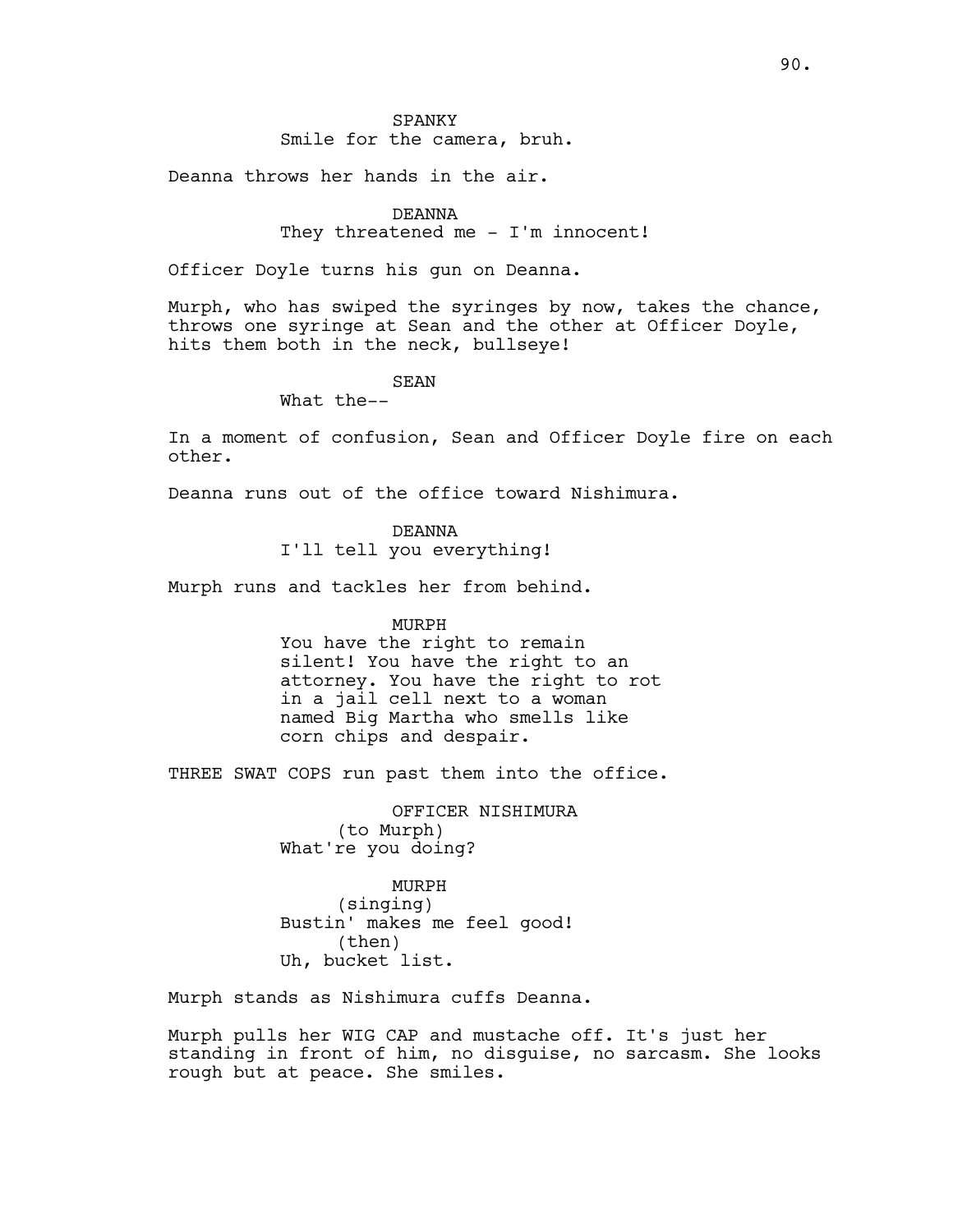OFFICER NISHIMURA Here's looking at you, kid.

He brushes her chin with his knuckles like Bogey might have, but she's just taken two punches to the face.

#### MURPH

Ow.

OFFICER NISHIMURA

Sorry!

MURPH It's okay. I'm good. (flirting) Hey, you like Ani DiFranco?

OFFICER NISHIMURA Not really into Italian Food.

They start to exit.

MURPH What kind of cop are you? Do you even like pants with elastic waistbands?

INSERT ARTICLE ONLINE

TITLE: CHAMBLEE NURSE, COP, DRIVER AND SECURITY GUARD SELL DEADLY DRUGS ON STREET, MURDER DOCTOR

Byline: Julia Sugarbaker

Photo: Deanna Cannon getting pushed into the back of a police cruiser.

We see Murph's article running on the homepage.

SPANKY (PRE-LAP) Four thousand shares already.

INT. NEWSPAPER OFFICE - DAY

Karen, Spanky and Murph admire her article. Murph has a big SHINER now from the punches she took.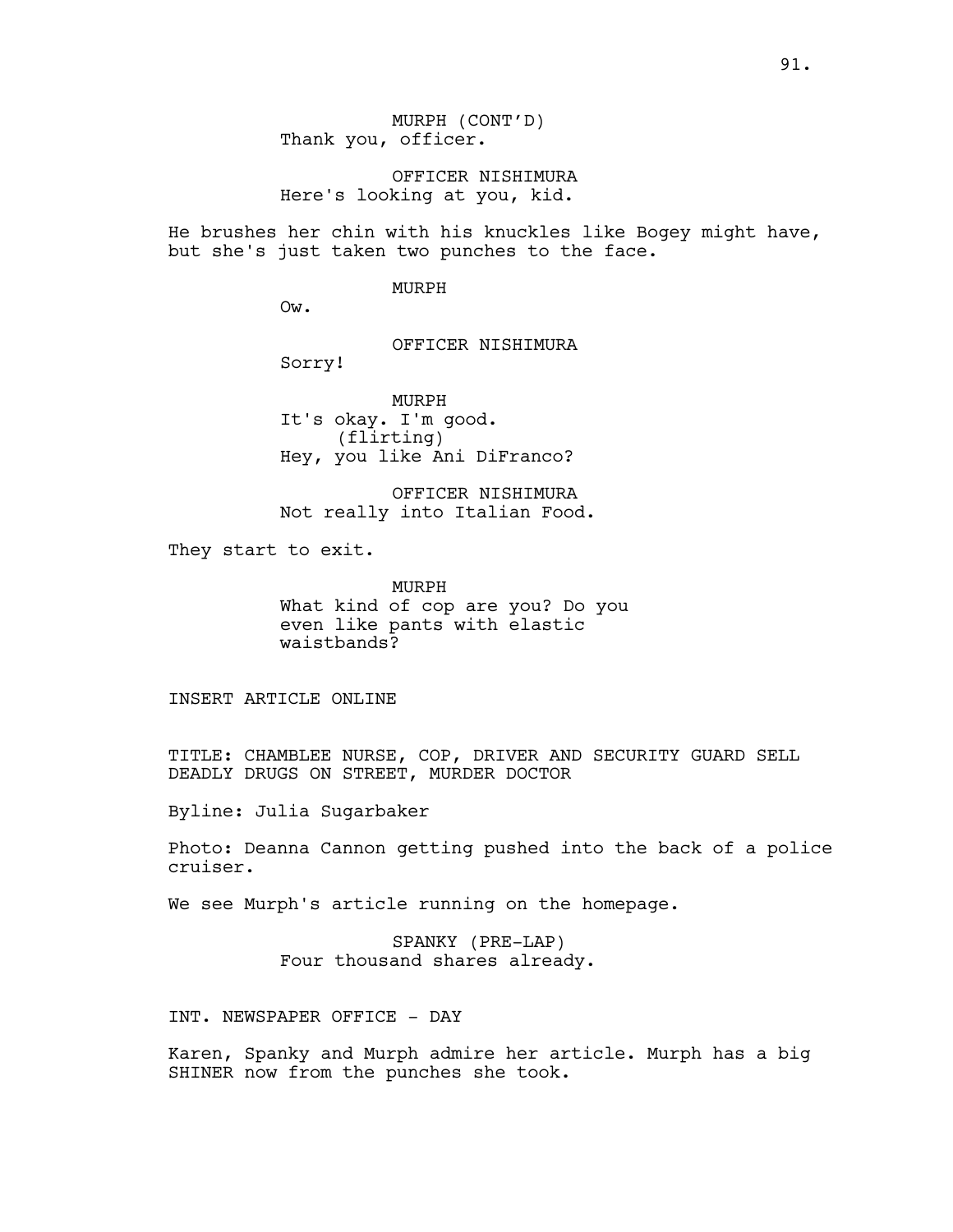KAREN Chief of Police said he'll do a full interview for your next installment.

SPANKY They said I could come video. I've never been in a police station!

MURPH It's not as exciting as you'd think. The donut thing's a myth. (then, to Karen) You wanted Kent to finish out my series though right, KK?

> KAREN (playful)

Don't call me that. And don't be so sensitive. You love working for me.

Murph starts toward the door, Karen follows.

MURPH I don't know, this drug business is pretty depressing. Might start blogging about something fun like sadomasochism.

Karen stops begging - she's had it.

KAREN You couldn't quit if you tried.

MURPH But I can take a break, right?

KAREN Next piece is due in two weeks.

MURPH Ten days paid leave sounds good.

KAREN You're not on salary anymore.

MURPH Ten days of pay like I'm still on salary sounds good.

KAREN

Five.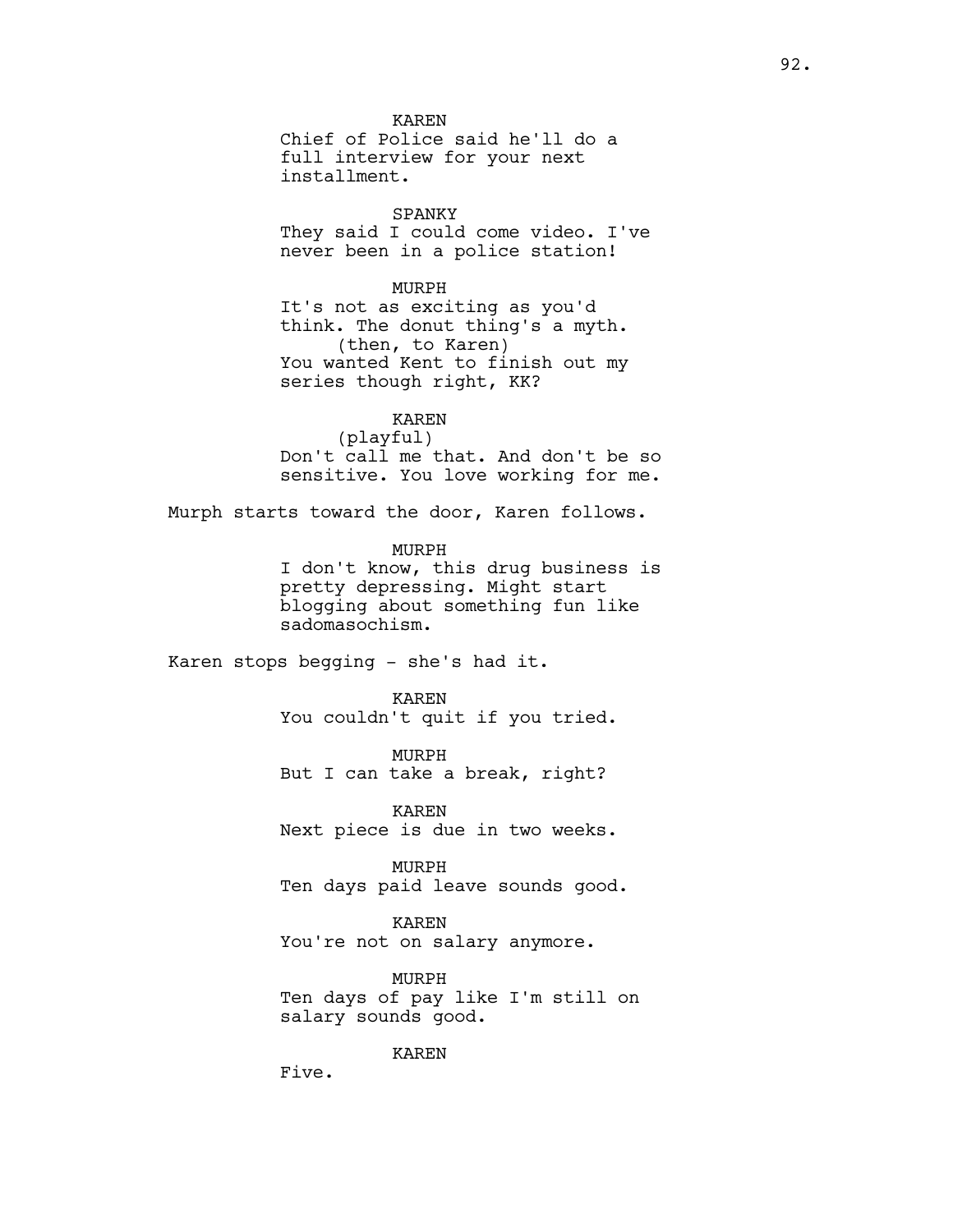MURPH And two for Spanky.

KAREN You're kidding me?

MURPH Have Kent tell the Chief I said 'hi.'

KAREN

Fine.

Spanky fist bumps Murph.

SPANKY (sotto) Yas!! (then to Murph) What do you have on her?

Karen gives Spanky a death stare as Spanky darts away.

MURPH And you agree to let me do that piece on Corbel Pharmaceuticals.

Beat. This is too big an ask for Karen.

KAREN Publishers won't agree to it.

Beat. Murph nods, rubs her shiner.

MURPH Alright, give me the damn card for that headshrinker.

Beat.

KAREN

Really?

MURPH If therapy's good enough for Thomas Crown...

Karen pulls out the card and gives it to Murph. Murph looks at the card, pockets it.

Karen SIGHS.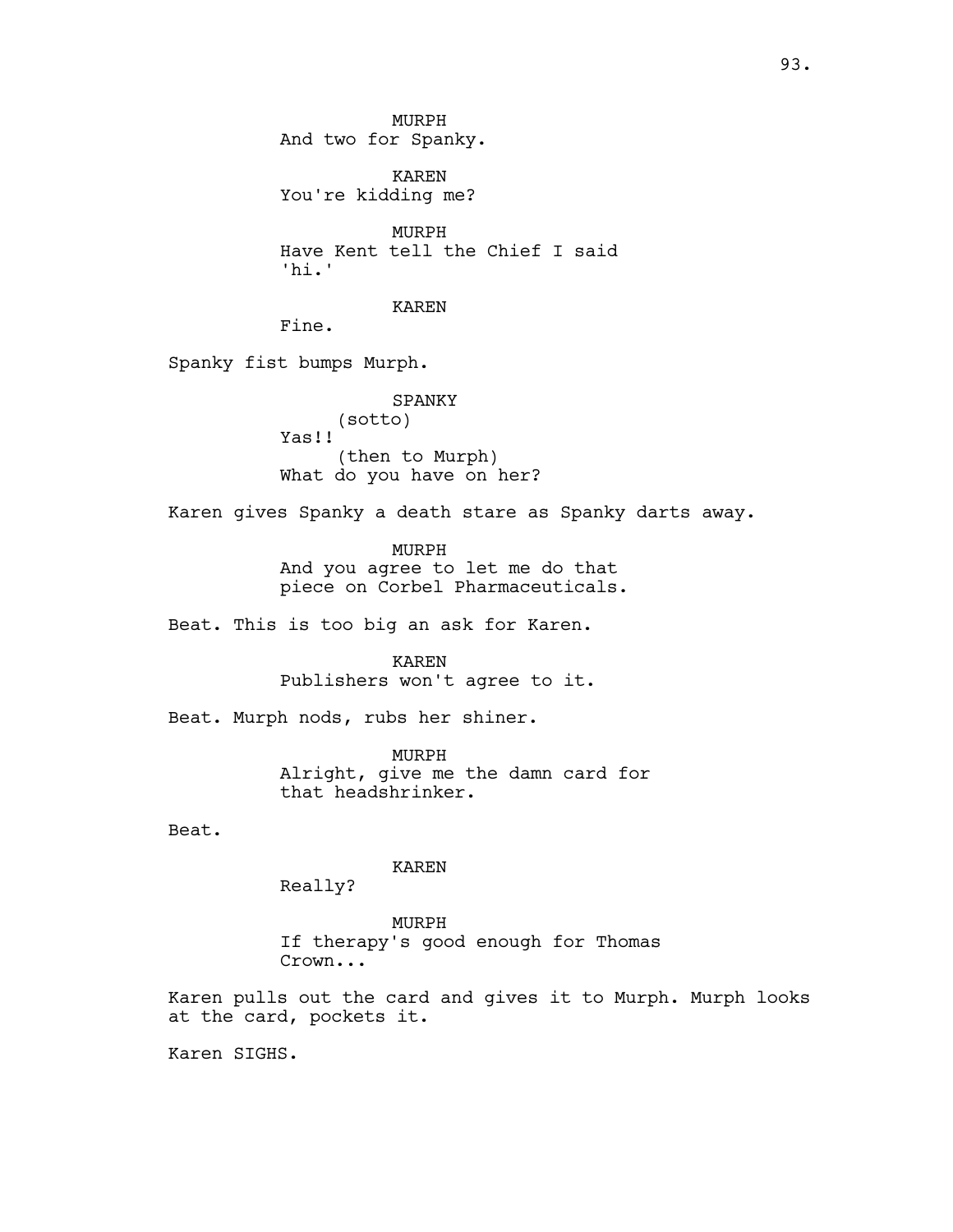KAREN Alright, but I'll only run the facts on Corbel. MURPH Of course -- KAREN Don't try to slide in some cockamamy conspiracy theory BS -- MURPH Me? KAREN And no crazy expenses - I'm not paying for any damn plane tickets to Thailand.

MURPH

Pshh.

KAREN Where you going anyway?

MURPH Just gonna... staycation.

KAREN (condescending) Fun.

Murph smiles, starts to exits.

KAREN (CONT'D) Hey, Murph... Good job.

Karen turns and walks away during the middle of this next spiel by Murph.

MURPH

I know. You love me, you don't know what you'd do without me, you wish we were conjoined twins. See you for G&Ts on Saturday? Your place? Can I bring a date? No? Okay, girls night then!

EXT. NEWSPAPER OFFICE - CONTINUOUS

Murph exits and spots Officer Nishimura, propped against the same pink convertible Maserati Deanna owned.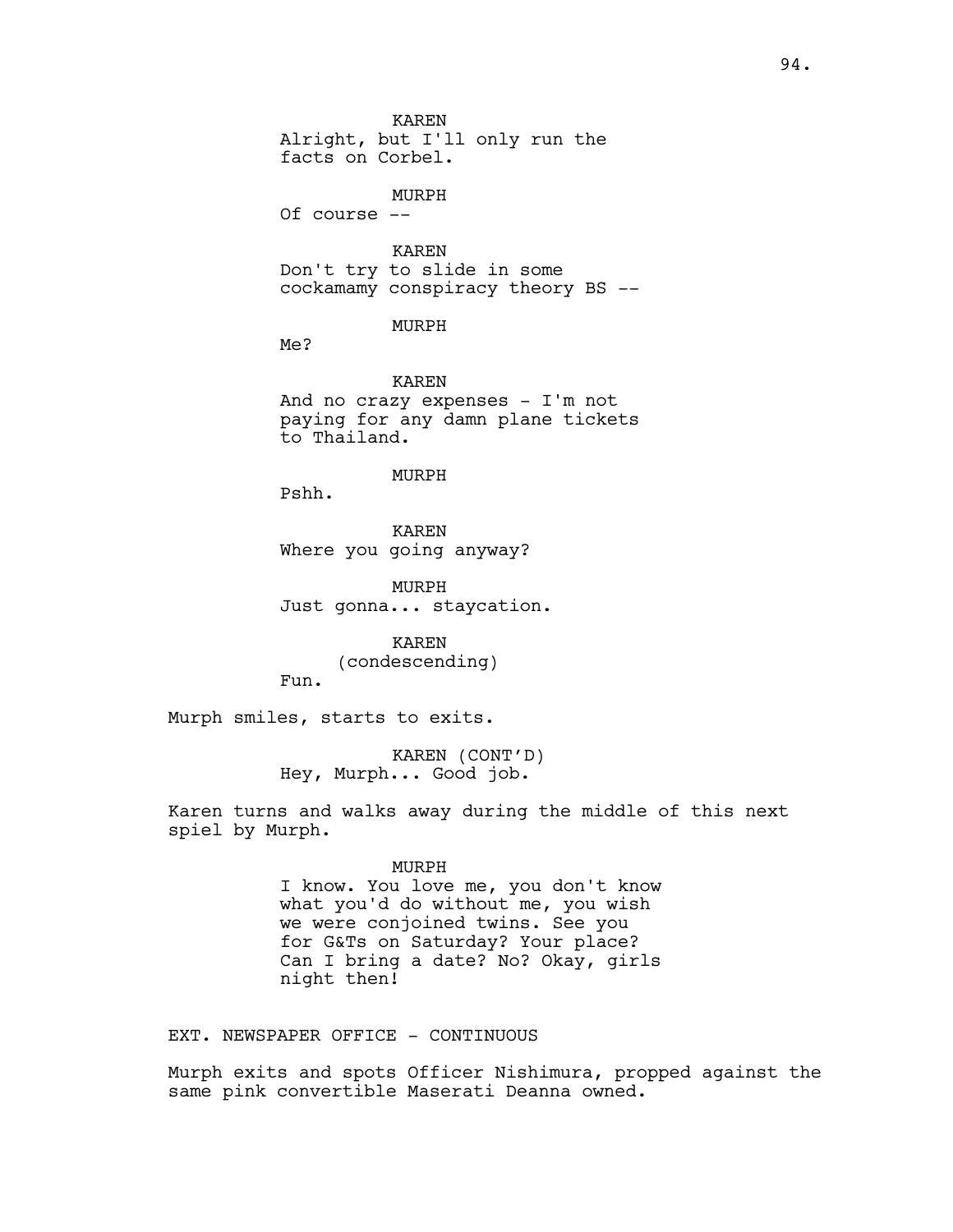He wears plain clothes for the first time and looks damn good, kind of like Jake waiting for Sam at the end of "Sixteen Candles."

### MURPH

Pour moi?

OFFICER NISHIMURA No way, Ingrid. I had to spend my pension to get this sucker outta impound.

Murph kisses him. Comes away with his MINT in her mouth.

MURPH

Certs. Classy.

Nishimura walks around to the driver's seat.

MURPH (CONT'D) Hey - you ever been to Thailand?

OFFICER NISHIMURA What? Cause I'm Asian?

He gets in the car.

Murph smiles, sits beside him.

MURPH Play it, Sam.

Nishimura hits the radio. Rock music blares.

MURPH (V.O.) Turns out you can teach a law dog new tricks. We'd won a little battle here in the A, and I finally had a shot at getting laid in this decade - handcuffs included - but the war itself was all around us. Luckily, in Atlanta, there's a Waffle House and a wig shop at every exit.

Sly smile on her face, Murph puts on BIG-ASS SUNGLASSES just like the ones we saw in her opening shot.

CREDITS

POST ROLL SCENE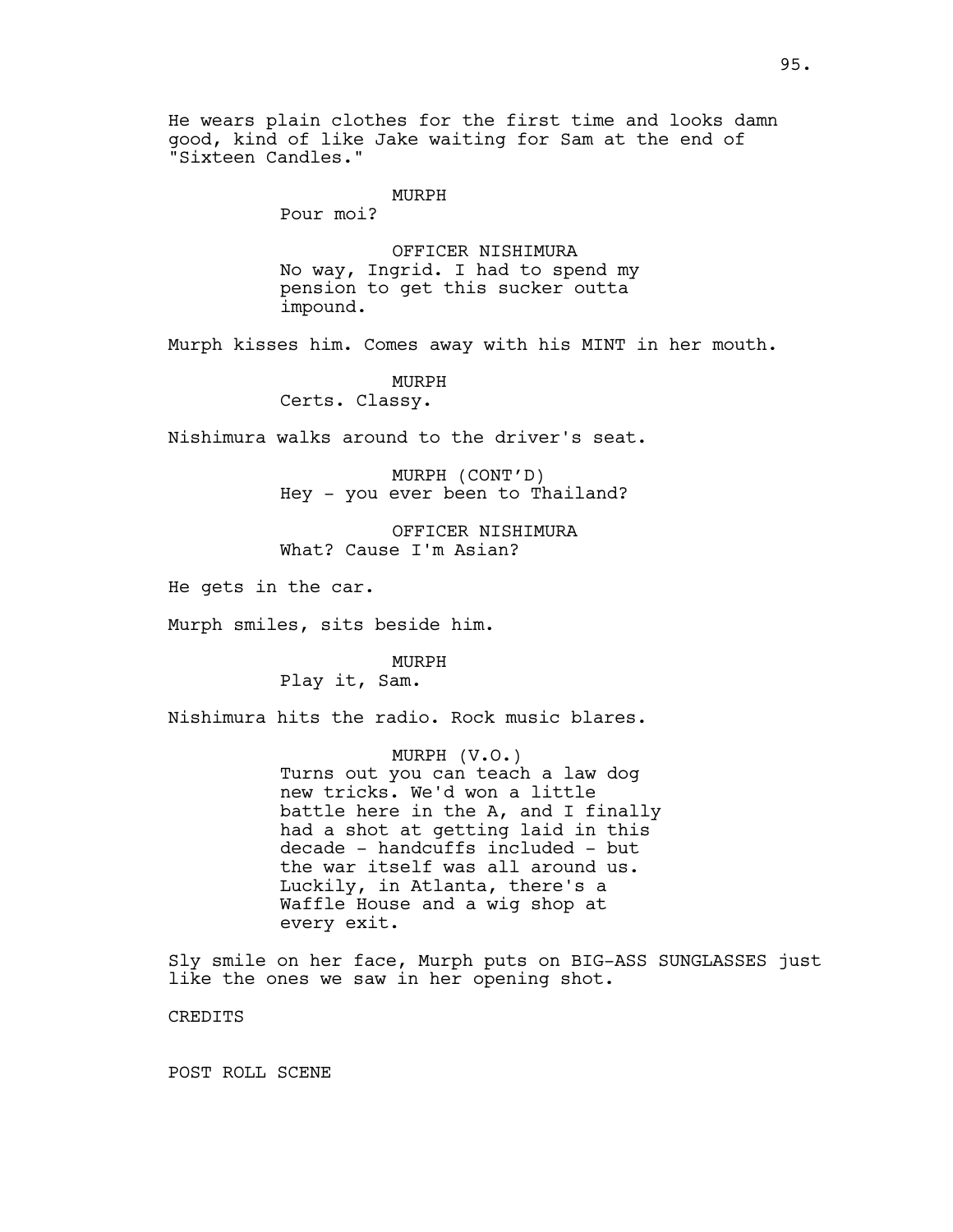## BEGIN FLASHBACK

INT. DARK GRUNGY BAR - NIGHT

Halloween 2002. We see Murph where we left her before in her Joan Jett costume just after Young Raj walked away.

Murph throws another dart, misses by a lot.

Murph looks sick, stumbles to the bathroom, throws the door open. We hear a CRUNCH, SCREAM and a THUD.

INT. DARK GRUNGY BATHROOM - CONTINUOUS

Murph enters the bathroom, sees Karen, dressed as CHERIE CURRIE, with a blonde mullet wig. Her lip bloody, she's crouched in a karate stance, facing off against a BIG DUDE that Murph just rammed in the back with the door. While he's off kilter, Karen sucker punches him and kicks him in the face like a ninja warrior. He flops down onto the ground.

> MURPH What the  $--$

KAREN I thought he just wanted to make out.

MURPH In the bathroom?

KAREN I don't know! Okay?

Murph runs to vomit in the sink. Karen eases around Big Dude.

MURPH You missed our song.

KAREN K k k, look, I'm sorry. I'm just--

MURPH A bad picker. I know, KK, me too. (then) I was really good though. (then) Get his wallet.

KAREN I'm not touching his ass.